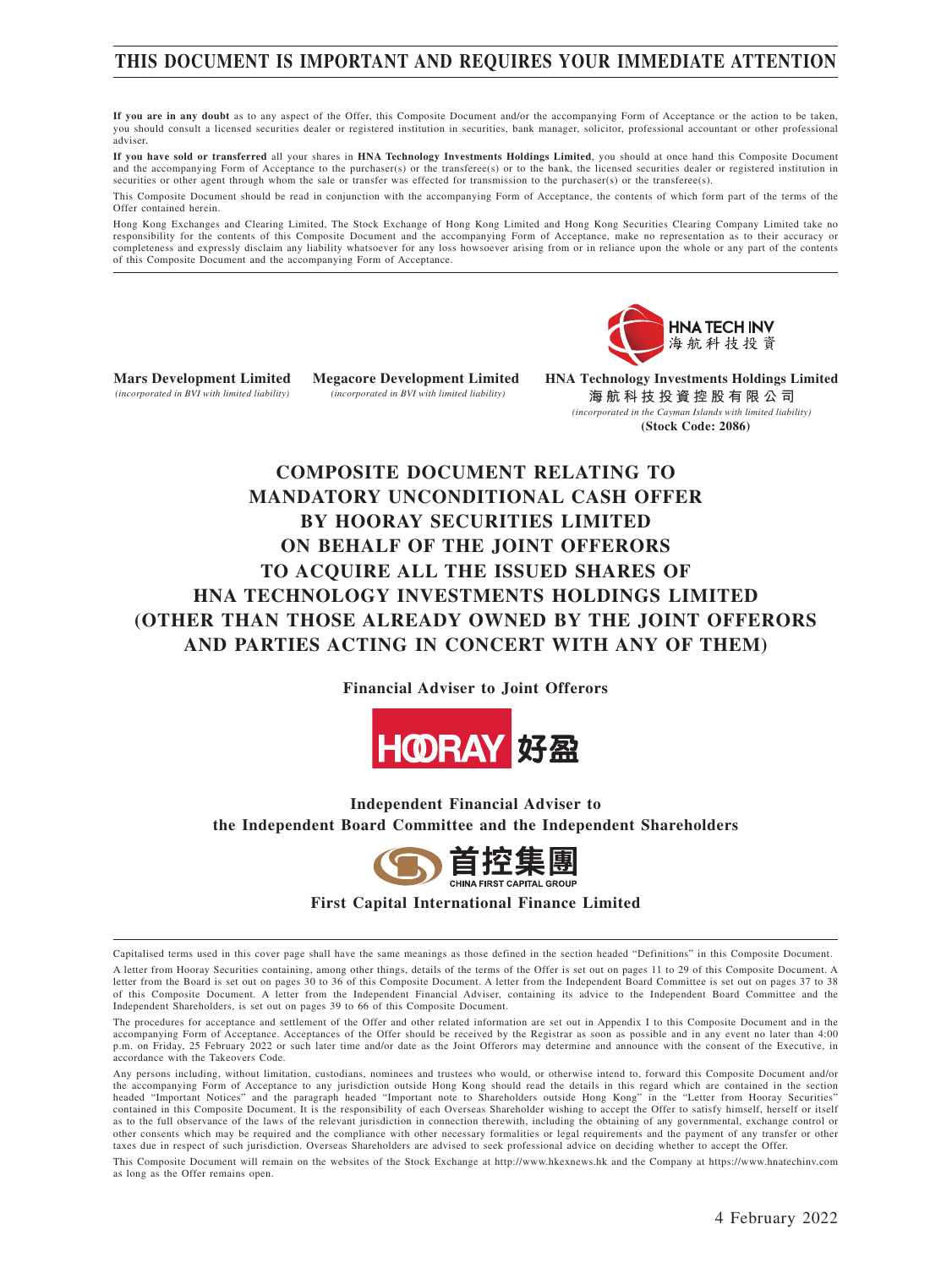## **CONTENTS**

## *Page*

|                                                              | ii           |
|--------------------------------------------------------------|--------------|
|                                                              | iii          |
|                                                              | $\mathbf{1}$ |
|                                                              | 11           |
|                                                              | 30           |
| LETTER FROM THE INDEPENDENT BOARD COMMITTEE                  | 37           |
| LETTER FROM THE INDEPENDENT FINANCIAL ADVISER                | 39           |
| APPENDIX I — FURTHER TERMS OF THE OFFER AND                  | $I-1$        |
| APPENDIX $II$ $-$ FINANCIAL INFORMATION OF THE COMPANY       | $II-1$       |
| APPENDIX III $-$ GENERAL INFORMATION OF THE COMPANY $\ldots$ | $III-1$      |
| APPENDIX IV - GENERAL INFORMATION OF<br>THE JOINT OFFERORS   | $IV-1$       |
| $APPENDIX V - DOCUMENTS AVAILABLE FOR INSPECTION $           | $V-1$        |
| <b>ACCOMPANYING DOCUMENT - FORM OF ACCEPTANCE</b>            |              |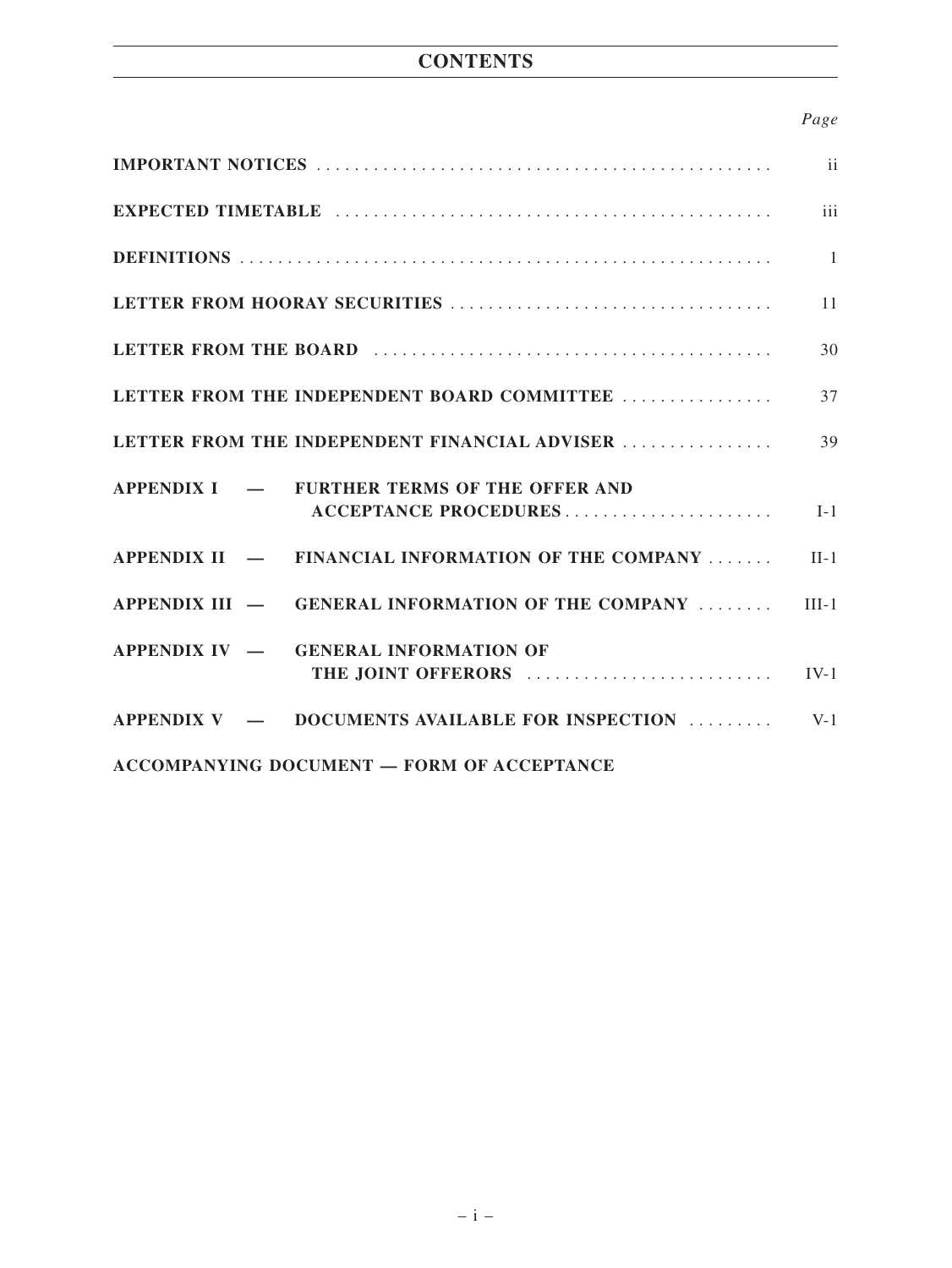### **IMPORTANT NOTICES**

#### **NOTICE TO INDEPENDENT SHAREHOLDERS OUTSIDE HONG KONG**

The making of the Offer to persons with a registered address in jurisdictions outside Hong Kong may be prohibited or affected by the laws and regulations of the relevant jurisdictions. Independent Shareholders who are citizens or residents or nationals of jurisdictions outside Hong Kong should inform themselves about and observe any applicable legal requirements and, where necessary, seek independent legal advice. It is the responsibility of any such Independent Shareholder who wishes to accept the Offer to satisfy himself/herself/itself as to the full observance of the laws and regulations of the relevant jurisdiction in connection therewith, including the obtaining of any governmental, exchange control or other consents which may be required, or the compliance with other necessary formalities or legal requirements, and the payment of any transfer or other taxes or other required payments due in respect of such jurisdiction. Any acceptance of the Offer by any Independent Shareholders will be deemed to constitute a representation and warranty from such Independent Shareholders to the Joint Offerors that the local laws and requirements have been complied with (including, without limitation, payment of any taxes or other required payments due from him/her/it in connection with such acceptance in the relevant jurisdictions) and that such acceptance shall be valid and binding in accordance with all applicable laws and regulations. The Independent Shareholders should consult their professional advisers if in doubt.

The Joint Offerors and the parties acting in concert with any of them, the Company, Hooray Securities, Hooray Capital, the Independent Financial Adviser, the Registrar or any of their respective professional advisers or any of their respective ultimate beneficial owners, directors, officers, advisers, agents and associates and any other person involved in the Offer shall be entitled to be fully indemnified and held harmless by such person for any taxes as such person may be required to pay. Please see the paragraph headed "Important note to Shareholders outside Hong Kong" in the "Letter from Hooray Securities" contained in this Composite Document.

### **CAUTIONARY NOTE REGARDING FORWARD-LOOKING STATEMENTS**

This Composite Document contains forward-looking statements, which may be identified by words such as "believe", "expect", "anticipate", "intend", "plan", "seek", "estimate", "will", "would" or words of similar meaning, that involve risks and uncertainties, as well as assumptions. All statements other than statements of historical fact are statements that could be deemed forward-looking statements. The Joint Offerors and the Company assume no obligation and do not intend to update these forward-looking statements, except as required pursuant to applicable laws or regulations, including but not limited to the Listing Rules and/or the Takeovers Code.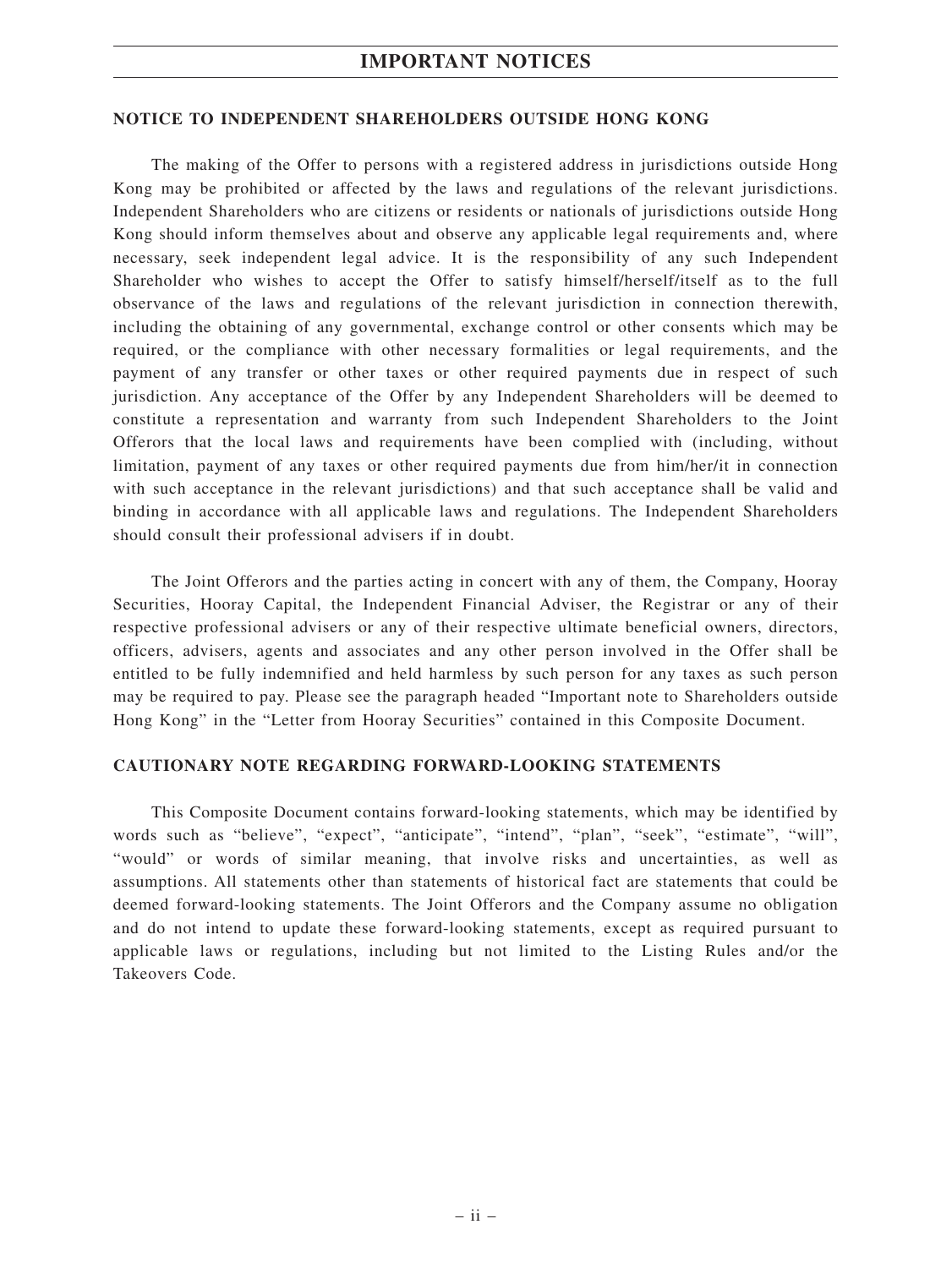## **EXPECTED TIMETABLE**

*The expected timetable set out below is indicative only and may be subject to change. Further announcement(s) will be made in the event of any changes to the timetable as and when appropriate. All times and dates in this Composite Document and the Form of Acceptance shall refer to Hong Kong times and dates.*

| Despatch date of this Composite Document and the Form of<br>Acceptance and commencement date of the Offer (Note 1) Friday, 4 February 2022 |
|--------------------------------------------------------------------------------------------------------------------------------------------|
| Friday, 25 February 2022                                                                                                                   |
|                                                                                                                                            |
| Announcement of the results of the Offer to be posted on the<br>On Friday, 25 February 2022                                                |
| Latest date of posting of remittances for the amounts due in<br>respect of valid acceptances received under the Offer                      |

*Notes:*

- 1. The Offer, which is unconditional, is made on the date of posting of this Composite Document, and is capable of acceptance on and from that date until the Closing Date. Acceptances of the Offer shall be irrevocable and shall not be capable of being withdrawn, except in the circumstances set out in the section headed "Right of Withdrawal" in Appendix I to this Composite Document.
- 2. In accordance with the Takeovers Code, the Offer must initially be opened for acceptance for at least 21 days following the date on which this Composite Document is posted. The latest time for acceptance is at 4:00 p.m. on Friday, 25 February 2022 unless the Joint Offerors revise or extend the Offer in accordance with the Takeovers Code. An announcement will be published on the website of the Stock Exchange by 7:00 p.m. on Friday, 25 February 2022 stating whether the Offer has been extended, revised or expired. In the event that the Joint Offerors decide to extend the Offer and the announcement does not specify the next closing date, at least 14 days' notice by way of an announcement will be given before the Offer is closed to those Independent Shareholders who have not accepted the Offer.

Beneficial owners of the Offer Shares who hold their Offer Shares in CCASS directly as an investor participant or indirectly via a broker or custodian participant should note the timing requirements for causing instructions to be made to CCASS in accordance with the General Rules of CCASS and CCASS Operational Procedures. Further details in this regard have been set out in Appendix I to this Composite Document.

3. Remittances in respect of the cash consideration (after deducting the seller's ad valorem stamp duty) payable for the Offer Shares tendered under the Offer will be made as soon as possible, but in any event within seven Business Days following the date of receipt of a duly completed Form of Acceptance in accordance with the Takeovers Code.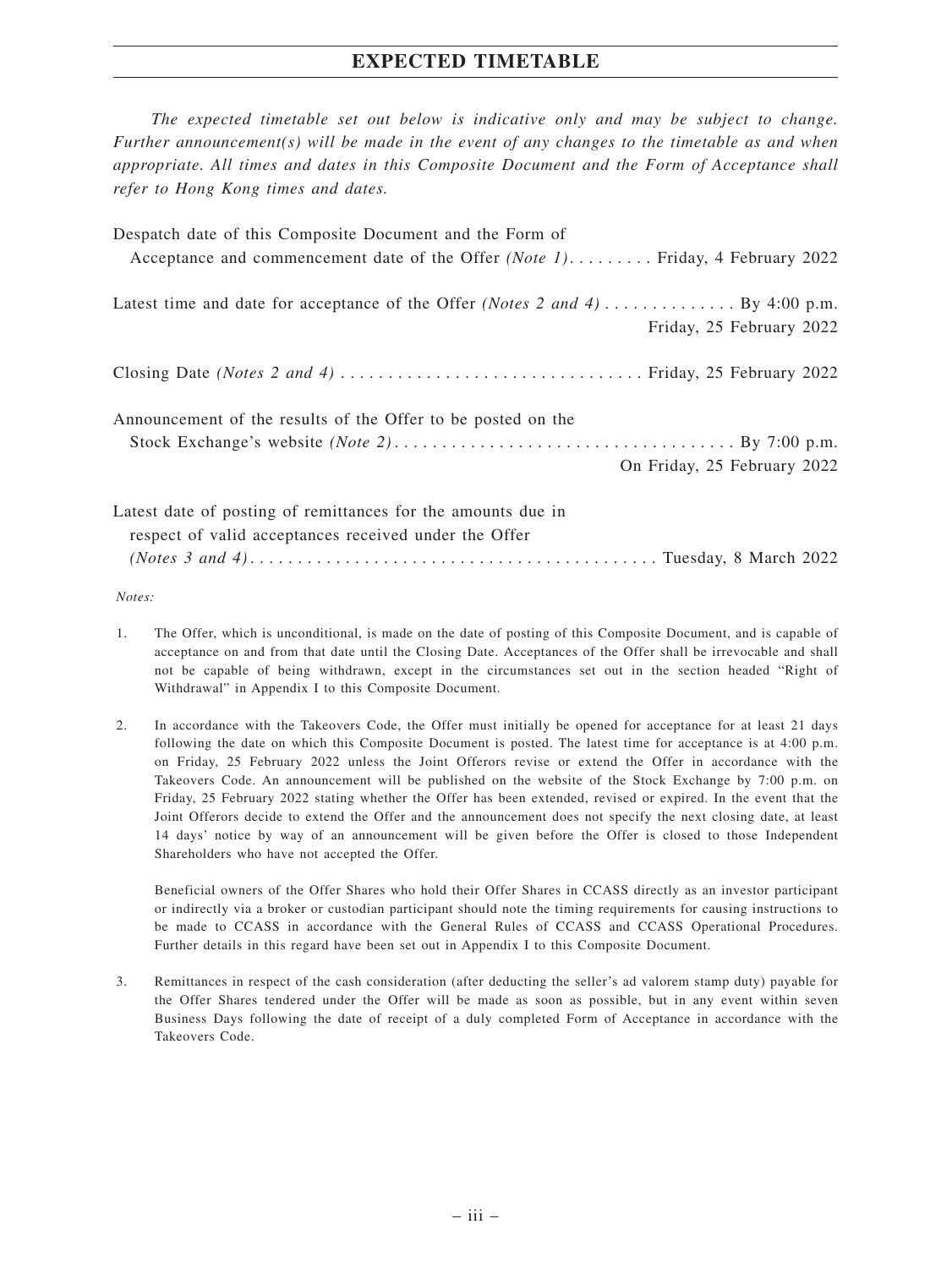## **EXPECTED TIMETABLE**

- 4. If there is a tropical cyclone warning signal number 8 or above, or a black rainstorm warning or "extreme condition" caused by super typhoon:
	- (a) in force in Hong Kong at any local time before 12:00 noon but no longer in force after 12:00 noon on the latest date for acceptance of the Offer and the latest date for posting of remittances for the amounts due under the Offer in respect of valid acceptances, the latest time for acceptance of the Offer and the posting of remittances will remain at 4:00 p.m. on the same Business Day; or
	- (b) in force in Hong Kong at any local time between 12:00 noon and 4:00 p.m. on the latest date for acceptance of the Offer and the latest date for posting of remittances for the amounts due under the Offer in respect of valid acceptances, the latest time for acceptance of the Offer and the posting of remittances will be rescheduled to 4:00 p.m. on the following Business Day which does not have either of those warning in force at any time between 9:00 a.m. and 4:00 p.m. or such other day as the Executive may approve in accordance with the Takeovers Code.

**Unless otherwise expressly stated, all times and dates in this Composite Document and the Form of Acceptance shall refer to Hong Kong times and dates.**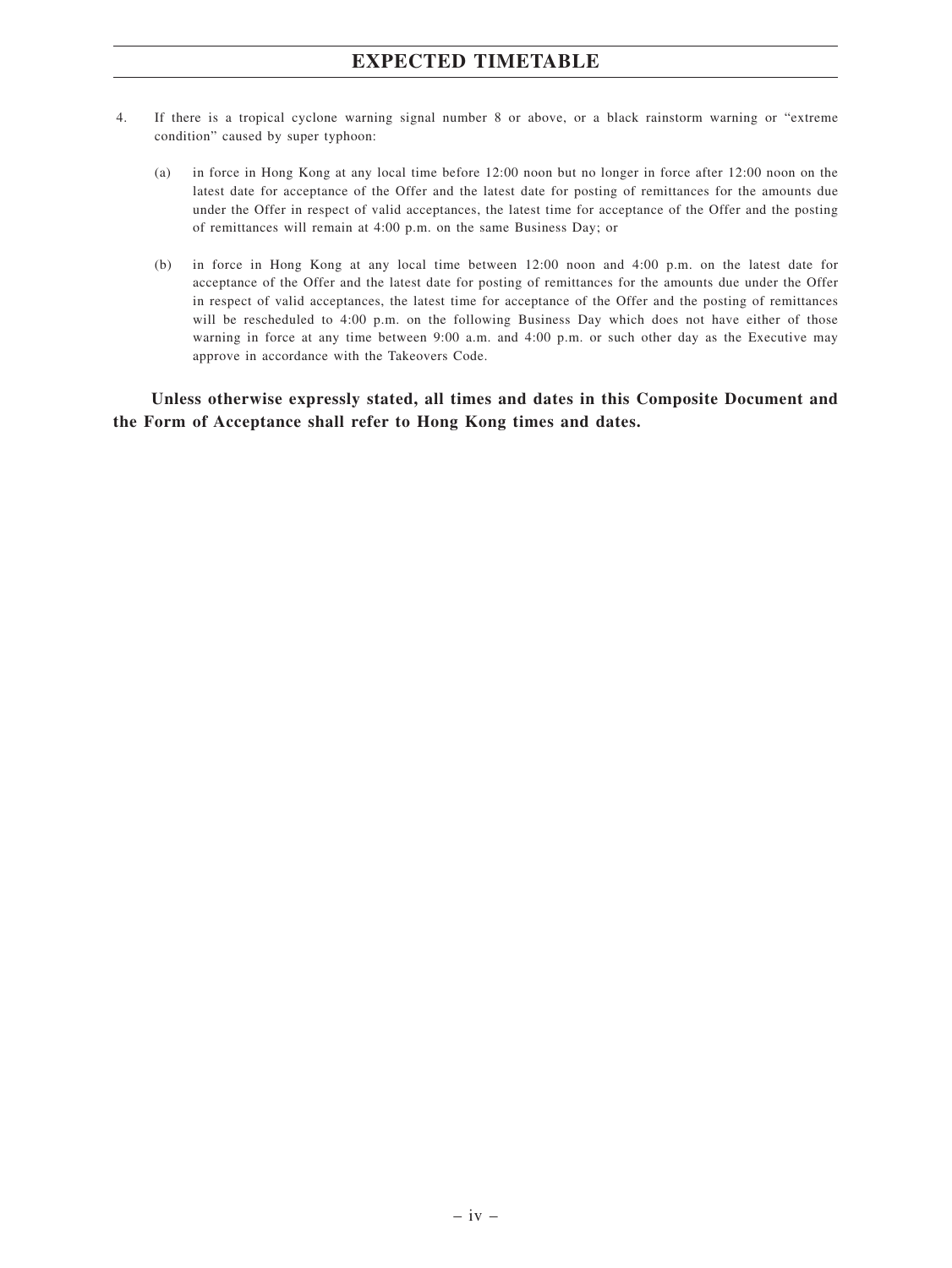*In this Composite Document, the following expressions have the following meanings unless the context otherwise requires:*

| "acting in concert"          | has the meaning ascribed to it under the Takeovers Code                                                                                                                                                                                                                                                                                                                                                        |  |  |  |
|------------------------------|----------------------------------------------------------------------------------------------------------------------------------------------------------------------------------------------------------------------------------------------------------------------------------------------------------------------------------------------------------------------------------------------------------------|--|--|--|
| "associate(s)"               | has the meaning ascribed to it under the Takeovers Code                                                                                                                                                                                                                                                                                                                                                        |  |  |  |
| "Board"                      | the board of Directors                                                                                                                                                                                                                                                                                                                                                                                         |  |  |  |
| "Business Day(s)"            | a day on which the Stock Exchange is open for the<br>transaction of business                                                                                                                                                                                                                                                                                                                                   |  |  |  |
| "BVI"                        | the British Virgin Islands                                                                                                                                                                                                                                                                                                                                                                                     |  |  |  |
| "CCASS"                      | the Central Clearing and Settlement System established<br>and operated by HKSCC                                                                                                                                                                                                                                                                                                                                |  |  |  |
| "Closing Date"               | 25 February 2022, the closing date of the Offer, which is<br>the 21st calendar day after the date of posting of this<br>Composite Document, or if the Offer is extended or<br>revised, any subsequent closing date(s) of the Offer as<br>may be determined and announced jointly by the Joint<br>Offerors and the Company, with the consent of the<br>Executive in accordance with the Takeovers Code          |  |  |  |
| "Company"                    | HNA Technology Investments Holdings Limited (海航科<br>技投資控股有限公司), a company incorporated in Cayman<br>Islands with limited liability, the Shares of which are<br>listed on the Main Board of the Stock Exchange (stock<br>code: 2086)                                                                                                                                                                            |  |  |  |
| "Completion"                 | completion of the Transaction                                                                                                                                                                                                                                                                                                                                                                                  |  |  |  |
| "Completion Date"            | 12 January 2022, the date on which Completion took<br>place                                                                                                                                                                                                                                                                                                                                                    |  |  |  |
| "Composite Document"         | this composite offer document and response document<br>jointly issued by the Joint Offerors and the Company in<br>accordance with the Takeovers Code containing, among<br>other things, details of the Offer, the recommendation<br>from<br>the<br>Independent Board<br>Committee<br>the<br>to<br>Independent Shareholders and the advice from<br>the<br>Independent Financial Adviser in respect of the Offer |  |  |  |
| "controlling shareholder(s)" | has the meaning ascribed to it under the Listing Rules                                                                                                                                                                                                                                                                                                                                                         |  |  |  |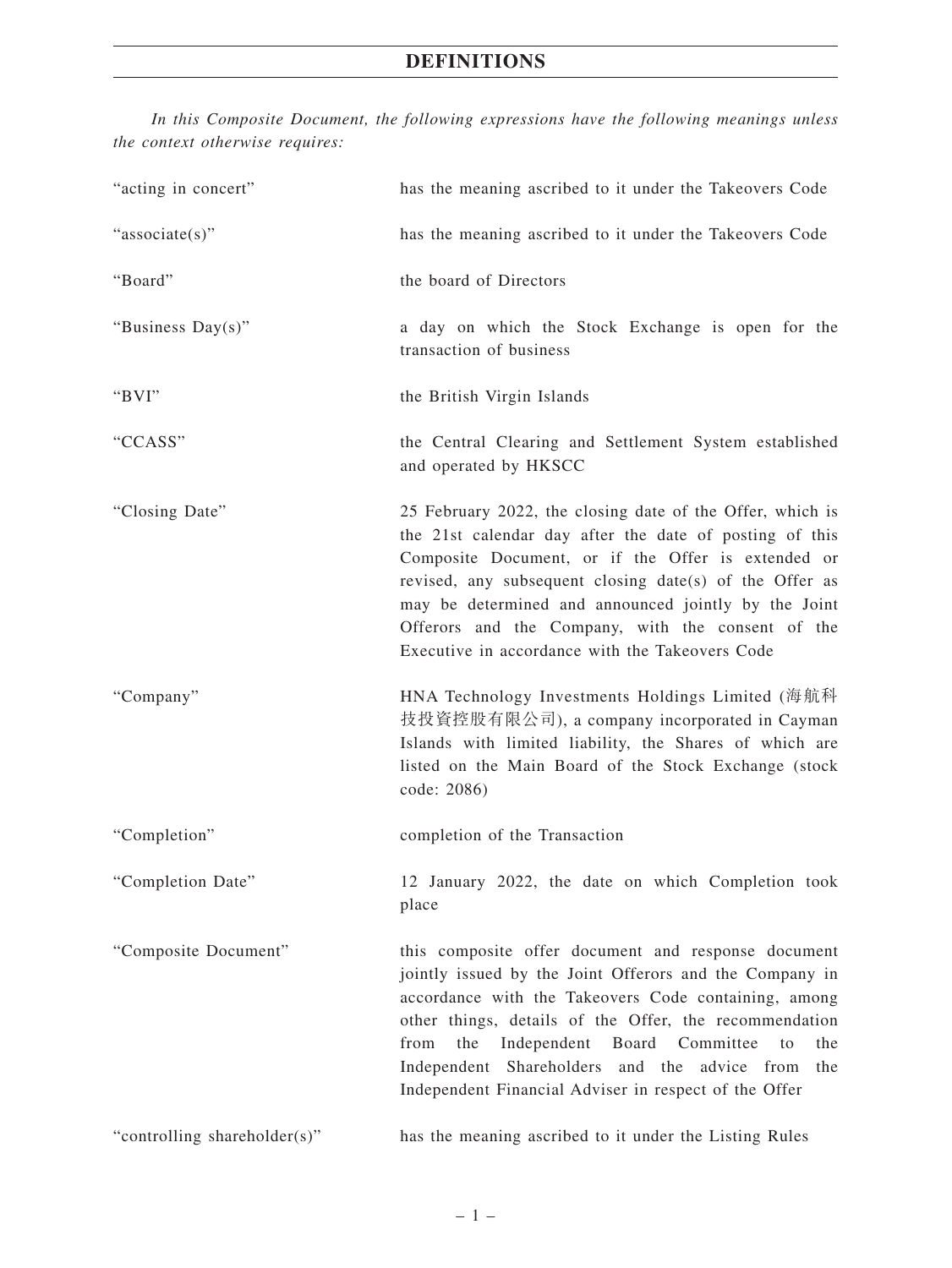| "Custodian Agreement"        | the agreement dated 12 January 2022 enter into between<br>the Joint Offerors (as chargors), Premium Financial (as<br>chargee) and Hooray Securities (as custodian) in relation<br>to the Joint Offerors Securities Cash Account                                                                                                                                                                                                                          |
|------------------------------|----------------------------------------------------------------------------------------------------------------------------------------------------------------------------------------------------------------------------------------------------------------------------------------------------------------------------------------------------------------------------------------------------------------------------------------------------------|
| "Deed of Concert Parties"    | the deed of concert parties dated 12 January 2022 entered<br>into between Mr. Mai and Mr. Zhang, details of which are<br>set out in the section headed "Deed of Concert Parties" in<br>the "Letter from Hooray Securities" contained in this<br><b>Composite Document</b>                                                                                                                                                                                |
| "Director(s)"                | the director(s) of the Company                                                                                                                                                                                                                                                                                                                                                                                                                           |
| "Executive"                  | the Executive Director of the Corporate Finance Division<br>of the SFC from time to time or any delegate of such<br><b>Executive Director</b>                                                                                                                                                                                                                                                                                                            |
| "Existing Share Charge"      | the charge dated 28 August 2019 entered into between the<br>Target Company (as chargor) and Premium Financial (as<br>chargee) pursuant to which the Target Company charged<br>Premium Financial<br>all the 238,899,669<br><b>Shares</b><br>to<br>(representing approximately 74.75% of the issued Shares<br>as at the Latest Practicable Date) owned by it in favour of<br>Premium Financial by way of first fixed charge as security<br>for the PF Loan |
| "First Mandatory Prepayment" | the prepayment of the PF Loan pursuant to the Third<br>Supplemental Agreement in the principal amount of<br>HK\$20,000,000, together with all accrued unpaid interest<br>(if any), made by the Target Company to Premium<br>Financial on the date of the Third Supplemental<br>Agreement                                                                                                                                                                 |
| "Form of Acceptance"         | the form of acceptance and transfer in respect of the Offer<br>accompanying this Composite Document                                                                                                                                                                                                                                                                                                                                                      |
| "Group"                      | the Company and its subsidiaries                                                                                                                                                                                                                                                                                                                                                                                                                         |
| "Guarantee"                  | the corporate guarantees and personal guarantees provided<br>by each of the Joint Offerors Obligors, each as guarantor,<br>on a joint and several basis in relation to the repayment<br>obligation of the Target Company under the PF Loan                                                                                                                                                                                                               |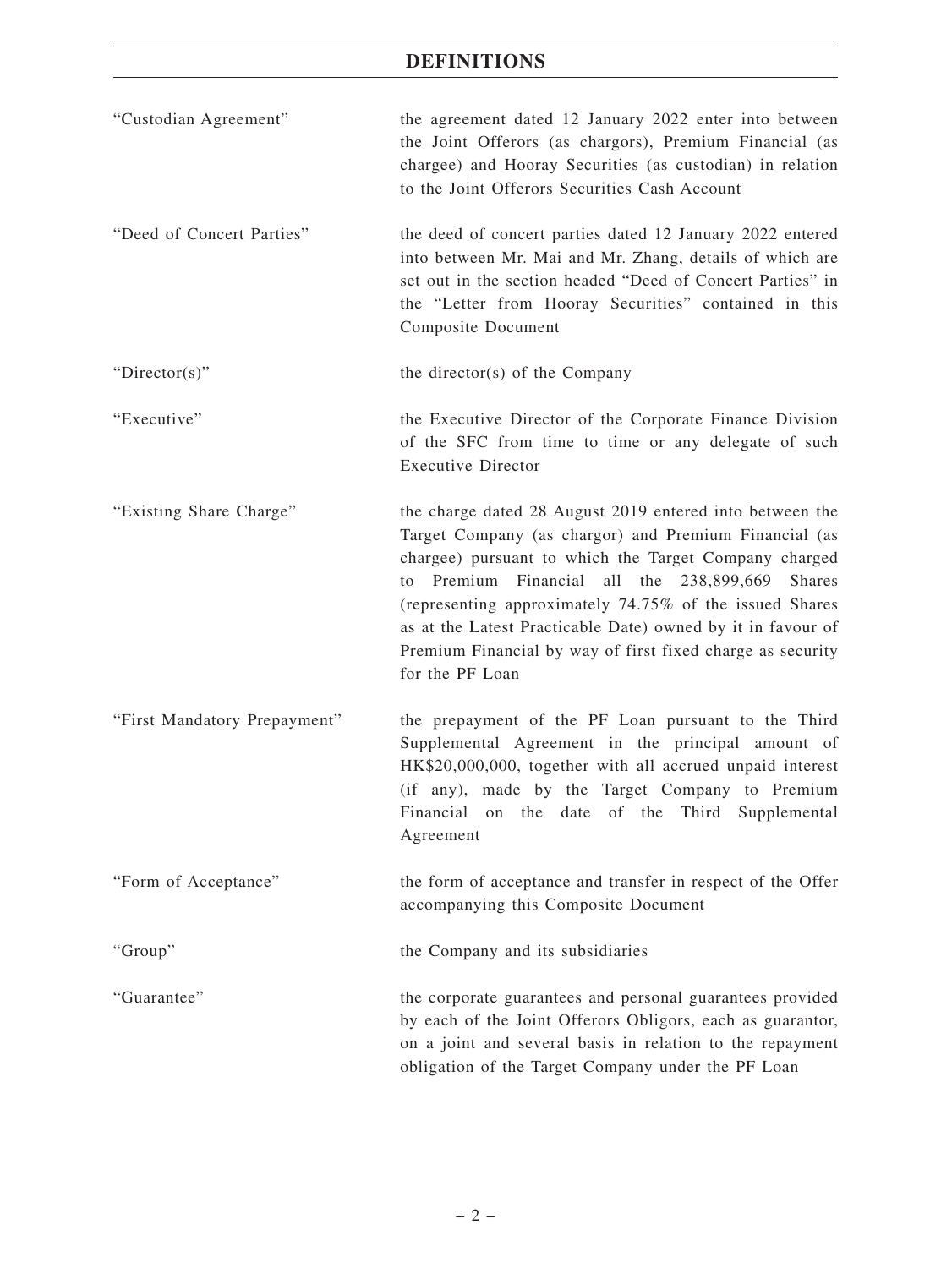| "Henter Finance"                | Henter Finance Limited (衡泰財務有限公司), a company<br>incorporated in Hong Kong with limited liability and a<br>licensed money lender in Hong Kong under the Money<br>Lenders Ordinance (Cap. 163 of the Laws of Hong Kong)                                                                                                                                                                                 |
|---------------------------------|-------------------------------------------------------------------------------------------------------------------------------------------------------------------------------------------------------------------------------------------------------------------------------------------------------------------------------------------------------------------------------------------------------|
| "HK\$"                          | Hong Kong dollars, the lawful currency of Hong Kong                                                                                                                                                                                                                                                                                                                                                   |
| "HKSCC"                         | Hong Kong Securities Clearing Company Limited                                                                                                                                                                                                                                                                                                                                                         |
| "Hong Kong"                     | the Hong Kong Special Administrative Region of the PRC                                                                                                                                                                                                                                                                                                                                                |
| "Hooray Capital"                | Hooray Capital Limited, a corporation licensed to carry<br>out type 6 (advising on corporate finance) regulated<br>activity under the SFO, being the financial adviser to the<br>Joint Offerors in respect of the Offer                                                                                                                                                                               |
| "Hooray Securities"             | Hooray Securities Limited, a licensed corporation to carry<br>out type 1 (dealing in securities) regulated activity under<br>the SFO                                                                                                                                                                                                                                                                  |
| "HT Loan"                       | the interest-bearing loan granted by Henter Finance to Mr.<br>Zhang                                                                                                                                                                                                                                                                                                                                   |
| "Independent Board Committee"   | an independent committee of the Board comprising three<br>(3) independent non-executive Directors, namely, Mr. Guo<br>Dan, Dr. Lin Tat Pang and Ms. O Wai, established in<br>accordance<br>with<br>the<br>Takeovers<br>Code<br>to<br>give<br>recommendations to the Independent Shareholders as to<br>whether the terms of the Offer are fair and reasonable and<br>as to the acceptance of the Offer |
| "Independent Financial Adviser" | First Capital International Finance Limited, a corporation<br>licensed by the SFC to carry out Type 1 (dealing in<br>securities) and Type 6 (advising on corporate finance)<br>regulated activities under the SFO, being the independent<br>financial adviser to the Independent Board Committee and<br>the Independent Shareholders in respect of the Offer                                          |
| "Independent Shareholders"      | the Shareholders other than the Joint Offerors and the<br>Joint Offerors' Concert Parties                                                                                                                                                                                                                                                                                                             |
| "Joint Announcement"            | the joint announcement issued by the Joint Offerors and<br>the Company dated 12 January 2022 in relation to, among<br>other things, the SPA and the Offer                                                                                                                                                                                                                                             |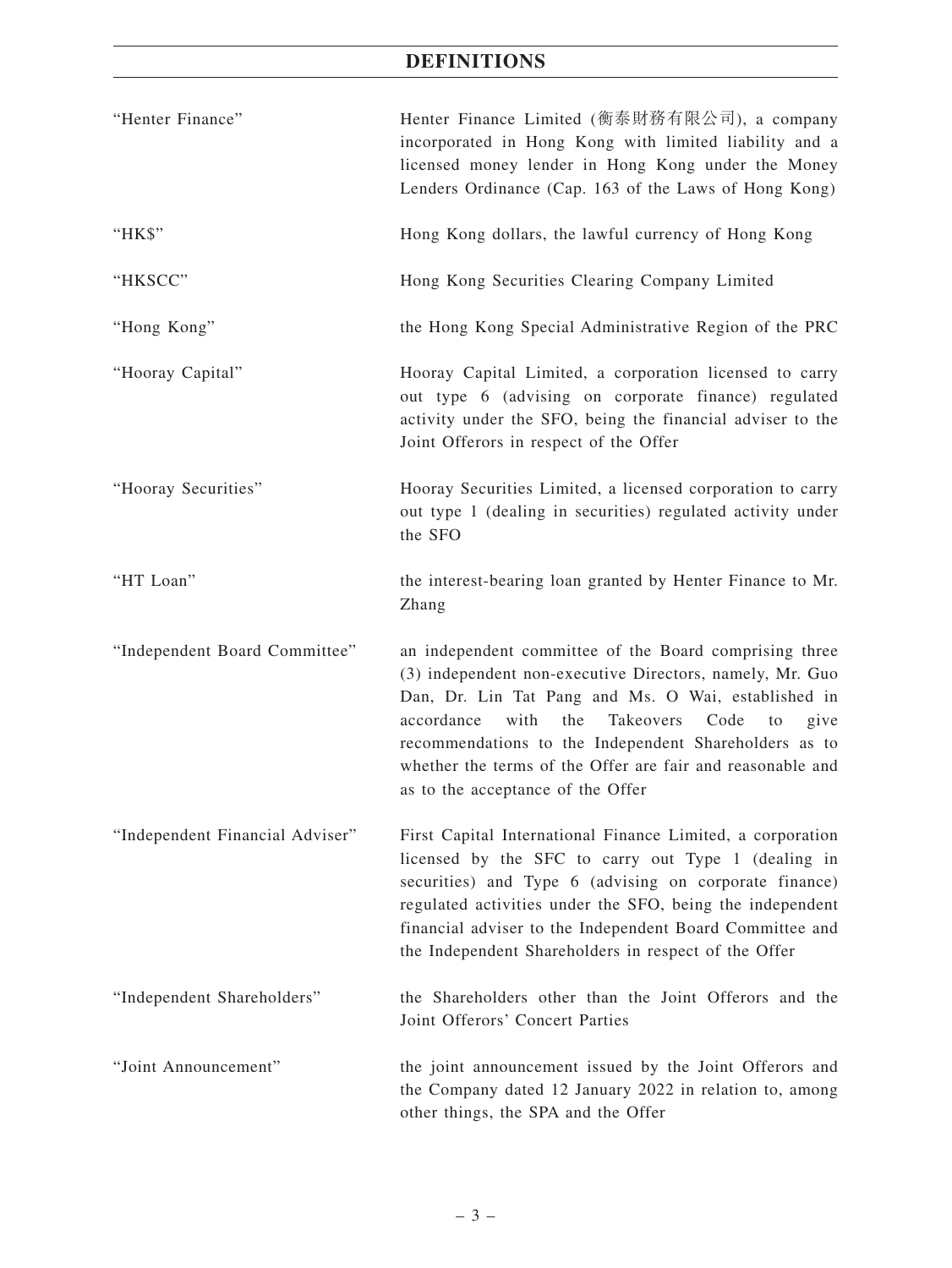- "Joint Offerors" collectively, Mars Development and Megacore Development, being the purchasers of the Sale Shares and the Shareholder's Loan under the SPA and the joint offerors in relation to the Offer
- "Joint Offerors' Concert Parties" party(ies) acting in concert and presumed to be acting in concert with the Joint Offerors as determined in accordance with the Takeovers Code (including Mars Enterprise, Megacore International, Zhong Zhao, Mr. Mai and Mr. Zhang, as well as Premium Financial and Henter Finance and their respective beneficial owners and/or parties acting in concert with any of them)
- "Joint Offerors Obligors" the Joint Offerors, Mars Enterprise, Megacore International, Zhong Zhao, Mr. Mai and Mr. Zhang
- "Joint Offerors Securities Cash Account" the securities cash account in the joint names of the Joint Offerors held with Hooray Securities Limited for (i) holding the MGO Funds; and (ii) receiving all MGO Acquired Shares
- "Joint Offerors Share Charges" the share charges dated 12 January 2022 entered into between the Joint Offerors (as chargors) and Premium Financial (as chargee) pursuant to which the Joint Offerors agreed to charge, among others, all MGO Acquired Shares and the Joint Offerors Securities Cash Account to Premium Financial as security for the PF Loan
- "Last Offer Acceptance Date" 25 February 2022, being the last date of receipt of valid acceptances under the Offer as set out in the Composite Document (and any supplemental offer document thereof)
- "Last Trading Day" 11 January 2022, being the last trading day of on which the Shares before publication of the Joint Announcement

"Latest Practicable Date" 31 January 2022, being the latest practicable date prior to the printing of this Composite Document for ascertaining certain information contained herein

"Listing Rules" the Rules Governing the Listing of Securities on the Stock Exchange

"Main Board" the main board maintained and operated by the Stock Exchange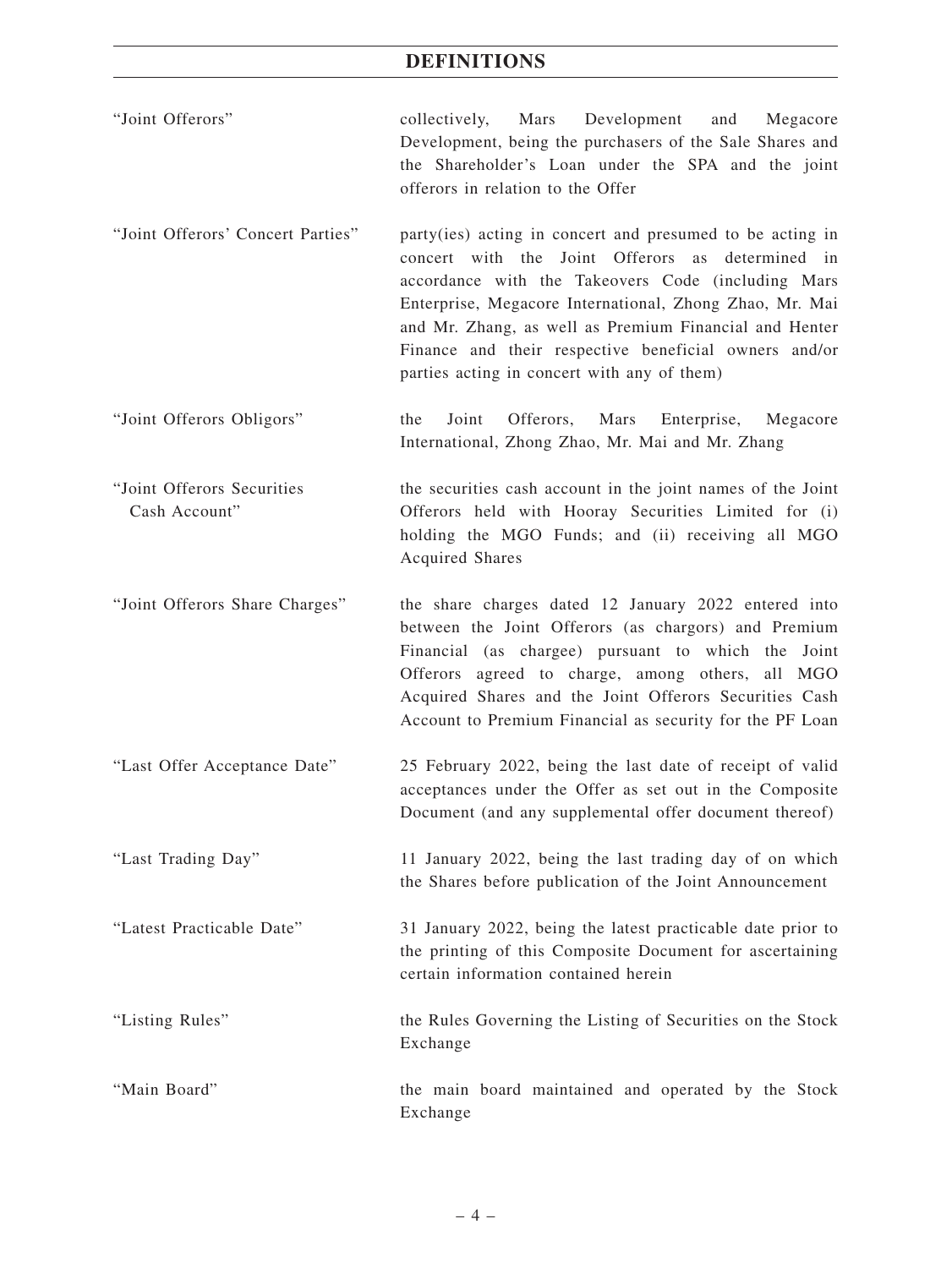- "Mars Development" Mars Development Limited, a company incorporated in the BVI with limited liability, being one of the purchasers under the SPA and the Joint Offerors, as well as a direct wholly-owned subsidiary of Mars Enterprise
- "Mars Enterprise" Mars Enterprise Holdings Limited, a company incorporated in the BVI with limited liability, which is directly wholly-owned by Mr. Mai. It directly and wholly owns Mars Development
- "Megacore Development" Megacore Development Limited, a company incorporated in the BVI with limited liability, being one of the purchasers under the SPA and the Joint Offerors, as well as a direct wholly-owned subsidiary of Megacore International
- "Megacore International" Megacore International Innovation Limited, a company incorporated in the BVI with limited liability, and a direct wholly-owned subsidiary of Zhong Zhao. It directly and wholly owns Megacore Development
- "MGO Acquired Shares" any Shares that may be acquired by the Joint Offerors under the Offer

"MGO Fund" the amount of not less than HK\$69,000,000, being the financial resources made available by the Joint Offerors for satisfying total maximum consideration, stamp duty and brokerage commission payable under the Offer

- "MGO Remaining Funds" all remaining cash in the Joint Offerors Securities Cash Account as at the Last Offer Acceptance Date, after deducting all remaining consideration, stamp duty and brokerage commission payable under the Offer
- "Mr. Mai" Mr. Mai Zhaoping (麥照平先生), the ultimate beneficial owner of Mars Enterprise and Mars Development
- "Mr. Zhang" Mr. Zhang Xueqin (張學勤先生), the ultimate beneficial owner of Zhong Zhao, Megacore International and Megacore Development
- "Offer" the mandatory unconditional cash offer being made by Hooray Securities Limited for and on behalf of the Joint Offerors to acquire all the Offer Shares in accordance with the Takeovers Code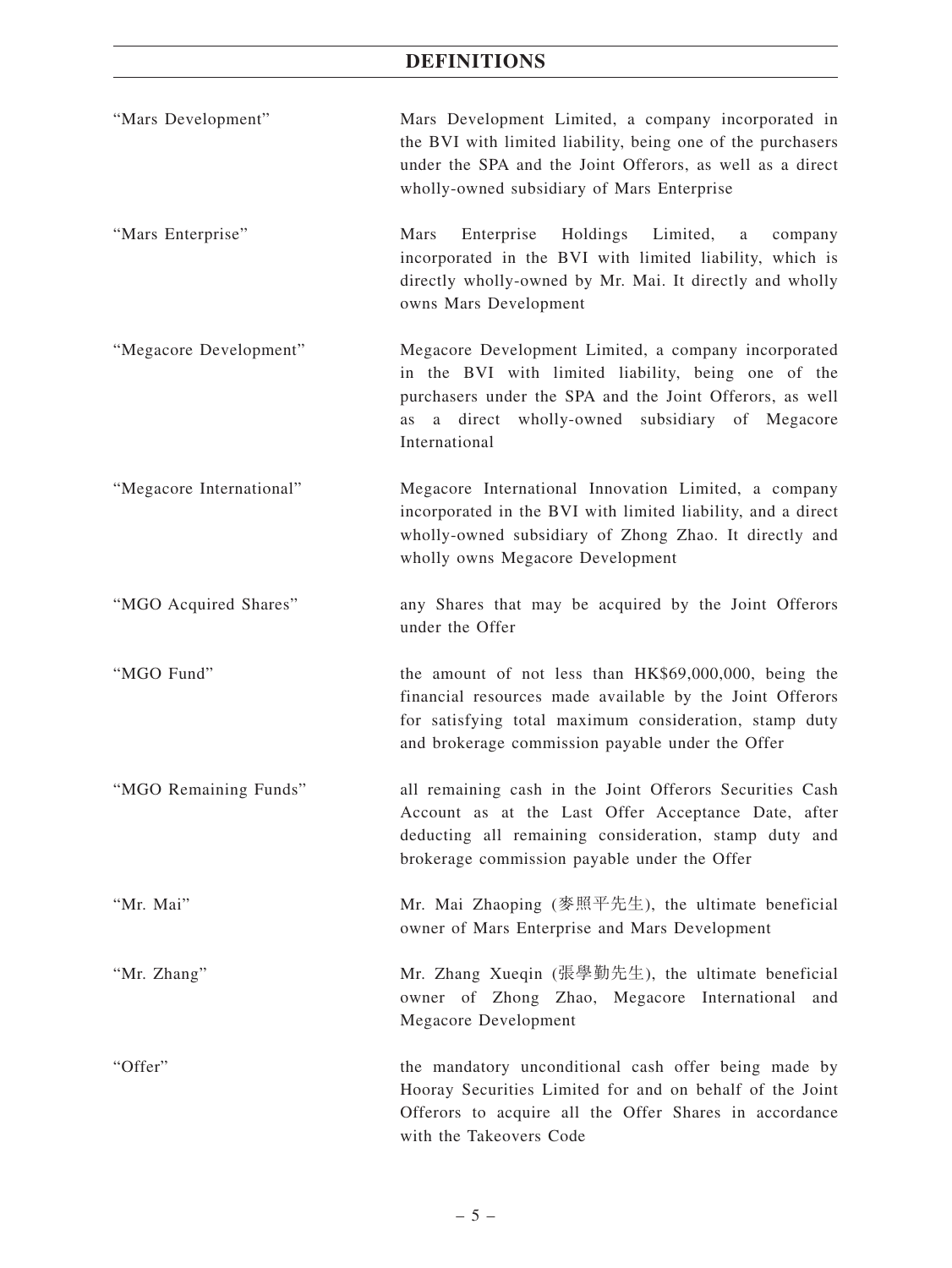| "Offer Period"            | the period commencing from 11 November 2020, being<br>the date of the announcement made by the Company<br>pursuant to Rule 3.7 of the Takeovers Code until the<br>Closing Date, or such other time and/or date to which the<br>Joint Offerors may decide to extend or revise the Offer in<br>accordance with the Takeovers Code                |
|---------------------------|------------------------------------------------------------------------------------------------------------------------------------------------------------------------------------------------------------------------------------------------------------------------------------------------------------------------------------------------|
| "Offer Price"             | HK\$0.84 for each Offer Share payable by the Joint<br>Offerors to the Independent Shareholders accepting the<br>Offer                                                                                                                                                                                                                          |
| "Offer Shares"            | all the issued Shares (other than those already owned and/<br>or agreed to be acquired by the Joint Offerors and the<br>Joint Offerors' Concert Parties)                                                                                                                                                                                       |
| "Offer Withdrawal Date"   | the date the Offer is withdrawn by the Joint Offerors with<br>the consent of the Executive pursuant to the Takeovers<br>Code                                                                                                                                                                                                                   |
| "Ownership Percentage"    | 60% and 40% in respect of Mars Development and<br>Megacore Development                                                                                                                                                                                                                                                                         |
| "Overseas Shareholder(s)" | the Independent Shareholder(s) whose address(es) as<br>shown on the register of members of the Company is (are)<br>outside Hong Kong                                                                                                                                                                                                           |
| "Pacpo Formula"           | has the meaning ascribed to it under Practice Note 19 to<br>the Takeovers Code                                                                                                                                                                                                                                                                 |
| "PF Loan"                 | the secured interest-bearing loan granted by Premium<br>Financial to the Target Company in the outstanding<br>principal amount of (i) HK\$175,000,000 immediately after<br>Completion and after the First Mandatory Prepayment,<br>and as at the date of the Joint Announcement; and (ii)<br>HK\$175,000,000 as at the Latest Practicable Date |
| "PF Loan Agreement"       | the loan agreement dated 27 August 2019 entered into<br>between the Target Company, Premium Financial and the<br>Vendor in respect of the PF Loan (as amended and<br>supplemented by the supplemental agreements dated 27<br>August 2020 and 27 August 2021 and the Third<br>Supplemental Agreement)                                           |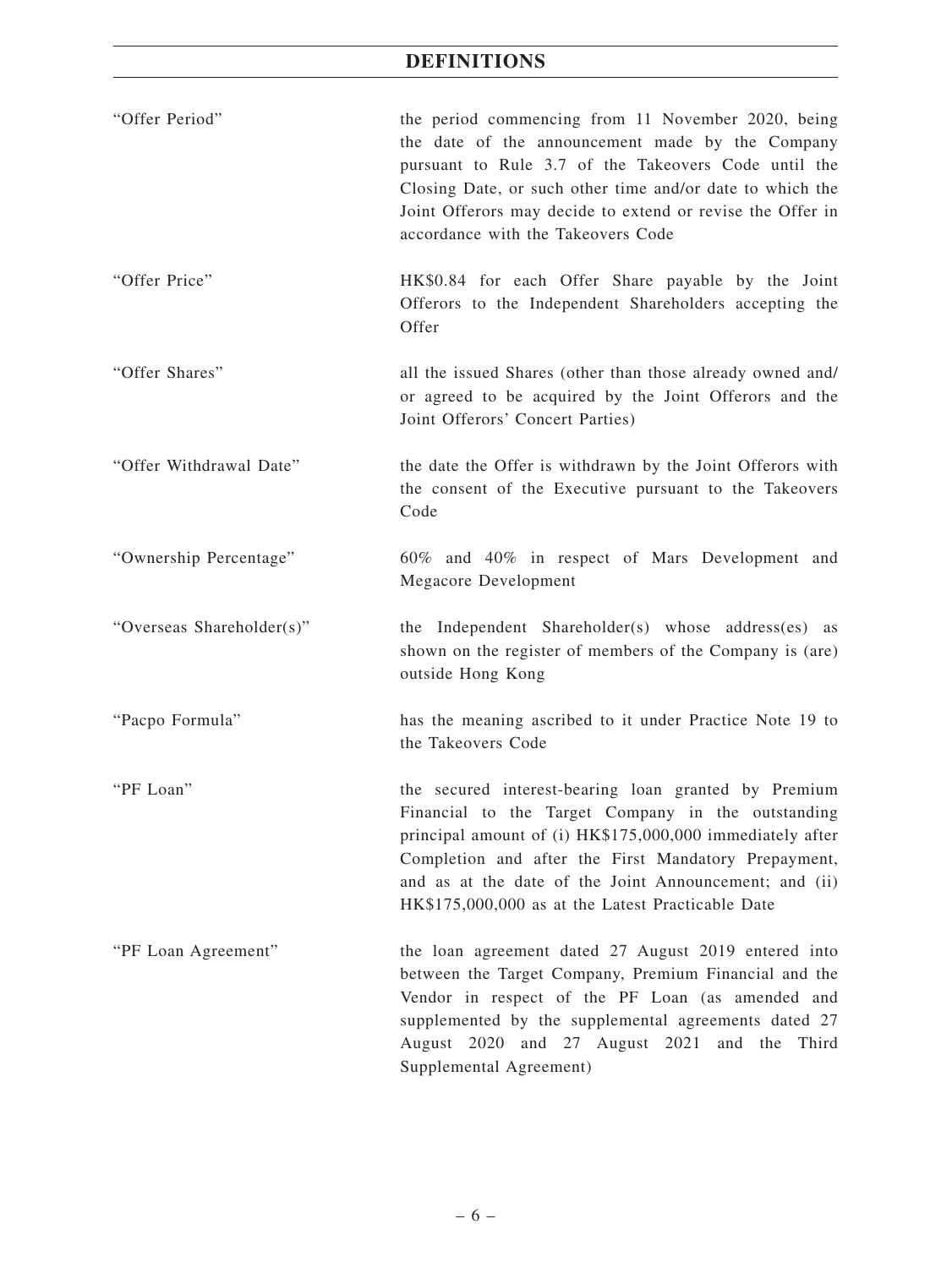| "PRC"                                          | the People's Republic of China which, for the purpose of<br>this Composite Document, excludes Hong Kong, the<br>Macau Special Administrative Region of the People's<br>Republic of China and Taiwan                                                                                                                                                                                 |  |  |  |  |
|------------------------------------------------|-------------------------------------------------------------------------------------------------------------------------------------------------------------------------------------------------------------------------------------------------------------------------------------------------------------------------------------------------------------------------------------|--|--|--|--|
| "Premium Financial"                            | Premium Financial Limited (永寳物業按揭有限公司), a<br>company incorporated in Hong Kong with limited liability<br>and a licensed money lender in Hong Kong under the<br>Money Lenders Ordinance (Cap. 163 of the Laws of Hong<br>Kong), and is beneficially wholly-owned by Mr. Qiu Yong                                                                                                     |  |  |  |  |
| "Public Float Requirement"                     | the requirement for at least 25% of the total issued shares<br>of the Company be held by the public at all times in<br>compliance with Rule $8.08(1)(a)$ of the Listing Rules                                                                                                                                                                                                       |  |  |  |  |
| "Public Float Restoration<br>Transaction"      | in the event that as a result of the Offer, the Company<br>does not meet the Public Float Requirement, and for so<br>long as the Public Float Requirement is not restored:                                                                                                                                                                                                          |  |  |  |  |
|                                                | each disposal of Shares by all or any of the Joint<br>(a)<br>Offerors (or any of their affiliates) to any member of<br>the public (as defined in the Listing Rules); or                                                                                                                                                                                                             |  |  |  |  |
|                                                | each placing of Shares by a placing agent to be<br>(b)<br>appointed by all or any of the Joint Offerors or any<br>other person to any member of the public (as defined<br>in the Listing Rules),                                                                                                                                                                                    |  |  |  |  |
|                                                | which has the effect of reducing the equity interest of the<br>Joint Offerors and its affiliates in the Company until the<br>Public Float Requirement is restored                                                                                                                                                                                                                   |  |  |  |  |
| "Public Float Restoration<br>Transaction Date" | the business day notified by the Joint Offerors as the date<br>on which the Public Float Requirement has been restored<br>following completion of one or more Public Float<br>Restoration Transaction(s) (which shall be a date falling<br>no later than 30 days after the Last Offer Acceptance<br>Date), or, failing such notification, a date designated by<br>Premium Financial |  |  |  |  |
| "Registrar"                                    | Computershare Hong Kong Investor Services Limited, the<br>branch share registrar and transfer office of the Company                                                                                                                                                                                                                                                                 |  |  |  |  |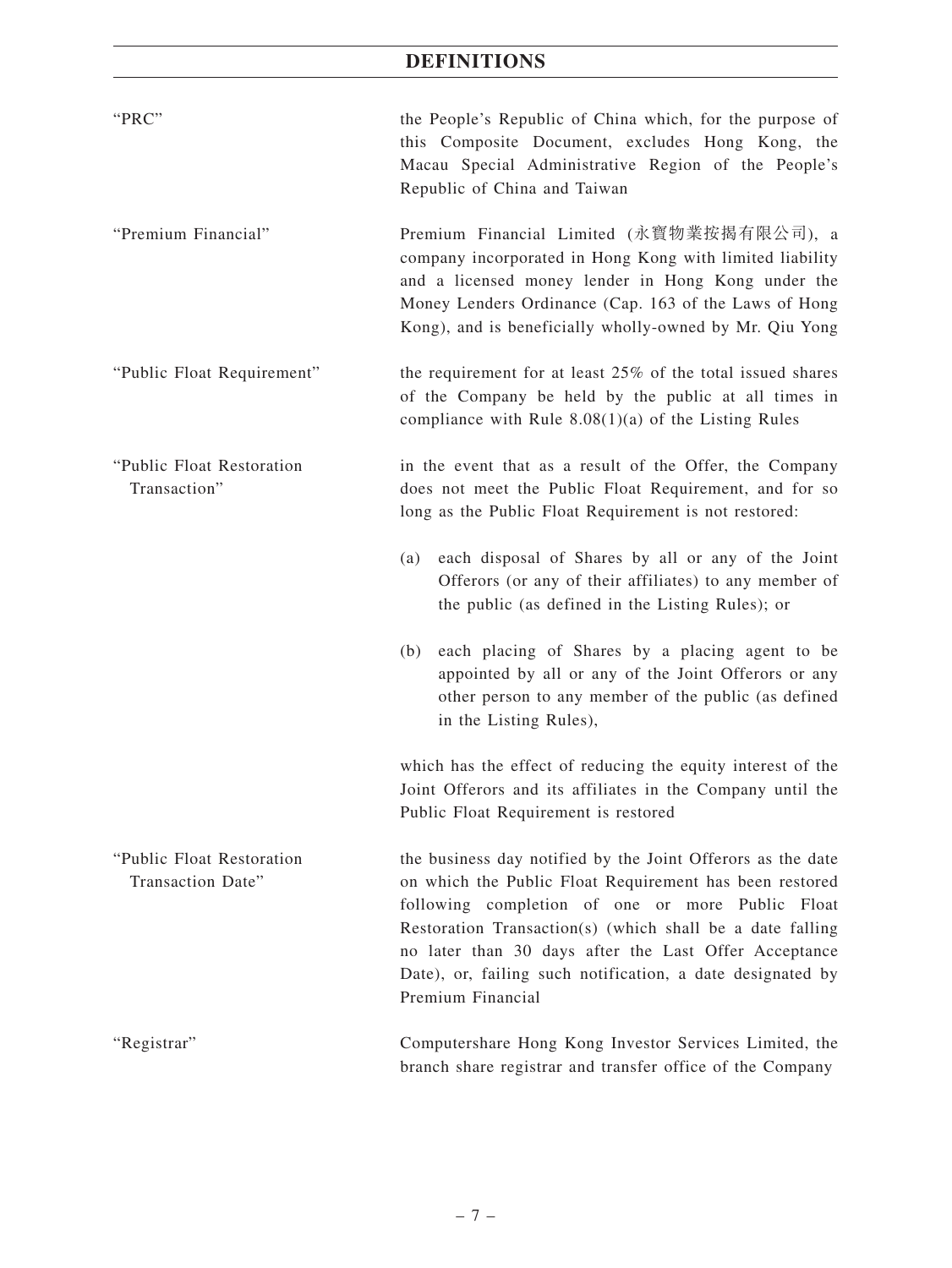| "Relevant Period"                     | the period commencing on 11 May 2020, being the date<br>falling six months preceding the commencement of the<br>Offer Period, up to and including the Latest Practicable<br>Date                                                                                                                     |
|---------------------------------------|------------------------------------------------------------------------------------------------------------------------------------------------------------------------------------------------------------------------------------------------------------------------------------------------------|
| "RMB"                                 | Renminbi, the lawful currency of the PRC                                                                                                                                                                                                                                                             |
| "Sale Shares"                         | 500,000 shares in the Target Company, representing the<br>entire issued share capital of the Target Company                                                                                                                                                                                          |
| "Second Mandatory Prepayment"         | the prepayment of the PF Loan pursuant to the Third<br>Supplemental Agreement in the principal amount of not<br>less than HK\$50,000,000, together with all accrued unpaid<br>interest (if any), to be made by the Target Company to<br>Premium Financial on the Second Mandatory Prepayment<br>Date |
| "Second Mandatory Prepayment<br>Date" | (i) the business day immediately after the Last Offer<br>Acceptance Date; (ii) the Specified Date; or (iii) the<br>business day immediately after the Offer Withdrawal Date,<br>whichever is earlier                                                                                                 |
| "SFC"                                 | the Securities and Futures Commission of Hong Kong                                                                                                                                                                                                                                                   |
| "SFO"                                 | the Securities and Futures Ordinance (Chapter 571 of the<br>Laws of Hong Kong)                                                                                                                                                                                                                       |
| "Share $(s)$ "                        | the ordinary share(s) of par value $HK$0.10$ each in the<br>share capital of the Company                                                                                                                                                                                                             |
| "Shareholder(s)"                      | the holder(s) of the issued Share(s)                                                                                                                                                                                                                                                                 |
| "Shareholder's Loan"                  | the unsecured and interest-free shareholder's loan owed<br>by the Target Company to the Vendor in the outstanding<br>amount of HK\$566,000,000 as at the date of the Joint<br>Announcement                                                                                                           |
| "SPA"                                 | the sale and purchase agreement dated 12 January 2022<br>entered into between the Joint Offerors and the Vendor in<br>respect of the Transaction                                                                                                                                                     |
| "Specified Date"                      | the date which is 45 days after the completion of the<br>Transaction, and if that date is not a business day, the<br>business day immediately after that date                                                                                                                                        |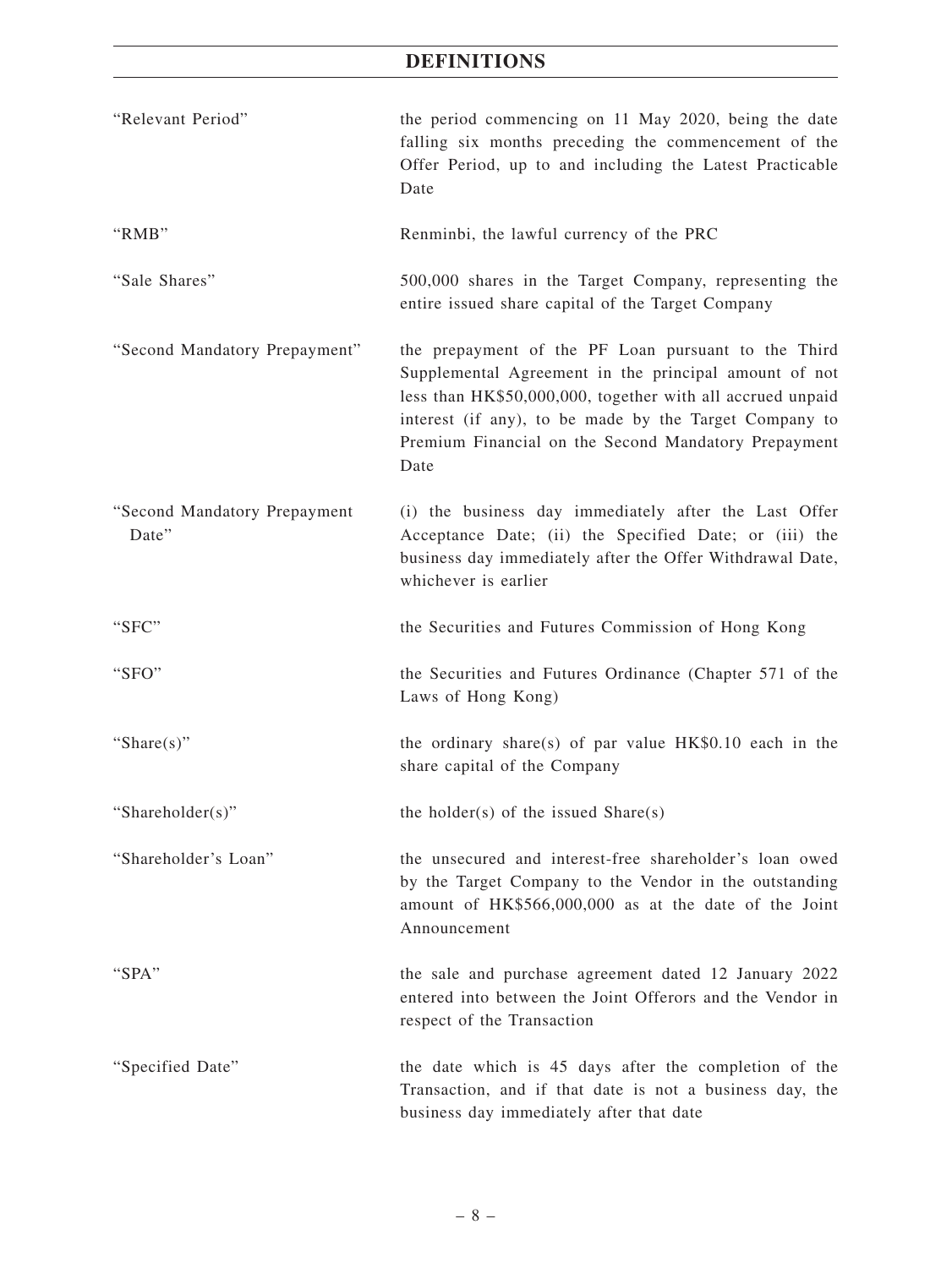| "Stock Exchange" | The Stock Exchange of Hong Kong Limited |  |  |
|------------------|-----------------------------------------|--|--|
|                  |                                         |  |  |

"Subordination and Assignment Deed" the subordination and assignment deed dated 12 January 2022 entered into among the Target Company, the Joint Offerors, Zhong Zhao and Premium Financial pursuant to present and future, actual or contingent, moneys, debts and liabilities due, owing or incurred by the Target Company to all or any of, among others, the Joint Offerors Obligors (including, without limitation, the Shareholder's Loan and the ZZ Loans) shall be subordinated to the PF Loan and assigned by way of security in favour of Premium Financial as additional security for the PF Loan

"Subsequent Mandatory Prepayment(s)" the prepayment(s) of such principal amount of the PF Loan as would, following such prepayment(s), reduce the principal amount to an amount not exceeding HK\$108,000,000 pursuant to the Third Supplemental Agreement

"Takeovers Code" the Code on Takeovers and Mergers

"Target Company" HNA Ecotech Pioneer Acquisition, a company incorporated in Cayman Islands

"Third Supplemental Agreement" the supplemental agreement with respect to the PF Loan Agreement dated 12 January 2022 entered into among Premium Financial, the Target Company and the Joint Offerors Obligors in relation to, among other things, the conditional extension of the repayment date of the PF Loan

"Transaction" the acquisition of the Sale Shares and the Shareholder's Loan by the Joint Offerors from the Vendor pursuant to the SPA

"Vendor" or "HNA Technology Group" HNA Technology Group (HK) Co., Limited (海航科技集 團(香港)有限公司), a company incorporated in Hong Kong, being the vendor under the SPA, based on the information available to the Company, which is indirectly controlled by Hainan Province Cihang Foundation. For details, please refer to note 1 to the section headed "Shareholding Structure of the Company" in the "Letter from the Board" in this Composite Document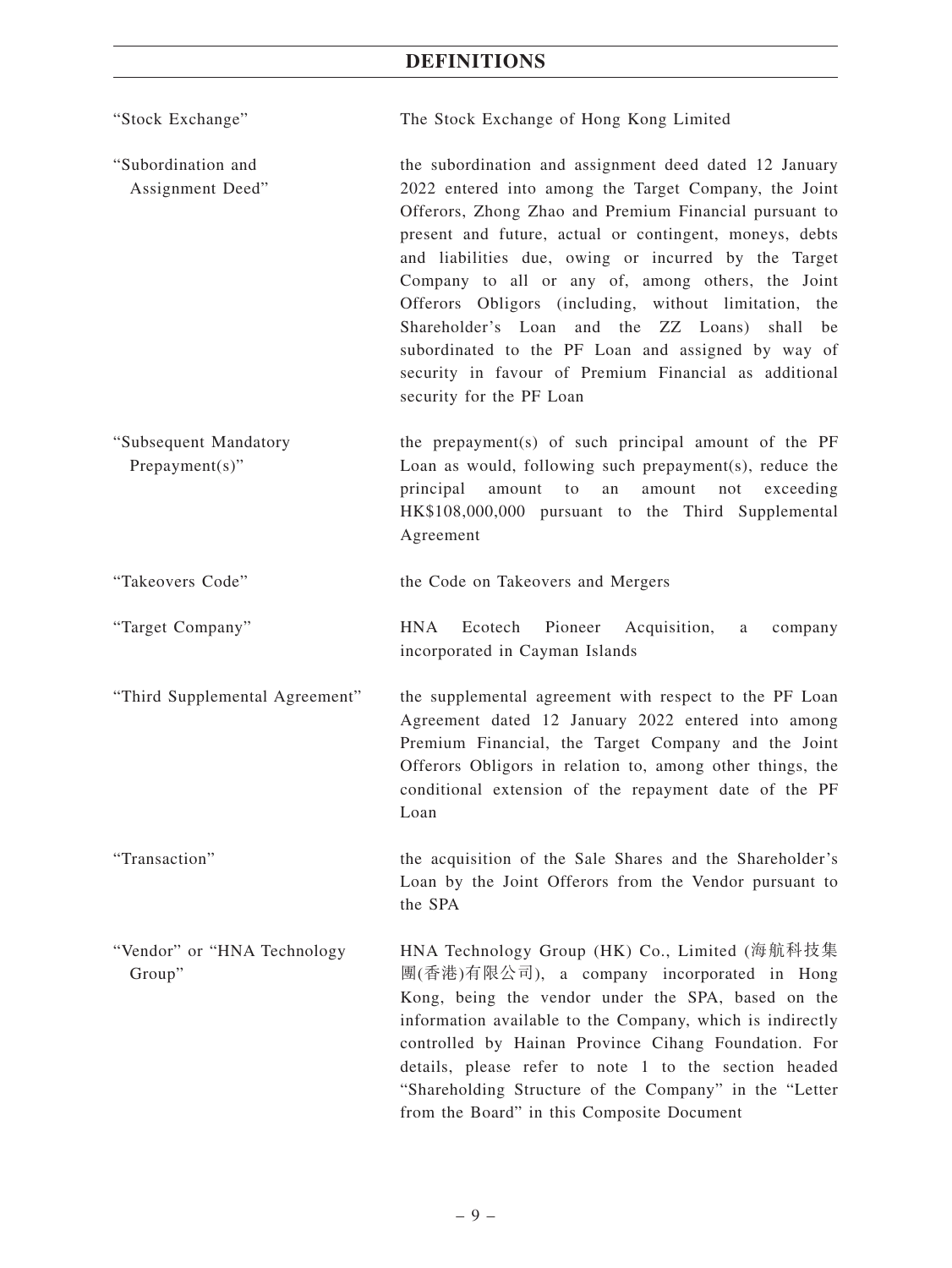| "Zhong Zhao"   | Zhong Zhao Investment Holdings Limited, a company<br>incorporated in Hong Kong with limited liability which is<br>directly wholly-owned by Mr. Zhang               |
|----------------|--------------------------------------------------------------------------------------------------------------------------------------------------------------------|
| "ZZ Loans"     | ZZ Loan 1 and ZZ Loan 2                                                                                                                                            |
| "ZZ Loan 1"    | the unsecured interest-free loan granted by Zhong Zhao to<br>the Target Company on 26 August 2021 in the outstanding<br>amount of HK\$5,000,000                    |
| "ZZ Loan 2"    | the unsecured interest-free loan granted by Zhong Zhao to<br>the Target Company on 12 January 2022 after Completion<br>in the outstanding amount of HK\$20,000,000 |
| $\lq\lq q_0$ " | per cent.                                                                                                                                                          |

- \* *The English transliteration of the Chinese name(s) in this Composite Document, where indicated, is included for information purpose only.*
- 1. Certain amounts and percentage figures in this Composite Document have been subject to rounding adjustments.
- 2. The English transliteration of the Chinese name(s) in this Composite Document, where indicated by an asterisk (\*), is included for information purpose only, and should not be regarded as the official English name(s) of such Chinese name(s).
- 3. The singular includes the plural and vice versa, unless the context otherwise requires.
- 4. References to any Appendix, paragraphs and any sub-paragraphs of them are references to the Appendices to, and paragraphs of, this Composite Document and any sub-paragraphs of them, respectively.
- 5. References to any statute or statutory provision include a statute or statutory provision which amends, consolidates or replaces the same whether before or after the date of this Composite Document.
- 6. Reference to one gender is a reference to all or any genders.
- 7. References to time of the day are to Hong Kong time.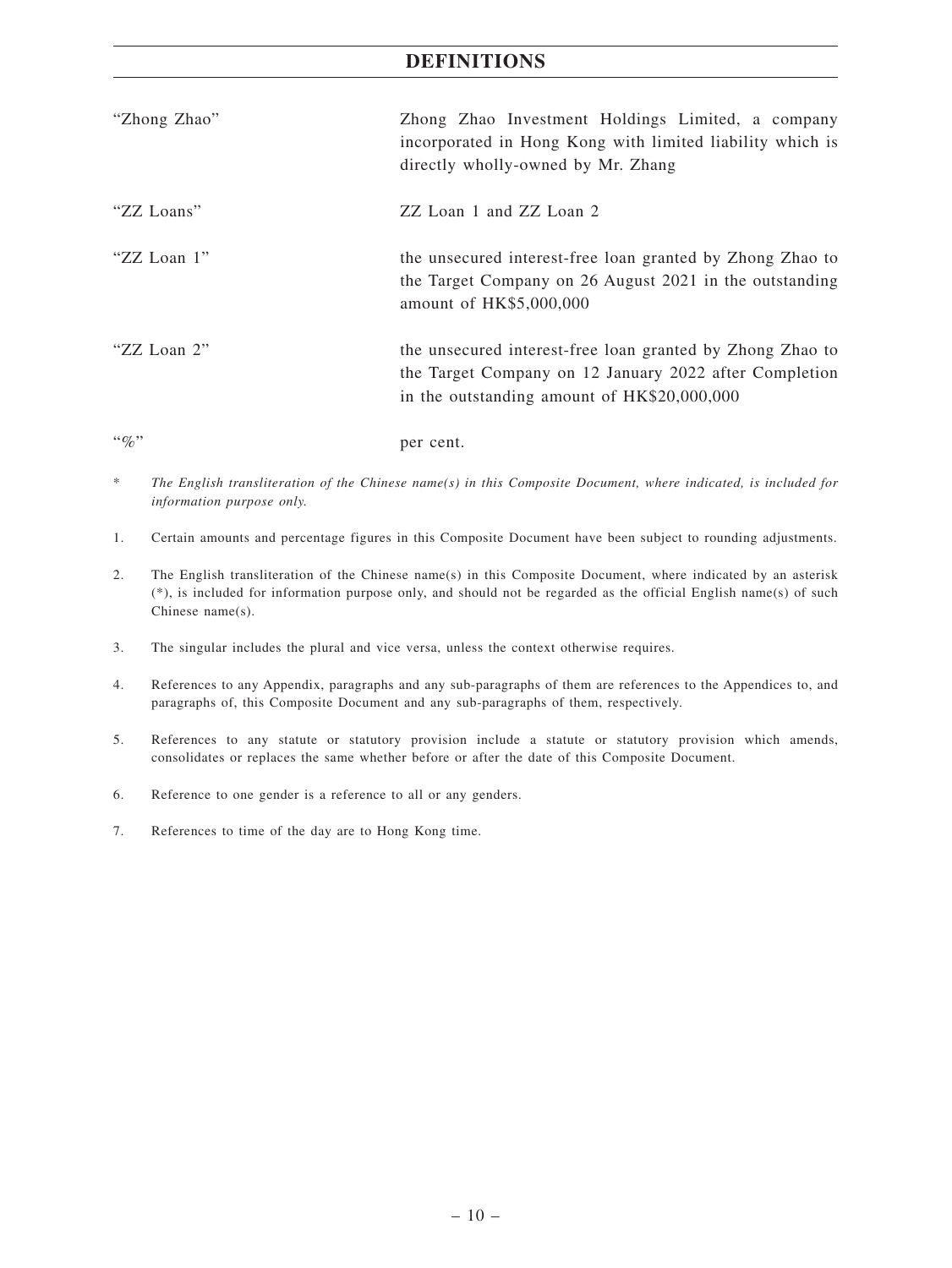

4 February 2022

*To the Independent Shareholders*

Dear Sir/Madam,

## **MANDATORY UNCONDITIONAL CASH OFFER BY HOORAY SECURITIES LIMITED ON BEHALF OF THE JOINT OFFERORS TO ACQUIRE ALL THE ISSUED SHARES OF HNA TECHNOLOGY INVESTMENTS HOLDINGS LIMITED (OTHER THAN THOSE ALREADY OWNED BY THE JOINT OFFERORS AND PARTIES ACTING IN CONCERT WITH ANY OF THEM)**

#### **1. INTRODUCTION**

Reference is made to the Joint Announcement. On 12 January 2022 (before trading hours), the Joint Offerors and the Vendor entered into the SPA, pursuant to which the Vendor agreed to sell, and the Joint Offerors agreed to acquire the Sale Shares and the Shareholder's Loan at nominal consideration of HK\$1.00 (taking into account the PF Loan and the ZZ Loans). Prior to the Completion, the Target Company held 238,889,669 Shares, representing approximately 74.75% of the issued Shares as at the Latest Practicable Date.

Completion took place on 12 January 2022. Immediately after Completion and as at the Latest Practicable Date, the Target Company is held by Mars Development as to 60% and Megacore Development as to 40% and, as a result, the Joint Offerors collectively are the controlling Shareholders, indirectly holding in aggregate approximately 74.75% of the issued Shares. In accordance with Rule 26.1 of the Takeovers Code, upon Completion, the Joint Offerors are required to make a mandatory unconditional cash offer for the Offer Shares, being all the issued Shares other than those Shares already owned by the Joint Offerors and the Joint Offerors' Concert Parties. We, Hooray Securities, have been appointed by the Joint Offerors to make the Offer for and on behalf of the Joint Offerors.

**好 盈 證 券 有 限 公 司 Hooray Securities Limited (CE No. AAD967)** 香港干諾道中148號粵海投資大廈1樓 1/F., Guangdong Investment Tower, 148 Connaught Road Central, Hong Kong Tel. 電話: (852) 2159 4500 Fax. 傳真: (852) 2110 4044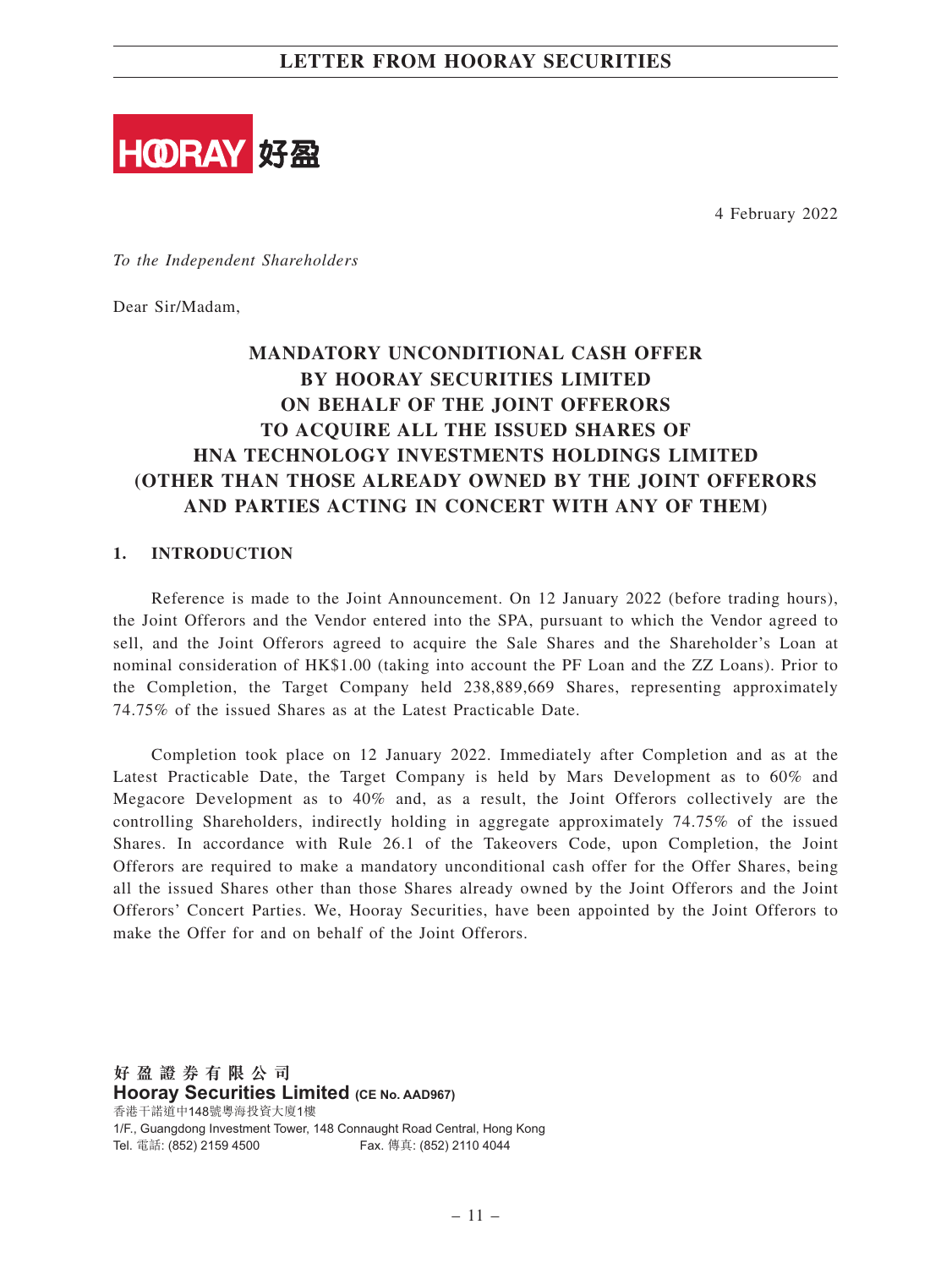This letter forms part of this Composite Document and sets out, among other things, the details of the Offer, certain information on the Joint Offerors and the intention of the Joint Offerors regarding the Group. The terms of the Offer and the procedures of acceptances are set out in this letter, Appendix I to this Composite Document and the Form of Acceptance.

The Independent Shareholders are strongly advised to carefully consider the information contained in the "Letter from the Board", the "Letter from the Independent Board Committee" and the "Letter from the Independent Financial Adviser" as set out in this Composite Document before reaching a decision as to whether or not to accept the Offer.

#### **2. THE OFFER**

Hooray Securities is making the Offer on behalf of the Joint Offerors in compliance with the Takeovers Code on the following basis:

#### **Principal terms of the Offer**

For each Offer Share ..................................... HK\$0.84 in cash

The Offer Price of HK\$0.84 per Offer Share is approximately equal to but not lower than the effective acquisition price per effective acquisition Share paid by the Joint Offerors under the Transaction. The effective acquisition price of each Share under the Transaction is derived based on the following:

- (i) taking into account the aggregated consideration paid by and the Guarantees provided by the Joint Offerors Obligors for the purpose of the Transaction, which consists of  $(1)$  the ZZ Loan 1 of HK\$5,000,000;  $(2)$  the ZZ Loan 2 of HK\$20,000,000; (3) the aggregated financing for the Second Mandatory Prepayment and the Subsequent Mandatory Prepayment(s) in the amount of HK\$67,000,000; (4) the Guarantees to be assumed by the Joint Offerors Obligors for the principal amount of HK\$108,000,000 under the PF Loan (after the Second Mandatory Prepayment and Subsequent Mandatory Prepayment(s)); and  $(5)$  the consideration for the Sale Shares and the assignment of the Shareholder's Loan of HK\$1.00 under the SPA, the effective acquisition price of the Target Company is HK\$200,000,001;
- (ii) save and except for the above, the Joint Offerors confirm that no other payment (including but not limited to any unpaid interest or penalty associated with the PF Loan accrued before the date of Completion) was requested or paid for the purpose of the Transaction;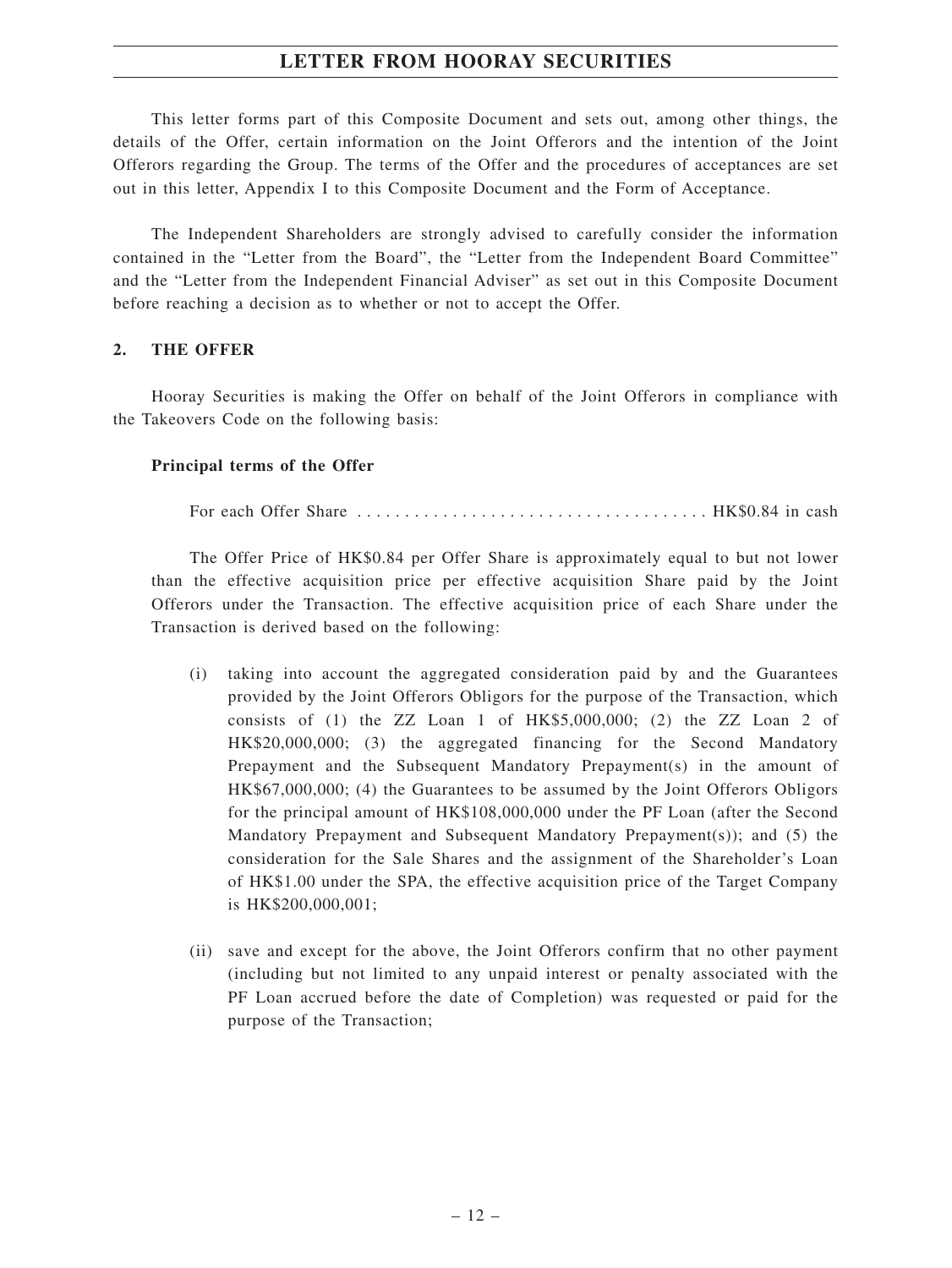- (iii) save for the 238,889,669 Shares, representing approximately 74.75% of the issued Shares as at the date of Completion and up to the Latest Practicable Date, and the bank balance in cash in the amount of approximately HK\$1.46 million based on the unaudited management account of the Target Company as at 31 December 2021, the Target Company does not hold any other significant assets; and
- (iv) pursuant to Note 8 to Rule 26.1 and Practice Note 19 to the Takeovers Code, a chain principle offer was triggered and based on the Pacpo Formula, the effective acquisition price of each Share under the Transaction (i.e. dividing HK\$200,000,001 by 238,889,669 Shares) is approximately HK\$0.8372.

In this regard, despite the transactions described hereinabove represent understandings, arrangements or special deals between the Vendor and parties acting in concert with it on the one hand, and the Joint Offerors and the Joint Offerors' Concert Parties on the other hand, such favorable conditions are effectively extended to all Shareholders in full amount under the Offer by way of adopting all the favorable conditions into the effective acquisition price of the Transaction.

Save and except of the above, there is no other understanding, arrangement or special deal between the Vendor and parties acting in concert with it on the one hand, and the Joint Offerors and the Joint Offerors' Concert Parties on the other hand, that represents a favourable condition that is not extended to all Shareholders, which would constitute a special deal under Rule 25 of the Takeovers Code and require the consent of the Executive.

The Offer is unconditional in all aspects and will not be conditional upon acceptances being received in respect of a minimum number of Shares or other conditions.

The Joint Offerors will acquire the Shares tendered for acceptance by the Shareholders in accordance with the Ownership Percentage and the terms of the Offer. Each of the Joint Offerors will pay for the Shares tendered under the Offer according to the Ownership Percentage.

As at the Latest Practicable Date, there are 319,564,892 Shares in issue and there are no outstanding options, warrants, derivatives or convertible/exchangeable securities which may confer any rights to the holder(s) thereof to subscribe for, convert or exchange into Shares.

The Offer Shares to be acquired under the Offer shall be fully paid and free from all encumbrances whatsoever together with all rights attached thereto, including but not limited to all rights to any dividend or other distribution declared, made or paid on or after the date of the Composite Document.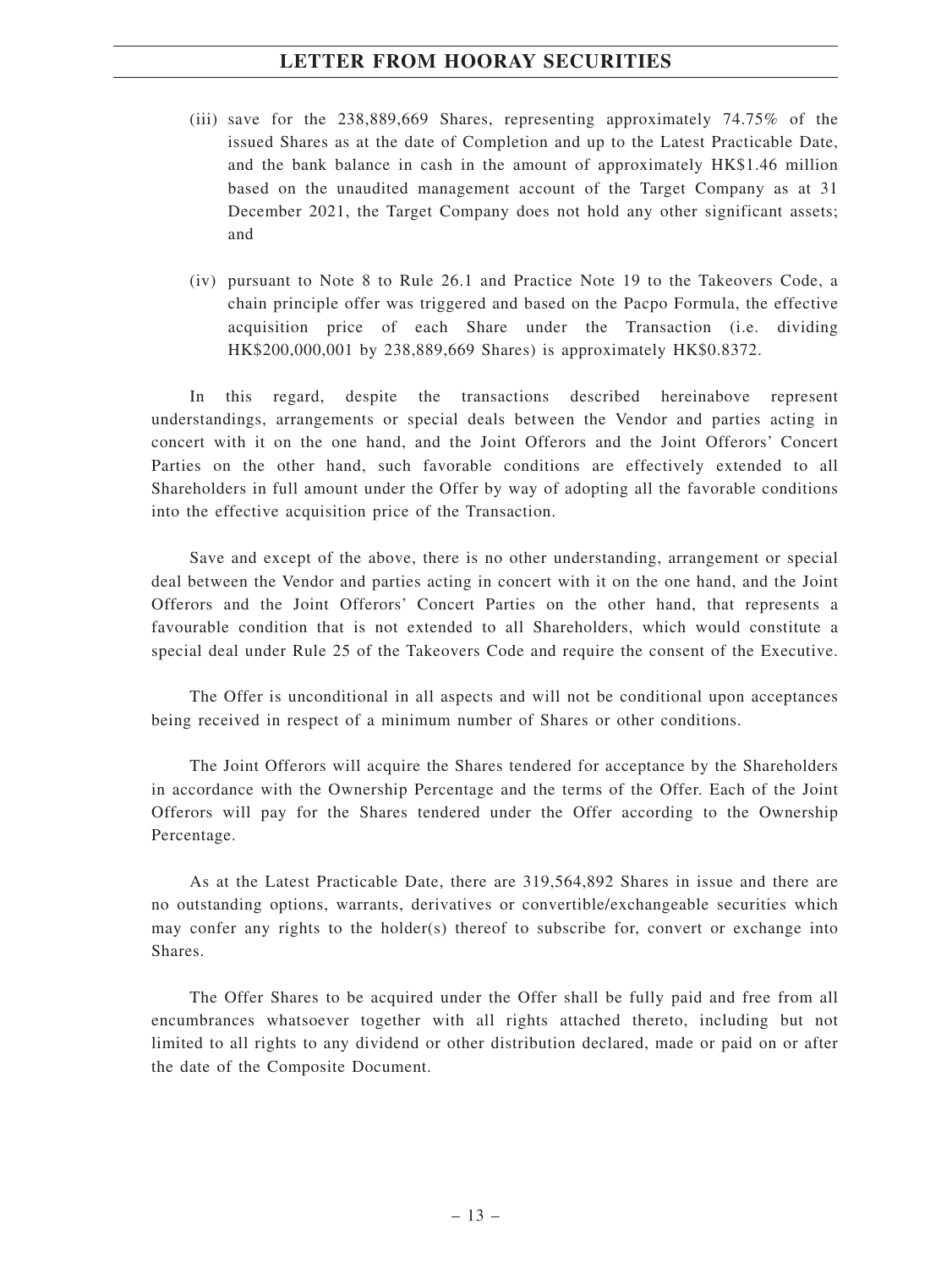#### **Comparison of value**

The Offer Price of HK\$0.84 per Offer Share represents:

- (i) a discount of approximately 3.45% to the closing price HK\$0.87 per Share as quoted on the Stock Exchange on the Latest Practicable Date;
- (ii) a discount of approximately 25.66% over the closing price of HK\$1.13 per Share as quoted on the Stock Exchange on 11 January 2022, being the Last Trading Day;
- (iii) a discount of approximately 24.32% over the average of the closing prices of the Shares as quoted on the Stock Exchange for the five (5) consecutive trading days up to and including the Last Trading Day of approximately HK\$1.11 per Share;
- (iv) a discount of approximately 20.00% over the average of the closing prices of the Shares as quoted on the Stock Exchange for the ten (10) consecutive trading days up to and including the Last Trading Day of approximately HK\$1.05 per Share;
- (v) a discount of approximately 17.65% over the average of the closing prices of the Shares as quoted on the Stock Exchange for the thirty (30) consecutive trading days up to and including the Last Trading Day of approximately HK\$1.02 per Share;
- (vi) a discount of approximately 14.29% over the average of the closing prices of the Shares as quoted on the Stock Exchange for the sixty (60) consecutive trading days up to and including the Last Trading Day of approximately HK\$0.98 per Share;
- (vii) a premium of approximately 47.4% over the closing price of HK\$0.57 per Share as quoted on the Stock Exchange on 10 November 2020, being the last business day prior to the commencement of the Offer Period (i.e. 11 November 2020);
- (viii) a premium of approximately 162.50% to the audited consolidated net asset value per Share attributable to the Shareholders of approximately HK\$0.32 per Share as at 31 December 2020, calculated based on the Group's audited consolidated net assets attributable to the Shareholders of approximately HK\$101.32 million as at 31 December 2020 and 319,564,892 Shares in issue as at the Latest Practicable Date; and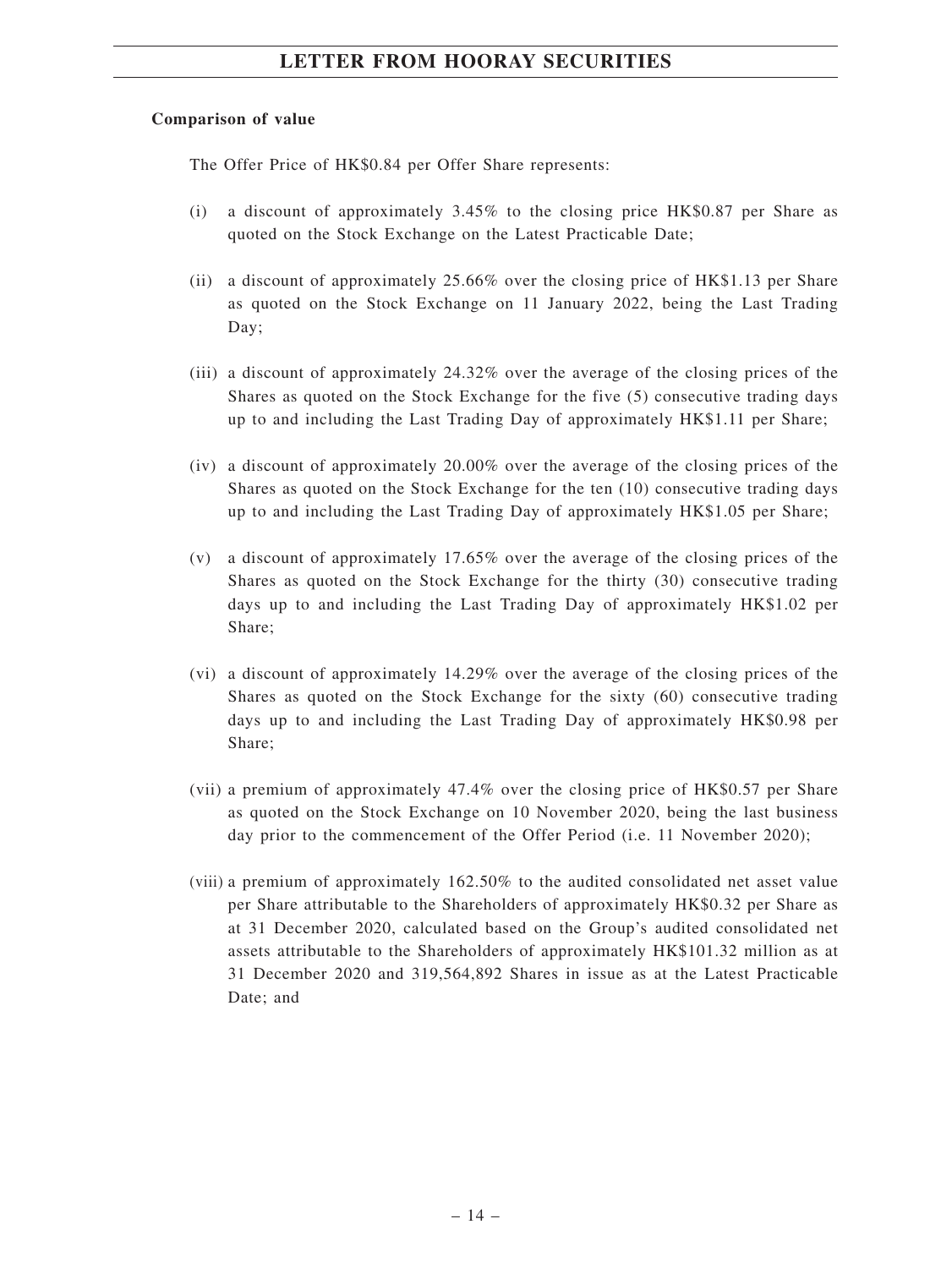(ix) a premium of approximately 189.66% to the unaudited consolidated net asset value per Share attributable to the Shareholders of approximately HK\$0.29 as at 30 June 2021, calculated based on the Group's unaudited consolidated net assets attributable to the Shareholders of approximately HK\$91.97 million as at 30 June 2021 and 319,564,892 Shares in issue as at the Latest Practicable Date.

#### **Highest and lowest Share Prices**

The highest and lowest closing prices of the Shares as quoted on the Stock Exchange during the period of six (6) months preceding 11 November 2020 (being the date of commencement of the Offer Period) and up to the Latest Practicable Date were HK\$1.27 per Share on 13 January 2022 and HK\$0.38 per Share on 18 June 2020 and 6 July 2020, respectively.

#### **Total value of the Offer**

As at the Latest Practicable Date, there are 319,564,892 Shares in issue and there are no outstanding options, warrants, derivatives or convertible/exchangeable securities which may confer any rights to the holder(s) thereof to subscribe for, convert or exchange into Shares.

On the basis of the Offer Price of HK\$0.84 per Offer Share, all the issued Shares would be valued at approximately HK\$268.43 million.

Excluding the 238,889,669 Shares, representing approximately 74.75% of the issued Shares, already owned or agreed to be acquired by the Joint Offerors and the Joint Offerors' Concert Parties and assuming there is no change in the share capital of the Company from the Latest Practicable Date to the close of the Offer, the Offer will be extended to 80,675,223 Offer Shares, representing approximately 25.25% of the issued Shares, and the value of the Offer will be approximately HK\$67,767,187.

Based on the Offer Price of HK\$0.84 per Offer Shares and total number of Offer Shares of 80,675,223, the maximum gross amount required to satisfy full acceptance of the Offer would be approximately HK\$67,767,187 (subject to rounding). As such, based on the prevailing rate of stamp duty of 0.13% and the customary brokerage commission rate chargeable by Hooray Securities, the maximum amount of stamp duty and brokerage commission payable by the Joint Offerors would be approximately HK\$88,097 (subject to rounding) and approximately HK\$169,418 (subject to rounding) respectively. As such, the maximum total amount required to satisfy full acceptance of the Offer including the stamp duty and brokerage commission payable would be approximately HK\$68,024,702 (subject to rounding).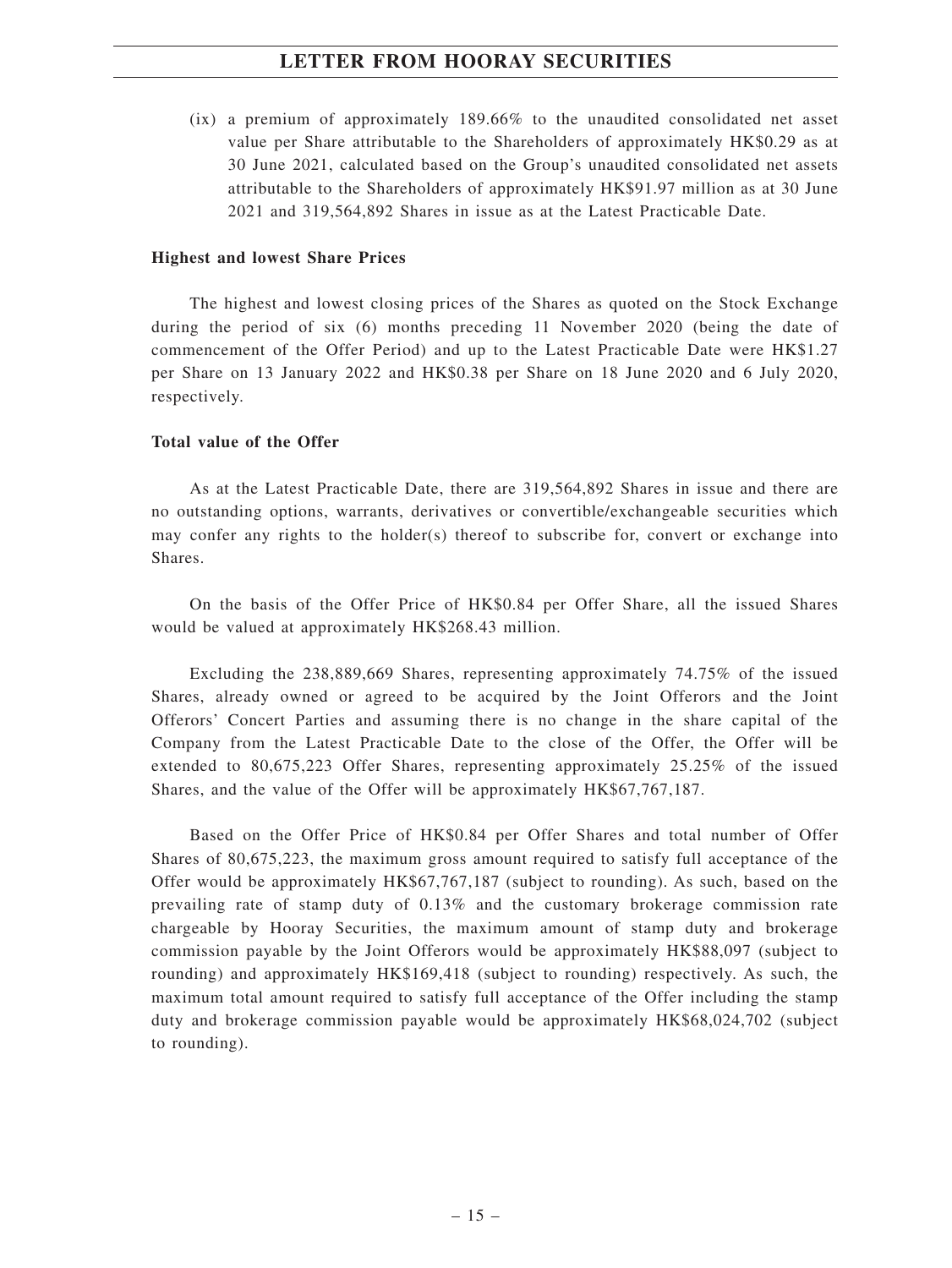#### **Confirmation of financial resources available to the Joint Offerors**

Based on the Offer Price of HK\$0.84 per Offer Share and 80,675,223 Offer Shares, the total maximum consideration of the Offer will be approximately HK\$67,767,187 (assuming the Offer is accepted in full and there is no change in the share capital of the Company from the Latest Practicable Date to the close of the Offer).

The Joint Offerors have maintained the Joint Offerors Securities Cash Account with Hooray Securities, with a balance of HK\$69,000,000 in cash (i.e. the MGO Funds) since 7 December 2021, for the sole purpose of satisfying the consideration, stamp duty and brokerage commission payable by the Joint Offerors in respect of acquiring the Offer Shares. The MGO Funds were advanced, or procured to be advanced, by the Joint Offerors in accordance with the Ownership Percentage, whereby (i) HK\$41,400,000 (representing 60% of the total MGO Funds) was provided by Mars Development through a shareholder's loan from Mars Enterprise and Mr. Mai; and (ii) HK\$27,600,000 (representing 40% of the total MGO Funds) was provided by Megacore Development through a shareholder's loan from Mr. Zhang personally, which was made available under the HT Loan of HK\$27,000,000 from Henter Finance to Mr. Zhang. As such, the amount standing in the Joint Offerors Securities Cash Account is sufficient to satisfy full acceptance of the Offer (including the stamp duty and brokerage commission payable) of approximately HK\$68,024,702 (subject to rounding).

There is no arrangement in relation to the HT Loan under which the payment of interest on, repayment of or security from any liability (contingent or otherwise) will depend, to any significant extent, on the business of the Company.

Pursuant to the Joint Offerors Share Charges, the Joint Offerors, as security for the PF Loan, charged its rights, title and interest in the Joint Offerors Securities Cash Account in favour of Premium Financial. On 12 January 2022, the Joint Offerors, Premium Financial and Hooray Securities entered into the Custodian Agreement in relation to the Joint Offerors Securities Cash Account. Pursuant to the terms of the Joint Offerors Share Charge and the Custodian Agreement, the Joint Offerors and Premium Financial, inter alia, irrevocably authorised Hooray Securities to transfer such amount of cash standing to the credit of the Joint Offerors Securities Cash Account to satisfy any consideration, stamp duty and brokerage commission in respect of acceptances of the Offer in accordance to the payment instructions provided by the Hong Kong branch share registrar of the Company, and such undertaking cannot be unilaterally or jointly rescinded by, inter alia, the Joint Offerors and/or Premium Financial. In addition, such floating charge could only be crystallised into a fixed charge after (i) the business day immediately after the latest day for posting of remittances in respect of valid acceptances received under the Offer; or (ii) the Offer Withdrawal Date, whichever is earlier. As such, despite there is a floating charge over the Joint Offerors Securities Cash Account, the money therein (namely the MGO Funds) is not subject to any restrictions in respect of the Offer.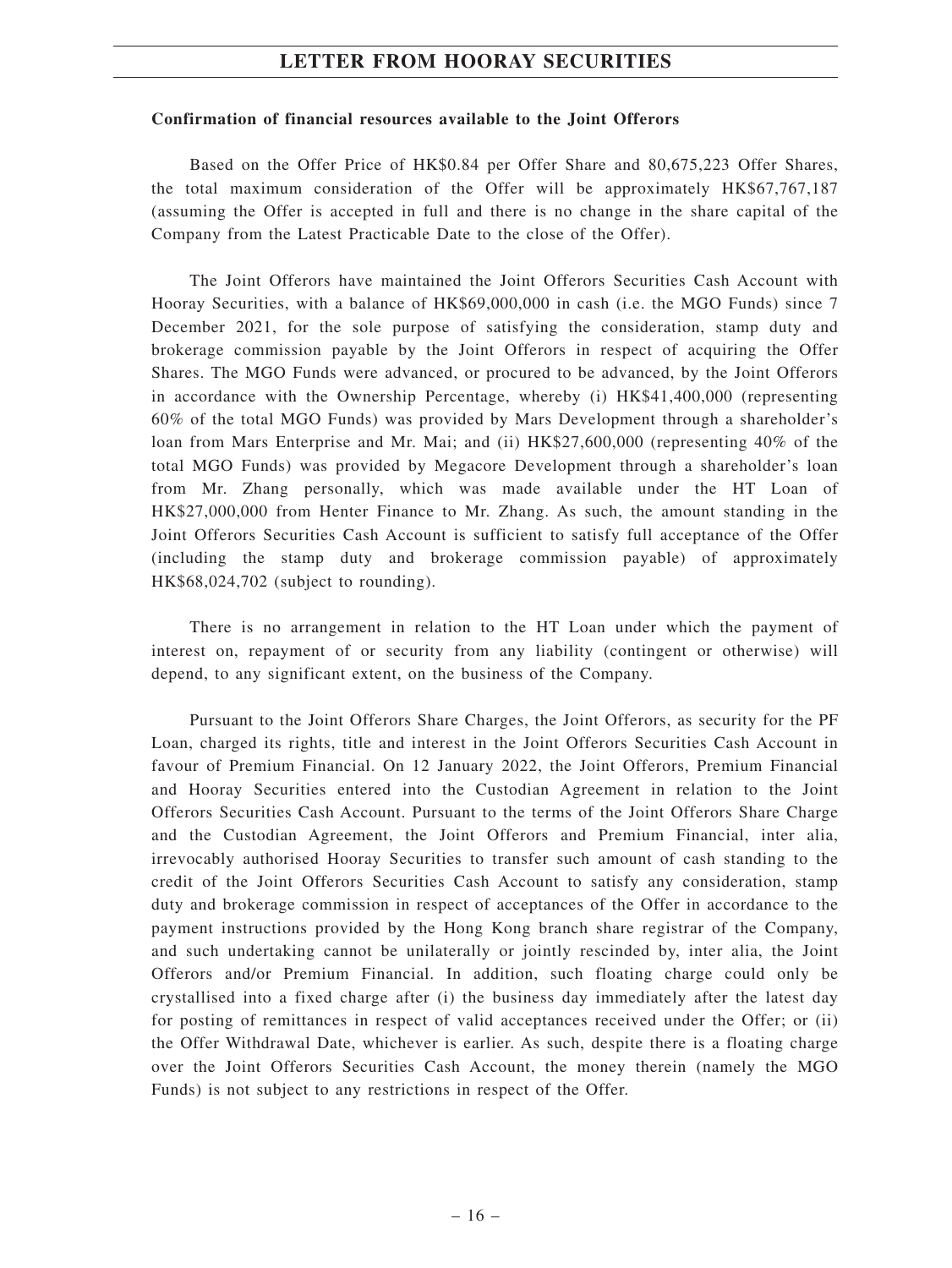Premium Financial is presumed to be acting in concert with the Joint Offerors under Class (9) of the definition of "acting in concert" under the Takeovers Code. Premium Financial has confirmed that neither Premium Financial nor the parties acting in concert with it (i) has dealt in the Shares during the period of six (6) months preceding 11 November 2020 (being the date of commencement of the Offer Period) and up to the Latest Practicable Date; or (ii) is a Shareholder as at the Latest Practicable Date.

Henter Finance is presumed to be acting in concert with the Joint Offerors under class (9) of the definition of "acting in concert" under the Takeovers Code, and it has confirmed that neither Henter Finance nor the parties acting in concert with it (i) has dealt in the Shares during the period of six (6) months preceding 11 November 2020 (being the date of commencement of the Offer Period) and up to the Latest Practicable Date; or (ii) is a Shareholder as at the Latest Practicable Date.

As such, Hooray Capital, the financial adviser to the Joint Offerors, is satisfied that sufficient financial resources are, and will continue to be, available to the Joint Offerors to satisfy the total maximum consideration payable upon full acceptance of the Offer.

#### **Effect of accepting the Offer**

Acceptance of the Offer by any Independent Shareholder will constitute a warranty by such person that all Offer Shares to be sold by such person under the Offer are fully paid and free from all encumbrances whatsoever together with all rights attached thereto, including but not limited to all rights to any dividend or other distribution declared, made or paid on or after the date of the Composite Document.

The Company confirms that as at the Latest Practicable Date, (a) it has not declared any dividend, the record date of which falls on or after the date of this Composite Document; and (b) it does not have any intention to make, declare or pay any future dividend or make other distributions until after the close of the Offer. Furthermore, there was no dividend declared but unpaid as at the Latest Practicable Date.

Acceptance of the Offer will be irrevocable and not capable of being withdrawn, except as permitted under the Takeovers Code. Please refer to paragraph 6 of Appendix I of this Composite Document for details.

**Independent Shareholders are reminded to read the recommendation of the Independent Board Committee and the advice of the Independent Financial Adviser in respect of the Offer which will be included in the Composite Document.**

#### **Hong Kong's stamp duty**

Sellers' Hong Kong ad valorem stamp duty on acceptances of the Offer at a rate of 0.13% of the consideration payable in respect of the relevant acceptances or, if higher, the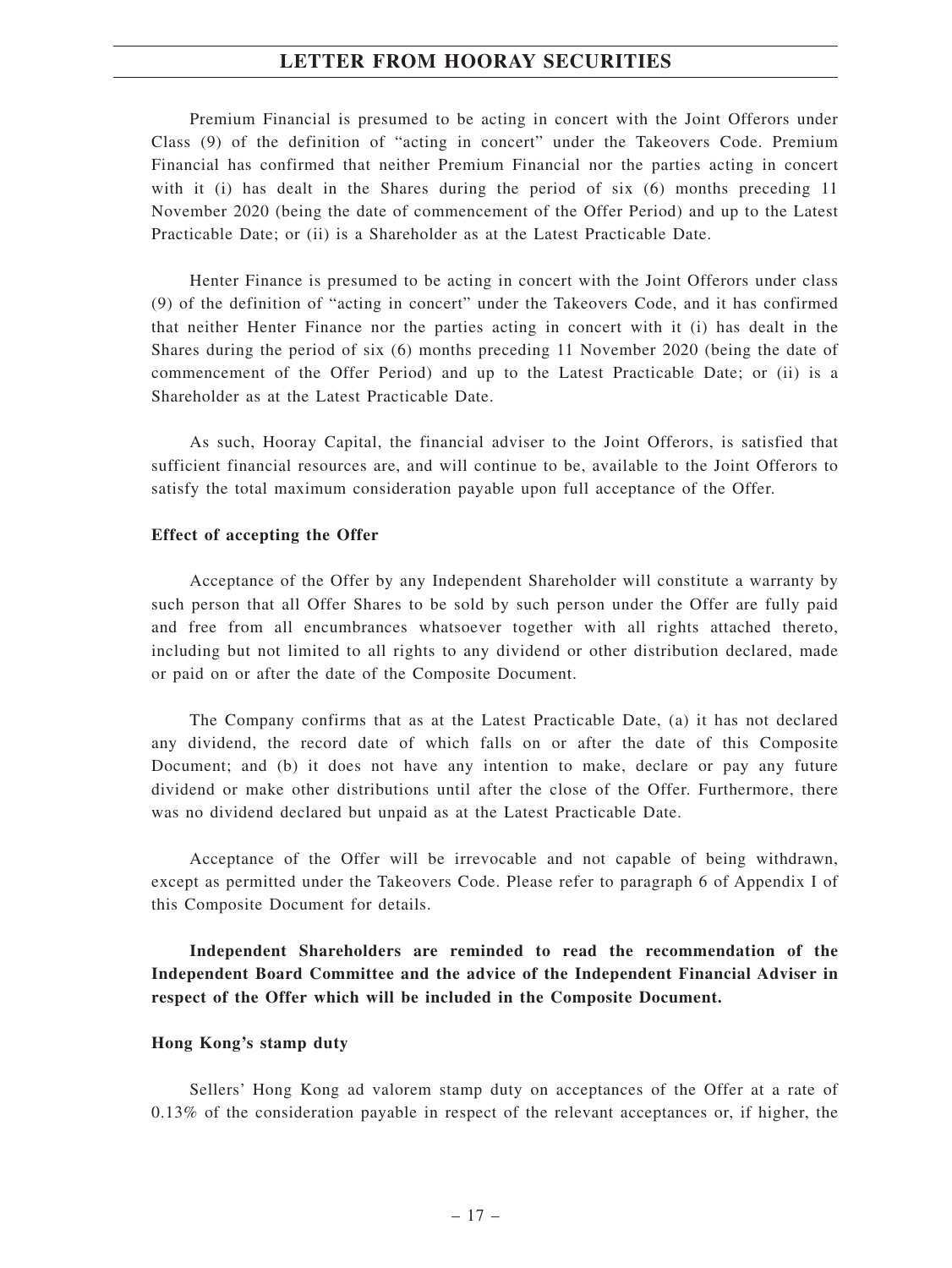market value of the Shares subject to such acceptance, will be deducted from the amounts payable to the Independent Shareholders who accept the Offer.

The Joint Offerors will arrange for payment of sellers' ad valorem stamp duty on behalf of the Independent Shareholders who accept the Offer and pay the buyer's Hong Kong ad valorem stamp duty in connection with the acceptance of the Offer and the transfers of the relevant Offer Shares in accordance with the Stamp Duty Ordinance (Cap. 117 of the Laws of Hong Kong).

#### **Payment**

Payment in cash in respect of acceptances of the Offer will be made as soon as possible but in any event within seven (7) Business Days of the date on which the duly completed acceptances of the Offer and all relevant documents of title in respect of such acceptances are received by the Joint Offerors (or their agents acting on their behalf) to render each such acceptance complete and valid pursuant to the Takeovers Code.

#### **3. SHAREHOLDING STRUCTURE OF THE COMPANY**

The following table sets out the shareholding structure of the Company (i) immediately prior to Completion and (ii) immediately after Completion and as at the Latest Practicable Date:

|             |        |                                                     | <b>Immediately after Completion</b><br>and as at the Latest |  |
|-------------|--------|-----------------------------------------------------|-------------------------------------------------------------|--|
| Completion  |        | <b>Practicable Date</b>                             |                                                             |  |
|             |        |                                                     | <i>No. of Shares Approximate %</i>                          |  |
| 238,889,669 | 74.75  | 238,889,669                                         | 74.75                                                       |  |
| (Note 1)    |        | (Note 2)                                            |                                                             |  |
| 80,675,223  | 25.25  | 80,675,223                                          | 25.25                                                       |  |
| 319,564,892 | 100.00 | 319,564,892                                         | 100.00                                                      |  |
|             |        | Immediately prior to<br>No. of Shares Approximate % |                                                             |  |

*Notes:*

<sup>1.</sup> Immediately prior to Completion, the Target Company was wholly-owned by the Vendor, which in turn is held as to 100% by HNA EcoTech Group Co., Ltd. HNA EcoTech Group Co., Ltd. is held as to 59.8% by HNA Group Co. Limited. HNA Group Co. Limited is held as to 70% by Hainan Traffic Administration Holding Co., Ltd. Hainan Traffic Administration Holding Co., Ltd. is in turn held as to 50% by Sheng Tang Development (Yangpu) Co., Ltd. Sheng Tang Development (Yangpu) Co., Ltd. is held as to 65% by Hainan Province Cihang Foundation and as to 35% by Tang Dynasty Development Co. Ltd. Tang Dynasty Development Co. Limited is in turn 98% held by Pan-American Aviation Holding Company, which is wholly held by Cihang Sino-Western Cultural and Educational Exchange Foundation Limited. Under the SFO, the Vendor was deemed to be interested in the 238,889,669 Shares held by the Target Company.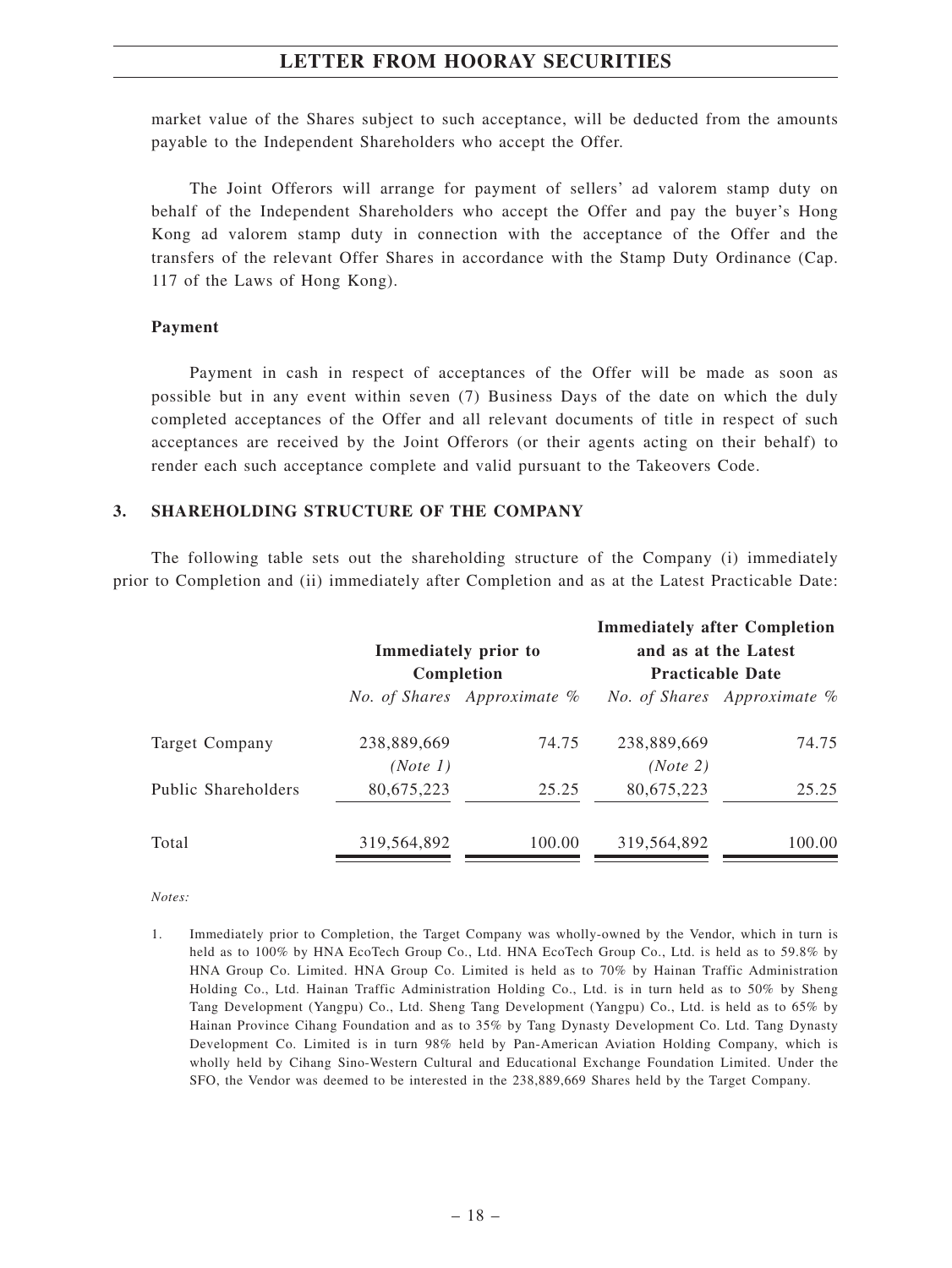2. Immediately after Completion, the Target Company is owned as to 60% and 40% by Mars Development and Megacore Development respectively. Mars Development is a direct wholly-owned subsidiary of Mars Enterprise, which in turn is wholly-owned by Mr. Mai. Megacore Development is a direct wholly-owned subsidiary of Megacore International, which in turn is a direct wholly-owned subsidiary of Zhong Zhao, which in turn is direct wholly-owned by Mr. Zhang. On 12 January 2022, Mr. Mai and Mr. Zhang entered into the Deed of Concert Parties to acknowledge and confirm their acting-in-concert relationship. Under the SFO, each of Mars Development, Megacore Development, Mars Enterprise, Megacore International, Zhong Zhao, Mr. Mai and Mr. Zhang is deemed to be interested in the 238,889,669 Shares held by the Target Company.

#### **4. INFORMATION OF THE GROUP**

Details of the information on the Group are set out in the paragraph headed "Information on the Group" in the "Letter from the Board" in this Composite Document.

#### **5. INFORMATION ON THE JOINT OFFERORS**

#### **Mars Development**

Mars Development is a limited liability company incorporated in the BVI and is an investment holding company. It is an investment vehicle of Mr. Mai incorporated for the purpose of acquiring interests in the Company through the SPA and the Offer, and has not engaged in any business activities since its incorporation on 2 June 2021. Mars Development is wholly owned by Mars Enterprise, a limited liability company incorporated in the BVI, principal business of which is investment holding. As at the Latest Practicable Date, save and except for its investment in Mars Development, Mars Enterprise has no other material business or investments. Mr. Mai is interested in 100% of the share capital of Mars Enterprise.

Mr. Mai, aged 54, is the sole director and the sole ultimate beneficial owner of Mars Development. He is the vice chairman of Guangdong Hongfa Investment Group Co., Limited (廣東鴻發投資集團有限公司), a limited liability company based in Guangdong province, the PRC with a registered paid in capital of RMB161,600,000. It is focusing in, inter alia, properties development, financial services, healthcare, education and public area construction in the PRC (www.hongfagroup.net). Guangdong Hongfa Investment Group Co., Limited (廣東鴻發投資集團有限公司) is beneficially owned as to 20% by Mr. Mai and 80% by members of his family. In addition, Mr. Mai has a 90% interests in 廣州市皇稼農 業科技有限公司 (Guangzhou Huangjia Agricultural Science Company Limited\*) which is focusing in agriculture science research and development, and balance of the ownership is owned by an independent third party.

#### **Megacore Development**

Megacore Development is a limited liability company incorporated in the BVI and is an investment holding company. It is an indirect wholly-owned subsidiary of Zhong Zhao. It is an investment vehicle of Mr. Zhang incorporated for the purpose of acquiring interests in the Company through the SPA and the Offer, and has not engaged in any business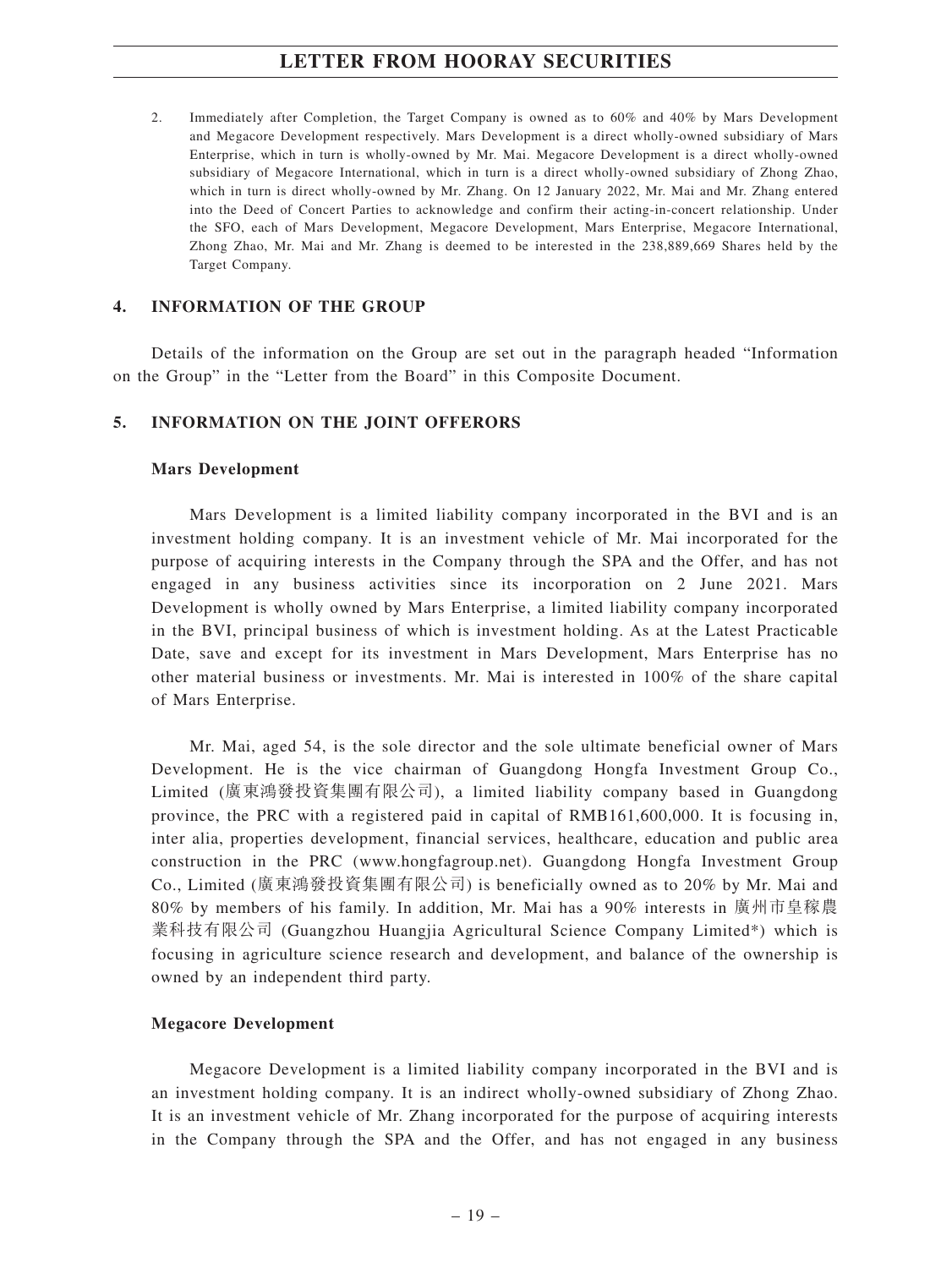activities since its incorporation on 22 January 2021. It is wholly owned by Megacore International, which is in turn wholly owned by Zhong Zhao. Mr. Zhang is interested in 100% of the issued share capital of Zhong Zhao. The principal business of each of Megacore International and Zhong Zhao is investment holding and they have no other material assets or investments save and except for described herein.

Mr. Zhang, aged 50, is the sole director and sole ultimate beneficial owner of Megacore Development. Mr. Zhang holds 90% interest in 廣東中兆實業集團有限公司 (Guangdong Zhong Zhao Industrial Group Company Limited\*), a limited liability company based in Guangdong province, the PRC with a registered paid in capital of RMB50,000,000. It is focusing in, inter alia, property investments and investments in industrial businesses. In addition, Mr. Zhang has a 15% beneficial interests in 廣州宇泰行 數據科技有限公司 (Guangzhou Yutaixing Data Technology Co., Ltd.\*) which is focusing in corporate data management business in the PRC, and balance of ownership is owned by independent third party.

Each of Mr. Mai, Mr. Zhang, Mars Enterprise, Megacore International and Zhong Zhao is a party acting in concert with the Joint Offerors.

Following Completion, the Joint Offerors are in aggregate indirectly interested in 238,889,669 Shares (through their respective interest held in the Target Company), representing approximately 74.75% of the total issued Shares as at the Latest Practicable Date.

Save as disclosed above, the Joint Offerors and the Joint Offerors' Concert Parties do not hold any Shares or any other securities of the Company as at the Latest Practicable Date.

Save for (i) the Transaction between the Joint Offerors and the Vendor; and (ii) the provision of the ZZ Loan 1 by Zhong Zhao to the Target Company prior to the Transaction, there is or was no other present or past relationship (formal or informal, business or otherwise) between each of Mr. Mai and Mr. Zhang and the Company or its connected persons.

#### **6. DEED OF CONCERT PARTIES**

On 12 January 2022, Mr. Mai and Mr. Zhang entered into the Deed of Concert Parties for the purposes of regulating (i) the arrangement between them in respect of the Transaction; (ii) the conduct and implementation of the Offer; and (iii) the arrangement between them concerning the management of the Group upon completion of the Offer.

Pursuant to the Deed of Concert Parties, Mr. Mai and Mr. Zhang agreed to, and agreed to procure Mars Development and Megacore Development to, among others:

(a) cast unanimous vote collectively for or against all board resolutions or shareholders' resolutions to be passed at any board meetings or shareholders' meeting of the Target Company and companies in the Group;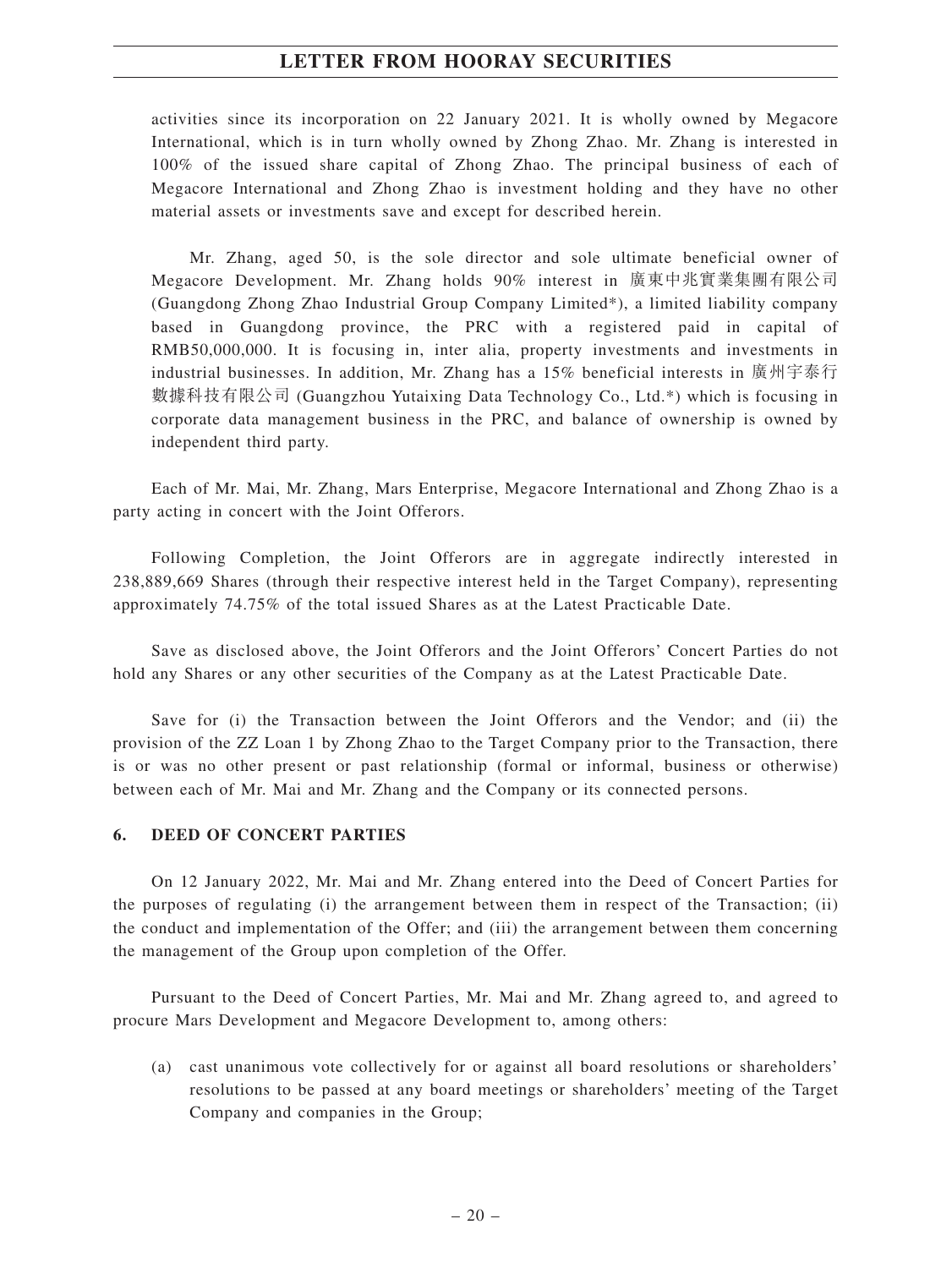- (b) maintain and centralise ultimate control and management with respect to the companies in the Group by way of mutual cooperation;
- (c) acquire the Sale Shares and the Shareholder's Loan in accordance with the Ownership Percentage (i.e. 60% and 40% in respect of Mars Development and Megacore Development);
- (d) assume joint and several liabilities for the outstanding indebtedness of the PF Loan upon completion of the Transaction by providing such securities and guarantees as may be mutually agreed with Premium Financial, provided that Mr. Mai and Mr. Zhang shall apportion such liabilities among themselves pro rata to the Ownership Percentage;
- (e) deposit all the Shares to be acquired by the Joint Offerors under the Offer into securities cash accounts in the joint names of the Joint Offerors held with Hooray Securities, and charge, assign by way of security or otherwise deal with such Shares and the rights, title and interest in such securities cash accounts in favour of Premium Financial in accordance with the terms of the Third Supplemental Agreement or other relevant documents contained therein (i.e. executing the Joint Offerors Share Charges in favour of Premium Financial);
- (f) advance sufficient cash in immediately available funds in time in accordance with the Ownership Percentage for settlement of the consideration of the Offer; and
- (g) in the event that as a result of the Offer, the Company no longer complies with the minimum public float requirement under Rule 8.08 of the Listing Rules as imposed or modified by the Stock Exchange from time to time, each of Mr. Mai and Mr. Zhang undertakes to, and shall procure its respective Joint Offerors to undertake to, restore the minimum public float as soon as practicable by selling, or procuring its respective Joint Offerors to sell, to members of the public a sufficient number of Shares to restore the minimum public float on terms mutually agreed and in the proportion equal to their Ownership Percentage, provided that if the Shares held by any of them or its affiliates form part of the public float of the Company at the relevant time, such party and its Joint Offerors shall not be required to comply with this paragraph.

### **7. DEALING AND INTERESTS IN THE COMPANY'S SECURITIES**

Prior to Completion, the Target Company held 238,889,669 Shares, representing approximately 74.75% of the issued Shares as at the Latest Practicable Date. The Existing Share Charge has been provided by the Target Company prior to Completion in favour of Premium Financial by way of first fixed charge as security for the PF Loan over all the 238,889,669 Shares held by it.

Immediately after Completion and as at the Latest Practicable Date, the Target Company was held by Mars Development and Megacore Development as to 60% and 40%, respectively.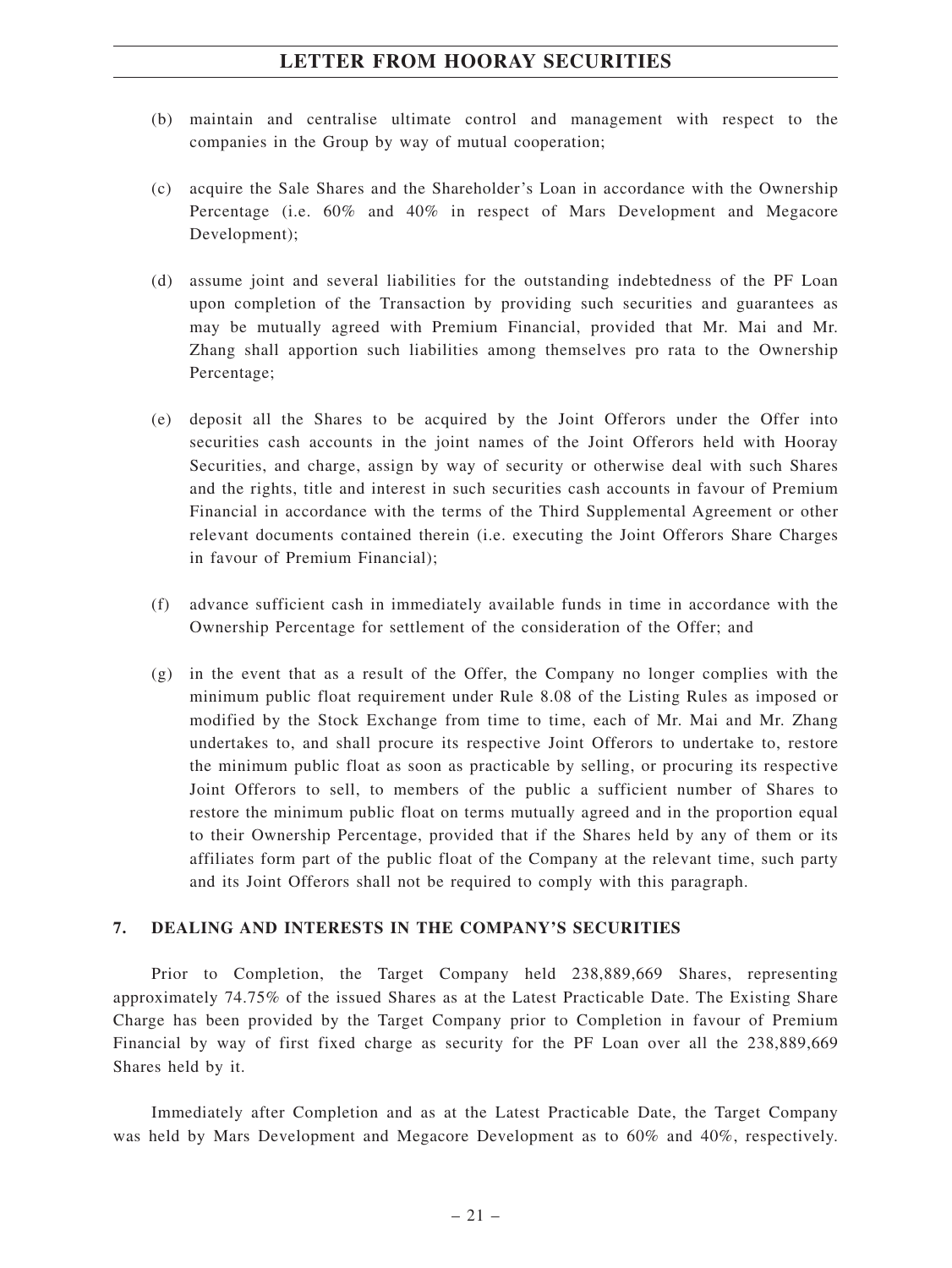The Existing Share Charge continued in full force and effect upon Completion. In addition, on 12 January 2022, the Joint Offerors executed the Joint Offerors Share Charges, pursuant to which, among other things, the Joint Offerors agree to charge all the issued Shares that might be acquired by the Joint Offerors under the Offer (i.e. the MGO Acquired Shares) in favour of Premium Financial as security for the PF Loan. Premium Financial is presumed to be acting in concert with the Joint Offerors under Class (9) of the definition of "acting in concert" under the Takeovers Code.

Save for (i) the Transaction; (ii) the Existing Share Charge; (iii) the Joint Offerors Share Charges, none of the Joint Offerors and the Joint Offerors' Concert Parties had dealt for value in any Shares, options, derivatives, warrants or other securities convertible into Shares during the Relevant Period.

#### **8. FUTURE INTENTION OF THE JOINT OFFERORS IN RELATION TO THE GROUP**

Following the close of the Offer, it is the intention of the Joint Offerors that the Group will continue with its existing principal activities and maintain the employment of the existing employees of the Group including operational staff (except for the proposed changes to the members of the Board as set out in the section headed "9. Proposed Change to the Board Composition" below).

Leveraging on the experience of Mr. Mai and Mr. Zhang in business development and management and their respective investments in technology related companies of 廣州市皇稼農 業科技有限公司 (Guangzhou Huangjia Agricultural Science Company Limited\*) and 廣州宇泰行 數據科技有限公司 (Guangzhou Yutaixing Data Technology Co., Ltd\*) (both of which have no present or past relationship with any members of the Group, other than Mr. Mai and Mr. Zhang (as the case may be) being the common beneficial shareholders), the Joint Offerors will continue to explore possible business opportunities appropriate to the Group's business and operations with a view to enhance the value of the Group. It is also the business intention of the Joint Offerors to explore the feasibility of investing into technology based companies and to generate potential synergies among them. Mr. Mai is a major shareholder of Guangzhou Huangjia Agricultural Science Company Limited, and he is responsible for the overall strategic development and major business decision making of the company. Mr. Zhang is a passive investor in Guangzhou Yutaixing Data Technology Co., Ltd, but provides similar advice in the areas of overall strategic development and major business decision making to Guangzhou Yutaixing Data Technology Co., Ltd as a shareholder. However, neither Mr. Mai and Mr. Zhang are involved in the daily management of the businesses of Guangzhou Huangjia Agricultural Science Company Limited and Guangzhou Yutaixing Data Technology Co., Ltd, respectively. It is their visions to explore any potential synergy, such as cross selling opportunities and bundled solutions among any or all of the two investments and the Company upon the close of the Offer. As at the Latest Practicable Date, the Joint Offerors have not identified any particular target company(ies) and yet to have formulated any detailed plan in this regard. Upon the close of the Offer, the Joint Offerors will conduct a detailed review of the operations of the Group and formulate business strategies for the Group's long term development.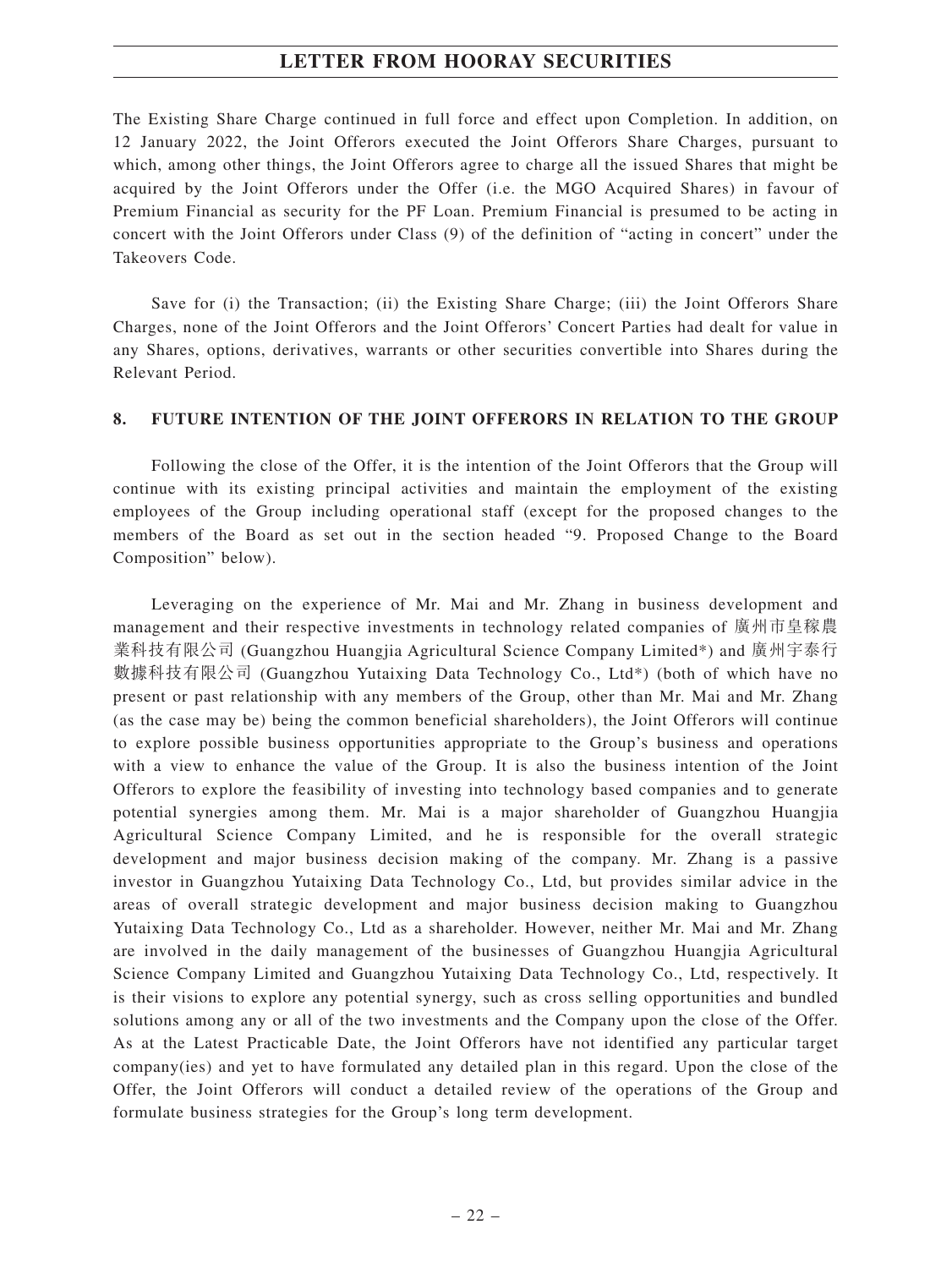As at the Latest Practicable Date, no investment or business opportunities has been identified nor have the Joint Offerors entered into any agreement, arrangements, understandings or negotiation in relation to (a) the injection of any assets or business into the Group; or (b) the disposal of any assets or business of the Group, other than those conducted by the Company in its ordinary course of business and/or those which are immaterial in nature.

Save for the anticipated changes to the members of the Board as described in section headed "9. Proposed Change to the Board Composition" in this Composite Document below, the Joint Offerors have no intention to (i) discontinue the employment of any employees of the Group or change the composition of the board of the directors of the Group's subsidiaries; (ii) redeploy the fixed assets of the Group other than those in its ordinary and usual course of business; or (iii) introduce any major changes in the existing operations and business of the Group, following the close of the Offer.

#### **9. PROPOSED CHANGE TO THE BOARD COMPOSITION**

The Board is currently made up of five executive Directors, one non-executive Director and three independent non-executive Directors.

It is proposed that Mr. Jiang Hao, Mr. Peng Zhi, Mr. Xu Jie, Mr. Wang Jing, Mr. Guo Dan and Ms. O Wai will resign as Director with effect from a date which is no earlier than such date as permitted under Rule 7 of the Takeovers Code (i.e. after the close of the Offer).

Mr. Wong Chi Ho, who has been an executive Director since 24 March 2015, will remain as an executive Director. Mr. Wong Chi Ho is also a director and the legal representative of several subsidiaries of the Group.

Mr. Shum Ngok Wa will remain as a non-executive Director. He has been a non-executive Director since 11 August 2021. Mr. Shum Ngok Wa is also a director and vice president of Premium Financial.

Dr. Lin Tat Pang, who has been an independent non-executive Director since 22 December 2017, will remain as an independent non-executive Director.

The Joint Offerors propose to nominate Mr. Mai, Mr. Zhang and Ms. Xu Tingting as executive Directors, Ms. Mai Qiqi as non-executive Director, and Mr. Lai Chi Leung and Mr. Zhang Dingfang as independent non-executive Directors. The appointment of the new executive Directors, non-executive Director and independent non-executive Directors will take effect after the posting of this Composite Document. Meanwhile, the Joint Offerors are considering other potential candidates for nomination as Directors. Any changes to the composition of the Board will be made in compliance with the Takeovers Code and the Listing Rules and further announcement(s), including but not limited to the details required by Rule  $13.51(2)$  of the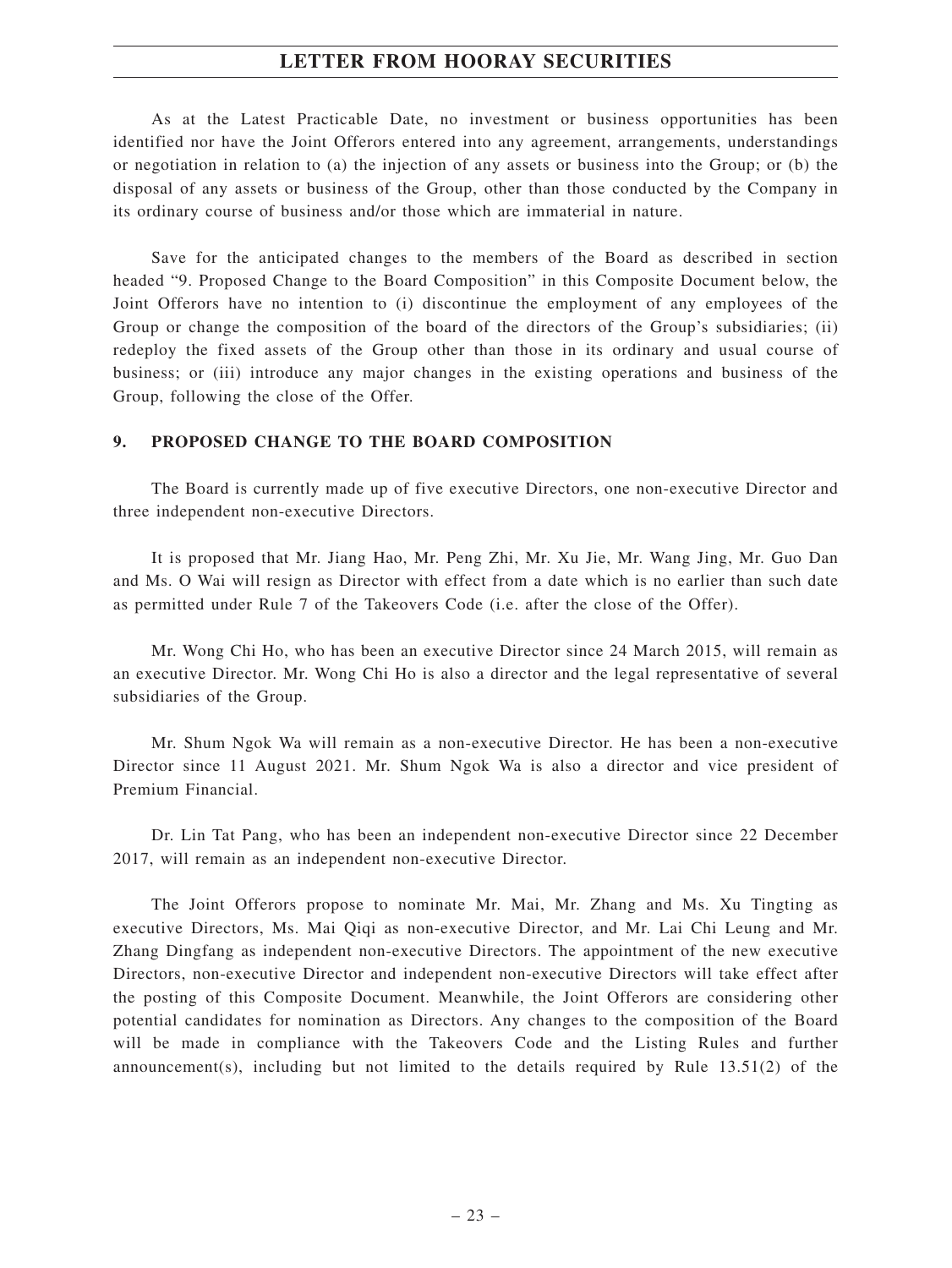Listing Rules, will be made upon any resignation and appointment of the Directors becoming effective. The biographies of the new Directors to be nominated are set out below:

#### **Biographies of new Directors nominated by the Joint Offerors**

**Mr. Mai Zhaoping** (**麥照平**), aged 54, nominated by the Joint Offerors as an executive Director, obtained the master of management in December 2009 from the Jinan University in the PRC. Mr. Mai has extensive experience in business development and management. He is currently the vice chairman of Guangdong Hongfa Investment Group Co., Limited\* (廣東鴻發投資集團有限公司), a company based in the PRC focusing in, inter alia, properties development, financial services, healthcare, education and public area construction in the PRC (www.hongfagroup.net). Mr. Mai was also a former member of the Guangdong Provincial People's Political Consultative Conference during January 2008 to January 2018.

Mr. Mai, being the sole ultimate beneficial owner of Mars Development (one of the Joint Offerors), was interested in 74.75% of the entire issued share capital of the Company as at the Latest Practicable Date through (i) the interest of Mars Development in 60% of the entire issued share capital in the Target Company; and (ii) the acting in concert arrangement with Mr. Zhang pursuant to the Deed of Concert Parties. Mr. Mai is the father of Ms. Mai Qiqi, a new non-executive Director to be appointed to the Board.

Mr. Mai was one of the shareholders and directors (together with another individual) of Top Treasure Engineering Limited ("**Top Treasure**"), a company incorporated with limited liability under the laws of Hong Kong, since April 2000 and until prior to its dissolution. Top Treasure was dissolved or put into liquidation during his directorship. Top Treasure recorded a default in payment of material sum to one of its major customers in 2001. It had then suffered from liquidity issue and unable to settle, inter alia, salary payables when became due. A creditor of Top Treasure filed a petition for its winding up in January 2005 with the High Court of Hong Kong in relation to overdue salary. Top Treasure was dissolved by compulsory winding up by the High Court of Hong Kong in July 2009. Mr. Mai confirmed that (i) there was no wrongful act on his part which led to the winding up or dissolution of Top Treasure; (ii) he is not aware of any actual or potential claim that has been made against him as a result of the winding up or dissolution of Top Treasure; (iii) no misconduct or misfeasance on his part were involved in the winding up or dissolution of Top Treasure.

It is proposed that Mr. Mai will enter into a service contract with the Company for a term of three years and his remuneration will be determined by the Board and the remuneration committee of the Board by reference to his background, experience, qualifications, duties and responsibilities with the Company, the remuneration policy of the Company as well as the prevailing market rates.

**Mr. Zhang Xueqin** (**張學勤**), aged 50, nominated by the Joint Offerors as an executive Director, obtained the master of business administration from the Macau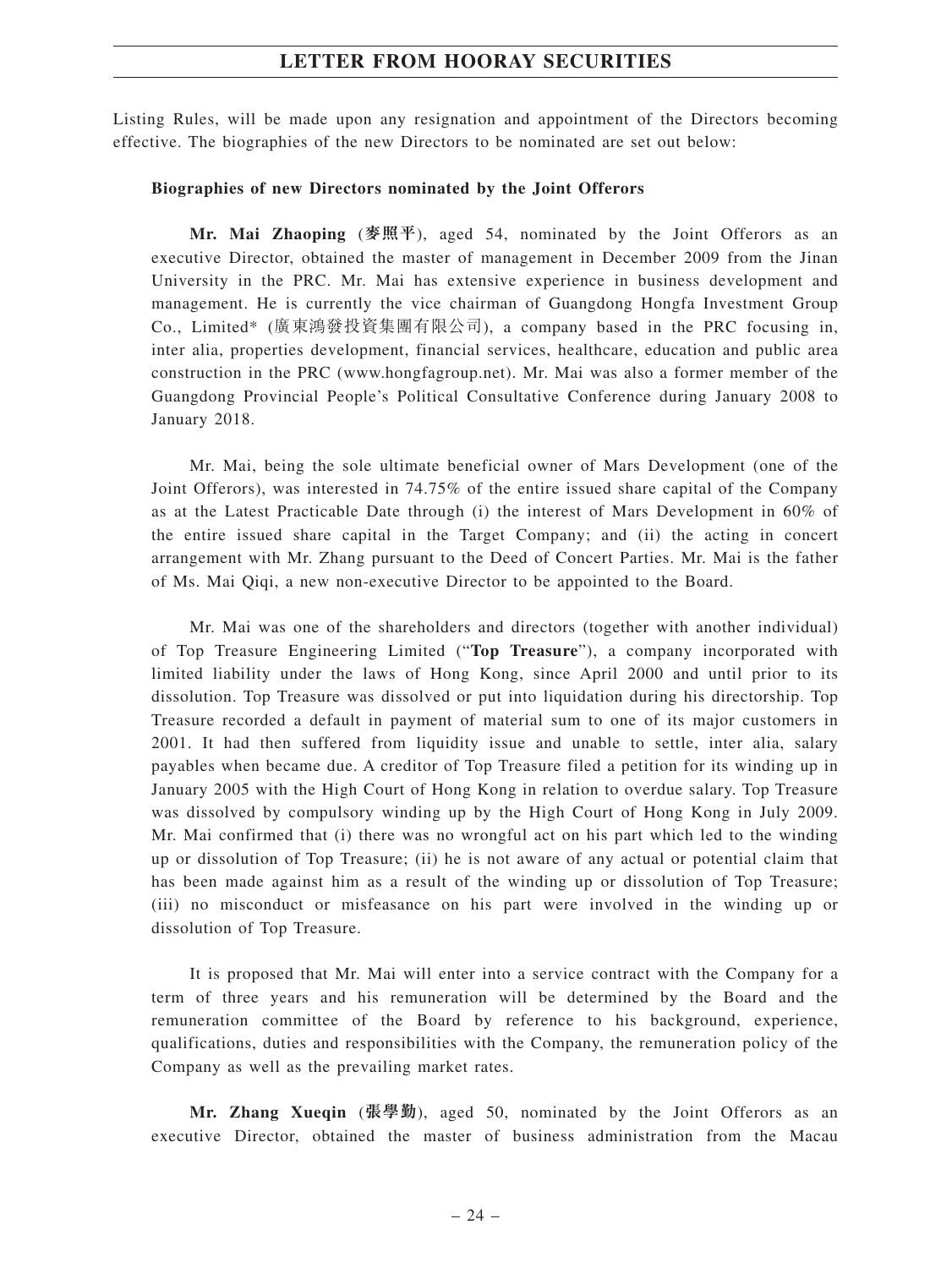University of Science and Technology in June 2005. Mr. Zhang has extensive experience in business development and management. He is currently the chairman of the board of directors of Guangdong Zhong Zhao Industrial Group Company Limited\* (廣東中兆實業集 團有限公司), a company based in the PRC focusing in, inter alia, property investments and investments in industrial businesses.

Mr. Zhang, being the sole ultimate beneficial owner of Megacore Development (one of the Joint Offerors), was interested in 74.75% of the entire issued share capital of the Company as at the Latest Practicable Date through (i) the interest of Megacore Development in 40% of the entire issued share capital in the Target Company; and (ii) the acting in concert arrangement with Mr. Mai pursuant to the Deed of Concert Parties.

It is proposed that Mr. Zhang will enter into a service contract with the Company for a term of three years and his remuneration will be determined by the Board and the remuneration committee of the Board by reference to his background, experience, qualifications, duties and responsibilities with the Company, the remuneration policy of the Company as well as the prevailing market rates.

**Ms. Xu Tingting** (**許婷婷**) ("**Ms. Xu**"), aged 38, nominated by the Joint Offerors as an executive Director, graduated from South China Agricultural University (華南農業大學) in July 2007, majoring in accounting and obtained a bachelor's degree in accounting and management. In addition, she obtained the qualification of an intermediate accountant from the Guangdong Provincial Department of Human Resources and Social Security in August 2009 and was qualified as a certified public accountant in the PRC in March 2011. Ms. Xu was a financial manager of Dongguan Zhenglian Financial Consulting Co., Ltd.\* (東莞市正 聯財務諮詢有限公司) from September 2007 to March 2011. She has also served as a chief accountant of Dongguan Zhenglian C.P.A. Limited (general partner)\* (東莞市正聯會計師事 務所(普通合夥)) since April 2011. In addition, Ms. Xu is an executive director of Shenzhen Shangyicheng Trading Limited\* (深圳尚一城貿易有限公司), a company indirectly wholly-owned by Mr. Zhang. Ms. Xu has been appointed as an independent non-executive Director of Dongguan Rural Commercial Bank Co., Ltd.\* (東莞農村商業銀行股份有限公 司), a company listed on the Main Board of the Stock Exchange (stock code: 9889) since October 2019. It is proposed that Ms. Xu will enter into a service contract with the Company for a term of three years and her remuneration will be determined by the Board and the remuneration committee of the Board by reference to her background, experience, qualifications, duties and responsibilities with the Company, the remuneration policy of the Company as well as the prevailing market rates.

**Ms. Mai Qiqi** (**麥綺琪**) ("**Ms. Mai**"), aged 29, nominated by the Joint Offerors as a non-executive Director, obtained her Master of Philosophy degree from the University of Cambridge in 2019 and her bachelor's degree in science from the University of Toronto in 2017. She has been an analyst of SDIC Innovation Investment Management (Shanghai) Co., Ltd. (國投創新投資管理(上海)有限公司) during December 2019 to January 2022. Ms. Mai is the daughter of Mr. Mai. It is proposed that Ms. Mai will enter into a letter of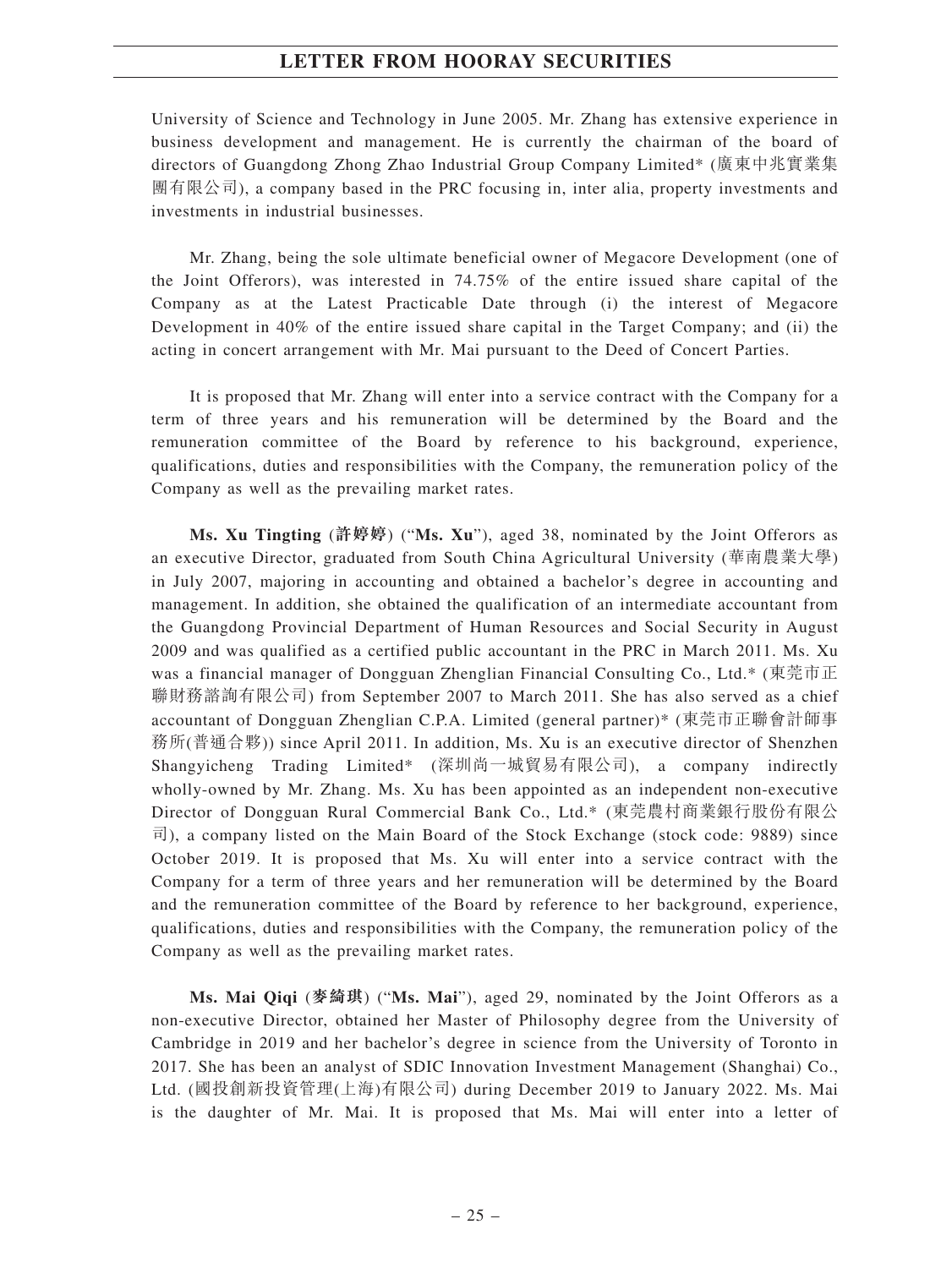appointment with the Company for a term of three years and her remuneration will be determined by the Board and the remuneration committee of the Board by reference to her background, experience, qualifications, duties and responsibilities with the Company, the remuneration policy of the Company as well as the prevailing market rates.

**Mr. Lai Chi Leung** (**黎志良**) ("**Mr. Lai**"), aged 53, nominated by the Joint Offerors as an independent non-executive Director, obtained the bachelor's degree in art with a first class honour in 1991 from City of London Polytechnic (currently known as London Metropolitan University) in the United Kingdom. Mr. Lai is a member of the Hong Kong Institute of Certified Public Accountants and the Association of Chartered Certified Accountants. Mr. Lai has extensive working experience in audit, taxation, internal control and business review and appraisal for around 25 years. Mr. Lai is currently a director of South China CPA Limited, a corporate CPA practice in Hong Kong. Mr. Lai was also a former independent non-executive director of Tai Shing International (Holdings) Limited (currently known as hmvod Limited), a company listed on GEM of the Stock Exchange (stock code: 8103), during November 2014 to April 2016. It is proposed that Mr. Lai will act as an independent non-executive Director for a term of two years and receive a basic remuneration of HK\$240,000 per annum, which is determined with reference to his background, experience, qualifications, duties and responsibilities with the Company, the remuneration policy of the Company as well as the prevailing market rates, and such other benefits as may be determined by, and at the discretion of, the Board from time to time.

**Mr. Zhang Dingfang** (**張定昉**) ("**Mr. Zhang DF**"), aged 37, nominated by the Joint Offerors as an independent non-executive Director, obtained the bachelor of communication engineering in 2006 from the Beijing University of Posts and Telecommunications in the PRC and the master of science in telecommunication in 2011 from the Hong Kong University of Science and Technology in Hong Kong. Mr. Zhang DF has been certified as a chartered financial analyst (CFA) by the CFA Institute in 2015. Mr. Zhang DF has more than 10 years of experience in corporate finance, capital market and cross-border transaction practices. He has been the head of debt capital markets of CNCB (Hong Kong) Investment Limited since 2016. Prior to that, he worked as vice president at Hong Kong International Capital Management Limited during December 2011 to December 2014, and as senior manager at Hong Kong Huafa Investment Holdings Limited during January 2015 to June 2016. Mr. Zhang DF is currently licensed by the SFC to act as a responsible officer to carry out Type 1 (dealing in securities) and Type 6 (advising on corporate finance) and representative to carry out Type 4 (advising on securities) regulated activities under the SFO. It is proposed that Mr. Zhang DF will act as an independent non-executive Director for a term of two years and receive a basic remuneration of HK\$240,000 per annum, which is determined with reference to his background, experience, qualifications, duties and responsibilities with the Company, the remuneration policy of the Company as well as the prevailing market rates, and such other benefits as may be determined by, and at the discretion of, the Board from time to time.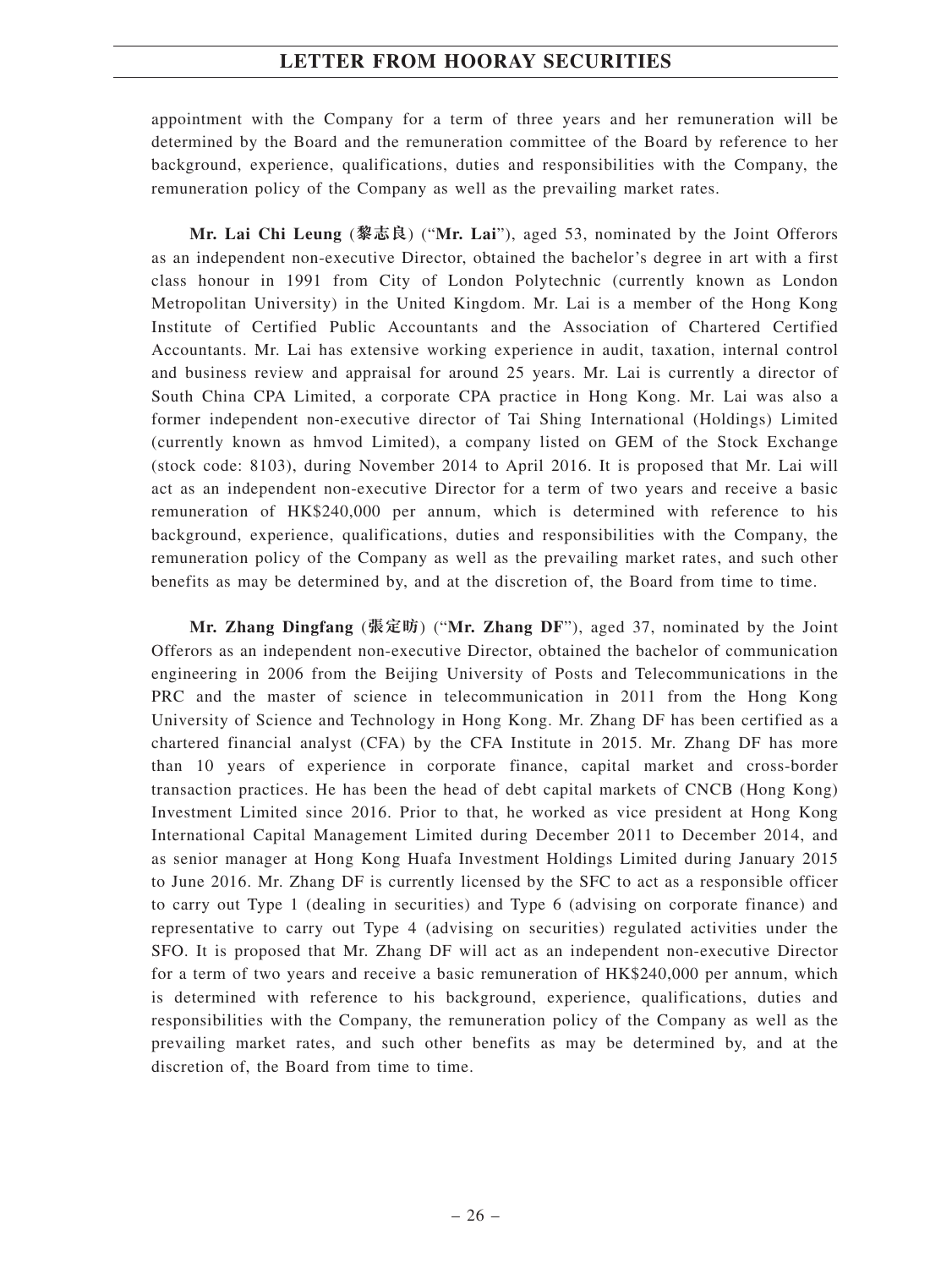Save as disclosed above, as at the Latest Practicable Date, each of the new Directors nominated by the Joint Offerors did not (i) hold any other interests in the shares of the Company within the meaning of Part XV of the SFO (other than Mr. Mai and Mr. Zhang being interested in 74.75% of the entire issued share capital of the Company through their interests in the Joint Offerors); (ii) have any relationship with any other directors, senior management, substantial shareholder or controlling shareholder of the Company; (iii) hold any other positions with the Company or other members of the Group; and (iv) hold any other directorships in public companies the securities of which are listed on any securities market in Hong Kong or overseas in the last three years.

Save as disclosed above, there are no other matters relating to the appointment of new Directors nominated by the Joint Offerors that need to be brought to the attention of the shareholders of the Company nor any information to be disclosed pursuant to the requirements of Rules  $13.51(2)(h)$  to  $13.51(2)(v)$  of the Listing Rules.

#### **10. COMPULSORY ACQUISITION**

The Joint Offerors do not intend to exercise any power of compulsory acquisition of any outstanding Offer Shares not acquired under the Offer after the close of the Offer.

#### **11. PUBLIC FLOAT AND MAINTAINING THE LISTING STATUS OF THE COMPANY**

The Joint Offerors intend the Company to remain listed on the Stock Exchange. The directors of the Joint Offerors and the new directors to be appointed to the Board of the Company will jointly and severally undertake to the Stock Exchange to take appropriate steps to ensure that sufficient public float exists in the Shares.

The Stock Exchange has indicated that if, upon closing of the Offer, less than the minimum prescribed percentage applicable to the Company, being 25% of the issued Shares, are held by the public or if the Stock Exchange believes that:

- (a) a false market exists or may exist in the Shares; or
- (b) there are insufficient Shares in public hands to maintain an orderly market,

it will consider exercising its discretion to suspend dealing in the Shares until the prescribed level of public float is restored.

#### **12. IMPORTANT NOTE TO SHAREHOLDERS OUTSIDE HONG KONG**

The Offer is made in respect of securities of a company incorporated in the Cayman Islands and subject to the statutory procedural and disclosure requirements of Hong Kong, which may be different from those of other jurisdictions.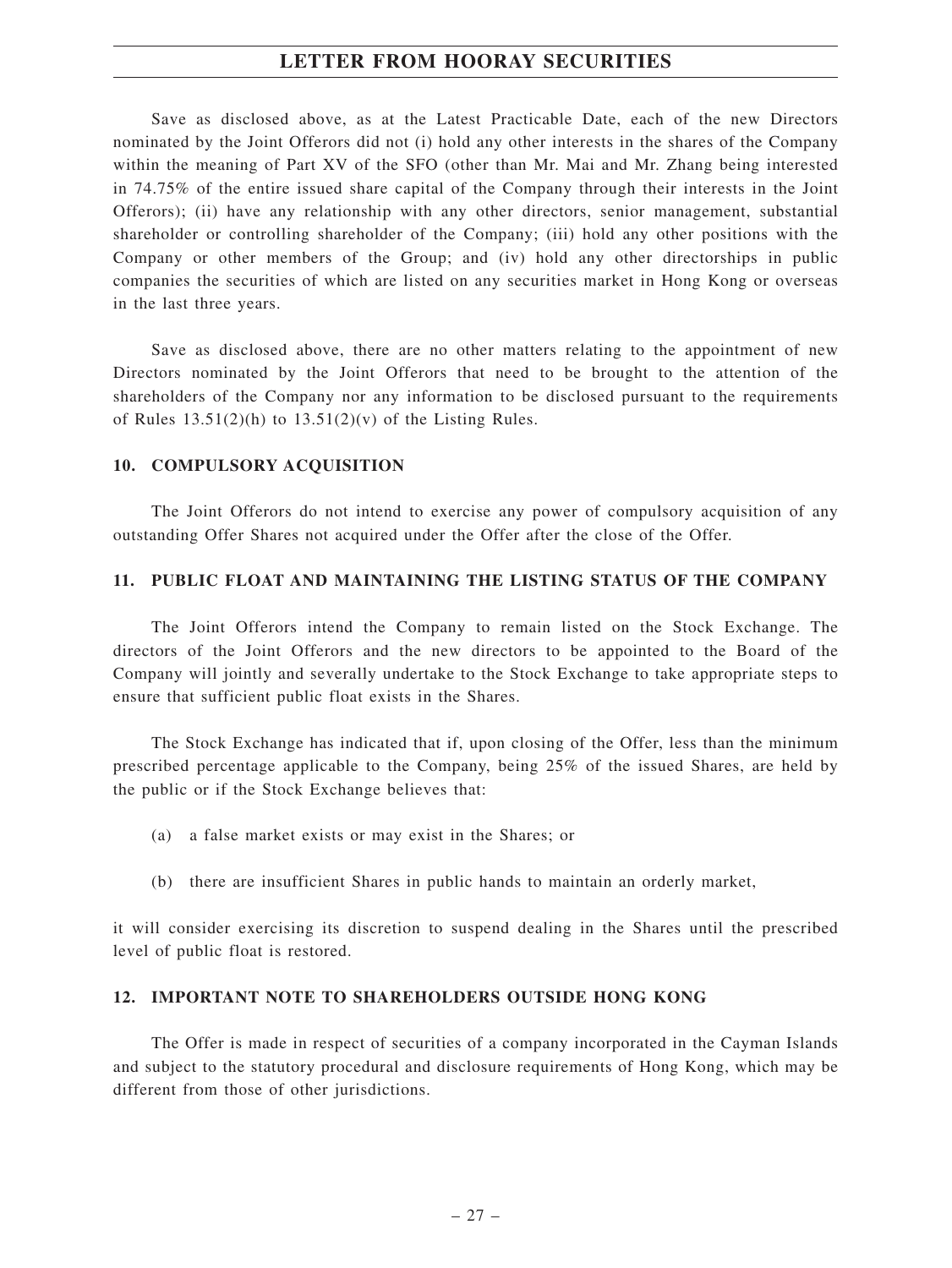The Offer is available to all Independent Shareholders including those with registered addresses outside Hong Kong. The availability of the Offer to any Overseas Shareholders may however be affected by the applicable laws and regulations of their relevant jurisdictions of residence. Overseas Shareholders should fully observe any applicable legal and regulatory requirements and, where necessary, consult their own professional advisers. It is the responsibilities of the Overseas Shareholders who wish to accept the Offer to satisfy themselves as to the full observance of the laws and regulations of the relevant jurisdictions in connection with the acceptance of the Offer (including the obtaining of any governmental or other consent which may be required or the compliance with other necessary formalities and the payment of any transfer or other taxes due by such Overseas Shareholders in respect of such jurisdictions).

**Acceptance of the Offer by any Overseas Shareholders will be deemed to constitute a representation and warranty from such Overseas Shareholders to the Joint Offerors that all local laws and requirements have been complied with. The Overseas Shareholders should consult their professional advisers if in doubt.**

#### **13. TAXATION ADVICE**

Independent Shareholders are recommended to consult their own professional advisers if they are in any doubt as to the taxation implications of accepting or rejecting the Offer. None of the Joint Offerors or the Joint Offerors' Concert Parties, the Company, Hooray Securities, Hooray Capital, the Independent Financial Adviser and their respective ultimate beneficial owners, directors, officers, advisers, agents or associates or any other person involved in the Offer accepts responsibility for any taxation effects on, or liabilities of, any persons as a result of their acceptance or rejection of the Offer.

#### **14. ACCEPTANCE AND SETTLEMENT**

Your attention is drawn to the further details regarding the procedures for acceptance and settlement and acceptance period as set out in Appendix I to this Composite Document and the accompanying Form of Acceptance.

#### **15. GENERAL**

To ensure equality of treatment of all Independent Shareholders, those registered Independent Shareholders who hold the Shares as nominee for more than one beneficial owner should, as far as practicable, treat the holding of each beneficial owner separately. It is essential for the beneficial owner of the Offer Shares whose investments are registered in the name of a nominee to provide instructions to their nominee of their intentions with regards to the Offer.

All documents and remittances will be sent to the Independent Shareholders by ordinary post at their own risk. Such documents and remittances will be sent to them at their respective addresses as they appear in the register of members of the Company or, in the case of joint Independent Shareholders, to the Independent Shareholder whose name appears first in the register of members of the Company, as applicable. None of the Joint Offerors, or the Joint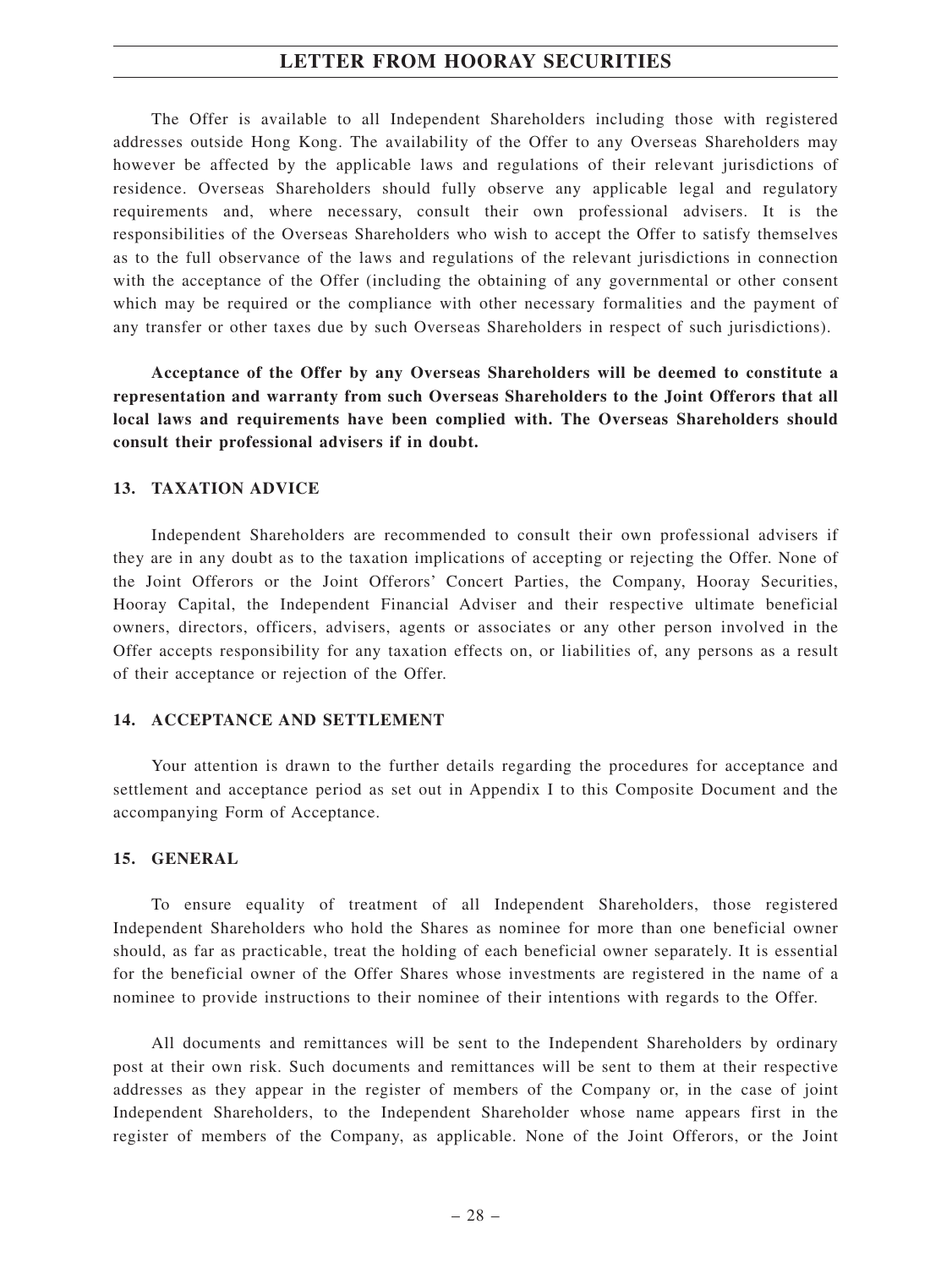Offerors' Concert Parties, the Company, Hooray Securities, Hooray Capital, the Independent Financial Adviser, the Registrar or the company secretary of the Company or any of their respective ultimate beneficial owners, directors, officers, advisers, agents or associates or any other parties involved in the Offer will be responsible for any loss or delay in transmission or any other liabilities that may arise as a result thereof or in connection therewith.

### **16. ADDITIONAL INFORMATION**

Your attention is drawn to the additional information set out in the appendices to this Composite Document and the accompanying Form of Acceptance, which form part of this Composite Document. You are reminded to carefully read the "Letter from the Board", the "Letter from the Independent Board Committee", the "Letter from the Independent Financial Adviser" and other information about the Group, which are set out in this Composite Document before deciding whether or not to accept the Offer.

> Yours faithfully, For and on behalf of **Hooray Securities Limited Simon NG** *Director and Chief Executive Officer*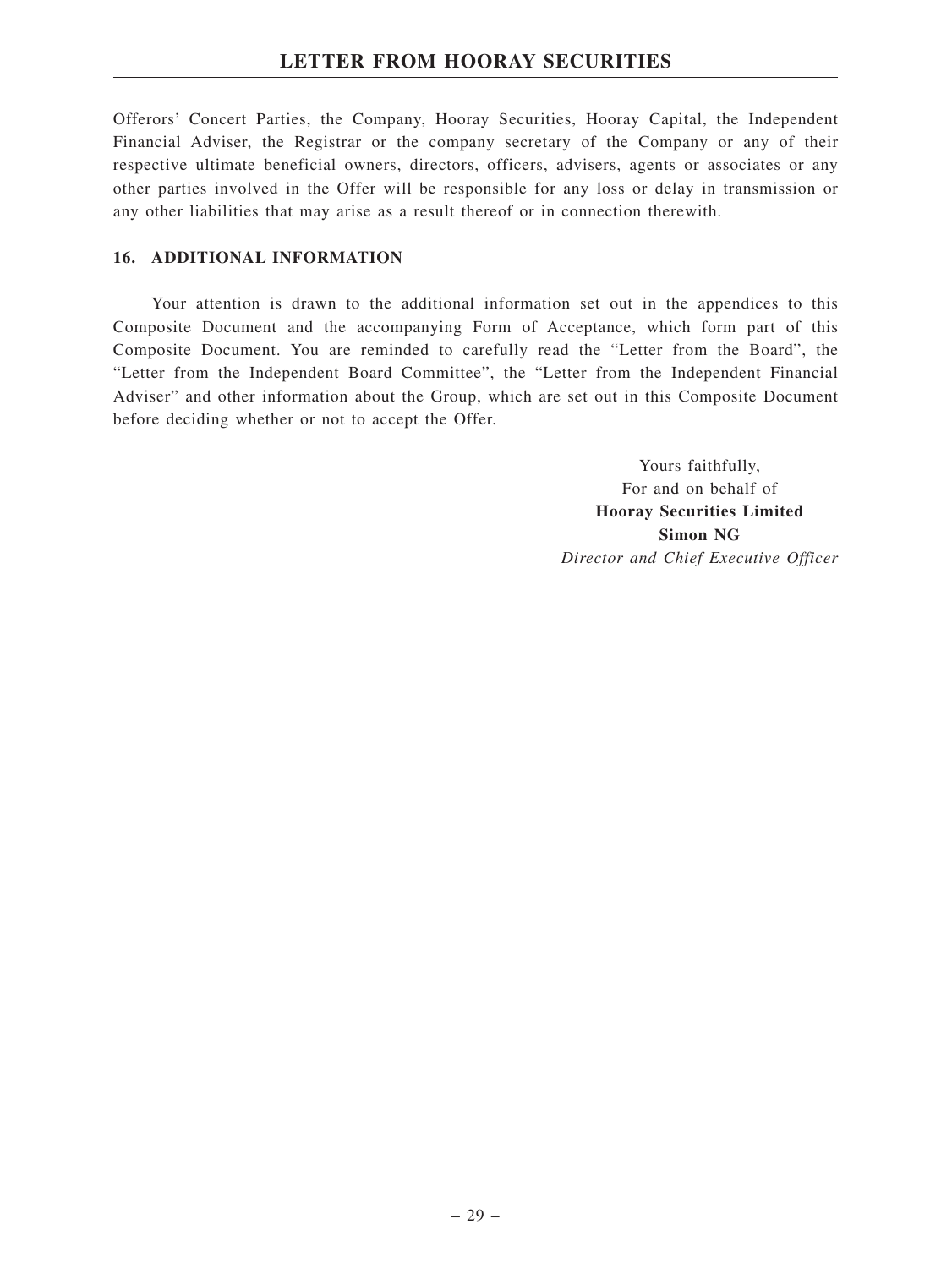## **LETTER FROM THE BOARD**



# **HNA Technology Investments Holdings Limited**

**海航科技投資控股有限公司**

*(incorporated in the Cayman Islands with limited liability)*

**(Stock Code: 2086)**

*Executive Directors:* Mr. Jiang Hao Mr. Peng Zhi Mr. Xu Jie Mr. Wang Jing Mr. Wong Chi Ho

*Non-executive Director:* Mr. Shum Ngok Wa

*Independent non-executive Directors:* Mr. Guo Dan Dr. Lin Tat Pang Ms. O Wai

*Registered office:* P.O. Box 309 Ugland House Grand Cayman KY1-1104 Cayman Islands

*Principal place of business in Hong Kong:* Units 4108–4110 41st Floor Manhattan Place 23 Wang Tai Road Kowloon Bay Hong Kong

4 February 2022

*To the Independent Shareholders*

Dear Sir/Madam,

## **MANDATORY UNCONDITIONAL CASH OFFER BY HOORAY SECURITIES LIMITED ON BEHALF OF THE JOINT OFFERORS TO ACQUIRE ALL THE ISSUED SHARES OF HNA TECHNOLOGY INVESTMENTS HOLDINGS LIMITED (OTHER THAN THOSE ALREADY OWNED BY THE JOINT OFFERORS AND PARTIES ACTING IN CONCERT WITH ANY OF THEM)**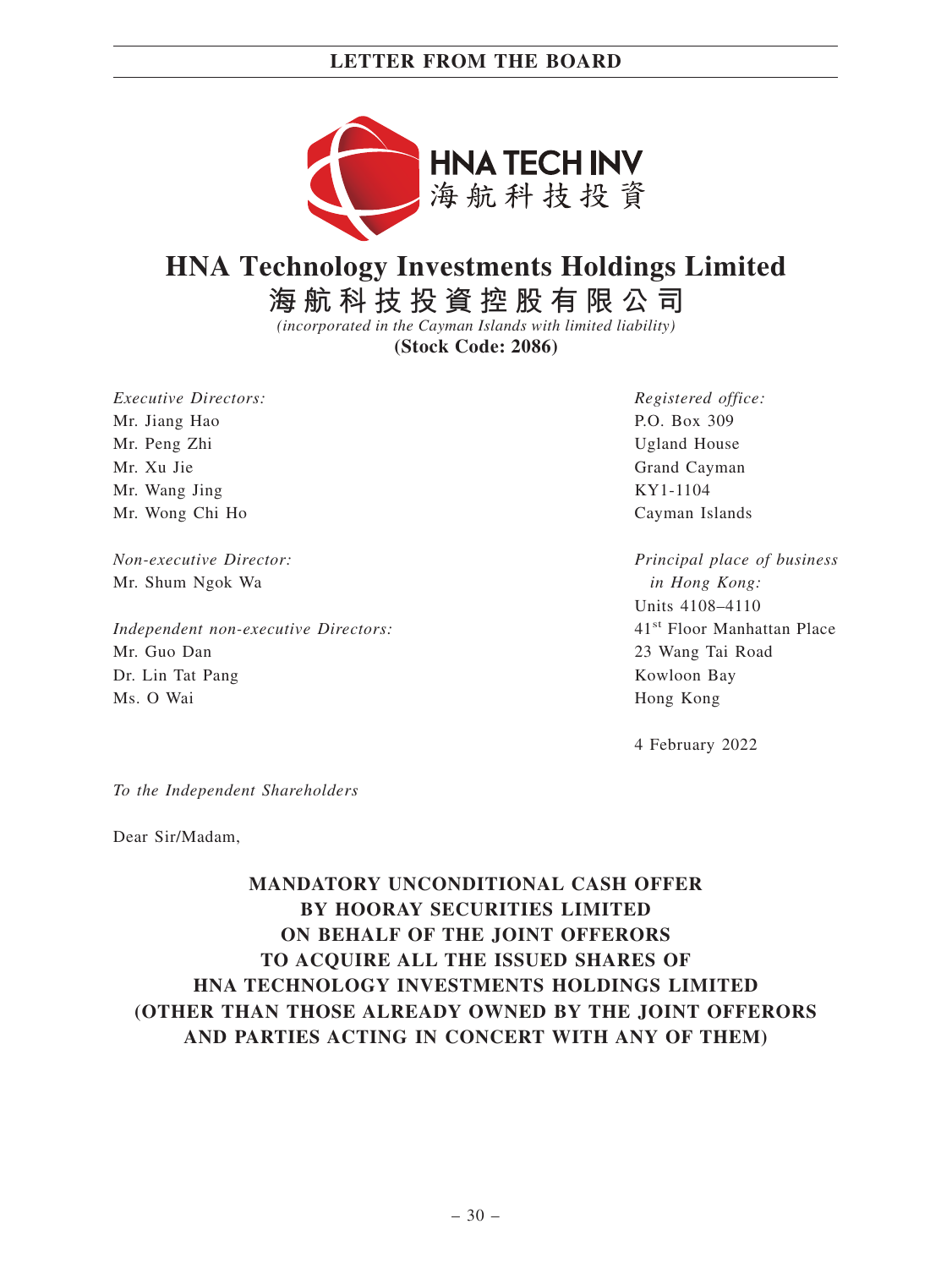## **LETTER FROM THE BOARD**

#### **INTRODUCTION**

Reference is made to the Joint Announcement.

As disclosed in the Joint Announcement, the Company was informed by the Joint Offerors that on 12 January 2022 (before trading hours), the Joint Offerors and the Vendor entered into the SPA, pursuant to which the Vendor agreed to sell, and the Joint Offerors agreed to acquire the Sale Shares and the Shareholder's Loan at nominal consideration of HK\$1.00 (taking into account the PF Loan and the ZZ Loans). Completion took place on 12 January 2022.

As at the Latest Practicable Date, the Company had 238,889,669 Shares in issue. Save as aforesaid, the Company did not have any outstanding options, derivatives, warrants, relevant securities (as defined in Note 4 to Rule 22 of the Takeovers Code) or securities which were convertible or exchangeable into Shares as at the Latest Practicable Date.

Prior to Completion, the Target Company held 238,889,669 Shares, representing approximately 74.75% of the issued Shares as at the date of the Joint Announcement and as at the Latest Practicable Date.

Immediately prior to Completion, the Joint Offerors and the Joint Offerors' Concert Parties had no interest in the Shares (save for the security interest of Premium Financial under the Existing Share Charge over the 238,889,669 Shares held by the Target Company) and have not dealt in any securities of the Company during the Relevant Period.

Immediately after Completion and as at the Latest Practicable Date, the Target Company is held by Mars Development as to 60% and Megacore Development as to 40% and, as a result, the Joint Offerors collectively are the controlling Shareholders, indirectly holding in aggregate approximately 74.75% of the issued Shares.

Immediately after Completion, the Joint Offerors are in aggregate indirectly interested in 238,889,669 Shares (through their respective interests held in the Target Company), representing approximately 74.75% of the total issued share capital of the Company.

Pursuant to Note 8 to Rule 26.1 and Practice Note 19 to the Takeovers Code, a chain principle offer was triggered and based on the Pacpo Formula. In accordance with Rule 26.1 of the Takeovers Code, upon Completion, the Joint Offerors are required to make a mandatory unconditional cash offer for the Offer Shares, being all the issued Shares other than those Shares already owned by the Joint Offerors and the Joint Offerors' Concert Parties.

Details of the Offer are set out in the "Letter from Hooray Securities", Appendix I to this Composite Document and the accompanying Form of Acceptance.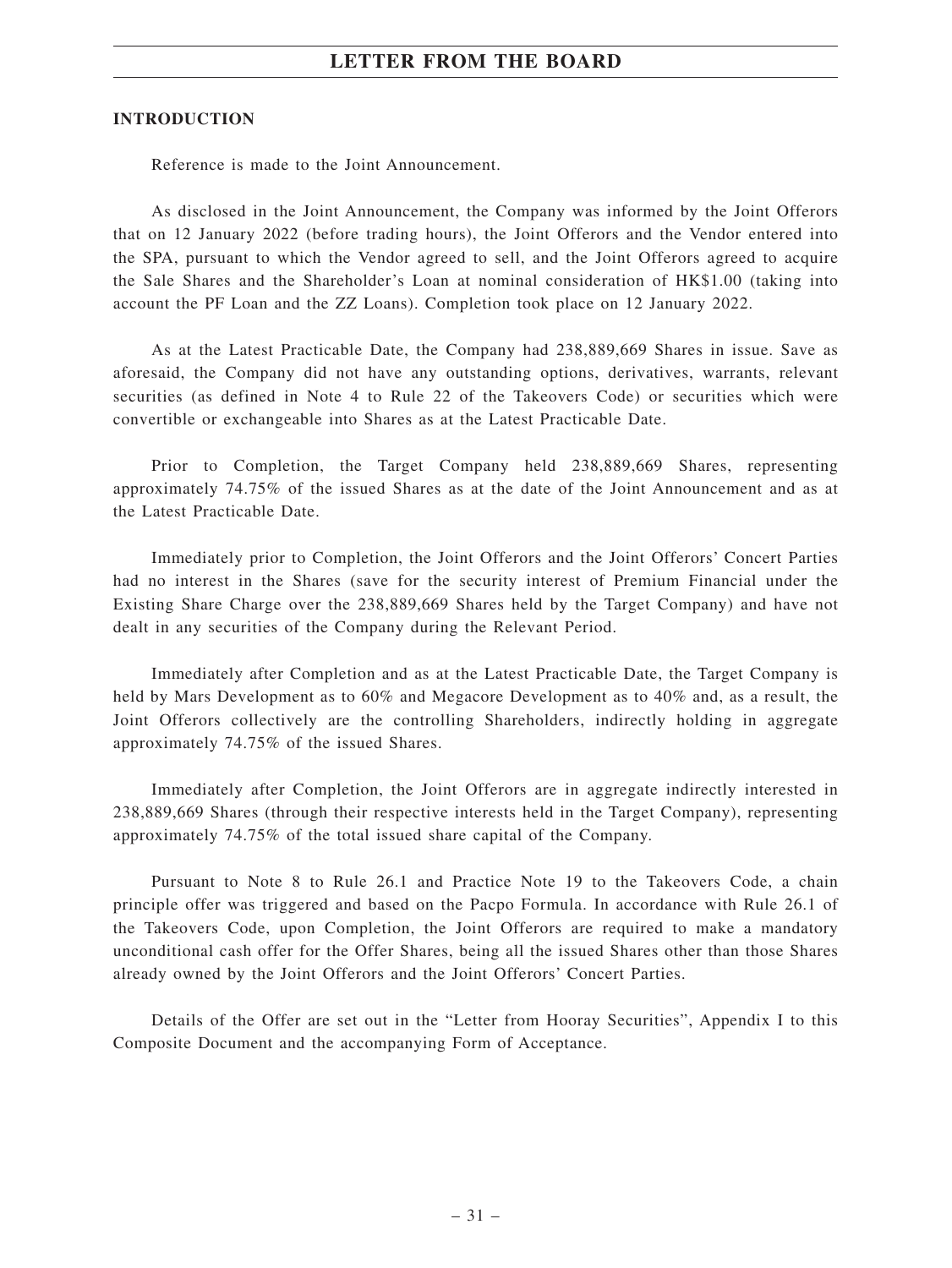#### **INDEPENDENT BOARD COMMITTEE AND INDEPENDENT FINANCIAL ADVISER**

Pursuant to Rule 2.1 of the Takeovers Code, the Company has established the Independent Board Committee comprising three (3) independent non-executive Directors, namely, Mr. Guo Dan, Dr. Lin Tat Pang and Ms. O Wai to advise the Independent Shareholders in relation to the terms of the Offer, in particular as to whether the Offer is, or is not, fair and reasonable and as to acceptance of the Offer. Mr. Shum Ngok Wa, a non-executive Director, is a vice-president and a director of Premium Financial, which is presumed to be acting in concert with the Joint Offerors under class (9) of the definition of "acting in concert" under the Takeovers Code and is considered to have material interests in the Offer. Therefore, Mr. Shum Ngok Wa shall not be a member of the Independent Board Committee.

Pursuant to Rule 2.1 of the Takeovers Code, First Capital International Finance Limited has been appointed as the Independent Financial Adviser by the Company after approval by the Independent Board Committee to advise the Independent Board Committee and the Independent Shareholders in respect of the Offer and in particular as to whether the Offer is, or is not, fair and reasonable so far as the Independent Shareholder are concerned and as to the acceptance of the Offer.

The purpose of this Composite Document is to provide you with, amongst others, information relating to the Group, the Joint Offerors and the Offer as well as setting out the letter from the Independent Board Committee containing its recommendation to the Independent Shareholders in respect of the terms of the Offer and as to acceptance and the letter from the Independent Financial Adviser containing their advice to the Independent Board Committee and the Independent Shareholders in respect of the terms of the Offer and as to acceptance.

## **THE OFFER**

The terms of the Offer as set out in the "Letter from Hooray Securities" are extracted below. You are recommended to refer to the "Letter from Hooray Securities" and the accompanying Form of Acceptance for further details.

Hooray Securities is making the Offer, on behalf of the Joint Offerors, in compliance with the Takeovers Code on the following basis:

#### **For each Offer Share ....................................... HK\$0.84 in cash**

The Offer Price of HK\$0.84 per Offer Share is approximately equal to but not lower than the effective acquisition price per effective acquisition Share paid by the Joint Offerors under the Transaction. The effective acquisition price of each Share under the Transaction is derived based on the following:

(i) taking into account the aggregated consideration paid by and the Guarantees provided by the Joint Offerors Obligors for the purpose of the Transaction, which consists of (1) the ZZ Loan 1 of HK\$5,000,000; (2) the ZZ Loan 2 of HK\$20,000,000; (3) the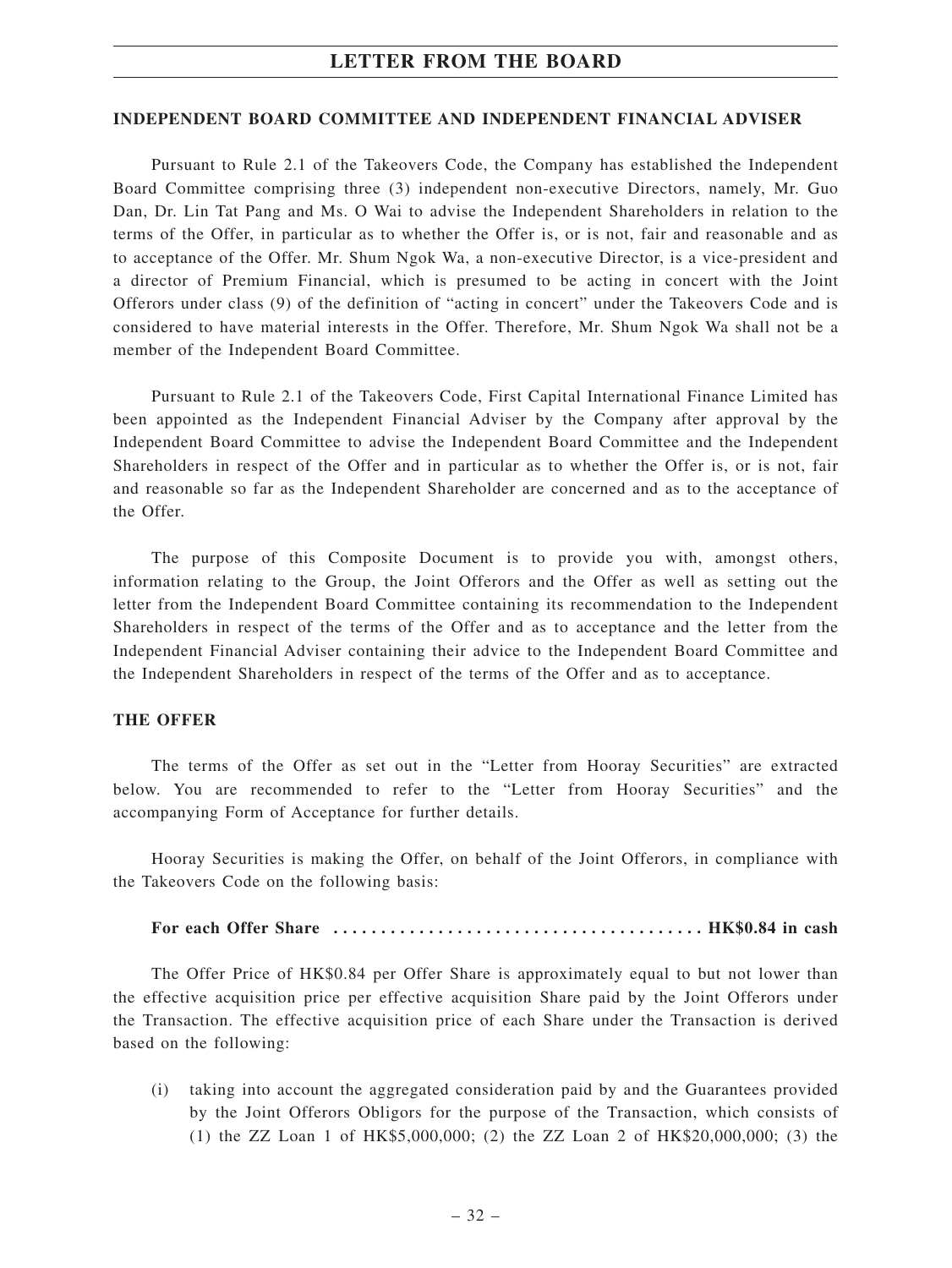aggregated financing for the Second Mandatory Prepayment and the Subsequent Mandatory Prepayment(s) in the amount of HK\$67,000,000; (4) the Guarantees to be assumed by the Joint Offerors Obligors for the principal amount of HK\$108,000,000 under the PF Loan (after the Second Mandatory Prepayment and Subsequent Mandatory Prepayment(s)); and (5) the consideration for the Sale Shares and the assignment of the Shareholder's Loan of HK\$1.00 under the SPA, the effective acquisition price of the Target Company is HK\$200,000,001;

- (ii) save and except for the above, the Joint Offerors confirm that no other payment (including but not limited to any unpaid interest or penalty associated with the PF Loan accrued before the date of Completion) was requested or paid for the purpose of the Transaction;
- (iii) save for the 238,889,669 Shares, representing approximately 74.75% of the issued Shares as at the date of Completion and up to the Latest Practicable Date, and the bank balance in cash in the amount of approximately HK\$1.46 million based on the unaudited management account of the Target Company as at 31 December 2021, the Target Company does not hold any other significant assets; and
- (iv) pursuant to Note 8 to Rule 26.1 and Practice Note 19 to the Takeovers Code, a chain principle offer was triggered and based on the Pacpo Formula, the effective acquisition price of each Share under the Transaction (i.e. dividing HK\$200,000,001 by 238,889,669 Shares) is approximately HK\$0.8372.

In this regard, despite the transactions described hereinabove represent understandings, arrangements or special deals between the Vendor and parties acting in concert with it on the one hand, and the Joint Offerors and the Joint Offerors' Concert Parties on the other hand, such favorable conditions are effectively extended to all Shareholders in full amount under the Offer by way of adopting all the favorable conditions into the effective acquisition price of the Transaction.

Save and except of the above, there is no other understanding, arrangement or special deal between the Vendor and parties acting in concert with it on the one hand, and the Joint Offerors and the Joint Offerors' Concert Parties on the other hand, that represents a favourable condition that is not extended to all Shareholders, which would constitute a special deal under Rule 25 of the Takeovers Code and require the consent of the Executive.

The Offer is unconditional in all aspects when it is made and will not be conditional upon acceptances being received in respect of a minimum number of Shares or other conditions.

The Joint Offerors will acquire the Shares tendered for acceptance by the Shareholders in accordance with the Ownership Percentage and the terms of the Offer. Each of the Joint Offerors will pay for the Shares tendered under the Offer according to the Ownership Percentage.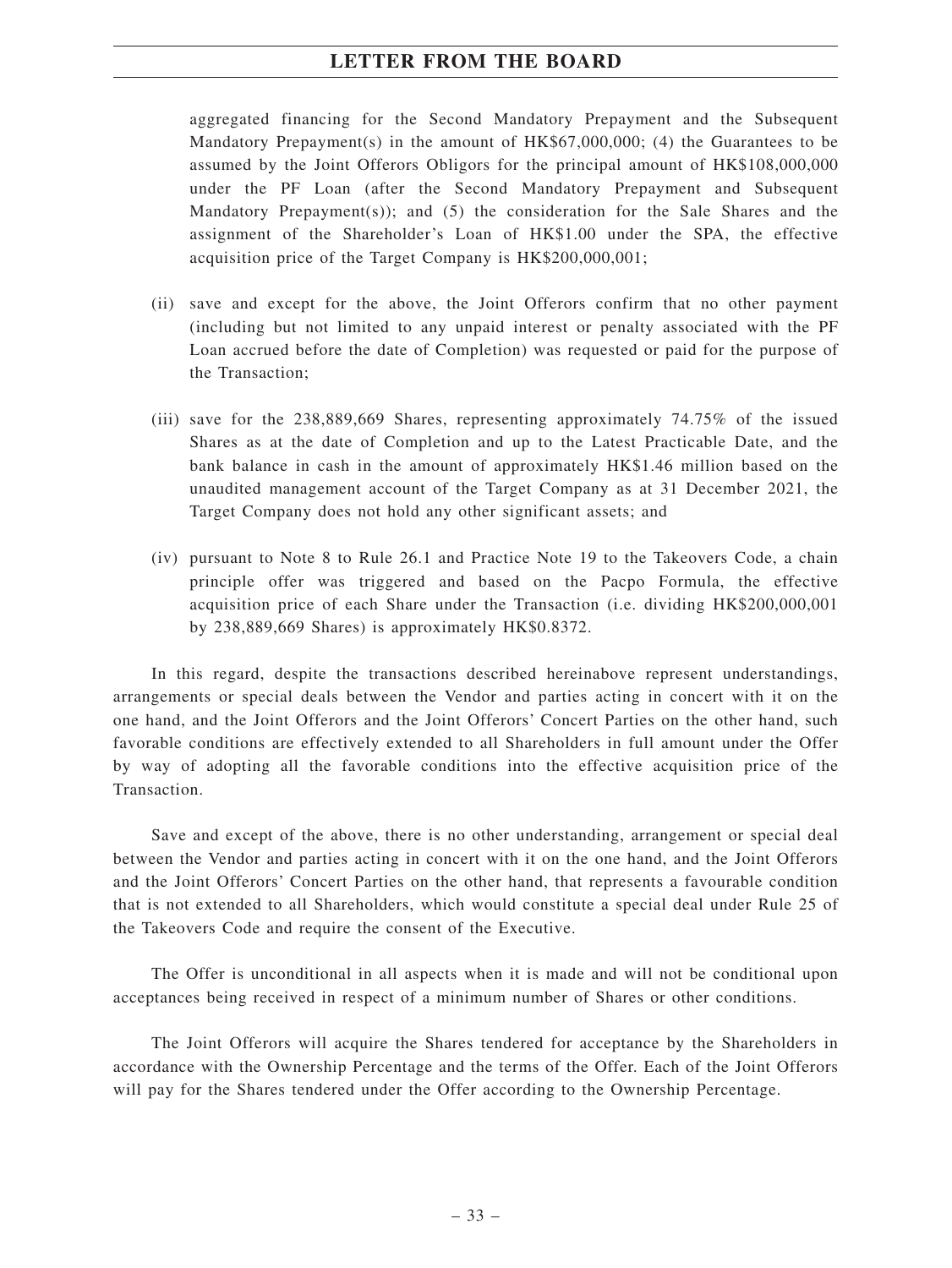### **SHAREHOLDING STRUCTURE OF THE COMPANY**

The following table sets out the shareholding structure of the Company (i) immediately prior to Completion; and (ii) immediately after Completion and as at the Latest Practicable Date.

|                     |             | Immediately prior to |                             | <b>Immediately after</b><br>Completion and as at |  |
|---------------------|-------------|----------------------|-----------------------------|--------------------------------------------------|--|
|                     |             | Completion           | the Latest Practicable Date |                                                  |  |
|                     | Number of   |                      | Number of                   |                                                  |  |
|                     |             | Shares Approximate % |                             | Shares Approximate %                             |  |
| Target Company      | 238,889,669 | 74.75                | 238,889,669                 | 74.75                                            |  |
|                     | (Note 1)    |                      | (Note 2)                    |                                                  |  |
| Public Shareholders | 80,675,223  | 25.25                | 80,675,223                  | 25.25                                            |  |
| Total               | 319,564,892 | 100.00               | 319,564,892                 | 100.00                                           |  |

*Notes:*

- 1. Immediately prior to Completion, the Target Company was wholly-owned by the Vendor, which in turn is held as to 100% by HNA EcoTech Group Co., Ltd. HNA EcoTech Group Co., Ltd. is held as to 59.8% by HNA Group Co. Limited. HNA Group Co. Limited is held as to 70% by Hainan Traffic Administration Holding Co., Ltd. Hainan Traffic Administration Holding Co., Ltd. is in turn held as to 50% by Sheng Tang Development (Yangpu) Co., Ltd. Sheng Tang Development (Yangpu) Co., Ltd. is held as to 65% by Hainan Province Cihang Foundation and as to 35% by Tang Dynasty Development Co. Ltd. Tang Dynasty Development Co. Limited is in turn 98% held by Pan-American Aviation Holding Company, which is wholly held by Cihang Sino-Western Cultural and Educational Exchange Foundation Limited. Under the SFO, the Vendor was deemed to be interested in the 238,889,669 Shares held by the Target Company.
- 2. Immediately after Completion, the Target Company is owned as to 60% and 40% by Mars Development and Megacore Development respectively. Mars Development is a direct wholly-owned subsidiary of Mars Enterprise, which in turn is wholly-owned by Mr. Mai. Megacore Development is a direct wholly-owned subsidiary of Megacore International, which in turn is a direct wholly-owned subsidiary of Zhong Zhao, which in turn is direct wholly-owned by Mr. Zhang. On 12 January 2022, Mr. Mai and Mr. Zhang entered into the Deed of Concert Parties to acknowledge and confirm their acting-in-concert relationship. Under the SFO, each of Mars Development, Megacore Development, Mars Enterprise, Megacore International, Zhong Zhao, Mr. Mai and Mr. Zhang is deemed to be interested in the 238,889,669 Shares held by the Target Company.

## **INFORMATION ON THE GROUP**

The Company was incorporated in the Cayman Islands with limited liability, the issued Shares of which are listed on the Main Board of the Stock Exchange. The Group is principally engaged in providing development, sales and distribution of smart card products, software and hardware and related services.

Your attention is drawn to Appendices II and III of this Composite Document which contain further financial and general information of the Group.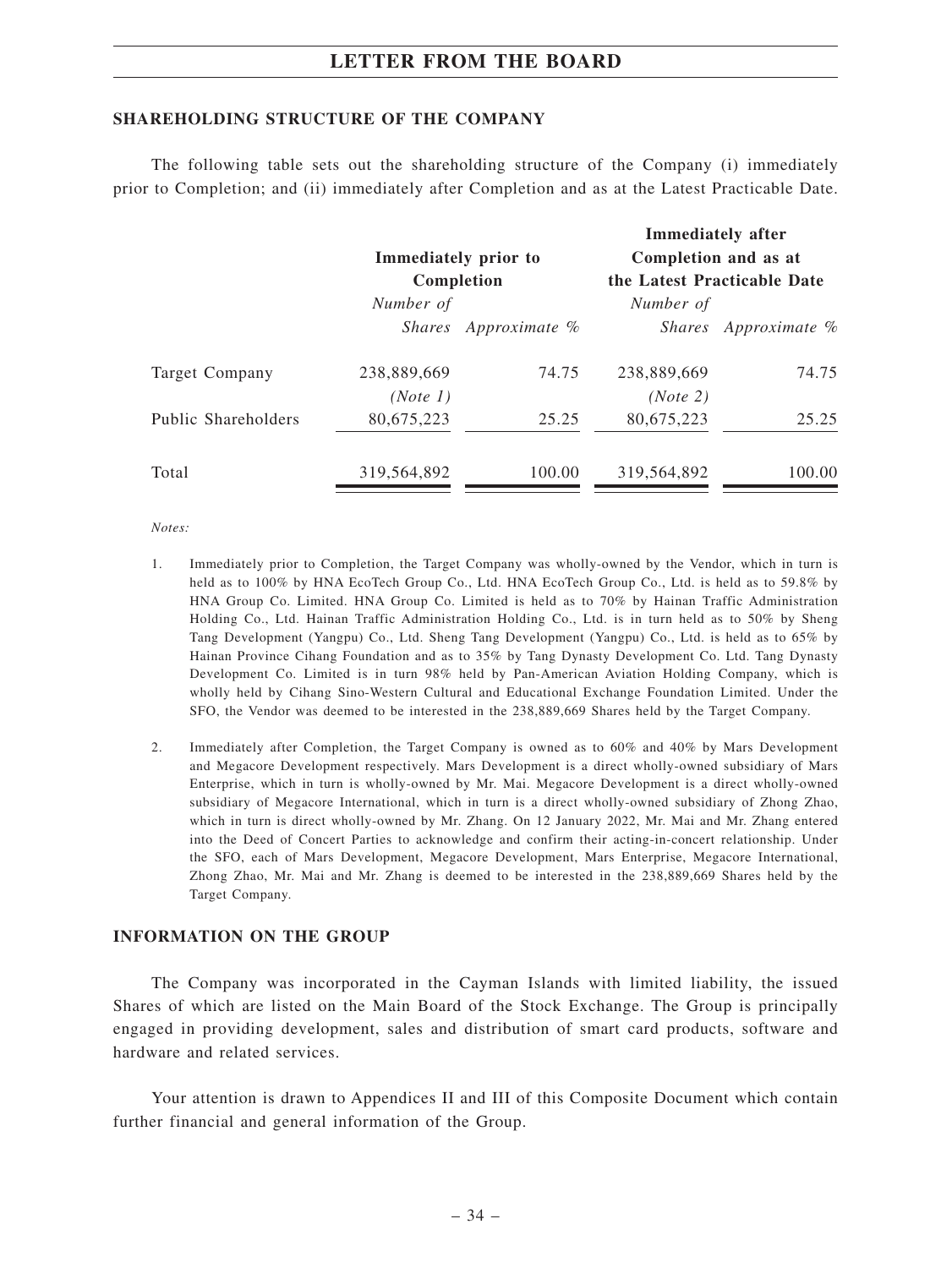## **INFORMATION ON THE VENDOR AND THE TARGET COMPANY**

The Vendor is a company incorporated under the laws of the Hong Kong with limited liability and is an investment holding company.

The Target Company is a company incorporated under the laws of Cayman Islands with limited liability and is an investment holding company. As at the Latest Practicable Date, save for the 238,889,669 Shares, representing approximately 74.75% of the issued Shares as at the Latest Practicable Date and the bank balance in cash in the amount of approximately HK\$1.46 million based on the unaudited management account of the Target Company as at 31 December 2021, the Target Company does not hold any other significant assets.

Prior to Completion, the Vendor indirectly owned all the issued shares in the Target Company, which in turn held approximately 74.75% of the issued Shares. After Completion, the Vendor ceased to hold any interest in the issued Shares.

## **INTENTION OF THE JOINT OFFERORS**

Your attention is drawn to the sections headed "Information on the Joint Offerors" and "Future intention of the Joint Offerors in relation to the Group" in the "Letter from Hooray Securities" contained in this Composite Document. Save for the anticipated changes to the members of the Board as described in section headed "9. Proposed Change to the Board Composition" in the "Letter from Hooray Securities", the Company is given to understand from the Joint Offerors that they have no intention to (i) discontinue the employment of any employees of the Group or change the composition of the board of the directors of the Group's subsidiaries; (ii) redeploy the fixed assets of the Group other than those in its ordinary and usual course of business; or (iii) introduce any major changes in the existing operations and business of the Group, following the close of the Offer. Based on the above, the Board is of the view that the intentions of the Joint Offerors in relation to the Group and its employees are reasonable as it would ensure continuity and stability of the Group's business operations going forward and are not expected to have a material adverse impact on the existing business of the Group .

#### **MAINTAINING THE LISTING STATUS OF THE COMPANY**

The Stock Exchange has stated that, if, at close of the Offer, less than the minimum prescribed percentage applicable to the Company, being 25% of the issued Shares, are held by the public, or if the Stock Exchange believes that:

- (i) a false market exists or may exist in the trading of the Shares; or
- (ii) there are insufficient Shares in public hands to maintain an orderly market,

it will consider exercising its discretion to suspend dealings in the Shares.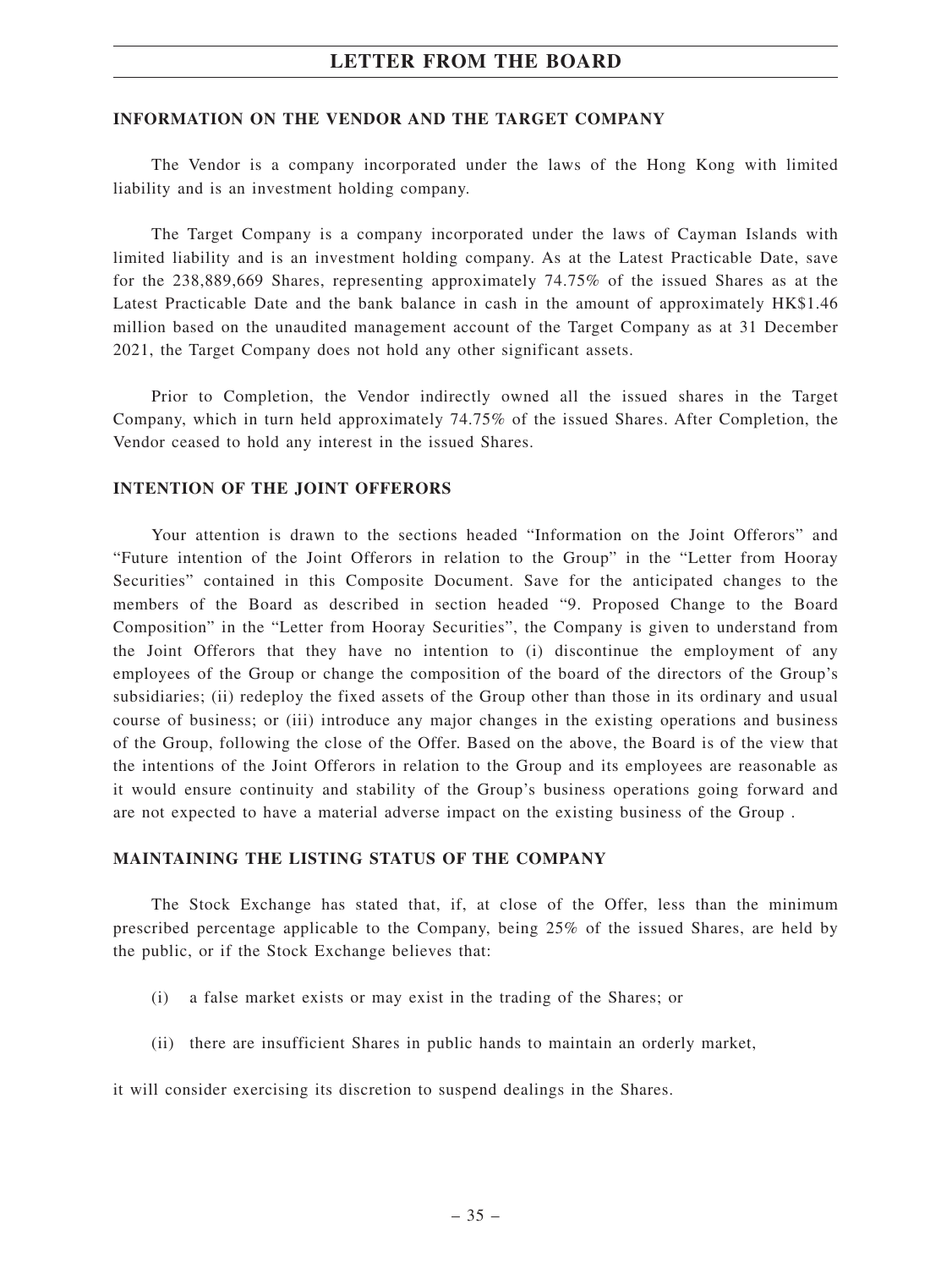The Board noted from the section headed "Future intention of the Joint Offerors to maintain the listing of the Company" in the "Letter from Hooray Securities" contained in this Composite Document that the Joint Offerors intend the Company to remain listed on the Stock Exchange after close of the Offer.

## **RECOMMENDATION**

Your attention is drawn to (i) the "Letter from the Independent Board Committee" on pages 37 to 38 of this Composite Document, which sets out its advice and recommendations to the Independent Shareholders as to whether the terms of the Offer are, or are not, fair and reasonable so far as the Independent Shareholders are concerned, and as to acceptance thereof; and (ii) the "Letter from Independent Financial Adviser" on pages 39 to 66 of this Composite Document, which sets out its advice and recommendation to the Independent Board Committee and the Independent Shareholders as to whether the terms of the Offer are, or are not, fair and reasonable so far as the Independent Shareholders are concerned, and as to acceptance thereof, and the principal factors considered by it before arriving at its advice and recommendation.

## **ADDITIONAL INFORMATION**

Your attention is also drawn to the "Letter from Hooray Securities" and the additional information contained in the appendices to the Composite Document.

> Yours faithfully, By order of the Board **HNA Technology Investments Holdings Limited Wong Chi Ho** *Executive Director*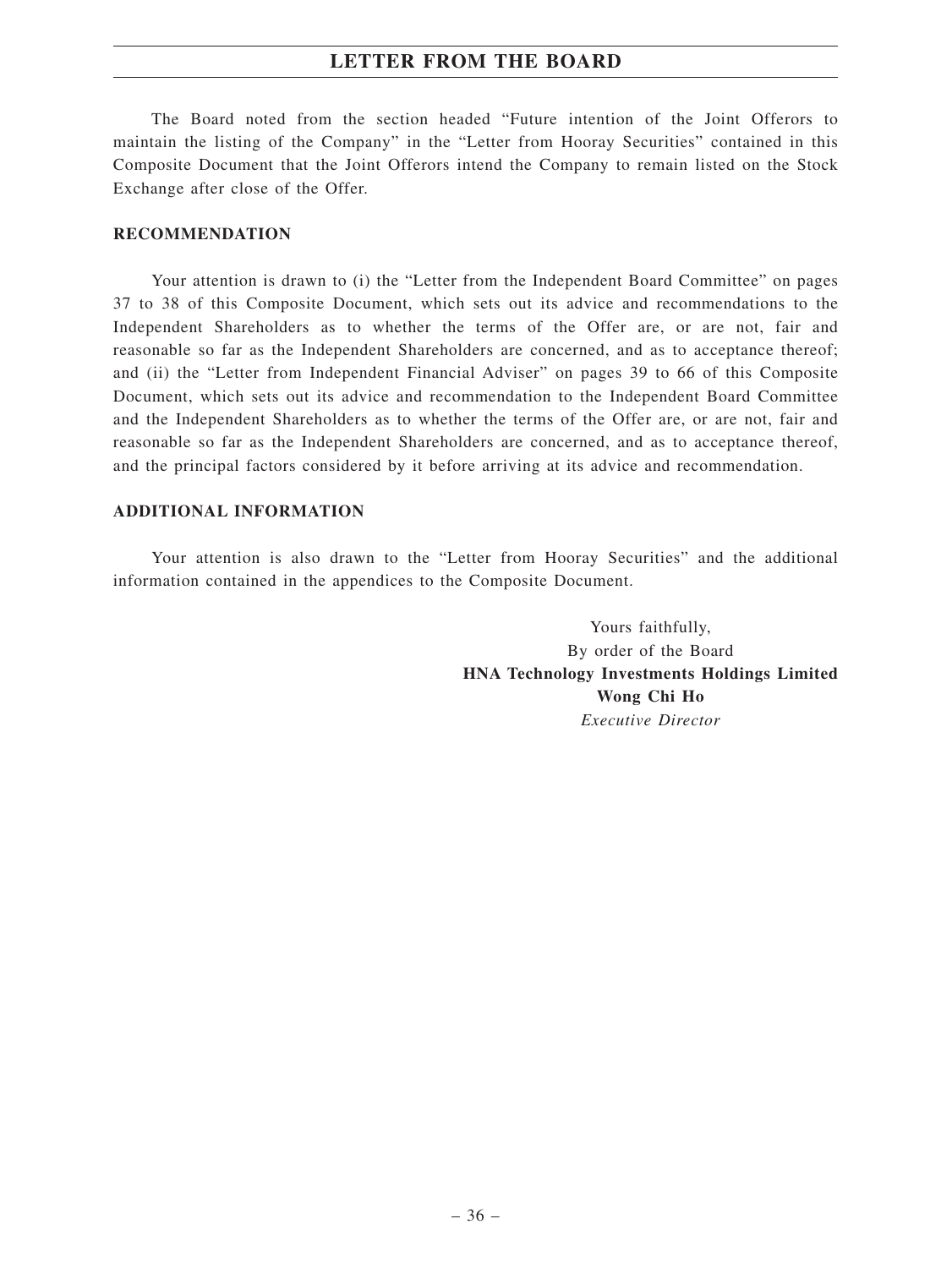# **LETTER FROM THE INDEPENDENT BOARD COMMITTEE**

*Set out below is the text of the letter of recommendation from the Independent Board Committee in respect of the Offer which has been prepared for the purpose of inclusion in this Composite Document.*



**HNA Technology Investments Holdings Limited**

**海航科技投資控股有限公司** *(incorporated in the Cayman Islands with limited liability)*

**(Stock Code: 2086)**

4 February 2022

*To the Independent Shareholders*

Dear Sir/Madam,

# **MANDATORY UNCONDITIONAL CASH OFFER BY HOORAY SECURITIES LIMITED ON BEHALF OF THE JOINT OFFERORS TO ACQUIRE ALL THE ISSUED SHARES OF HNA TECHNOLOGY INVESTMENTS HOLDINGS LIMITED (OTHER THAN THOSE ALREADY OWNED BY THE JOINT OFFERORS AND PARTIES ACTING IN CONCERT WITH ANY OF THEM)**

## **INTRODUCTION**

We refer to the composite offer and response document (the "**Composite Document**") dated 4 February 2022 issued jointly by the Joint Offerors and the Company, of which this letter forms part. Capitalised terms used in this letter have the same meanings as defined elsewhere in the Composite Document unless the context requires otherwise.

We have been appointed by the Board to form the Independent Board Committee to consider the terms of the Offer and to make recommendations to you as to whether, in our opinion, the terms of the Offer are, or are not, fair and reasonable so far as the Independent Shareholders are concerned, and as to acceptances thereof.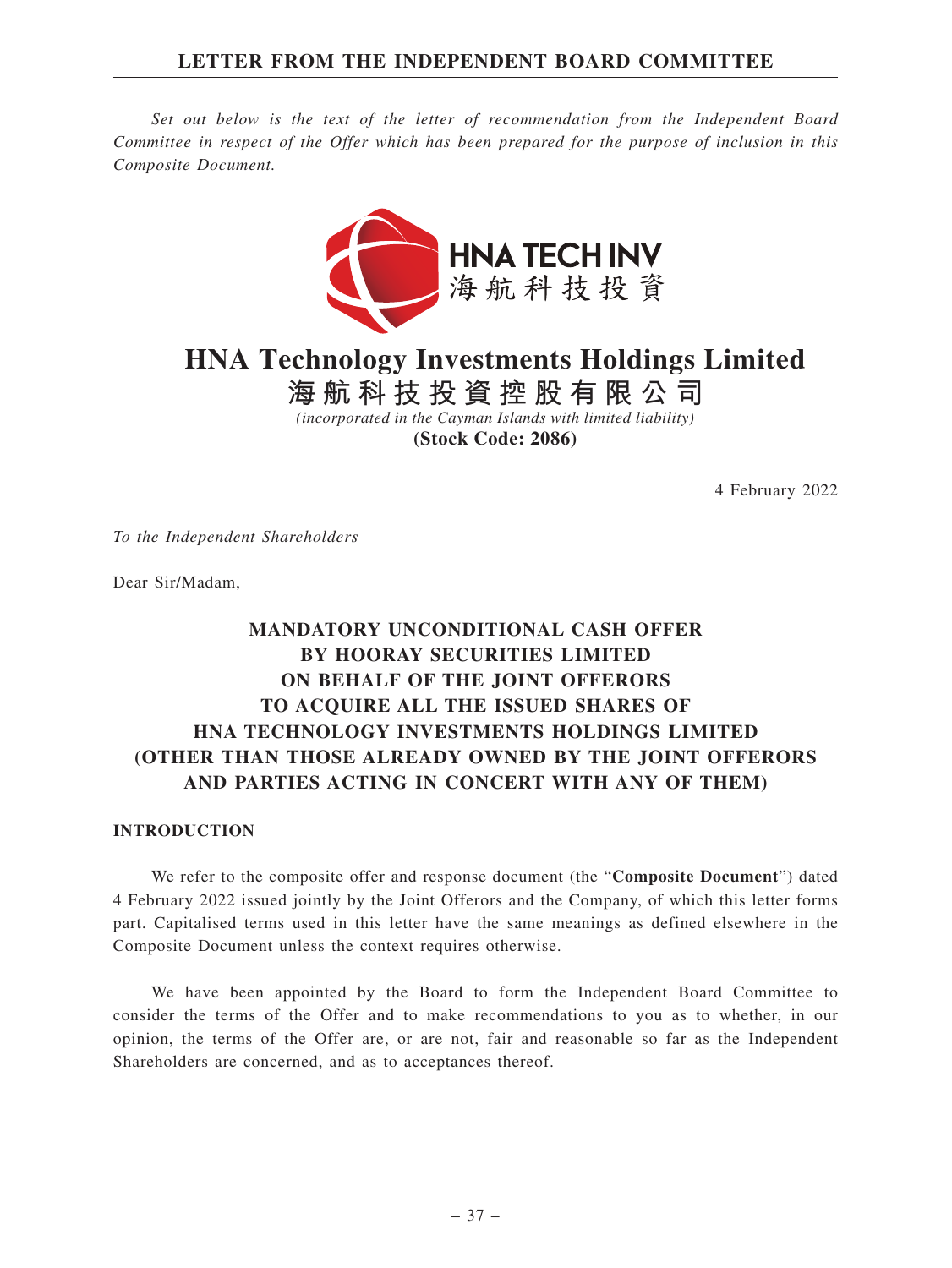## **LETTER FROM THE INDEPENDENT BOARD COMMITTEE**

First Capital International Finance Limited has been appointed as the Independent Financial Adviser and approved by the Independent Board Committee to advise us in respect of the terms of the Offer and as to acceptance thereof. Details of its advice and the principal factors and reasons taken into account by it in arriving at its advice and recommendations are set out in the "Letter from the Independent Financial Adviser" on pages 39 to 66 of the Composite Document.

We also wish to draw your attention to the "Letter from the Board", the "Letter from Hooray Securities" and the additional information set out in the Appendices to the Composite Document.

We, being the members of the Independent Board Committee, have declared that, we are independent and do not have any conflict of interest in respect of the Offer and are therefore able to consider the terms of the Offer and to make recommendations to the Independent **Shareholders** 

#### **RECOMMENDATIONS**

Having considered the terms of the Offer and the letter of advice and recommendations from the Independent Financial Adviser, we consider that the terms of the Offer are fair and reasonable so far as the Independent Shareholders are concerned, and therefore we recommend the Independent Shareholders to accept the Offer. The Independent Shareholders are recommended to read the full text of the "Letter from the Independent Financial Adviser" set out in the Composite Document.

However, for those Independent Shareholders who are considering to realise all or part of their holdings in the Shares, they should monitor the Share price movement until near the end of the Offer Period. If the net proceeds from the sale of the Shares in the open market after deducting all transaction cost would exceed the net amount receivable under the Offer, the Independent Shareholders should consider selling their Shares in the market, rather than accepting the Offer.

Notwithstanding our recommendation, the Independent Shareholders should consider carefully the terms of the Offer. In any case, the Independent Shareholders are strongly advised that the decision to realise or to hold their investment is subject to individual circumstances and investment objectives. If in doubt, the Independent Shareholders should consult their own professional advisers for professional advice.

> Yours faithfully, For and on behalf of the Independent Board Committee of **HNA Technology Investments Holdings Limited**

**Mr. Guo Dan** *Independent Non-executive Director*

**Dr. Lin Tat Pang** *Independent Non-executive Director*

**Ms. O Wai** *Independent Non-executive Director*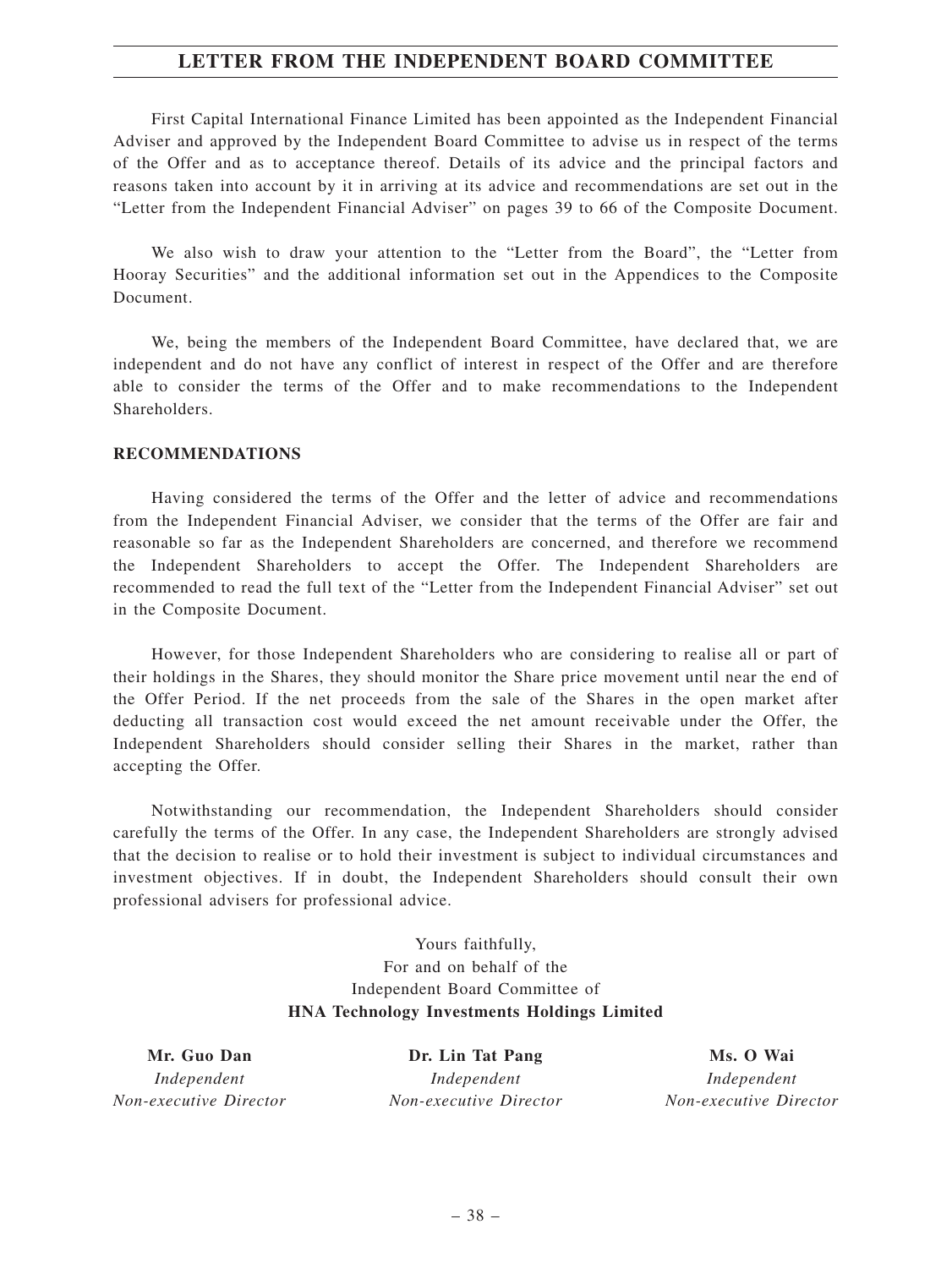*The following is the text of the letter of advice from First Capital International Finance Limited, the Independent Financial Adviser, prepared for the purpose of inclusion in this Composite Document, setting out its advice to the Independent Board Committee and the Independent Shareholders in respect of the Offer.*



**FIRST CAPITAL INTERNATIONAL FINANCE LIMITED**

Unit 4513, 45th Floor The Center 99 Queen's Road Central Hong Kong

4 February 2022

*To: The Independent Board Committee and the Independent Shareholders*

Dear Sirs,

# **MANDATORY UNCONDITIONAL CASH OFFER BY HOORAY SECURITIES LIMITED ON BEHALF OF THE JOINT OFFERORS TO ACQUIRE ALL THE ISSUED SHARES OF HNA TECHNOLOGY INVESTMENTS HOLDINGS LIMITED (OTHER THAN THOSE ALREADY OWNED BY THE JOINT OFFERORS AND PARTIES ACTING IN CONCERT WITH ANY OF THEM)**

## **INTRODUCTION**

We refer to our appointment as the Independent Financial Adviser to advise the Independent Board Committee and the Independent Shareholders in connection with the Offer. Details of the Offer are set out in this Composite Document dated 4 February 2022 jointly issued by the Company and the Joint Offerors to the Independent Shareholders, of which this letter (the "**Letter**") forms part. Terms used herein shall have the same meanings as defined in this Composite Document unless the context requires otherwise.

Reference is made to the Joint Announcement in relation to, among other things, the SPA and the Offer.

On 12 January 2022 (before trading hours), the Joint Offerors and the Vendor entered into the SPA, pursuant to which the Vendor agreed to sell, and the Joint Offerors agreed to acquire the Sale Shares and the Shareholder's Loan at nominal consideration of HK\$1.00 (taking into account the PF Loan and the ZZ Loans). Completion took place on 12 January 2022.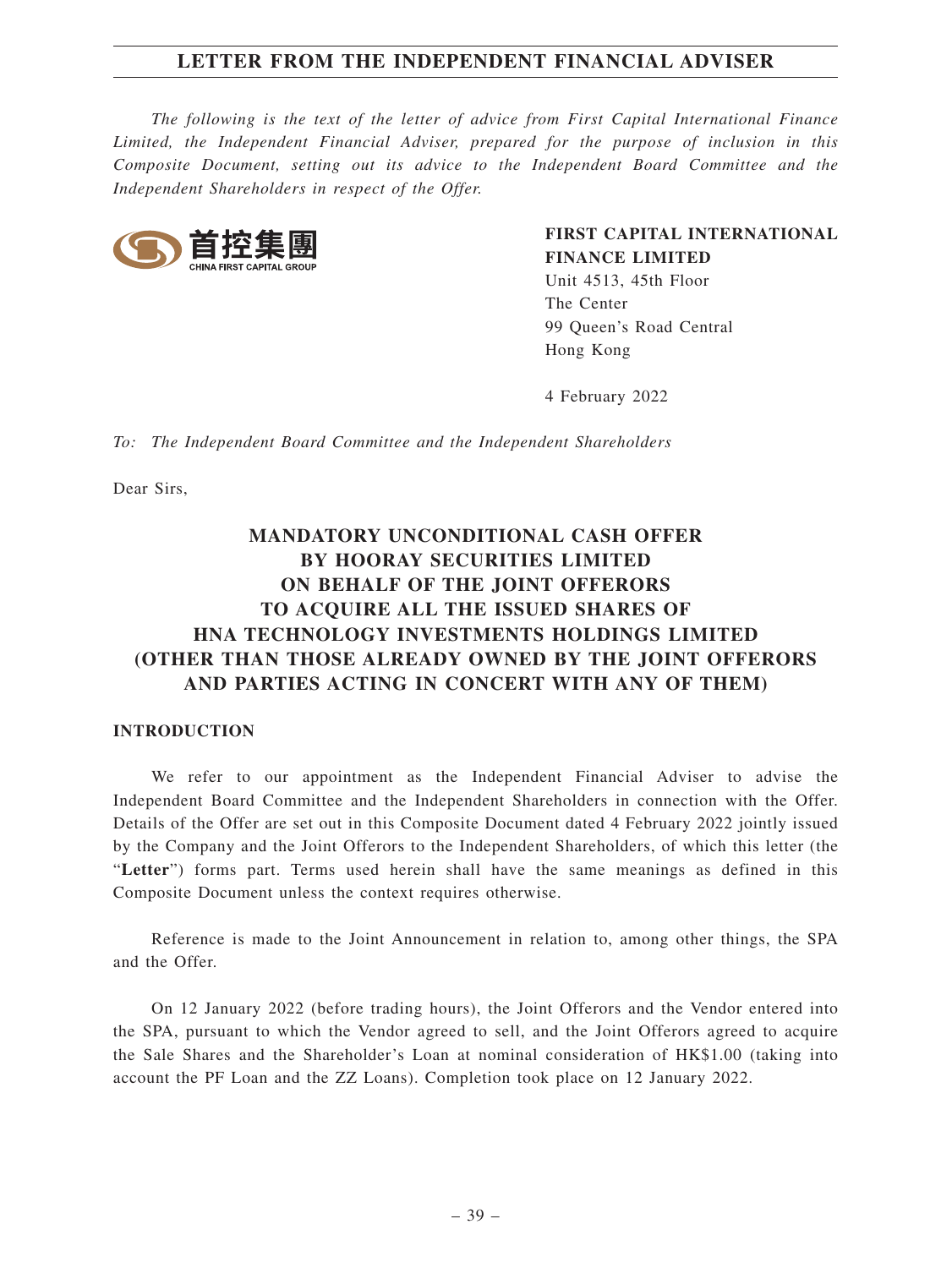Completion took place on 12 January 2022. Immediately after Completion and as at the Latest Practicable Date, the Target Company was held by Mars Development as to 60% and Megacore Development as to 40% and, as a result, the Joint Offerors collectively are the controlling Shareholders, indirectly holding in aggregate approximately 74.75% of the issued Shares. In accordance with Rule 26.1 of the Takeovers Code, upon Completion, the Joint Offerors are required to make a mandatory unconditional cash offer for the Offer Shares, being all the issued Shares other than those Shares already owned by the Joint Offerors and the Joint Offerors' Concert Parties.

## **THE INDEPENDENT BOARD COMMITTEE**

The Independent Board Committee, comprising all the three independent non-executive Directors, namely Mr. Guo Dan, Dr. Lin Tat Pang and Ms. O Wai, has been established to advise the Independent Shareholders as to whether the terms of the Offer are fair and reasonable and as to the acceptance of the Offer pursuant to Rule 2.1 of the Takeovers Code. Mr. Shum Ngok Wa, a non-executive Director, is a vice-president and a director of Premium Financial, which is presumed to be acting in concert with the Joint Offerors under class (9) of the definition of "acting in concert" under the Takeovers Code and is considered to have material interests in the Offer. Therefore, Mr. Shum Ngok Wa shall not be a member of the Independent Board Committee.

First Capital International Finance Limited ("**First Capital**") has been appointed as the Independent Financial Adviser to advise the Independent Board Committee and the Independent Shareholders in the same regard. Our appointment as the Independent Financial Adviser has been approved by the Independent Board Committee.

## **INDEPENDENCE OF FIRST CAPITAL**

Save for this appointment as the Independent Financial Adviser to provide our independent advice on the Offer, as at the Latest Practicable Date, First Capital did not have any other relationship or connection, financial or otherwise, with or any interests in the Company, its financial or other professional advisers, the Vendor, the Target Company, the Joint Offerors or the Joint Offerors' Concert Parties that could reasonably be regarded as relevant to our independence. In the last two years, save for the appointment as the Independent Financial Adviser in connection with the Offer, there was no engagement between the Group, the Joint Offerors or the Joint Offerors' Concert Parties and First Capital. Apart from normal professional fees paid or payable to us in connection with this appointment, no arrangement exists whereby we have received or will receive any fees or benefits from the Group, the Joint Offerors or the Joint Offerors' Concert Parties. Accordingly, we are considered eligible to act as the Independent Financial Adviser and to give independent advice on the Offer under Rule 2.1 of the Takeovers Code.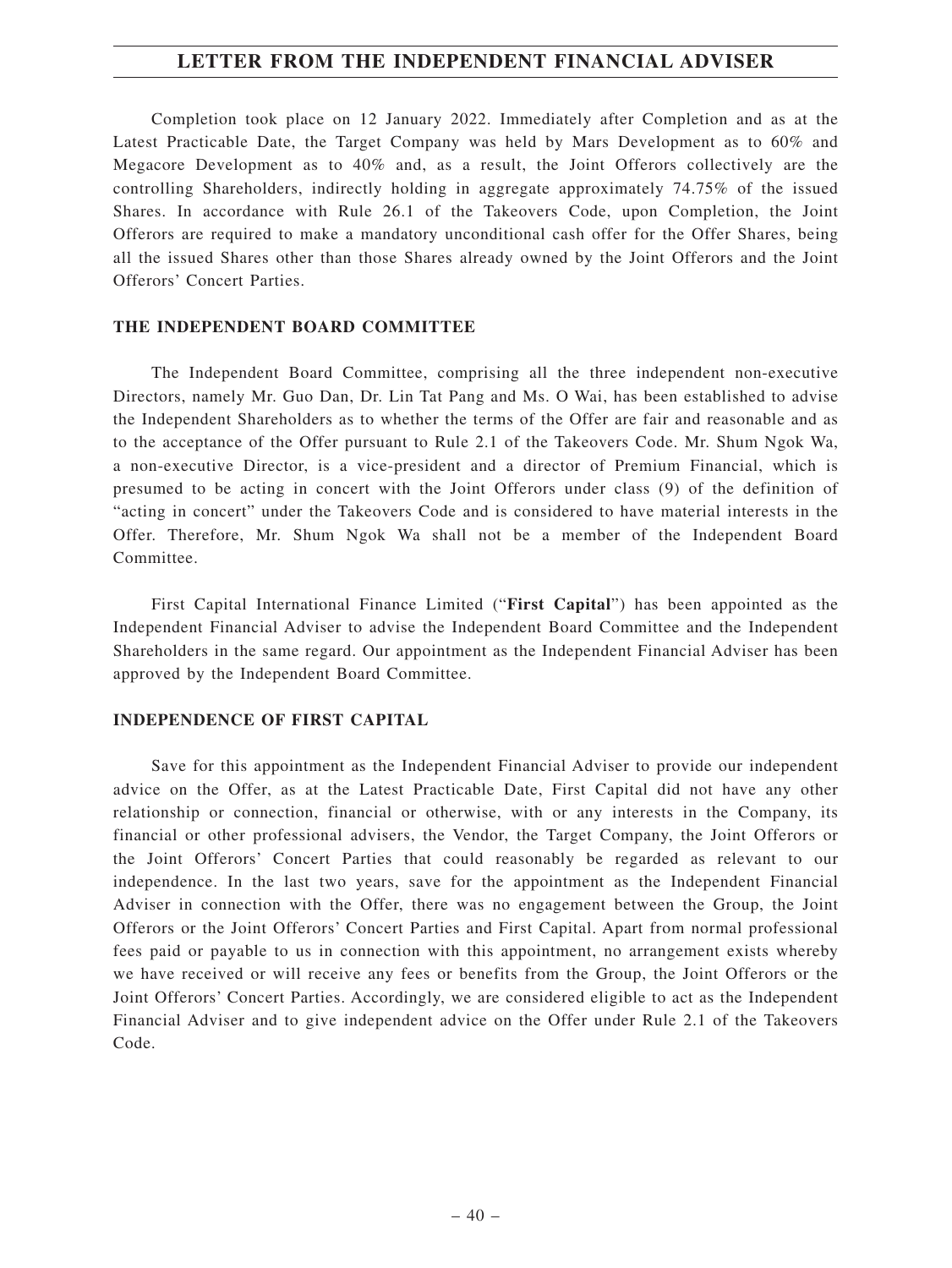#### **BASIS OF OUR ADVICE**

In formulating our advice, we have relied on the truth, accuracy and completeness of the statements, information, facts, representations and opinions contained or referred to in this Composite Document, provided and made to us by the management of the Company (collectively, the "**Management**"), the Company, the Joint Offerors, the directors of the Joint Offerors and their respective professional advisers (as the case may be). We have reviewed, amongst other things, (i) the Joint Announcement; (ii) the interim report of the Company for the six months ended 30 June 2021 (the "**2021 Interim Report**"); (iii) the annual report of the Company for the year ended 31 December 2020 (the "**2020 Annual Report**"); and other information, representations and opinions as contained or referred to in this Composite Document and those provided by the Management, the Company, the Joint Offerors, the directors of the Joint Offerors and their respective professional advisers (as the case may be).

We consider that we have been provided with sufficient information to reach an informed view and to provide a reasonable basis for us to formulate our advice as set out in this Letter. We have assumed that all statements, information, facts, representations and opinions contained or referred to in this Composite Document and/or those provided to us by the Management, the Company, the Joint Offerors, the directors of the Joint Offerors and their respective professional advisers (as the case may be), for which they are solely and wholly responsible, are true, accurate and complete in all material respects and not misleading or deceptive at the time when they were provided or made and will continue to be so in all material respect up to the Closing Date of the Offer. Shareholders will be notified of any material changes, if any, to such statements, information, facts, representations and/or opinions as soon as possible in accordance with Rule 9.1 of the Takeovers Code.

We have also assumed that all the statements, information, facts, representations and opinions contained or referred to in this Composite Document and/or provided to us have been reasonably made after due enquiries and careful consideration and there are no other facts not contained in this Composite Document, the omission of which would make any such statement contained in this Composite Document misleading. We have no reason to suspect that any material information or facts have been omitted or withheld nor to doubt the truth, accuracy or completeness of the information and facts contained in this Composite Document or provided to us, or the reasonableness of the opinions expressed by the Management, the Company, the Joint Offerors, the directors of the Joint Offerors and their respective professional advisers (as the case may be), which have been provided to us. We have also sought and received confirmation from the Directors that no material information and facts have been omitted from the information and facts provided to us and the representations made and opinions expressed by them are not misleading or deceptive in any material respect.

We, as the Independent Financial Adviser, take no responsibility for the contents of any part of the Composite Document, save and except for this Letter.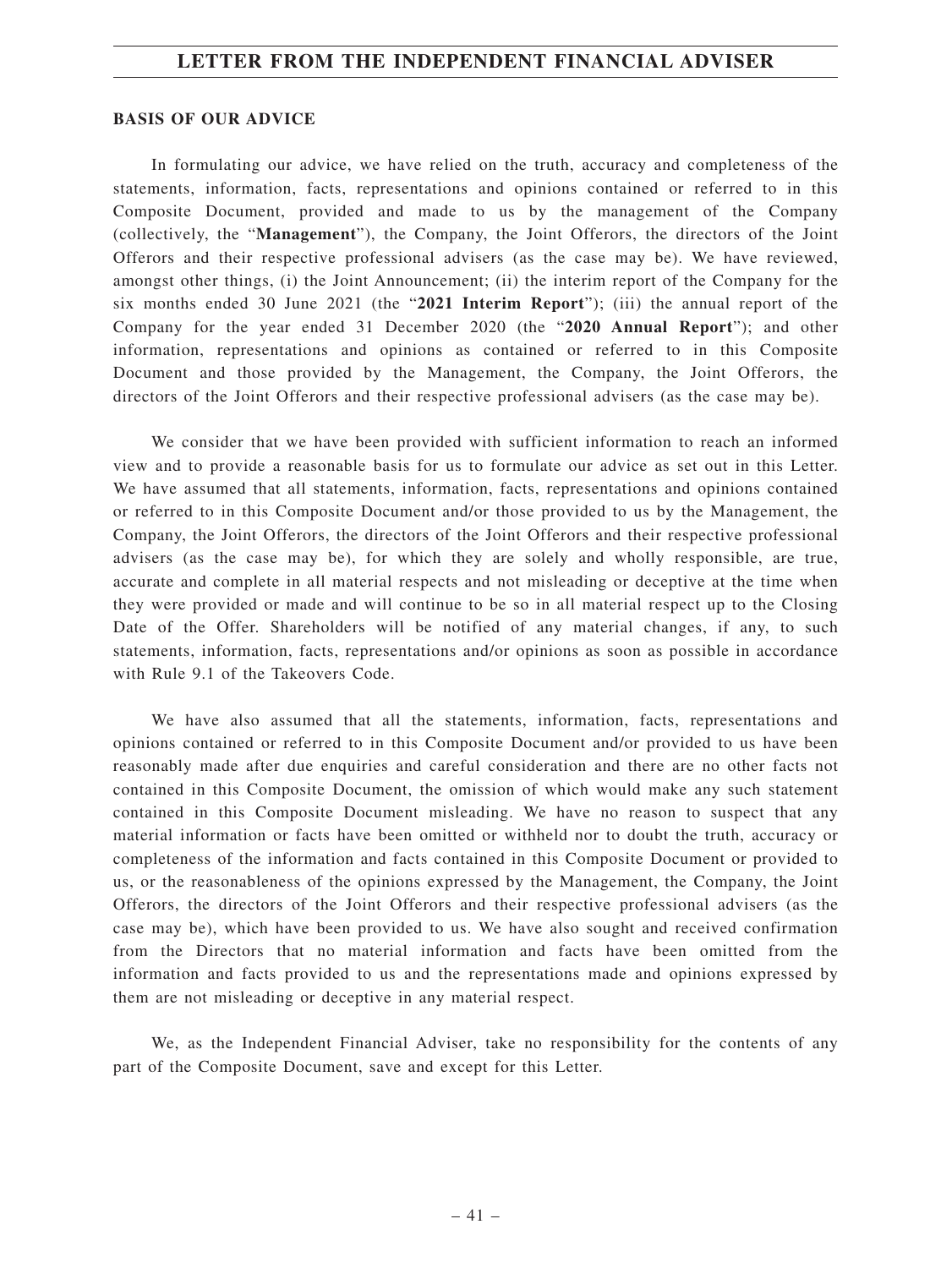We consider that we have performed all the necessary steps to enable us to reach an informed view and to justify our reliance on the information provided so as to provide a reasonable basis for our advice. We have not, however, carried out any independent verification of the information provided, nor have we conducted any independent investigation into the businesses, affairs, operations, financial position or future prospects of the Group, the Joint Offerors or their respective subsidiaries or associates (if applicable).

We have also not considered the tax and regulatory implications on the Group or the Independent Shareholders as a result of the Offer since these depend on their individual circumstances. In particular, the Independent Shareholders who are residents overseas or subject to overseas taxes or Hong Kong taxation on securities dealings should consider their own tax positions and, if in any doubt, should consult their own professional advisers. We will not accept responsibility for any tax effect on or liability of any person resulting from his or her acceptance or non-acceptance of the Offer.

Our advice is necessarily based on the prevailing financial, economic, market and other conditions and the information made available to us as at the Latest Practicable Date. Where information in this Letter has been extracted from published or otherwise publicly available sources, the sole responsibility of ours is to ensure that such information has been correctly and fairly extracted, reproduced or presented from the relevant stated sources and not used out of context.

This Letter is issued for the information of the Independent Board Committee and the Independent Shareholders solely in connection with their consideration of the matters relating to the Offer. Except for its inclusion in this Composite Document, this Letter is not to be quoted or referred to, in whole or in part, nor shall this Letter be used for any other purposes, without our prior written consent.

## **PRINCIPAL TERMS OF THE OFFER**

## **1. The Offer**

Hooray Securities, on behalf of the Joint Offerors and in compliance with the Takeovers Code, is making the Offer to acquire all the Offer Shares on the terms as set out in this Composite Document in accordance with the Takeovers Code on the following basis:

For each Offer Shares......................................... HK\$0.84 in cash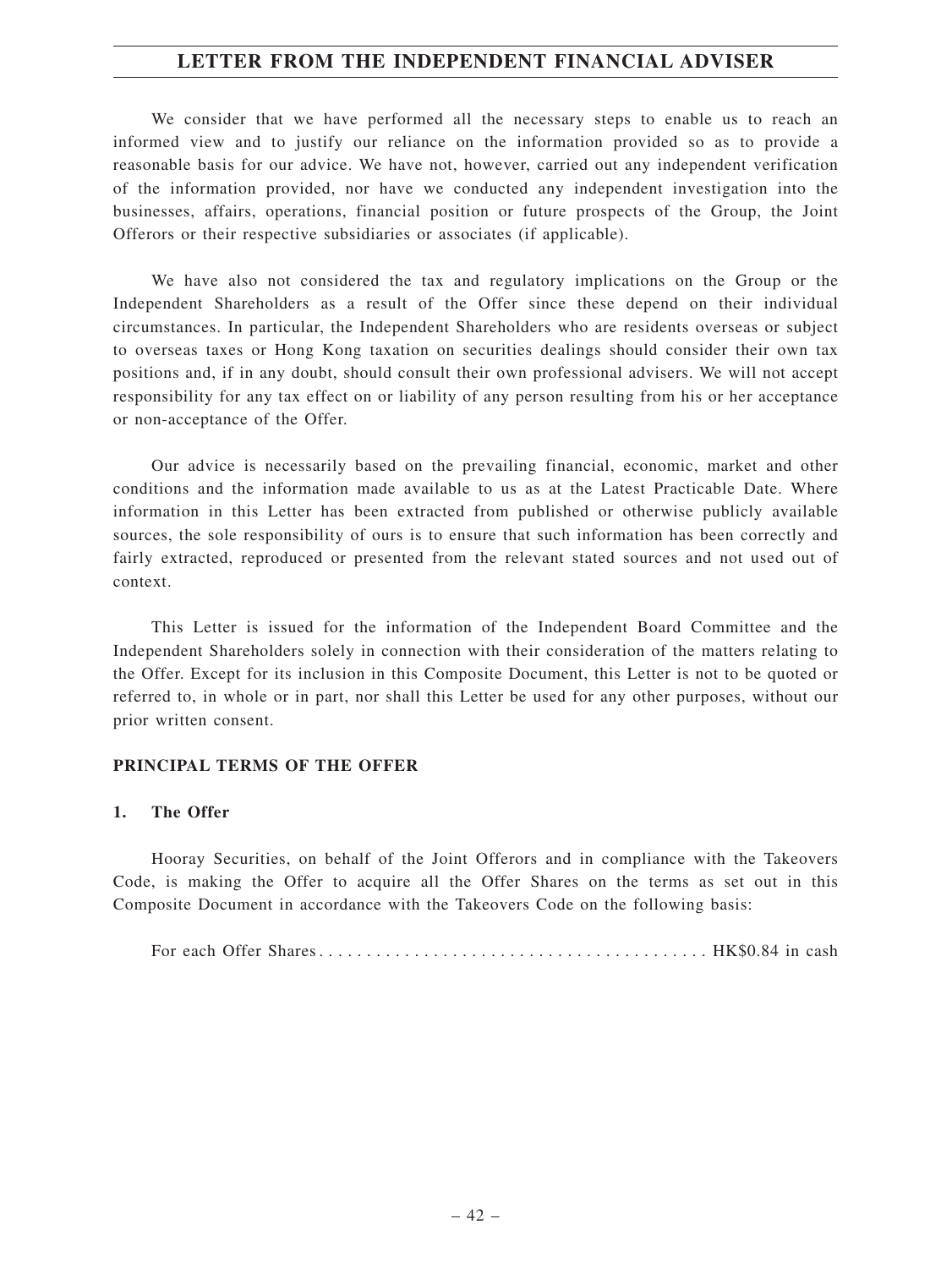The Offer Price of HK\$0.84 per Offer Share is approximately equal to but not lower than the effective acquisition price per effective acquisition Share paid by the Joint Offerors under the Transaction. The effective acquisition price of each Share under the Transaction is derived based on the following:

- (i) taking into account the aggregated consideration paid by and the Guarantees provided by the Joint Offerors Obligors for the purpose of the Transaction, which consists of (1) the ZZ Loan 1 of HK\$5,000,000; (2) the ZZ Loan 2 of HK\$20,000,000; (3) the aggregated financing for the Second Mandatory Prepayment and the Subsequent Mandatory Prepayment(s) in the amount of  $HK$67,000,000$ ; (4) the Guarantees to be assumed by the Joint Offerors Obligors for the principal amount of HK\$108,000,000 under the PF Loan (after the Second Mandatory Prepayment and Subsequent Mandatory Prepayment(s)); and (5) the consideration for the Sale Shares and the assignment of the Shareholder's Loan of HK\$1.00 under the SPA, the effective acquisition price of the Target Company is HK\$200,000,001;
- (ii) save and except for the above, the Joint Offerors confirm that no other payment (including but not limited to any unpaid interest or penalty associated with the PF Loan accrued before the date of Completion) was requested or paid for the purpose of the Transaction;
- (iii) save for the 238,889,669 Shares, representing approximately 74.75% of the issued Shares as at the date of Completion and up to the Latest Practicable Date, and the bank balance in cash in the amount of approximately HK\$1.46 million based on the unaudited management account of the Target Company as at 31 December 2021, the Target Company does not hold any other significant assets; and
- (iv) pursuant to Note 8 to Rule 26.1 and Practice Note 19 to the Takeovers Code, a chain principle offer was triggered and based on the Pacpo Formula, the effective acquisition price of each Share under the Transaction (i.e. dividing HK\$200,000,001 by 238,889,669 Shares) is approximately HK\$0.8372.

In this regard, despite the transactions described in the section headed "Principal terms of the Offer" in the "Letter from Hooray Securities" contained in this Composite Document represent understandings, arrangements or special deals between the Vendor and parties acting in concert with it on the one hand, and the Joint Offerors and the Joint Offerors' Concert Parties on the other hand, such favorable conditions are effectively extended to all Shareholders in full amount under the Offer by way of adopting all the favorable conditions into the effective acquisition price of the Transaction.

Save and except of the above, there is no other understanding, arrangement or special deal between the Vendor and parties acting in concert with it on the one hand, and the Joint Offerors and the Joint Offerors' Concert Parties on the other hand, that represents a favourable condition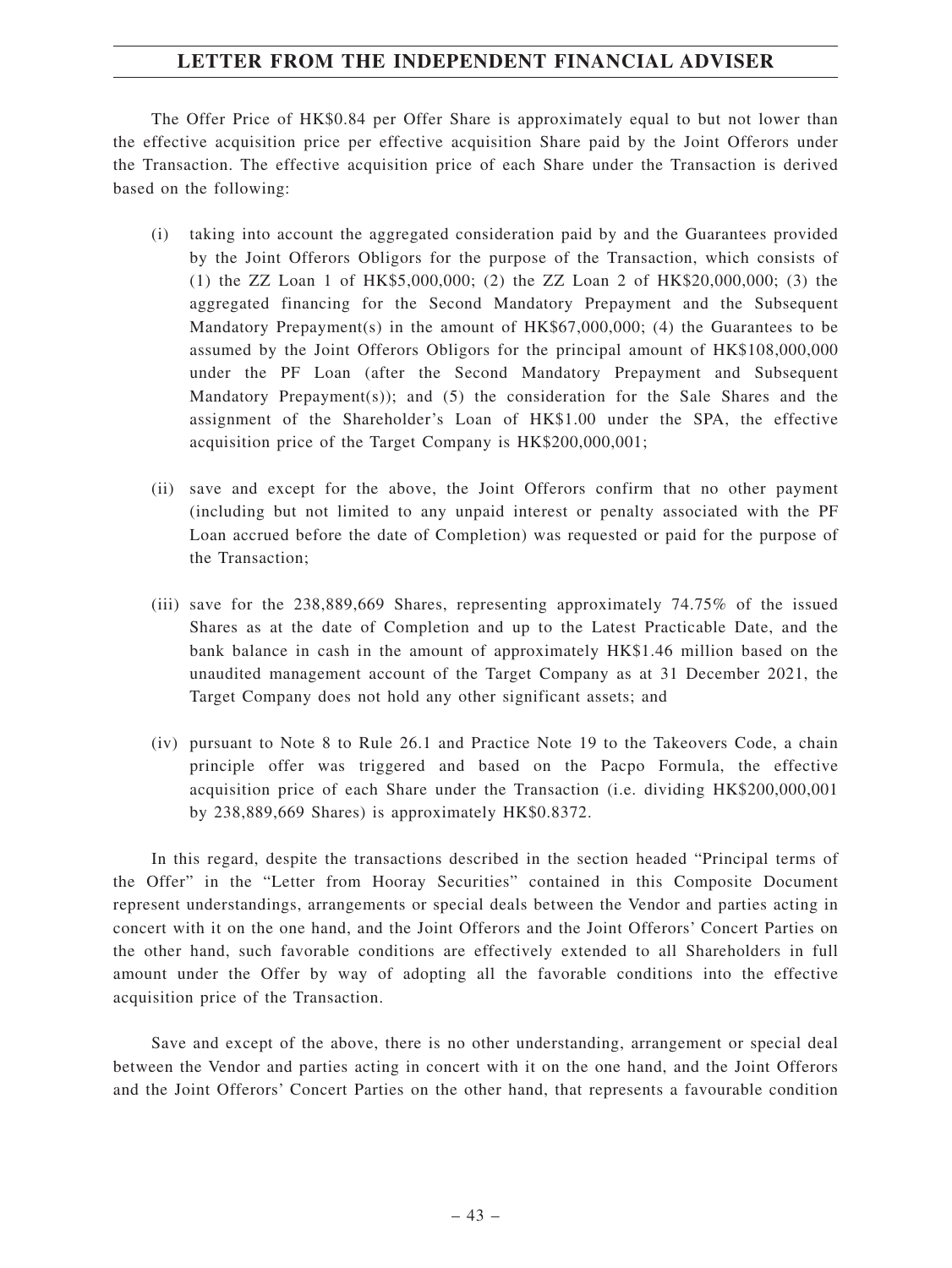that is not extended to all Shareholders, which would constitute a special deal under Rule 25 of the Takeovers Code and require the consent of the Executive.

The Offer is unconditional in all aspects and is not conditional upon acceptances being received in respect of a minimum number of Shares or other conditions.

The Joint Offerors will acquire the Offer Shares tendered for acceptance by the Shareholders in accordance with the Ownership Percentage and the terms of the Offer. Each of the Joint Offerors will pay for the Offer Shares tendered under the Offer according to the Ownership Percentage.

### **2. Total value of the Offer**

As at the Latest Practicable Date, there were 319,564,892 Shares in issue and there were no outstanding options, warrants, derivatives or convertible/exchangeable securities which may confer any rights to the holder(s) thereof to subscribe for, convert or exchange into Shares.

On the basis of the Offer Price of HK\$0.84 per Offer Share, all the issued Shares are valued at approximately HK\$268.43 million.

Excluding the 238,889,669 Shares, representing approximately 74.75% of the issued Shares, already owned by the Joint Offerors and assuming there is no change in the share capital of the Company from the Latest Practicable to the Closing Date, the Offer is extended to 80,675,223 Offer Shares, representing approximately 25.25% of the issued Shares, and the value of the Offer is approximately HK\$67,767,187.

## **3. Confirmation of financial resources available to the Joint Offerors**

Based on the Offer Price of HK\$0.84 per Offer Share and 80,675,223 Offer Shares, the total maximum consideration of the Offer is approximately HK\$67,767,187 (assuming the Offer is accepted in full and there is no change in the share capital of the Company from the Latest Practicable Date to the Closing Date).

Hooray Capital, the financial adviser to the Joint Offerors, is satisfied that sufficient financial resources are, and will continue to be, available to the Joint Offerors to satisfy the total maximum consideration payable upon full acceptance of the Offer. For details of the arrangements in relation to the financial resources, please refer to the section headed "Confirmation of financial resources available to the Joint Offerors" in the "Letter from Hooray Securities" contained in this Composite Document.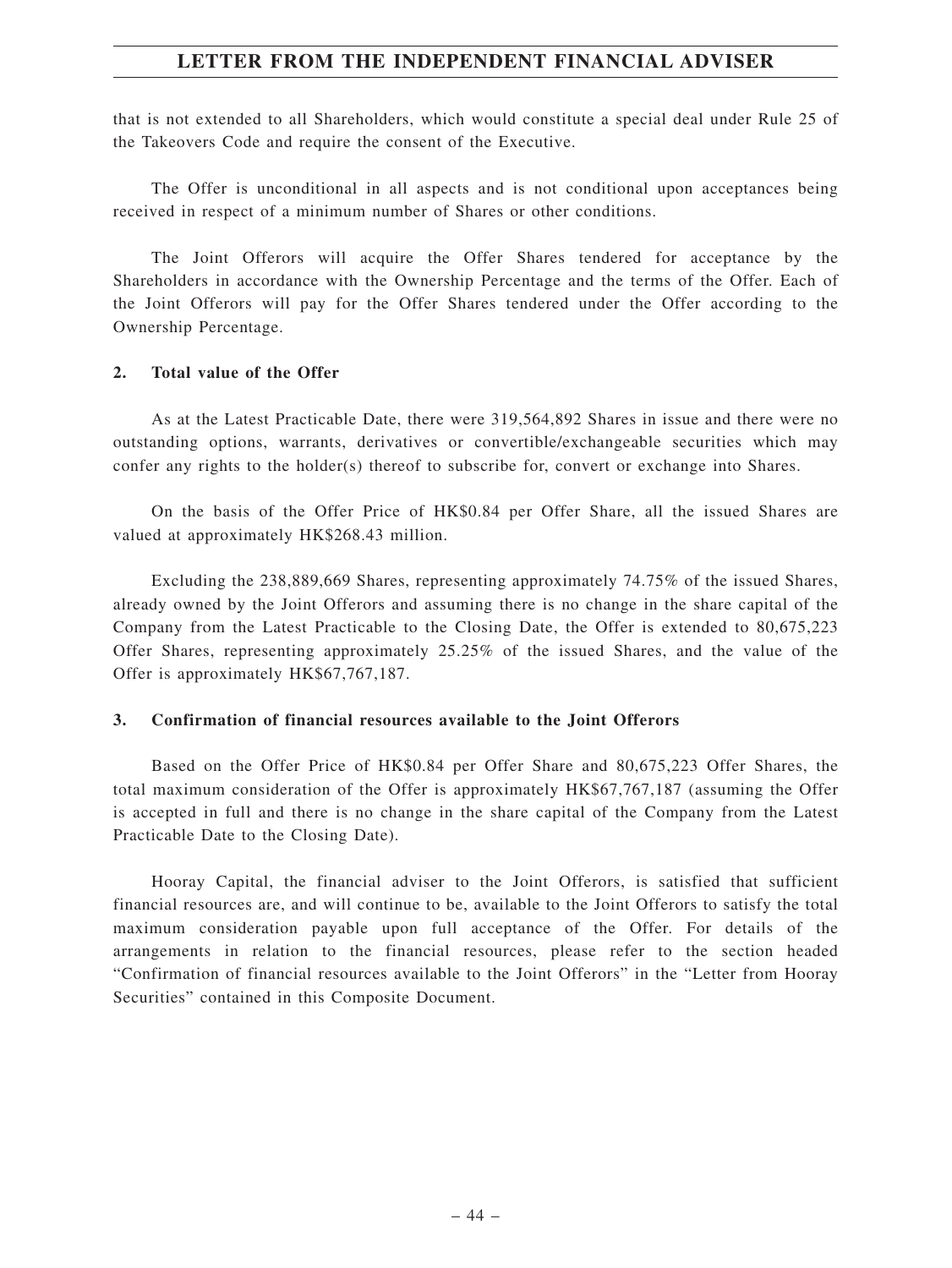# **PRINCIPAL FACTORS AND REASONS TAKEN INTO CONSIDERATION ON THE OFFER**

In assessing the Offer and in giving our advice to the Independent Board Committee and the Independent Shareholders, we have taken into account the following principal factors and reasons:

## **1. Background of the Group**

The Company was incorporated in the Cayman Islands under the Companies Law, Cap. 22 (Law 3 of 1961, as consolidated and revised) of the Cayman Islands as an exempted company with limited liability on 13 April 2000. Its issued Shares were listed on GEM of the Stock Exchange on 10 November 2003 and have been listed on the Main Board of the Stock Exchange by way of transfer of its listing since 29 September 2015. The Group is principally engaged in providing development, sales and distribution of smart card products, software and hardware and related services.

## **2. Financial information of the Group**

Set out below is the summary of financial information of the Group for (i) the six months ended 30 June 2021 ("**HY2021**") and 2020 ("**HY2020**") as extracted from the 2021 Interim Report and (ii) the financial years ended 31 December 2020 ("**FY2020**") and 2019 ("**FY2019**") as extracted from the 2020 Annual Report:

|                                                             |                           |                 | For the year ended |           |
|-------------------------------------------------------------|---------------------------|-----------------|--------------------|-----------|
|                                                             | For the six months ended  |                 | 31 December        |           |
|                                                             | 30 June 2021 30 June 2020 |                 | 2020               | 2019      |
|                                                             | HK\$'000                  | <i>HK\$'000</i> | HK\$'000           | HK\$'000  |
|                                                             | (unaudited)               | (unaudited)     | (audited)          | (audited) |
| Revenue                                                     | 36,250                    | 60,771          | 112,747            | 165,727   |
| (Loss)/profit before taxation<br>(adjusted for discontinued |                           |                 |                    |           |
| operation)                                                  | (10, 280)                 | (648)           | (19,903)           | (7,034)   |
| (Loss)/profit for the period<br>attributable to the equity  |                           |                 |                    |           |
| of the Shareholders                                         | (10, 889)                 | (972)           | (20, 223)          | (8,259)   |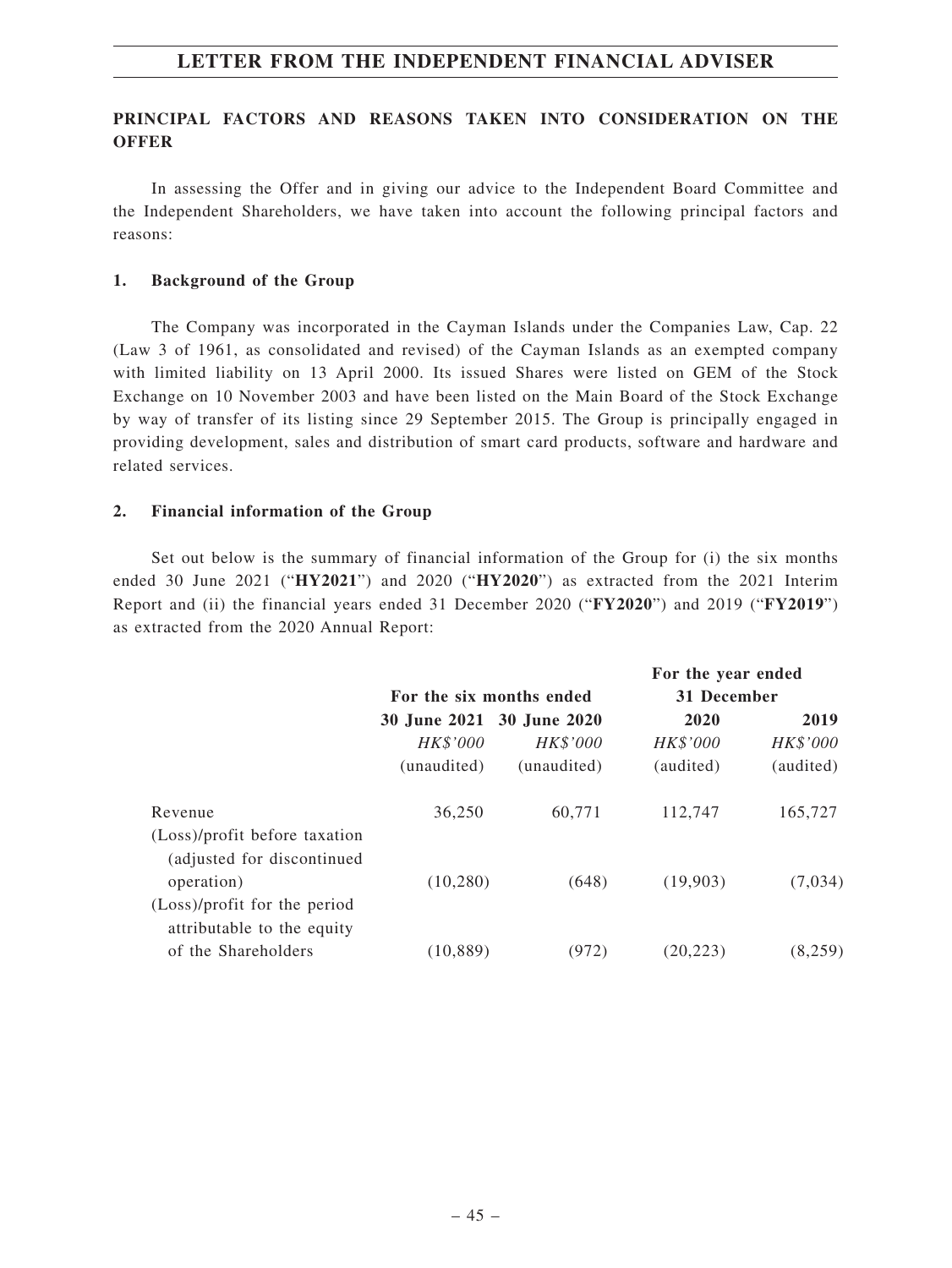#### *HY2021 as compared to HY2020*

The Group recorded total revenue for HY2021 in the amount of approximately HK\$36.3 million, representing a year-on-year ("**YOY**") decrease of approximately 40.3% as compared to that of HY2020 of approximately HK\$60.8 million. The decrease in revenue was mainly attributable to the drop in sales caused by the impact of COVID-19 pandemic globally since the beginning of 2020 with no signs of significant recovery in 2021.

The Group recorded a loss attributable to Shareholders for HY2021 in the amount of approximately HK\$10.9 million, representing a deterioration from HY2020, which recorded a loss of approximately HK\$1.0 million. The deterioration was mainly resulted from the outbreak of COVID-19 since early 2020 with no signs of significant recovery in 2021, causing unfavorable impacts to the Group's operations and financial results during the HY2021.

#### *FY2020 as compared to FY2019*

The Group's total revenue for FY2020 amounted to approximately HK\$112.8 million which represented a decrease of approximately HK\$52.9 million or YOY decrease of approximately 31.9% from approximately HK\$165.7 million for FY2019. The decrease was attributable to the drop in sales which was mainly caused by the serious COVID-19 pandemic globally. In addition, the China-United States of America ("**U.S.**") trade conflict had also created a turbulent business environment for the Group. The U.S. government has imposed trade restrictions on "Made in Hong Kong" products, which has a greater impact on the Group's sales in the U.S.

The Group recorded a loss for the year attributable to Shareholders for FY2020 in the amount of approximately HK\$20.2 million, representing a deterioration from FY2019, which recorded a loss of for the year attributable to Shareholders of approximately HK\$8.3 million. The increase in loss was mainly due to lower revenue, higher impairment loss on intangible assets and increase in writedown of inventories in FY2020.

The Company did not declare any dividend for HY2021, FY2020 and FY2019.

We noted that the Group reported net losses for HY2021, FY2020 and FY2019 which suggests that the Group is operating in a challenging business environment.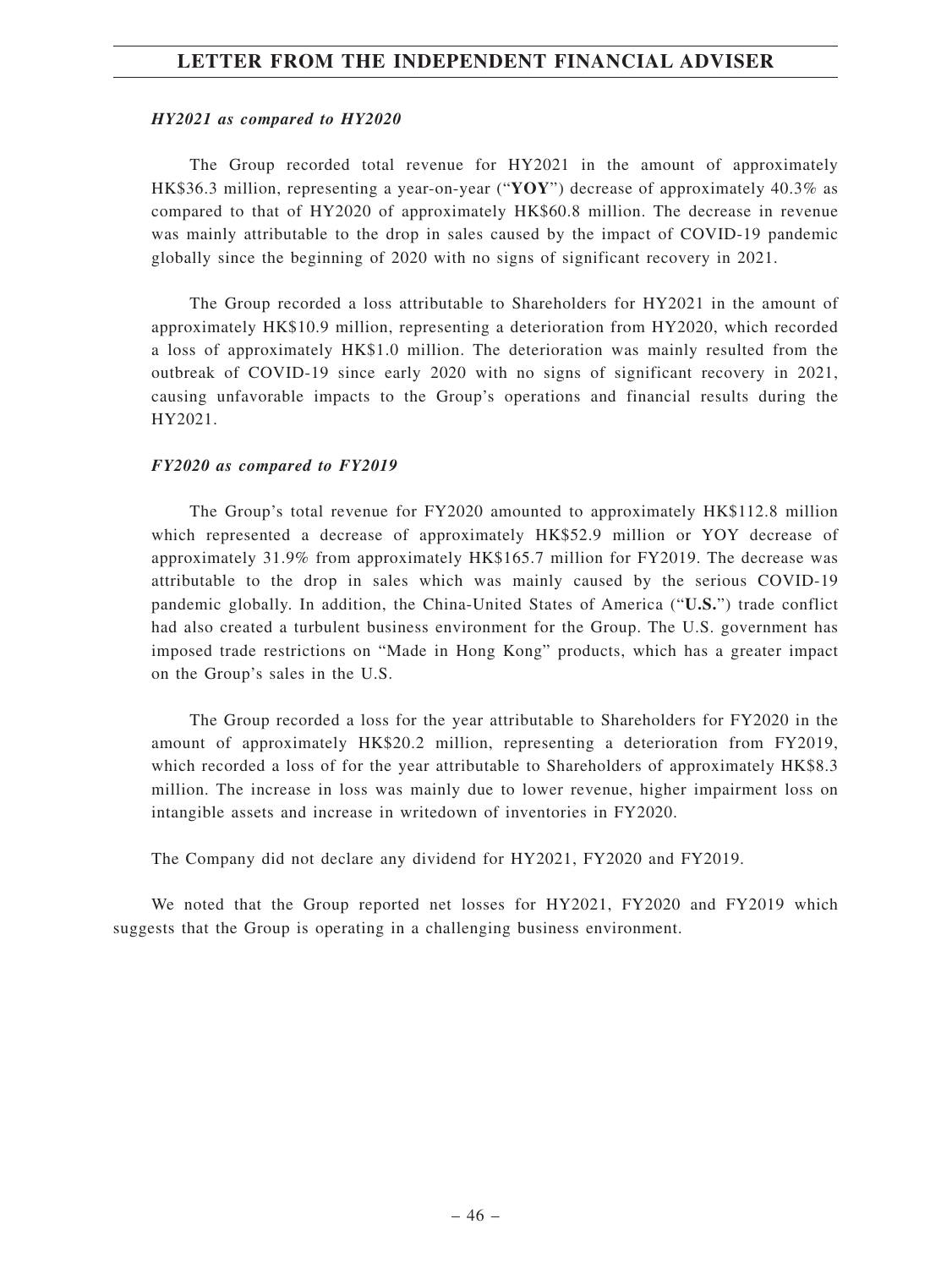## **3. Financial position of the Group**

Set out below is the summary of the Group's financial positions as at 30 June 2021 and 31 December 2020 and 2019, as extracted from and determined based on the 2021 Interim Report and 2020 Annual Report respectively:

|                         | As at       |                   |               | Half-year | YOY     |
|-------------------------|-------------|-------------------|---------------|-----------|---------|
|                         | 30 June     | As at 31 December |               | changes   | changes |
|                         | 2021        | 2020              | 2019          | 2020/21   | 2019/20 |
|                         | HK'000      | HK'000            | <i>HK'000</i> | $\%$      | $\%$    |
|                         | (unaudited) | (audited)         | (audited)     |           |         |
| Non-current assets      | 29,652      | 34,356            | 42,867        | (13.69)   | (19.85) |
| Current assets          | 83,669      | 87,102            | 102,999       | (3.94)    | (15.43) |
| Total assets            | 113,321     | 121,458           | 145,866       | (6.70)    | (16.73) |
| Non-current liabilities | 4,096       | 5,953             | 3,196         | (31.19)   | 86.26   |
| Current liabilities     | 17,252      | 14,187            | 23,887        | 21.60     | (40.61) |
| Total liabilities       | 21,348      | 20,140            | 27,083        | 6.00      | (25.64) |
| Net current assets      | 66,417      | 72,915            | 79,112        | (8.91)    | (7.83)  |
| Net asset value         | 91,973      | 101,318           | 118,783       | (9.22)    | (14.70) |

## *As at 30 June 2021 (with comparative figures as at 31 December 2020)*

As at 30 June 2021, the Group had non-current assets of approximately HK\$29.7 million (2020: HK\$34.4 million) which comprised mainly (i) property, plant and equipment of approximately HK\$11.9 million (2020: HK\$15.0 million); (ii) intangible assets of approximately HK\$16.4 million (2020: HK\$17.4 million); and (iii) deferred tax assets of approximately HK\$1.4 million (2020: HK\$1.9 million). The decrease in non-current assets was mainly due to the decrease in property, plant and equipment due to the depreciation of property, plant and equipment.

As at 30 June 2021, the Group had current assets of approximately HK\$83.7 million (2020: HK\$87.1 million) which comprised mainly (i) inventories of approximately HK\$20.4 million (2020: HK\$19.6 million); (ii) trade and other receivables of approximately HK\$10.4 million (2020: HK\$12.2 million); (iii) other financial assets of approximately HK\$0.25 million (2020: HK\$0.33 million); (iv) current tax receivable of approximately HK\$0.6 million (2020: HK\$0.6 million); and (v) cash and cash equivalents of approximately HK\$52.0 million (2020: HK\$54.4 million). The slight decrease in current assets was mainly attributable to the decrease in trade and other receivables, and cash and cash equivalents during HY2021, and was offset by the increases in inventories.

As at 30 June 2021, the Group had non-current liabilities and current liabilities amounted to approximately HK\$4.1 million and HK\$17.3 million respectively (2020: HK\$6.0 million and HK\$14.2 million respectively), comprising mainly trade and other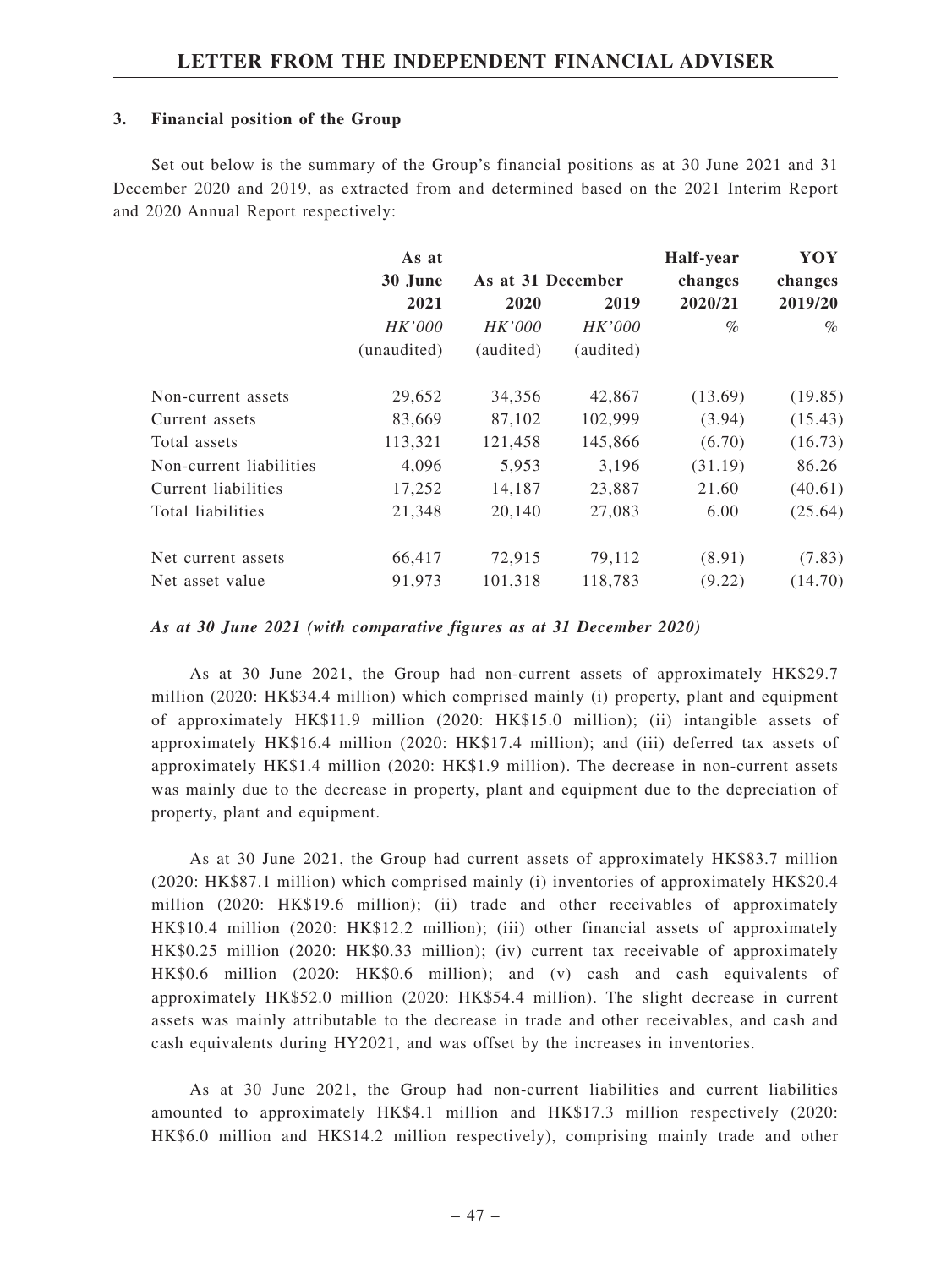payables of approximately HK\$13.2 million (2020: HK\$10.2 million), defined benefit obligations of approximately HK\$0.5 million (2020: HK\$0.3 million) and lease liabilities of approximately HK\$7.7 million (2020: HK\$9.7 million).

The net current asset position and net asset value of the Group as at 30 June 2021 was approximately HK\$66.4 million and HK\$92.0 million respectively, which were lower than that as at 31 December 2020 of approximately HK\$72.9 million and HK\$101.3 million respectively.

#### *As at 31 December 2020 (with comparative figures as at 31 December 2019)*

As at 31 December 2020, the Group had non-current assets of approximately HK\$34.4 million (2019: HK\$42.9 million) which comprised mainly (i) property, plant and equipment of approximately HK\$15.0 million (2019: HK\$10.4 million); (ii) intangible assets of approximately HK\$17.5 million (2019: HK\$30.5 million); and (iii) deferred tax assets of approximately HK\$1.9 million (2019: HK\$1.9 million). The decrease in non-current assets was mainly from the decrease in intangible assets. The intangible assets decreased by 42.6%, from HK\$30.5 million at 31 December 2019 to HK\$17.5 million at 31 December 2020, mainly due to amortisation of HK\$11.2 million and impairment loss recognised of HK\$5.7 million, offset by additions of HK\$3.9 million during the FY2020.

As at 31 December 2020, the Group had current assets of approximately HK\$87.1 million (2019: HK\$103.0 million) which comprised mainly (i) inventories of approximately HK\$19.6 million (2019: HK\$30.8 million); (ii) trade and other receivables of approximately HK\$12.2 million (2019: HK\$24.8 million); (iii) other financial assets of approximately HK\$0.3 million (2019: HK\$0.3 million); (iv) current tax recoverable of approximately HK\$0.6 million (2019:HK\$1.7 million); and (v) cash and cash equivalents of approximately HK\$54.4 million (2019: HK\$45.4 million). The decrease in current assets was mainly attributable to the decrease in inventories, trade and other receivables and current tax recoverable, and offset by the increase in cash and cash equivalents.

As at 31 December 2020, the Group had non-current liabilities and current liabilities amounted to approximately HK\$6.0 million and HK\$14.2 million respectively (2019: HK\$3.2 million and HK\$23.9 million respectively), comprising mainly trade and other payables of approximately HK\$10.2 million (2019: HK\$20.7 million), defined benefit obligations of approximately HK\$0.3 million (2019: HK\$2.0 million) and lease liabilities of approximately HK\$9.7 million (2019: HK\$4.2 million).

The net current asset position and net asset value of the Group as at 31 December 2020 was approximately HK\$72.9 million and HK\$101.3 million respectively, which were lower than that as at 31 December 2019 of approximately HK\$79.1 million and HK\$118.8 million respectively.

We noted that the consolidated net asset value of the Group has been on a declining trend in our review period from the FY2019 to the HY2021 as noted from the table above.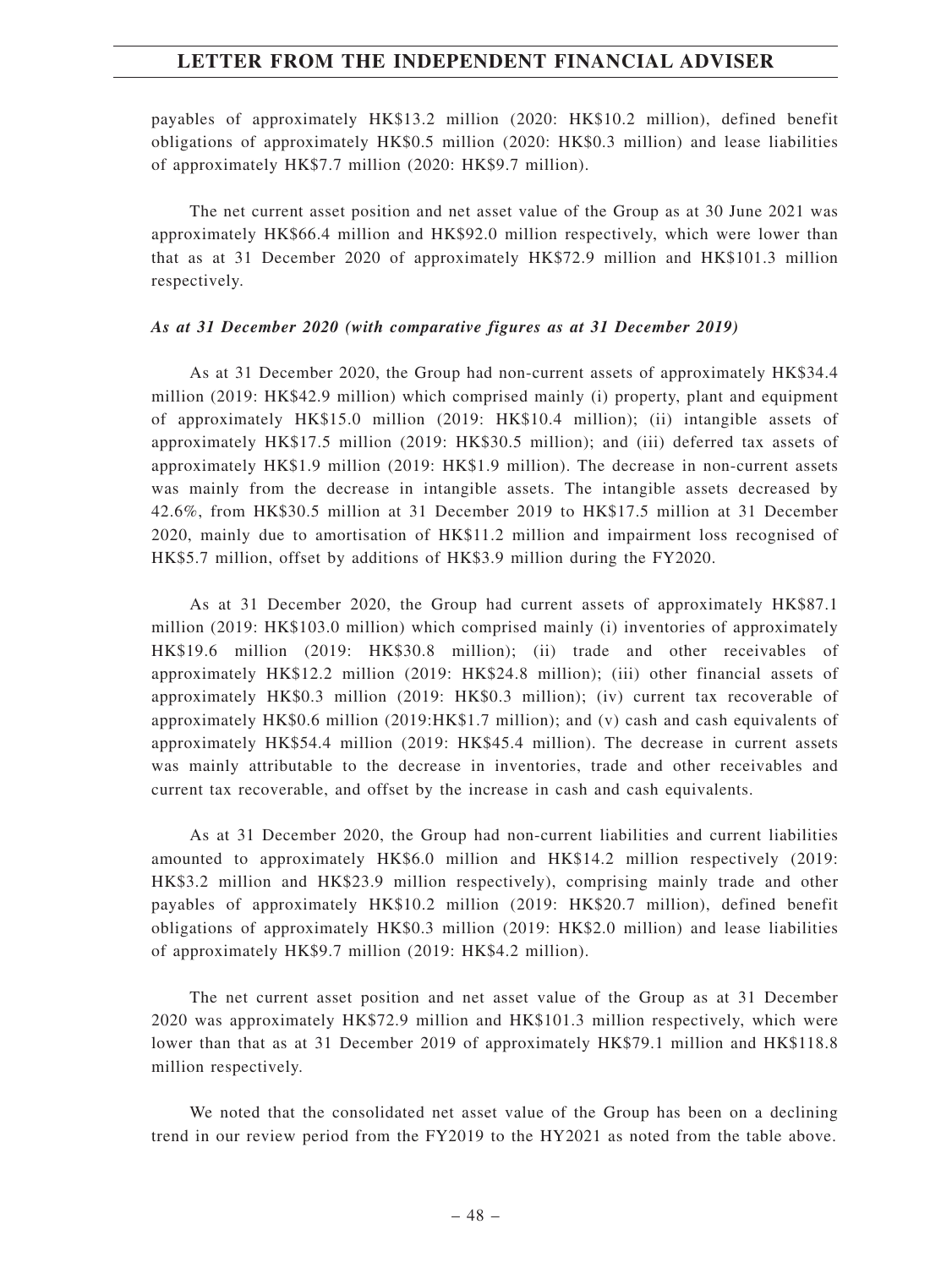More details of the financial information of the Group are set out in Appendix II of this Composite Document.

## **4. Industry outlook and prospects of the Group**

The Group's results of operations, financial condition and growth prospects may be affected by risks and uncertainties directly or indirectly pertaining to the Group's businesses. Having discussed with the Management, we set out below the relevant factors that could result in the Group's results of operations, financial condition and growth prospects differing materially from expected or historical results:

### *(a) Impact of the COVID-19 pandemic*

The COVID-19 pandemic has led to significant declines in real gross domestic product ("**GDP**") in advanced economies in 2020, significantly affecting the global economy.



*Annual average growth rates of real GDP by regions 2015 to 2020*

*Source: United Nations Conference of Trade and Development statistics*

*Note:* Annual growth rates are based on GDP at constant 2015 U.S. dollars.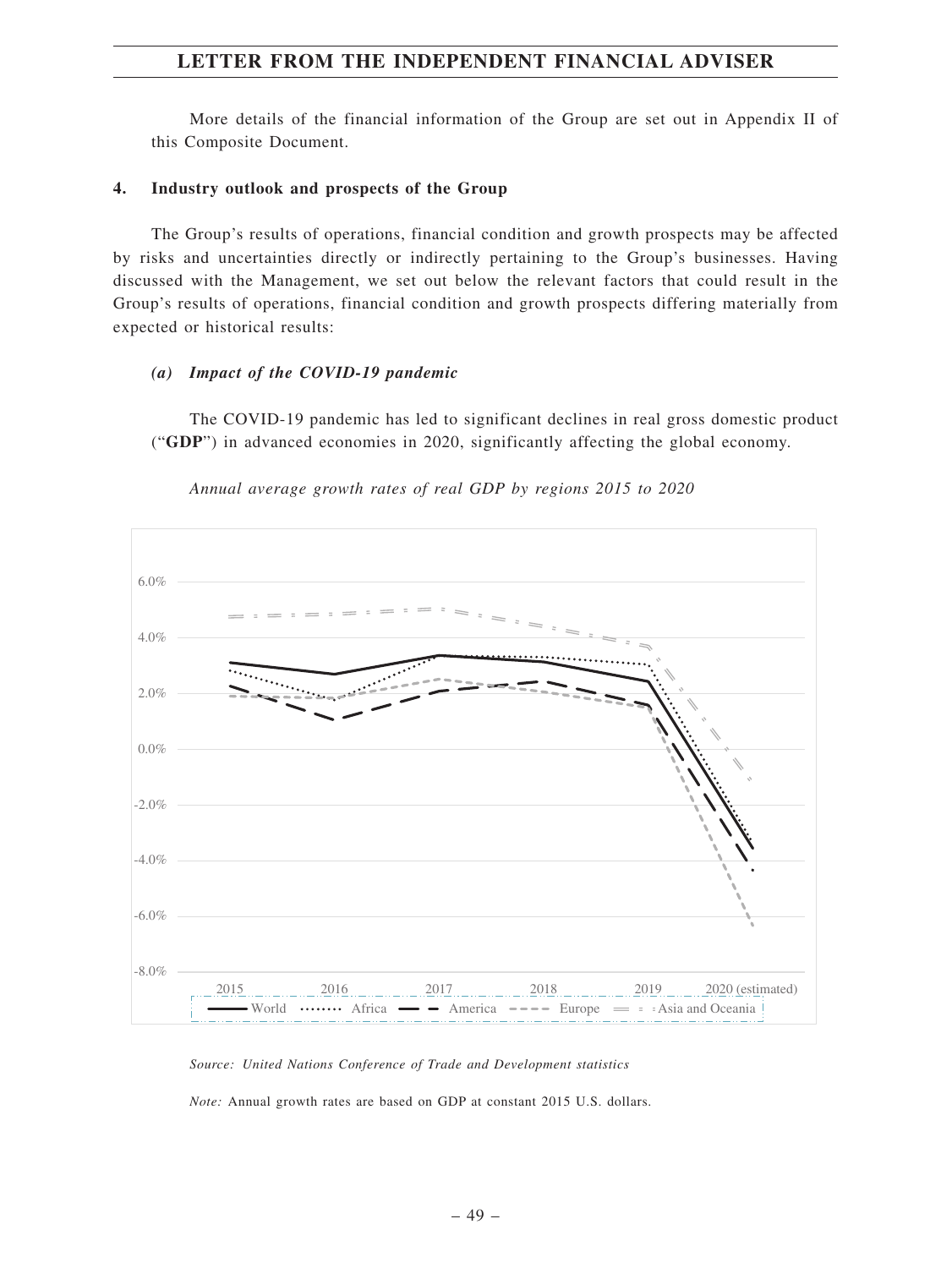As noted in the chart above, the annual average growth rate of world real GDP decreased by 3.56% in 2020 as estimated. As the global epidemic situation remains severe, governments and corporations continue to shift budget to epidemic prevention and therefore, many projects especially the national-base government projects are still being put on hold. The pandemic has severely affected various sectors such as education, government, transportation etc. Manufacturing units are hampered due to shutdowns and the unavailability of labour or raw materials. This has resulted in a huge gap between supply and demand. Further, there is a restriction on foreign trades due to the lockdown of international borders, non-operational distribution channels, and various government laws to take precautionary measures for public health and safety.

|                            | Revenue from external customers |               |               |               |               |               |
|----------------------------|---------------------------------|---------------|---------------|---------------|---------------|---------------|
|                            | Year ended                      | Year ended    |               | Six months    | Six months    |               |
|                            | 31 December                     | 31 December   |               | ended         | ended         |               |
|                            | 2020                            | 2019          | Change in $%$ | 30 June 2021  | 30 June 2020  | Change in $%$ |
|                            | HK\$'000                        | HK\$'000      |               | HK\$'000      | HK\$'000      |               |
| Mainland China, Hong Kong, |                                 |               |               |               |               |               |
| Macau and Taiwan           | 18,633                          | 19,916        | $-6.4\%$      | 6,975         | 9,355         | $-25.4%$      |
| U.S.                       | 18,673                          | 35,876        | $-48.0%$      | 3,549         | 11,766        | $-69.8%$      |
| Japan                      | 11,833                          | 20,266        | $-41.6%$      | Not disclosed | Not disclosed | NA            |
| Turkey                     | 9,177                           | 12,654        | $-27.5%$      | 4,757         | 3,837         | 24.0%         |
| Republic of Fiji           | 2,443                           | 7,755         | $-68.5%$      | Not disclosed | Not disclosed | NA            |
| Republic of Philippines    | 1,804                           | 3,646         | $-50.5%$      | Not disclosed | Not disclosed | NA            |
| The Russian Federation     | 1,667                           | 5,749         | $-71.0%$      | 2,101         | 115           | 1727.0%       |
| Germany                    | Not disclosed                   | Not disclosed | <b>NA</b>     | 2,321         | 2,881         | $-19.4%$      |
| Italy                      | Not disclosed                   | Not disclosed | NA            | 1,429         | 3,394         | $-57.9\%$     |
| Other countries            | 48,517                          | 59,865        | $-19.0\%$     | 15,118        | 29,423        | $-48.6%$      |
| Total                      | 112,747                         | 165,727       | $-32.0%$      | 36,250        | 60,771        | $-40.4%$      |

Set out below is the revenue by geographical locations of customers of the Group:

*Source: The Company's 2020 Annual Report and 2021 Interim Report*

*Note:* Where the figures are not disclosed in the 2020 Annual Report and 2021 Interim Report, the changes in percentage are not applicable, which are shown as "NA" in the table above.

It is noted that the Group's total revenue for FY2020 amounted to approximately HK\$112.8 million which represented a decrease of approximately HK\$52.9 million or YOY decrease of approximately 31.9% from approximately HK\$165.7 million for FY2019. The decrease was attributable to the drop in sales which was mainly caused by the serious COVID-19 pandemic globally. For HY2021, the Group recorded total revenue in the amount of approximately HK\$36.3 million, representing a decrease of approximately 40.3% as compared to that of HY2020 of approximately HK\$60.8 million. The decrease in revenue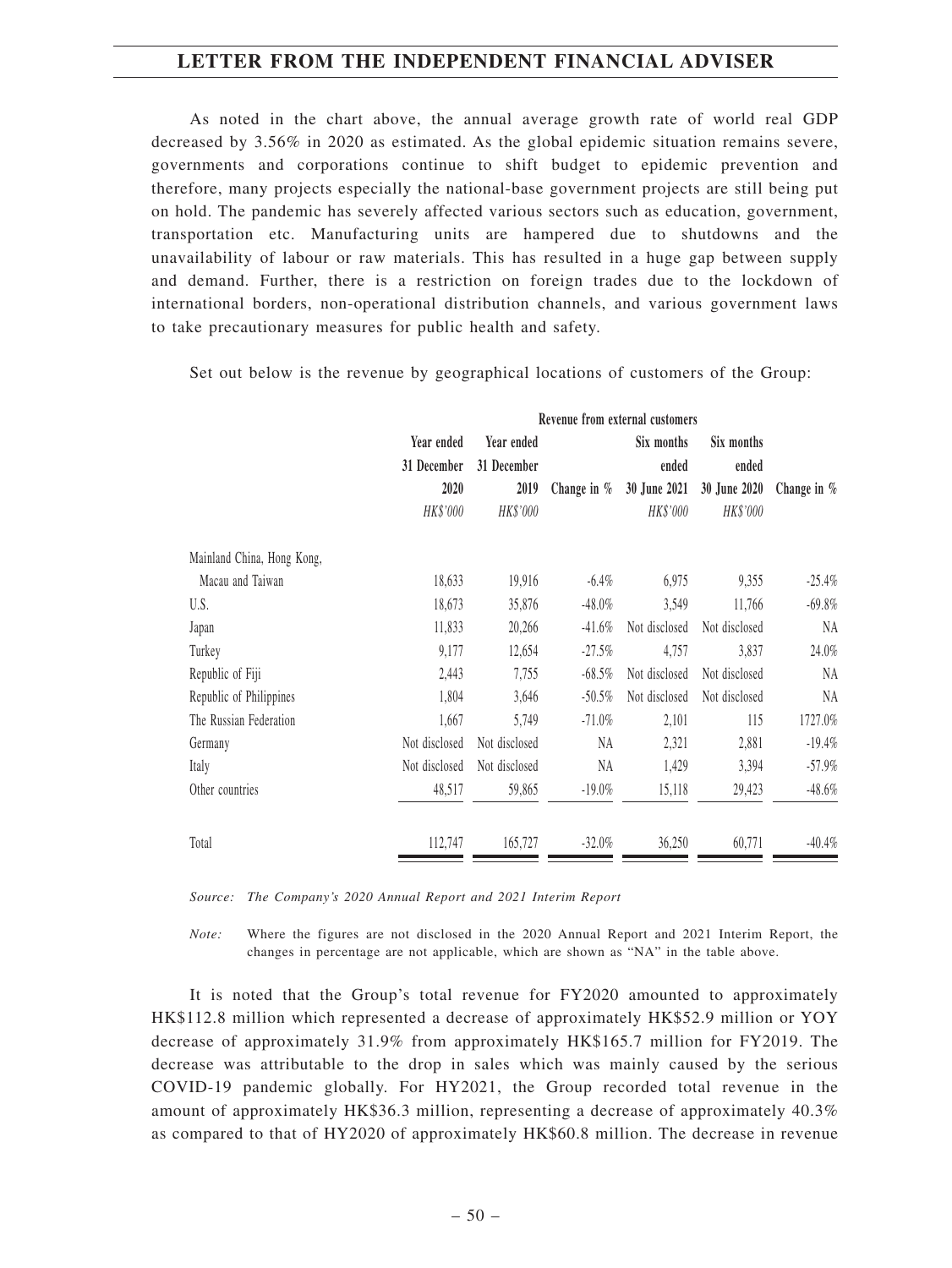was mainly attributable to the drop in sales caused by the impact of COVID-19 pandemic globally since the beginning 2020 with no signs of significant recovery in 2021.

### *(b) Worldwide shortage of integrated circuit ("IC")*

Research by an analyst from Goldman Sachs quoted by Yahoo Finance news dated 17 October 2021, and an analyst from the Guardian News and CNBC news dated 17 October 2021, for the years 2020 to 2021, it has been an ongoing crisis in which the demand for ICs has been greater than the supply, affecting a wide range of industries and has led to major price increases, shortages and queues amongst consumers for automobiles, graphics cards, video game consoles, computers, and other products that require ICs. Equipment manufacturers in industries that rely heavily on ICs, like consumer electronics, have had to delay their production lines.

The Group's financial technology and smart living segment mainly includes smart card and related products business. Worldwide shortage of IC has seriously affected the Group's devices shipment schedule.

### *(c) Trade war*

The Group engages in international trade with its target market in the U.S. The trade war between China and the U.S. escalated through 2019 and has no sign of significant improvement. Research by an analyst from Goldman Sachs quoted by CNBC news dated 13 May 2019 suggested that average American tariffs on Chinese goods increased from 3.1% in 2017 to 24.3% by August 2019. Furthermore, tariffs were raised from 25% to 30% on the existing U.S. Dollars ("**US\$**") 250 billion worth of Chinese goods beginning on 1 October 2019, and from 10% to 15% on the remaining US\$300 billion worth of goods beginning on 15 December 2019.

The Group does not own any production facilities and it subcontracts substantially all of the production activities to external manufacturers in China. During the year ended 31 December 2020, the Group engaged three manufacturers for manufacturing smart cards, and one manufacturer for manufacturing smart card reader. As such, the products of the Group are labelled as made in China and accordingly, subject to U.S. tariffs for the sales to customers in the U.S.

It is noted from the table above setting out revenue by geographical locations of customers that the Group's sales to its principal market in the U.S. dropped significantly from FY2019 to FY2020 and this situation did not improve in HY2021. Due to the adverse impact of the trade war especially to the customers in the U.S., the Group shifted its customer base to other countries to avoid the high tariffs importing to the U.S. The Group's sales to the U.S. in 2019 represented approximately 21.6% of the overall annual sales of the Group in 2019 which dropped to approximately 16.6% in 2020. The sales to the U.S. as a percentage of the overall sales further declined from approximately 19.4% in HY2020 to 9.8% in HY2021.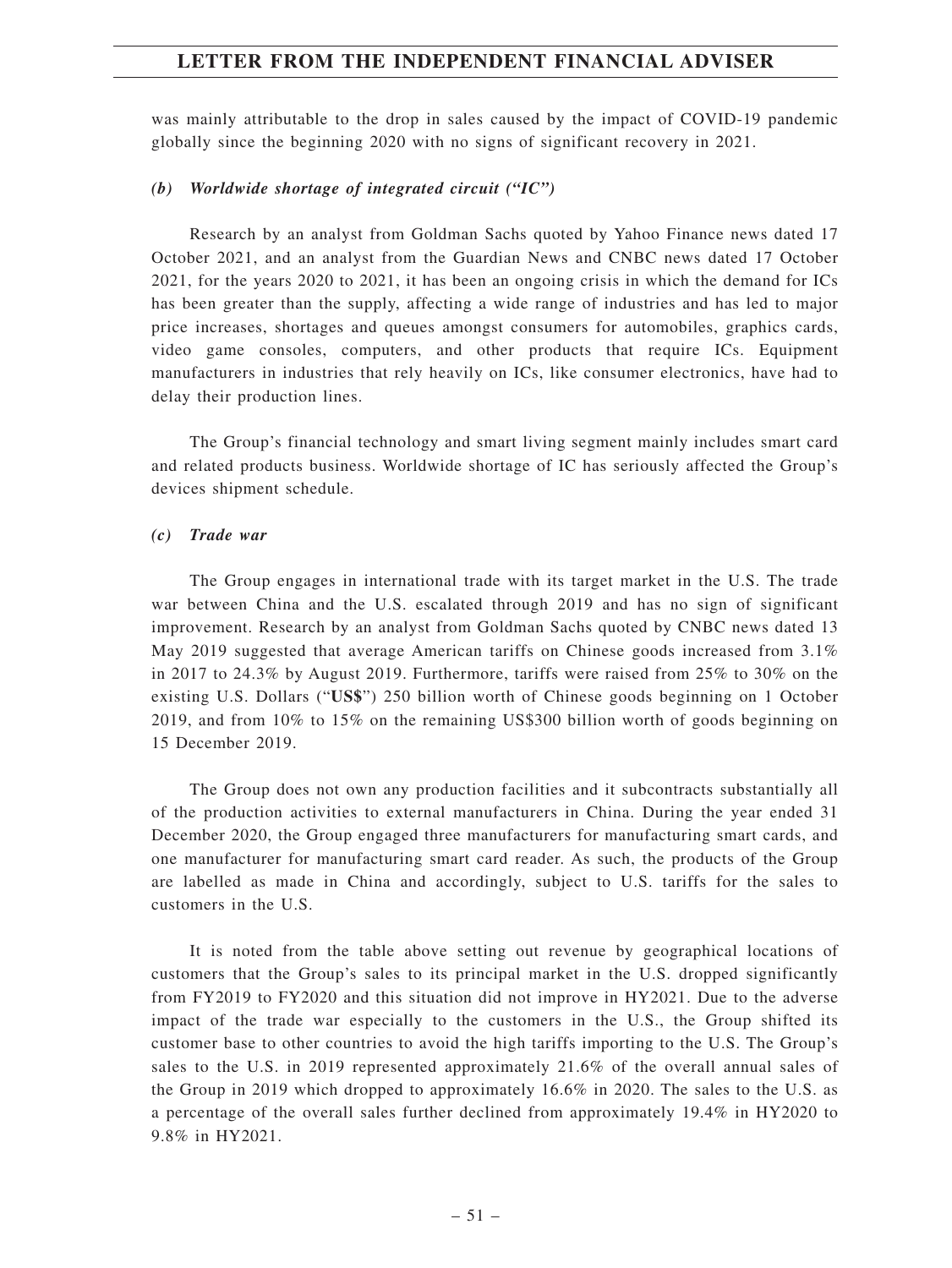#### *(d) Business risk*

According to the Group's 2020 Annual Report, the Group operates in a market which is characterized by rapid changes in technology, industry standards, customer preferences and frequent introductions and enhancements of products and services. Accordingly, the performance of the Group depends on overall market demand on smart card technology and related products and its ability to improve the functions and reliability of its products and services and adapt to new industry standards and customer preferences. In the event of the Group failing to adapt successfully to such changes, the performance and growth prospects of the Group may be adversely affected. Further, the introduction of new products and services in response to rapid changes in technology, industry standards and customer preferences require relative high level of capital expenditure. During the year ended 31 December 2020, the Group recorded additions of HK\$3.9 million (2019: HK\$0.7 million) on development costs of new products and services. The increase was mainly due to the development of the bus validator product ACR350, an upgrade of the existing product ACR330. Although the relative higher level of capital expenditure may improve the technical aspect of its products or services, it may also have an adverse financial implication on the Group if the new products and services do not achieve market acceptance or there is substantial delay in the process. As such, the performance and growth prospects of the Group may be adversely affected.

As discussed with the Company, we understand that it anticipates the challenging business environment is likely to remain until the China-U.S. trade war and the COVID-19 pandemic situation improves as such, the prospects of the industry would cast uncertainty on the prospects of the Group. The China-U.S. trade war and the COVID-19 pandemic have disrupted the global supply chain for ICs. With the unfavorable environment, the Group remains focused on its core strengths. In order to ensure adequate supply of ICs, the Group has allocated extra budget for raw material preparation and explored alternative for critical components substitution. The Group will continue to closely monitor the market situations and make necessary adjustments to its strategies and operations. The Group has changed its marketing strategies by focusing on online marketing to increase sales channels and strengthening the relationship with local customers with regular visits and products sponsorship. It is the intention of the Group that it will expand market shares and strive to provide better products and services, such as enhancement of features on existing products.

### **5. Information of the Joint Offerors**

#### *Mars Development*

Mars Development is a limited liability company incorporated in the BVI and is an investment holding company. It is an investment vehicle of Mr. Mai incorporated for the purpose of acquiring interests in the Company through the SPA and the Offer, and has not engaged in any business activities since its incorporation on 2 June 2021. Mars Development is wholly owned by Mars Enterprise, a limited liability company incorporated in the BVI, principal business of which is investment holding. As at the Latest Practicable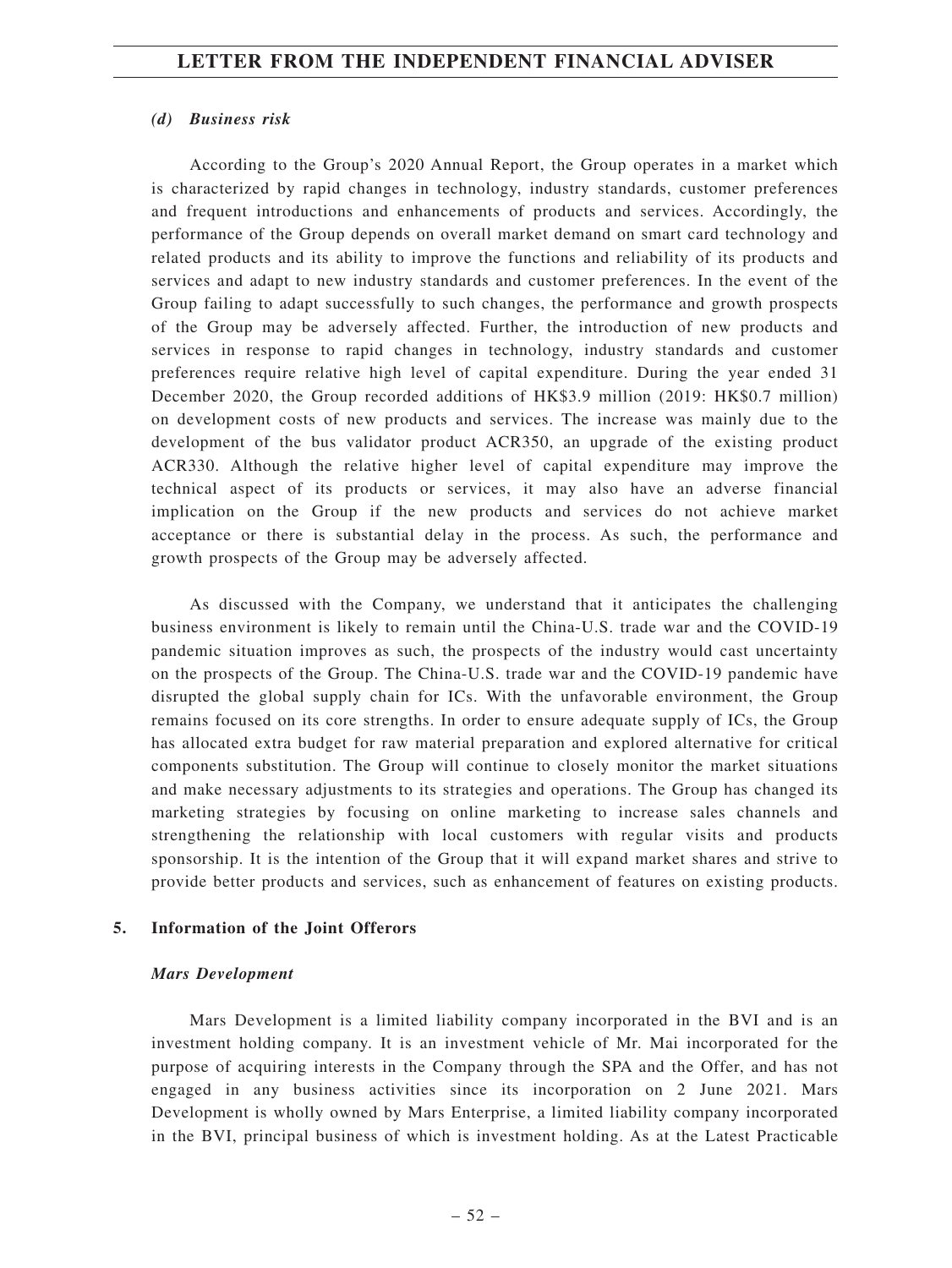Date, save and except for its investment in Mars Development, Mars Enterprise has no other material business or investments. Mr. Mai is interested in 100% of the share capital of Mars Enterprise.

Mr. Mai, aged 54, is the sole director and the sole ultimate beneficial owner of Mars Development. He is the vice chairman of 廣東鴻發投資集團有限公司 (Guangdong Hongfa Investment Group Co., Limited\*), a limited liability company based in Guangdong province, the PRC with a registered paid in capital of RMB161,600,000. It is focusing in, inter alia, properties development, financial services, healthcare, education and public area construction in the PRC (www.hongfagroup.net). 廣東鴻發投資集團有限公司 (Guangdong Hongfa Investment Group Co., Limited\*) is beneficially wholly owned as to 20% by Mr. Mai and 80% by members of his family. In addition, Mr. Mai has a 90% interests in 廣州市 皇稼農業科技有限公司 (Guangzhou Huangjia Agricultural Science Company Limited\*) ("**Guangzhou Huangjia**")) which is focusing in agriculture science research and development, and balance of the ownership is owned by an independent third party.

### *Megacore Development*

Megacore Development is a limited liability company incorporated in the BVI and is an investment holding company. It is an indirect wholly-owned subsidiary of Zhong Zhao. It is an investment vehicle of Mr. Zhang incorporated for the purpose of acquiring interests in the Company through the SPA and the Offer, and has not engaged in any business activities since its incorporation on 22 January 2021. It is wholly owned by Megacore International, which is in turn wholly owned by Zhong Zhao. Mr. Zhang is interested in 100% of the issued share capital of Zhong Zhao. The principal business of each of Megacore International and Zhong Zhao is investment holding and they have no other material assets or investments save and except for described in the Composite Document.

Mr. Zhang, aged 50, is the sole director and sole ultimate beneficial owner of Megacore Development. Mr. Zhang holds 90% interest in 廣東中兆實業集團有限公司 (Guangdong Zhong Zhao Industrial Group Company Limited\*), a limited liability company based in Guangdong Province, the PRC with a registered paid in capital of RMB50,000,000. It is focusing in, inter alia, property investments and investments in industrial businesses. In addition, Mr. Zhang has a 15% beneficial interests in 廣州宇泰行 數據科技有限公司 (Guangzhou Yutaixing Data Technology Co., Ltd.\*) ("**Guangzhou Yutaixing**") which is focusing in corporate data management business in the PRC, and balance of ownership is owned by independent third party.

Each of Mr. Mai, Mr. Zhang, Mars Enterprise, Megacore International and Zhong Zhao is a party acting in concert with the Joint Offerors.

Following Completion, the Joint Offerors are in aggregate indirectly interested in 238,889,669 Shares (through their respective interest held in the Target Company), representing approximately 74.75% of the total issued Shares as at the Latest Practicable Date. Save as disclosed in the Composite Document, the Joint Offerors and the Joint Offerors' Concert Parties did not hold any Shares or any other securities of the Company as at the Latest Practicable Date. Save for (i) the Transaction between the Joint Offerors and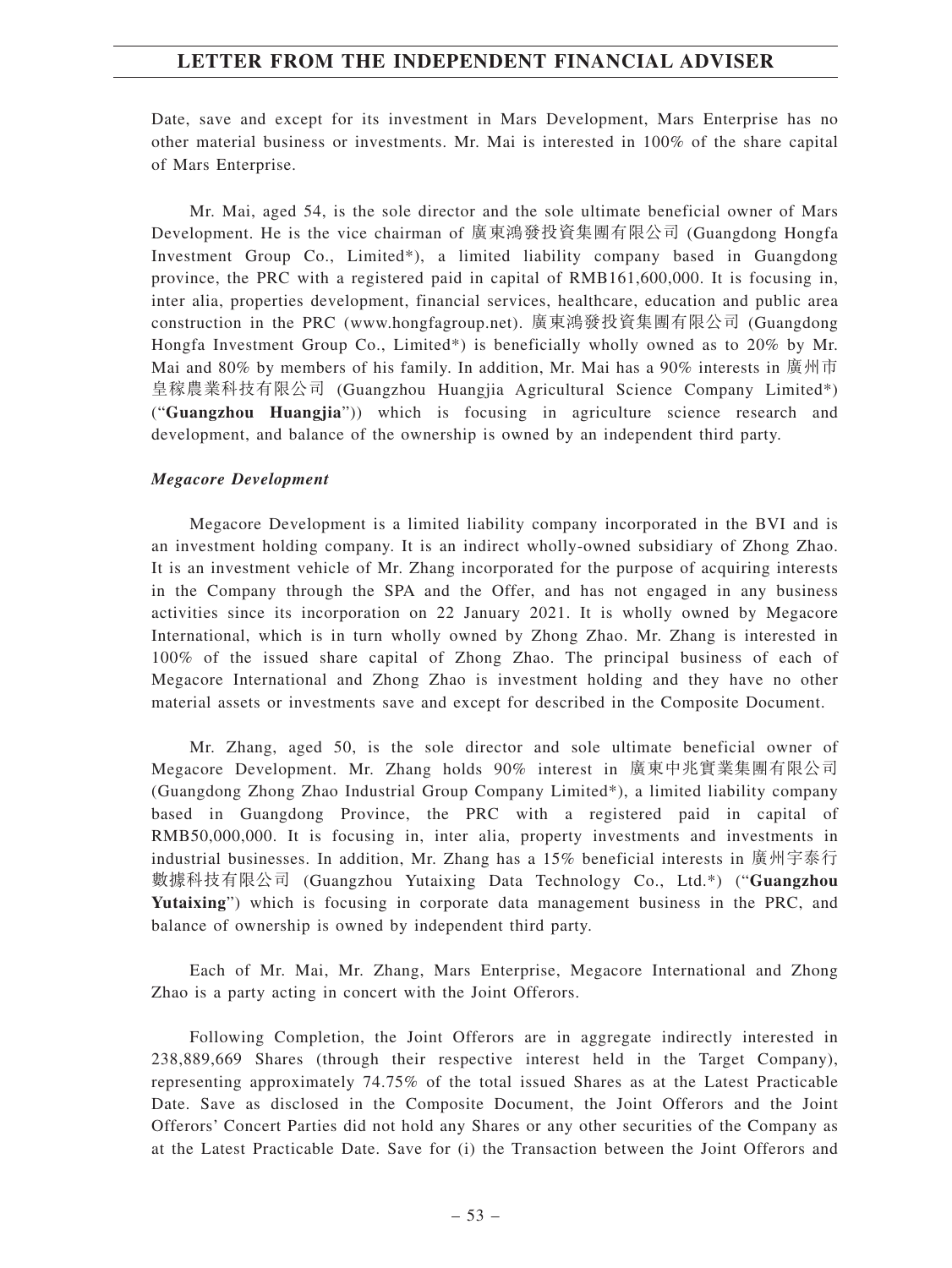the Vendor; and (ii) the provision of the ZZ Loan 1 by Zhong Zhao to the Target Company prior to the Transaction, there is or was no other present or past relationship (formal or informal, business or otherwise) between each of Mr. Mai and Mr. Zhang and the Company or its connected persons.

## **6. Future intention of the Joint offerors in relation to the Group**

Following the close of the Offer, it is the intention of the Joint Offerors that the Group will continue with its existing principal activities and maintain the employment of the existing employees of the Group including operational staff (except for the proposed changes to the members of the Board as set out in the section headed "Proposed Change to the Board Composition" in the "Letter from Hooray Securities" contained in this Composite Document).

Leveraging on the experience of Mr. Mai and Mr. Zhang in business development and management and their respective investments in technology related companies of Guangzhou Huangjia and Guangzhou Yutaixing (both of which have no present or past relationship with any members of the Group, other than Mr. Mai and Mr. Zhang (as the case may be) being the common beneficial shareholders), the Joint Offerors will continue to explore possible business opportunities appropriate to the Group's business and operations with a view to enhance the value of the Group. It is also the business intention of the Joint Offerors to explore the feasibility of investing into technology based companies and to generate potential synergies among them. Mr. Mai is a major shareholder of Guangzhou Huangjia, and he is responsible for the overall strategic development and major business decision making of the company. Mr. Zhang is a passive investor in Guangzhou Yutaixing, but provides similar advice in the areas of overall strategic development and major business decision making to Guangzhou Yutaixing as a shareholder. However, neither Mr. Mai and Mr. Zhang are involved in the daily management of the businesses of Guangzhou Huangjia and Guangzhou Yutaixing, respectively. It is their visions to explore any potential synergy, such as cross selling opportunities and bundled solutions among any or all of the two investments and the Company upon the close of the Offer. As at the Latest Practicable Date, the Joint Offerors have not identified any particular target company(ies) and yet to have formulated any detailed plan in this regard. Upon the close of the Offer, the Joint Offerors will conduct a detailed review of the operations of the Group and formulate business strategies for the Group's long term development.

As at the Latest Practicable Date, no investment or business opportunities has been identified nor have the Joint Offerors entered into any agreement, arrangements, understandings or negotiation in relation to (a) the injection of any assets or business into the Group; or (b) the disposal of any assets or business of the Group, other than those conducted by the Company in its ordinary course of business and/or those which are immaterial in nature.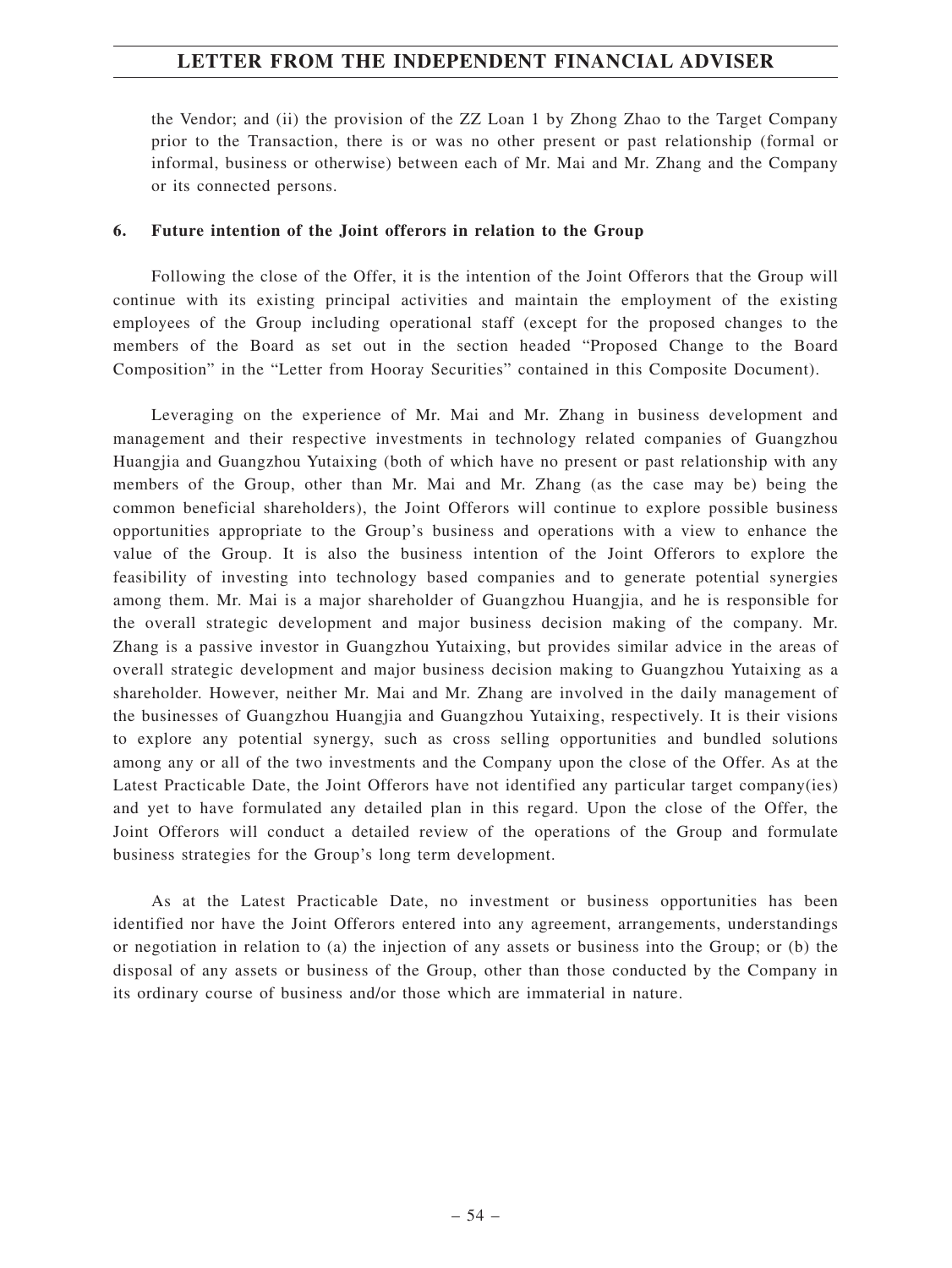Save for the anticipated changes to the members of the Board as described in section headed "Proposed Change to the Board Composition" in the "Letter from Hooray Securities" contained in this Composite Document, the Joint Offerors have no intention to (i) discontinue the employment of any employees of the Group or change the composition of the board of the directors of the Group's subsidiaries; (ii) redeploy the fixed assets of the Group other than those in its ordinary and usual course of business; or (iii) introduce any major changes in the existing operations and business of the Group, following the close of the Offer.

## **7. Proposed changes to the Board Composition**

The Board is currently made up of five executive Directors, one non-executive Director and three independent non-executive Directors. It is proposed that four out of the five executive Directors, namely Mr. Jiang Hao, Mr. Peng Zhi, Mr. Xu Jie and Mr. Wang Jing, and two out of the three independent non-executive Directors, namely Mr. Guo Dan and Ms. O Wai, will resign as Directors with effect from a date which is no earlier than such date as permitted under Rule 7 of the Takeovers Code (i.e. after the close of the Offer).

Mr. Wong Chi Ho, who has been an executive Director since 24 March 2015, will remain as an executive Director. Mr. Wong Chi Ho is also a director and the legal representative of several subsidiaries of the Group. Mr. Shum Ngok Wa will remain as a non-executive Director. He has been a non-executive Director since 11 August 2021. Mr. Shum Ngok Wa is also a director and vice president of Premium Financial. Dr. Lin Tat Pang, who has been an independent non-executive Director since 22 December 2017, will remain as an independent non-executive Director.

The Joint Offerors propose to nominate Mr. Mai, Mr. Zhang and Ms. Xu Tingting as executive Directors, Ms. Mai Qiqi as non-executive Director, and Mr. Lai Chi Leung and Mr. Zhang Dingfang as independent non-executive Directors. The appointment of the new executive Directors, non-executive Director and independent non-executive Directors will take effect after the posting of this Composite Document. Meanwhile, the Joint Offerors are considering other potential candidates for nomination as Directors. Any changes to the composition of the Board will be made in compliance with the Takeovers Code and the Listing Rules and further announcement(s), including but not limited to the details required by Rule 13.51(2) of the Listing Rules, will be made upon any resignation and appointment of the Directors becoming effective. The biographies of the new Directors to be nominated are set out in the section headed "Proposed Change to the Board Composition" in the "Letter from Hooray Securities" contained in this Composite Document.

We note that although Mr. Mai and Mr. Zhang have investments in companies involved in technology related businesses that Mr. Mai is responsible for the business direction and vision of Guangzhou Huangjia, and Mr. Zhang is a passive investor in Guangzhou Yutaixing and provides similar advice in the areas of overall strategic development and major business decision making to Guangzhou Yutaixing as a shareholder, there is no direct similarity or overlapping of business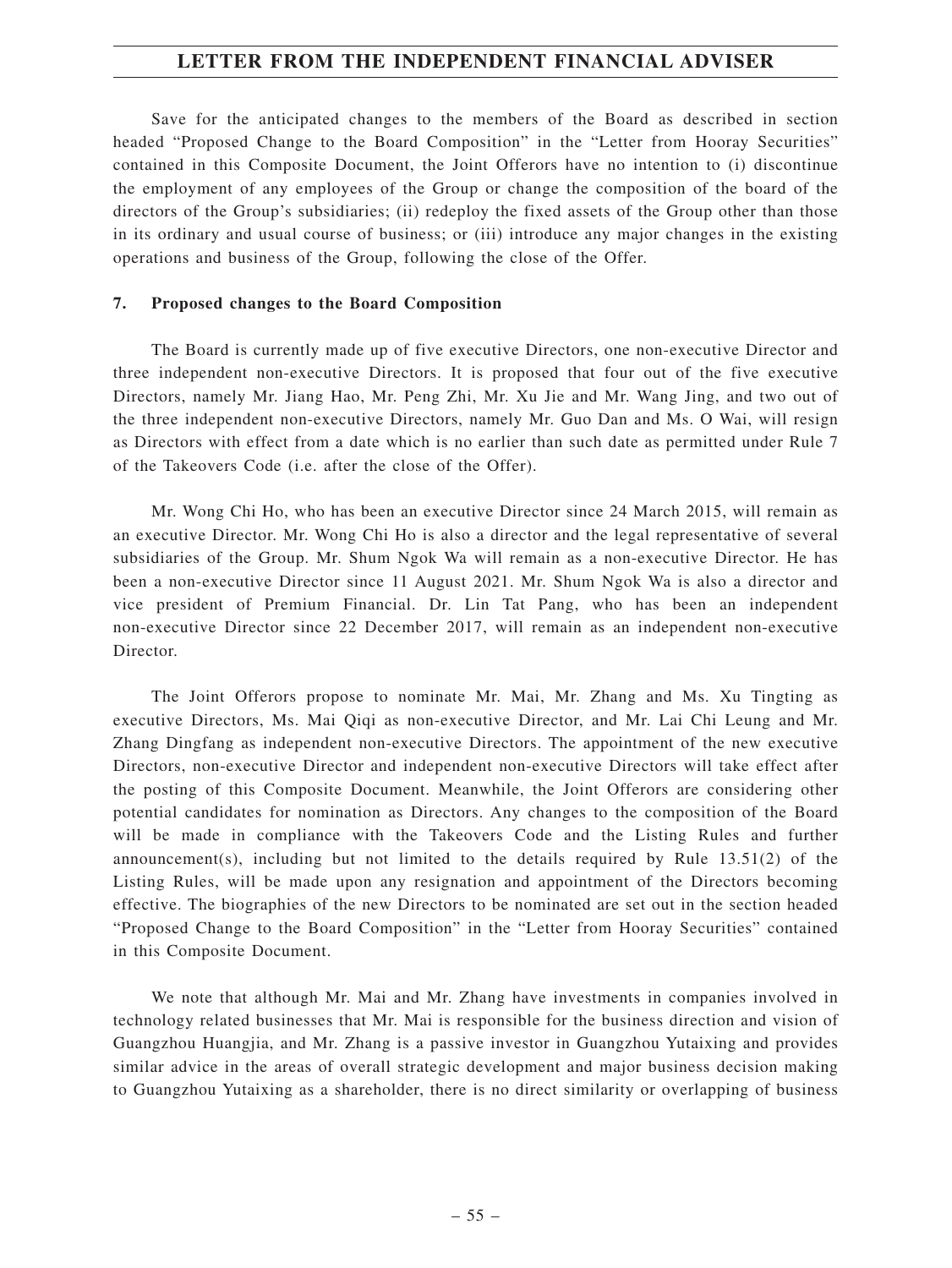between Guangzhou Huangjia and Guangzhou Yutaixing and that of the Group. Based on the background information of Mr. Mai, Mr. Zhang, Ms. Xu Tingting, Ms. Mai Qiqi, Mr. Lai Chi Leung and Mr. Zhang Dingfang, it appears that they do not have immediate experience in similar business of the Group and they have yet to conduct a detailed review of the operations of the Group and formulate business strategies for the Group's long term development.

## **8. Intention of the Joint Offerors to maintain the listing status of the Company**

The Joint Offerors intend the Company to remain listed on the Stock Exchange. The directors of the Joint Offerors and the new directors to be appointed to the Board of the Company will jointly and severally undertake to the Stock Exchange to take appropriate steps to ensure that sufficient public float exists in the Shares.

The Stock Exchange has indicated that if, upon the close of the Offer, less than the minimum prescribed percentage applicable to the Company, being 25% of the issued Shares, are held by the public or if the Stock Exchange believes that (a) a false market exists or may exist in the Shares; or (ii) there are insufficient Shares in public hands to maintain an orderly market, it will consider exercising its discretion to suspend trading in the Shares until the prescribed level of public float is restored.

## **9. Analysis of the Offer Price**

## *(a) Comparisons of Offer Price*

The Offer Price of HK\$0.84 per Offer Share represents:

- (i) a discount of approximately 3.45% to the closing price of HK\$0.87 per Share as quoted on the Stock Exchange on the Latest Practicable Date;
- (ii) a discount of approximately 25.66% to the closing price of HK\$1.13 per Share as quoted on the Stock Exchange on 11 January 2022, being the Last Trading Day;
- (iii) a discount of approximately 24.32% to the average of the closing prices of the Shares as quoted on the Stock Exchange for the five (5) consecutive trading days up to and including the Last Trading Day of approximately HK\$1.11 per Share;
- (iv) a discount of approximately 20.00% to the average of the closing prices of the Shares as quoted on the Stock Exchange for the ten (10) consecutive trading days up to and including the Last Trading Day of approximately HK\$1.05 per Share;
- (v) a discount of approximately 17.65% to the average of the closing prices of the Shares as quoted on the Stock Exchange for the thirty (30) consecutive trading days up to and including the Last Trading Day of approximately HK\$1.02 per Share;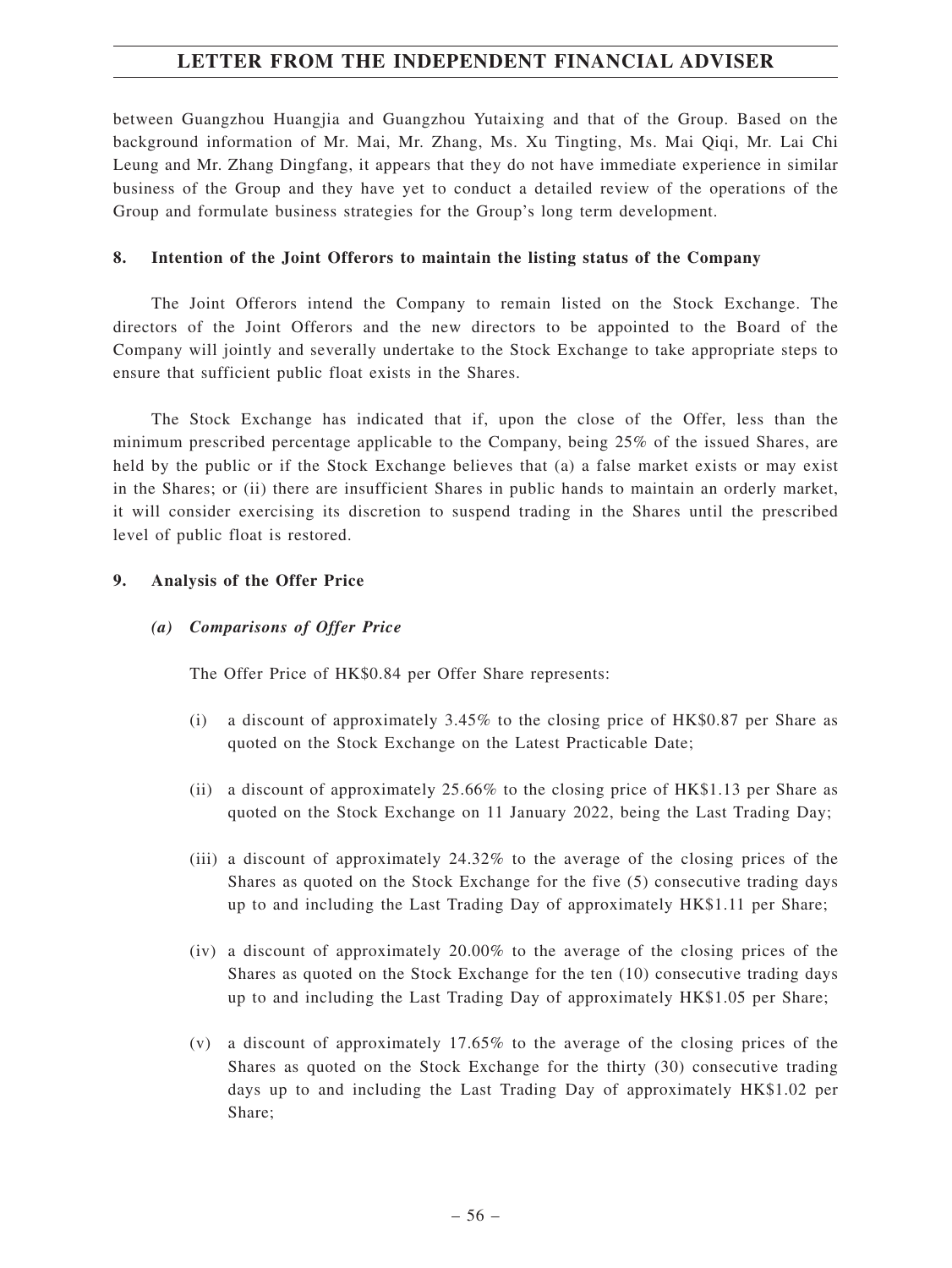- (vi) a discount of approximately 14.29% to the average of the closing prices of the Shares as quoted on the Stock Exchange for the sixty (60) consecutive trading days up to and including the Last Trading Day of approximately HK\$0.98 per Share;
- (vii) a premium of approximately 47.4% over the closing price of HK\$0.57 per Share as quoted on the Stock Exchange on 10 November 2020, being the last business day prior to the commencement of the Offer Period (i.e. 11 November 2020);
- (viii) a premium of approximately 162.50% over the audited consolidated net asset value per Share attributable to the Shareholders of approximately HK\$0.32 per Share as at 31 December 2020, calculated based on the Group's audited consolidated net assets attributable to the Shareholders of approximately HK\$101.32 million as at 31 December 2020 and 319,564,892 Shares in issue as at the Latest Practicable Date; and
- (ix) a premium of approximately 189.66% over the unaudited consolidated net asset value per Share attributable to the Shareholders of approximately HK\$0.29 as at 30 June 2021, calculated based on the Group's unaudited consolidated net assets attributable to the Shareholders of approximately HK\$91.97 million as at 30 June 2021 and 319,564,892 Shares in issue as at the Latest Practicable Date.

## *(b) Historical price performance of the Shares*

Set out in the chart below are the daily closing prices and trading volumes of the Shares on the Stock Exchange during the period from 11 January 2021, being the date falling twelve (12) months preceding the Last Trading Day, up to and including the Latest Practicable Date (the "**Review Period**"). We consider that the Review Period is fair, adequate, representative and sufficient to illustrate the general trend and level of movement of recent closing prices of the Shares for conducting a reasonable comparison among the historical closing prices of the Shares and the Offer Price.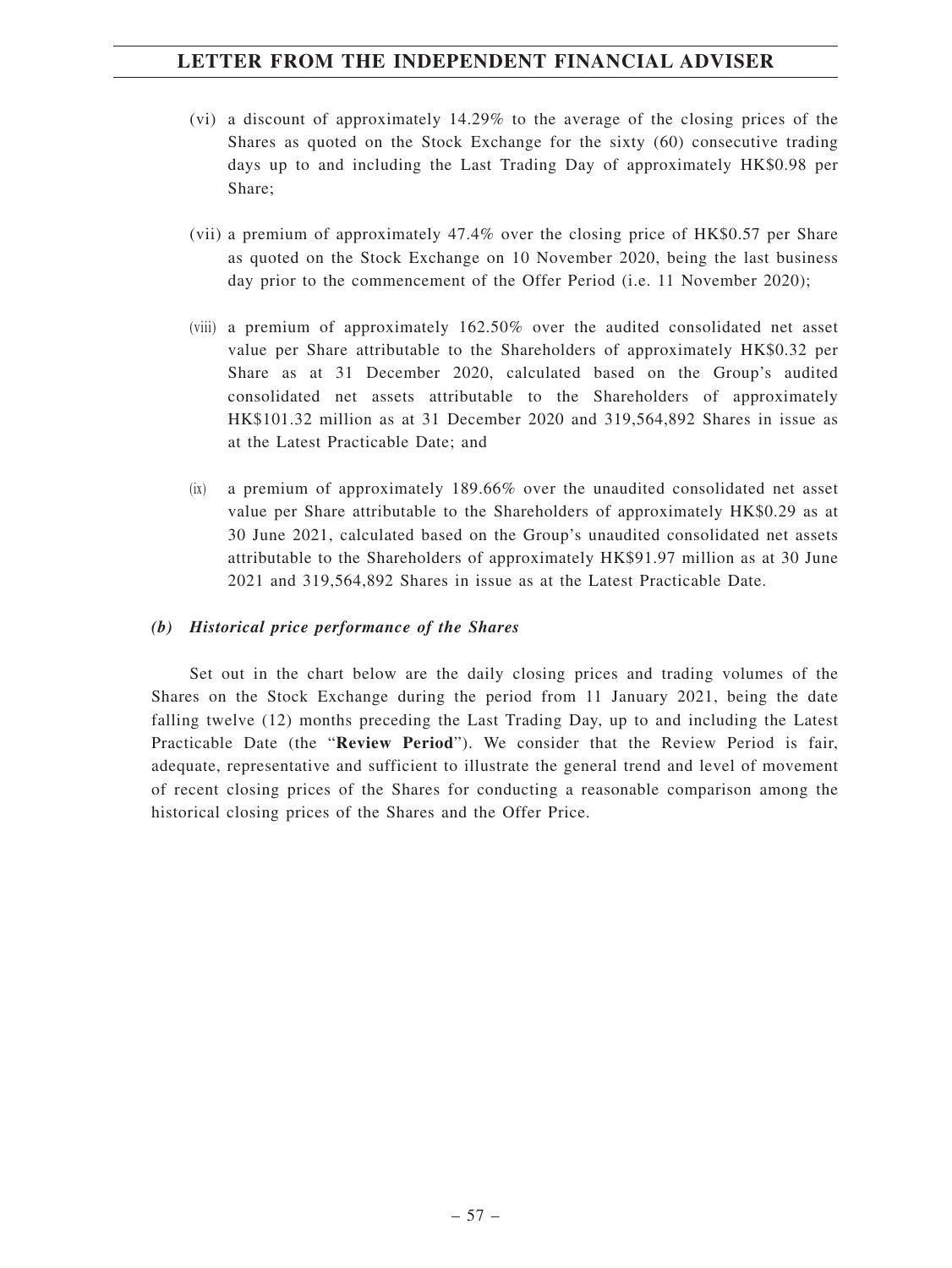

*Source: The website of the Stock Exchange (www.hkex.com.hk)*

During the period from 11 January 2021 to the Last Trading Day (the "**Pre-Announcement Period**"), the Shares closed between HK\$0.52 and HK\$1.14. The closing prices were lower than the Offer Price of HK\$0.84 in 188 trading days out of the 249 trading days during the Pre-Announcement Period. The Offer Price represents a premium of approximately 13.98% over the average closing price of approximately HK\$0.737 per Share during such period.

At the start of the Review Period from 11 January 2021 to early October 2021, the closing price generally moved between HK\$0.52 per Share and HK\$0.80 per Share. An upward trend is observed commencing from early October 2021. The trend persisted until 15 November 2021 when the closing price climbed to HK\$1.06. Since then, the Share price had started fluctuating in the range of HK\$0.94 and HK\$1.10 for a sustained period until 7 January 2022. Thereafter, the closing price moved further upward and reached to its then one-year high within the Pre-Announcement Period at HK\$1.14 on 10 January 2022, one day before the Last Trading Day.

After our review of the Share price movement of the aforementioned period, we noted that on 11 October 2021, the Company published an announcement in respect of the monthly progress update on the possible sale and purchase of the Target Company (the "**Possible Transaction**") pursuant to Rule 3.7 of the Takeover Code in which it disclosed that as informed by the Vendor, the Company was given to understand that the potential purchaser had substantially completed due diligence review for the purpose of the Possible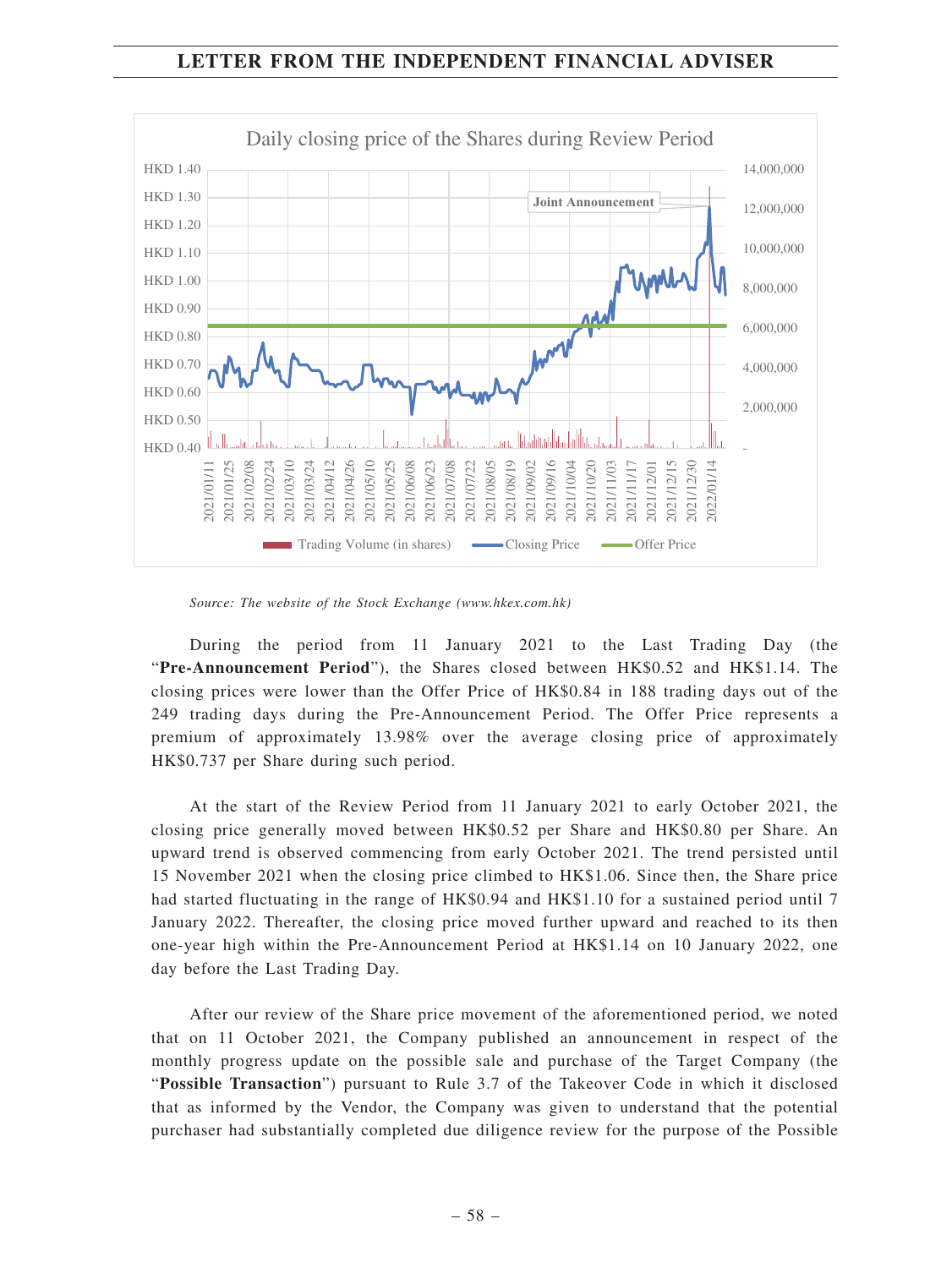Transaction and the parties were in the process of finalizing the terms and conditions of the definitive sale and purchase agreement relating to the Possible Transaction. In addition, the Company was also given to understand from the Vendor that there may be more than one potential purchaser in respect of the Possible Transaction. The upward trend of closing prices of the Shares commenced from early October 2021 may be the market reaction to the progress of the Possible Transaction. Subsequent to the publication of the Joint Announcement, closing price of the Shares spiked to a high of HK\$1.27 on 13 January 2022 and then eased back to HK\$0.87 on the Latest Practicable Date.

Having made enquiry with the Company with respect to the reason for the movement of the market price of the Shares, the Directors confirmed that they are not aware of any reason which could lead to the fluctuation of the closing Share price during the Review Period.

**Shareholders should note that the information set out above is not an indicator of the future performance of the Shares, and that the price of the Shares may increase or decrease from its closing price as at the Latest Practicable Date.**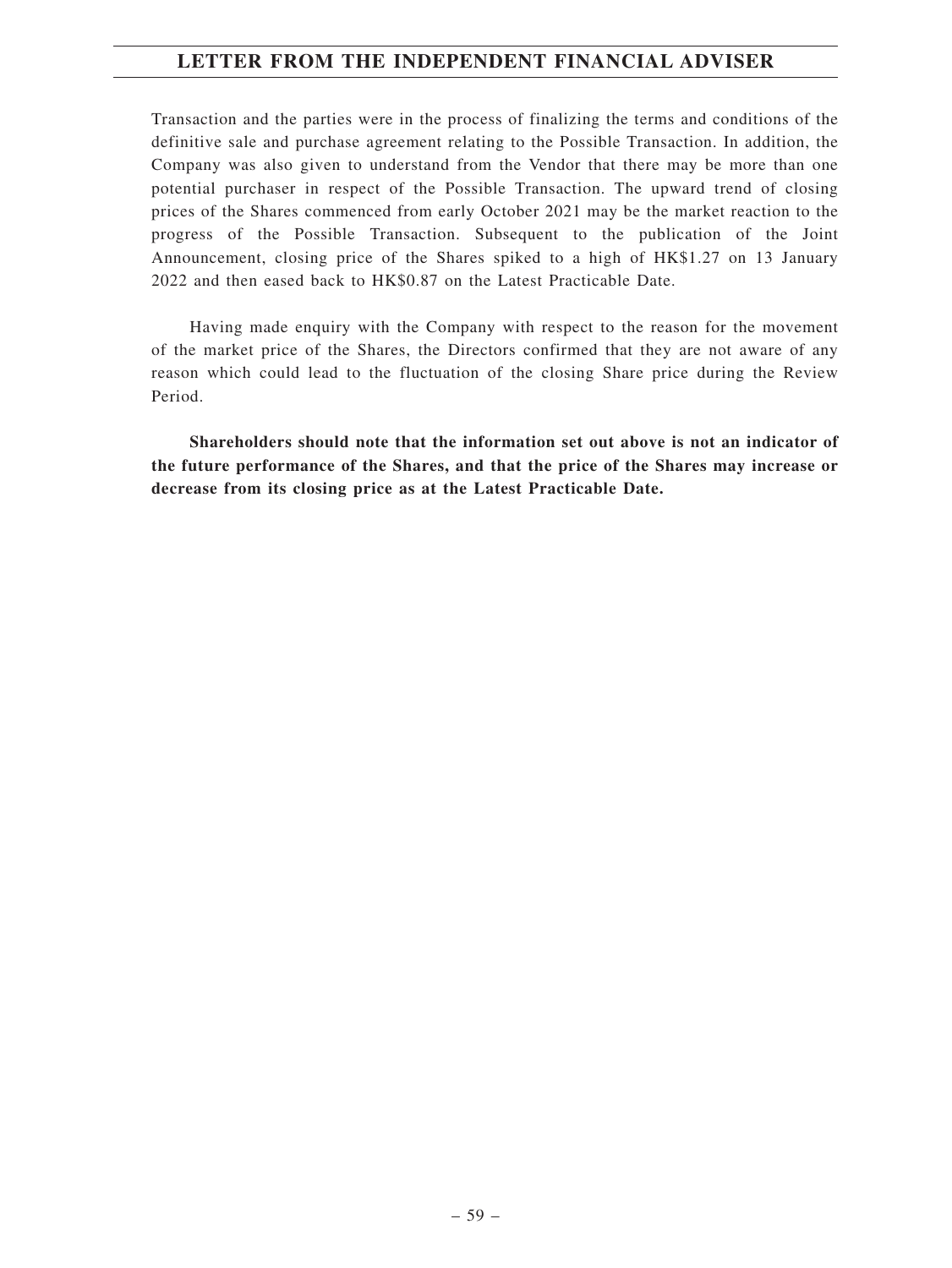#### *(c) Historical trading liquidity of the Shares*

The following table sets out the average daily trading volume (the "**Average Daily Trading Volume**") of the Shares for each month or period and the percentages of such Average Daily Trading Volumes to the total issued Shares and the Shares held by public Shareholders (the "**public float**") during the Review Period.

|                  | Number of    | Monthly total  | <b>Average Daily</b>  | Percentage of<br><b>Average Daily</b><br><b>Trading Volume</b><br>to the total | Percentage of<br><b>Average Daily</b><br><b>Trading Volume</b><br>to the |
|------------------|--------------|----------------|-----------------------|--------------------------------------------------------------------------------|--------------------------------------------------------------------------|
| Month/Period     | trading days | trading volume | <b>Trading Volume</b> | issued Shares                                                                  | public float                                                             |
|                  | (Note 1)     |                | (Note 2)              | (Note 3)                                                                       | (Note 4)                                                                 |
|                  | (Days)       |                | (approximate)         | (approximate $\%$ )                                                            | (approximate %)                                                          |
| 2021             |              |                |                       |                                                                                |                                                                          |
| 11 to 31 January | 15           | 3,745,000      | 249,667               | $0.078\%$                                                                      | 0.309%                                                                   |
| February         | 18           | 4,200,000      | 233,333               | 0.073%                                                                         | 0.289%                                                                   |
| March            | 23           | 1,400,000      | 60,870                | 0.019%                                                                         | 0.075%                                                                   |
| April            | 19           | 1,521,000      | 80,053                | 0.025%                                                                         | 0.099%                                                                   |
| May              | 20           | 1,940,000      | 97,000                | 0.030%                                                                         | 0.120%                                                                   |
| June             | 21           | 2,578,000      | 122,762               | 0.038%                                                                         | 0.152%                                                                   |
| July             | 21           | 4,671,000      | 222,429               | $0.070\%$                                                                      | 0.276%                                                                   |
| August           | 22           | 4,662,000      | 211,909               | 0.066%                                                                         | 0.263%                                                                   |
| September        | 21           | 9,747,000      | 464,143               | 0.145%                                                                         | 0.575%                                                                   |
| October          | 18           | 6,872,000      | 381,778               | 0.119%                                                                         | 0.473%                                                                   |
| November         | 22           | 5,381,000      | 244,591               | 0.077%                                                                         | 0.303%                                                                   |
| December         | 22           | 1,386,000      | 63,000                | 0.020%                                                                         | $0.078\%$                                                                |
| 2022             |              |                |                       |                                                                                |                                                                          |
| January          | 20           | 19,304,373     | 965,219               | 0.302%                                                                         | 1.196%                                                                   |

*Source: The website of the Stock Exchange*

*Notes:*

- 1. Number of trading days of the Shares represents number of trading days during the month/period which excludes any trading day on which trading of the Shares on the Stock Exchange was halted.
- 2. The Average Daily Trading Volume is calculated by dividing the total trading volume of the Shares for the month/period by the number of trading days during the month/period.
- 3. The calculation is based on the Average Daily Trading Volume of the Shares divided by the total number of the Shares in issue in the relevant month/period.
- 4. The calculation is based on the Average Daily Trading Volume of the Shares divided by 80,675,223 Shares, being the number of Shares held by the public Shareholders in the relevant month/period.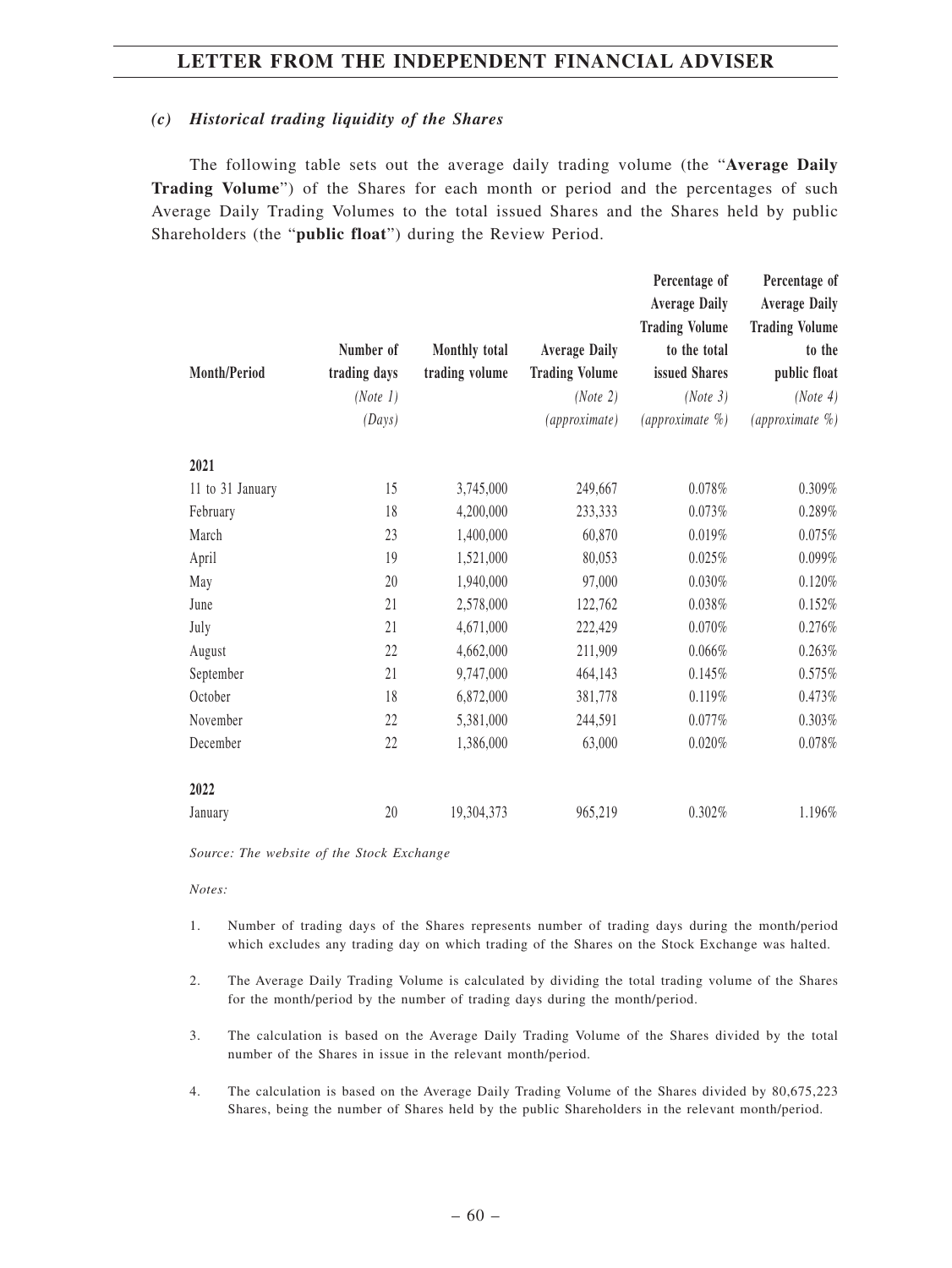As noted from the above table, the Average Daily Trading Volume of the Shares as a percentage of the total issued Shares had been thin between January 2021 and December 2021, which ranged from approximately 0.019% to 0.145%. During the same period, the corresponding Average Daily Trading Volume of the Shares as a percentage of the total issued Shares held by public Shareholders ranged from approximately 0.075% to 0.575%.

On the first trading day after the release of the Joint Announcement (i.e. 13 January 2022), the daily trading volume of the Shares increased to approximately 13.2 million Shares, representing approximately 4.124% of the total issued Shares and 16.336% of the number of Shares held by the public Shareholders. This is a record high for the twelve-month period prior to the Last Trading Day. Such increase in trading volume of the Shares could be the initial market reaction to the Joint Announcement. Although the trading volume of the Shares was active on the first trading day after the release of the Joint Announcement, the trading volume reduced to approximately 1.3 million Shares on the next trading day (i.e. 14 January 2022) and reduced further on the subsequent trading days. The Average Daily Trading Volume in January 2022 was approximately 965,219 Shares, representing: (i) approximately 0.302% of the total number of issued Shares; and (ii) approximately 1.196% of the number of Shares held by the public Shareholders, The relatively higher figures for the month of January 2022 than other months/periods during the Review Period are mainly due to the high trading volume on 13 January 2022, which appears to be the market reaction to the Joint Announcement as discussed above. If the trading volumes on 13 January 2022 and 31 January 2022 (on which the Stock Exchange was only open for trading in the morning) are removed from the calculation of the Average Daily Trading Volume, the adjusted Average Daily Trading Volume for the month of January 2022 was 338,556 Shares, representing approximately 0.106% of the total issued Shares and 0.402% of the number of Shares held by public Shareholders, which are the usual level prior to the Joint Announcement.

We consider that the liquidity of the Shares was generally very thin during the Review Period. Given that the generally very thin liquidity of the Shares during the Review Period, it is uncertain whether there would be sufficient liquidity in the trading of the Shares for the Independent Shareholders to dispose of a significant number of the Shares in the open market without depressing the Share price. We therefore consider that the Offer provides the Independent Shareholders, particularly those who hold a large number of Shares, with an assured exit to dispose of part or all of their Shares at the Offer Price if they so wish.

### *(d) Comparable analysis*

To further assess the fairness and reasonableness of the Offer Price where information is available, we have conducted a comparable analysis through identifying companies listed on the website of ET Net, Bloomberg Terminal and the Stock Exchange which are engaging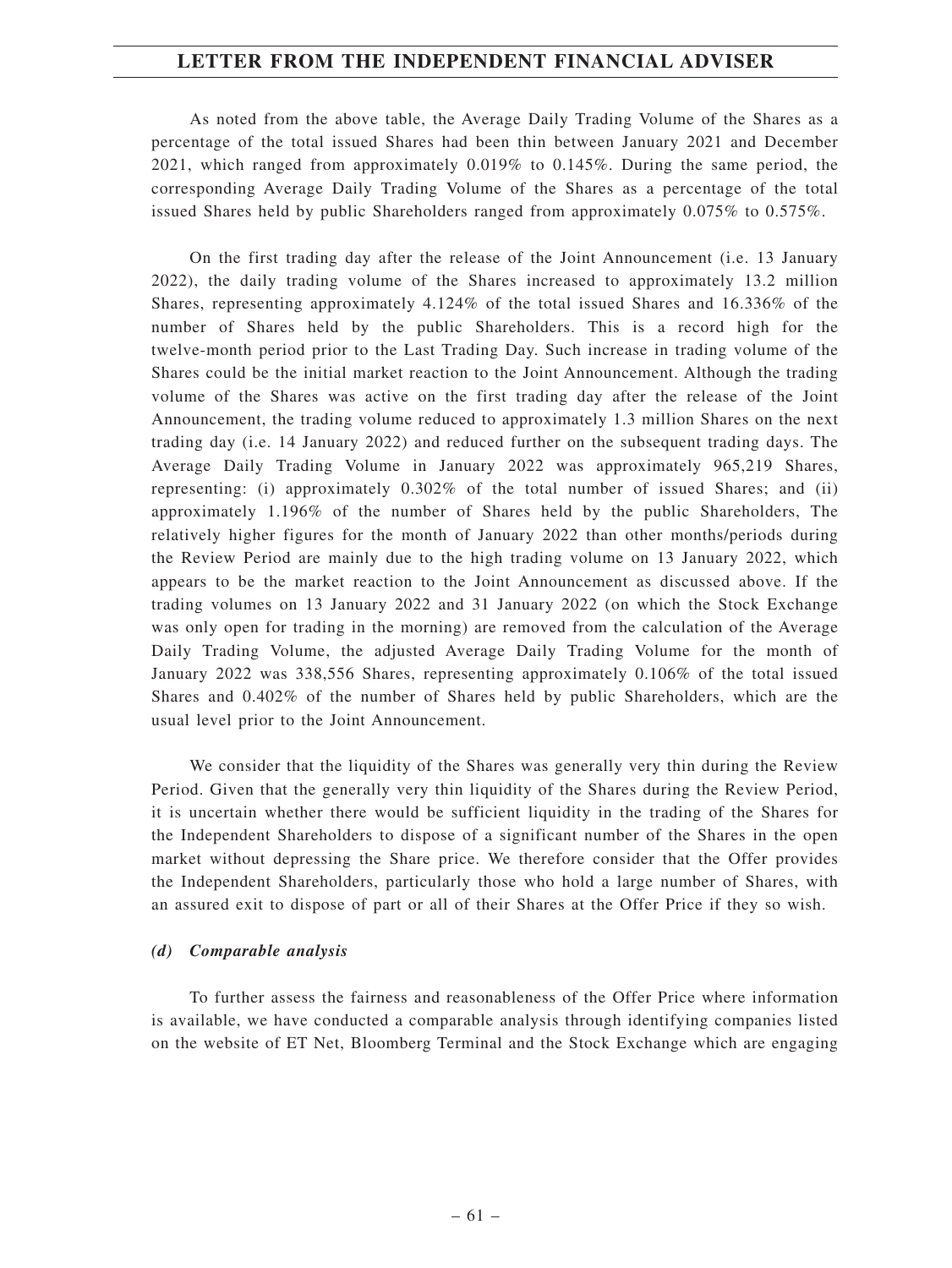in similar business of the Group (the "**Comparable Companies**"). In the selection of the Comparable Companies, our selection criteria focused on companies that are (i) listed on the Main Board of the Stock Exchange on the Latest Practicable Date; and (ii) principally engaged in the smart card, payment or transportation related, telecommunication hardware related business (the "**Comparable Business**"); and (iii) under HK\$1.0 billion of market capitalization as at the Last Trading Day, which is comparable with the principal business of the Group.

Based on the above selection criteria, we have identified five Comparable Companies as set out in the table below. We are of the view that the Comparable Companies have been exhaustively identified and form a fair, reasonable, appropriate and representative sample for the purpose of drawing a meaningful comparison to the Offer Price.

For comparison purpose, we have considered the price-to-earnings ratio (the "**P/E Ratio**"), which is the most commonly adopted valuation benchmark for valuation of companies. However, given that the Company reported consolidated net loss attributable to the Shareholders for FY2021, we are unable to conduct the comparison on P/E Ratio. We therefore considered the use of the price-to-revenue ratio (the "**P/S Ratio**") and the price-to-book ratio (the "**P/B Ratio**") in our market comparable analysis as reference, details of which are set out below.

|     | Comparable                                                                                    |                                                                                                                                                                                                                                                                                                                                                                                                                                                                                                                                                    | <b>Market</b>  |                  |                  |
|-----|-----------------------------------------------------------------------------------------------|----------------------------------------------------------------------------------------------------------------------------------------------------------------------------------------------------------------------------------------------------------------------------------------------------------------------------------------------------------------------------------------------------------------------------------------------------------------------------------------------------------------------------------------------------|----------------|------------------|------------------|
| No. | Companies                                                                                     | <b>Principal business</b>                                                                                                                                                                                                                                                                                                                                                                                                                                                                                                                          | capitalization | <b>P/S Ratio</b> | <b>P/B Ratio</b> |
|     |                                                                                               |                                                                                                                                                                                                                                                                                                                                                                                                                                                                                                                                                    | (HK\$'million) | (times)          | (times)          |
|     |                                                                                               |                                                                                                                                                                                                                                                                                                                                                                                                                                                                                                                                                    | (approximate)  | (Note 1)         | (Note 2)         |
| 1.  | <b>BII Railway</b><br>Transportation<br>Technology<br>Holdings<br>Company<br>Limited $(1522)$ | The principal activities of the group are (i)<br>design, production, implementation and<br>sale, and maintenance of application<br>solutions for the networking and<br>controlling systems of public transport and<br>other companies, (ii) provision of civil<br>communication transmission services, (iii)<br>design, implementation and sale of related<br>software, hardware and spare part in<br>utility tunnel areas, and (iv) investment in<br>the railway transportation areas and<br>infrastructure areas through investing in<br>equity. | 891.29         | 0.58             | 0.34             |
| 2.  | China e-Wallet<br>Payment<br>Group Limited<br>(802)                                           | The principal activities of the group are (i)<br>programming and advertising solutions in<br>mobile platform and (ii) distribution of<br>computer-related and mobile-related<br>electronic products and accessories.                                                                                                                                                                                                                                                                                                                               | 319.88         | 5.30             | 0.73             |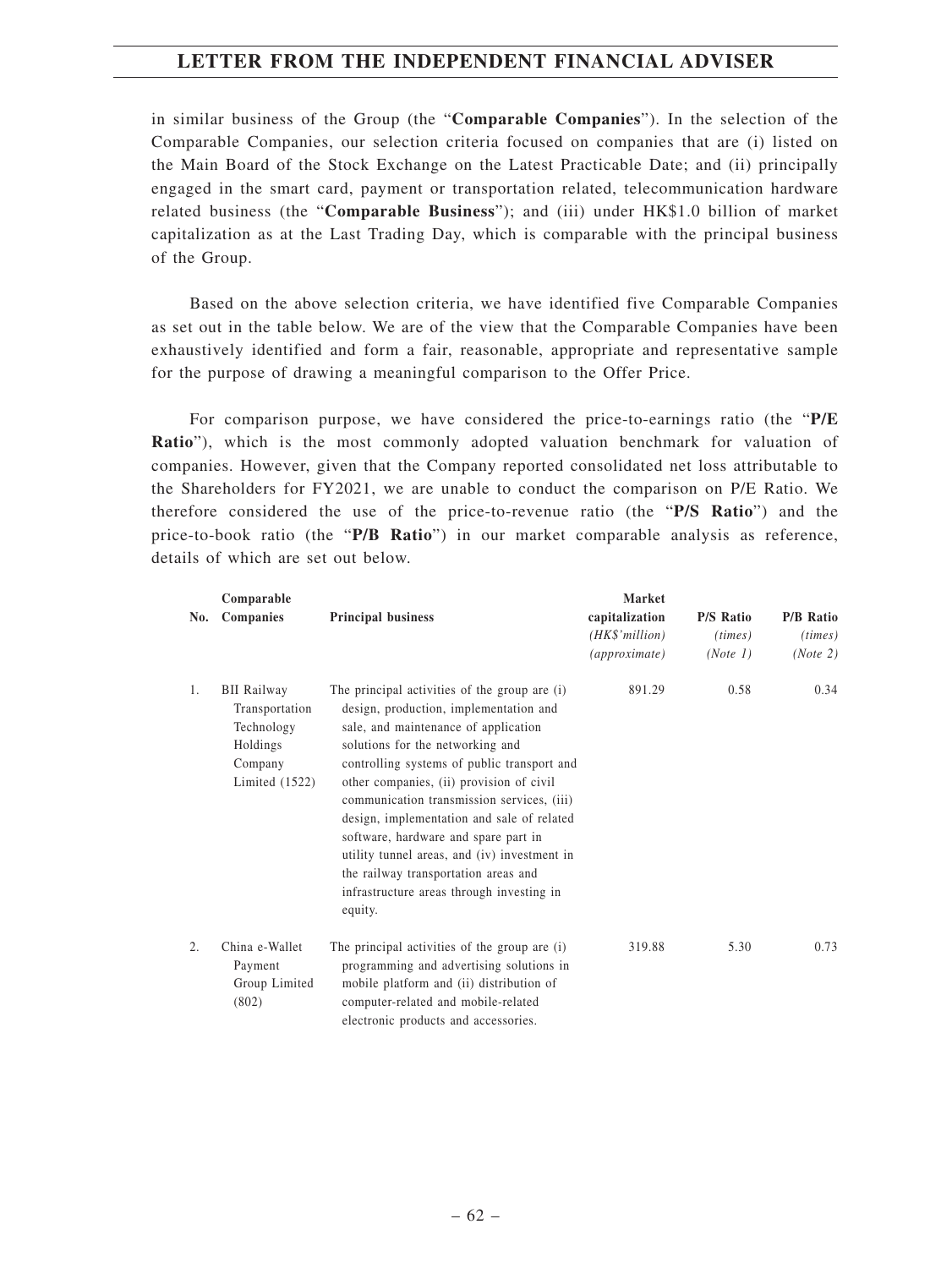| No. | Comparable<br>Companies                                          | <b>Principal business</b>                                                                                                                                                                                                                                                                                                                                                                                                                                                     | Market<br>capitalization<br>(HK\$' million)<br>(approximate) | <b>P/S Ratio</b><br>(times)<br>(Note 1) | <b>P/B Ratio</b><br>(times)<br>(Note 2) |
|-----|------------------------------------------------------------------|-------------------------------------------------------------------------------------------------------------------------------------------------------------------------------------------------------------------------------------------------------------------------------------------------------------------------------------------------------------------------------------------------------------------------------------------------------------------------------|--------------------------------------------------------------|-----------------------------------------|-----------------------------------------|
| 3.  | Elate Holdings<br>Limited (76)<br>(Note 3)                       | The principal activities of the group are (i)<br>manufacturing and sales of graphite<br>products, (ii) manufacturing and sales of<br>electronic products, and (iii) design and<br>manufacturing services.                                                                                                                                                                                                                                                                     | 364.34                                                       | 0.49                                    | 0.12                                    |
| 4.  | Link-Asia<br>International<br>MedTech<br>Group Limited<br>(1143) | The principal activities of the group are (i)<br>provision of electronic manufacturing of<br>communication products, appliances and<br>appliances control products, portable<br>storage devices, multimedia products and<br>beauty care equipment, (ii) marketing and<br>distribution of communication products;<br>(iii) real estate supply chain services; (iv)<br>assisted reproduction medical technology<br>business; and (v) securities and other<br>assets investment. | 157.14                                                       | 0.26                                    | 0.49                                    |
| 5.  | Synertone<br>Communication<br>Corporation<br>(1613)              | The principal activities of the group are (i)<br>design, development and sale of<br>automation control systems and (ii) design,<br>research and development, manufacture<br>and sales of intelligent building system<br>including video intercom and surveillance<br>system for buildings.                                                                                                                                                                                    | 247.23                                                       | 2.74                                    | 1.28                                    |
|     |                                                                  | Maximum                                                                                                                                                                                                                                                                                                                                                                                                                                                                       | 891.29                                                       | 5.30                                    | 1.28                                    |
|     |                                                                  | Minimum                                                                                                                                                                                                                                                                                                                                                                                                                                                                       | 157.14                                                       | 0.26                                    | 0.12                                    |
|     |                                                                  | Average                                                                                                                                                                                                                                                                                                                                                                                                                                                                       | 395.98                                                       | 1.87                                    | 0.59                                    |
|     |                                                                  | Median                                                                                                                                                                                                                                                                                                                                                                                                                                                                        | 319.88                                                       | 0.58                                    | 0.49                                    |
|     |                                                                  |                                                                                                                                                                                                                                                                                                                                                                                                                                                                               |                                                              | <b>Implied</b><br>P/S Ratio             | <b>Implied</b><br>P/B Ratio             |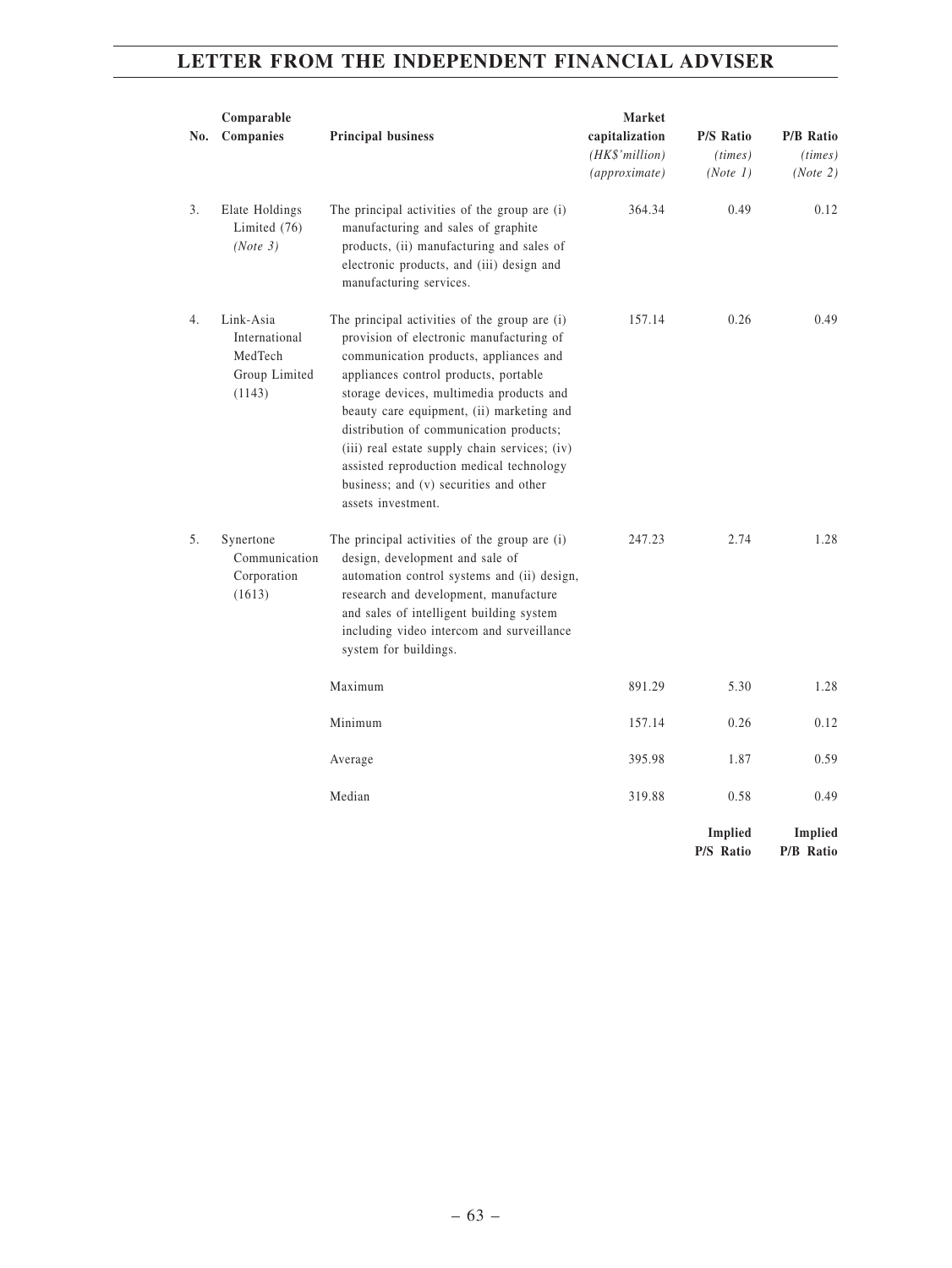| No. | Comparable<br><b>Companies</b> | <b>Principal business</b>                                                 | Market<br>capitalization<br>$(HK\$ <sup>'million)</sup><br><i>(approximate)</i> | <b>P/S Ratio</b><br>(times)<br>(Note 1) | <b>P/B Ratio</b><br>(times)<br>(Note 2) |
|-----|--------------------------------|---------------------------------------------------------------------------|---------------------------------------------------------------------------------|-----------------------------------------|-----------------------------------------|
|     | The Company                    | Financial technology and smart living<br>business, and financial services | 268.43                                                                          | 2.38                                    | 2.92                                    |

*Notes:*

1. The P/S Ratios of the Comparable Companies are calculated by dividing their respective market capitalization as at the Last Trading Day by their respective revenue for the financial year according to their respective latest available annual reports.

The implied P/S Ratio of the Company (the "**Implied P/S Ratio**") is calculated by dividing its market capitalization based on the Offer Price by the revenue (or sales) of the Group of approximately HK\$112.7 million in FY2020.

2. The P/B Ratios of the Comparable Companies are calculated by dividing their respective market capitalization as at the Last Trading Day by their respective unaudited consolidated net asset values according to their respective latest interim reports.

The implied P/B Ratio of the Company (the "**Implied P/B Ratio**") is calculated by dividing its market capitalization based on the Offer Price by the unaudited consolidated net assets attributable to the Shareholders of approximately HK\$92.0 million as at 30 June 2021.

3. The reporting currency of Elate Holdings Limited is in US\$, which have been converted into HK\$ at the rate of  $USS1.00 = HK$7.80$  for illustration purpose only.

We noted from the above table that:

- (a) the Implied P/S Ratio of approximately 2.38 times is (i) within the range of P/S Ratios of the Comparable Companies of approximately 0.26 times to 5.30 times; and (ii) higher than the average P/S Ratio of the Comparable Companies of approximately 1.87 times and the median P/S Ratio of the Comparable Companies of approximately 0.58 times; and
- (b) the Implied P/B Ratio of approximately 2.92 times than (i) the range of the P/B Ratios of the Comparable Companies from approximately 0.12 times to approximately 1.28 times; (ii) the average P/B Ratio of the Comparable Companies of approximately 0.59 times and (iii) the median P/B Ratio of the Comparable Companies of approximately 0.49 times,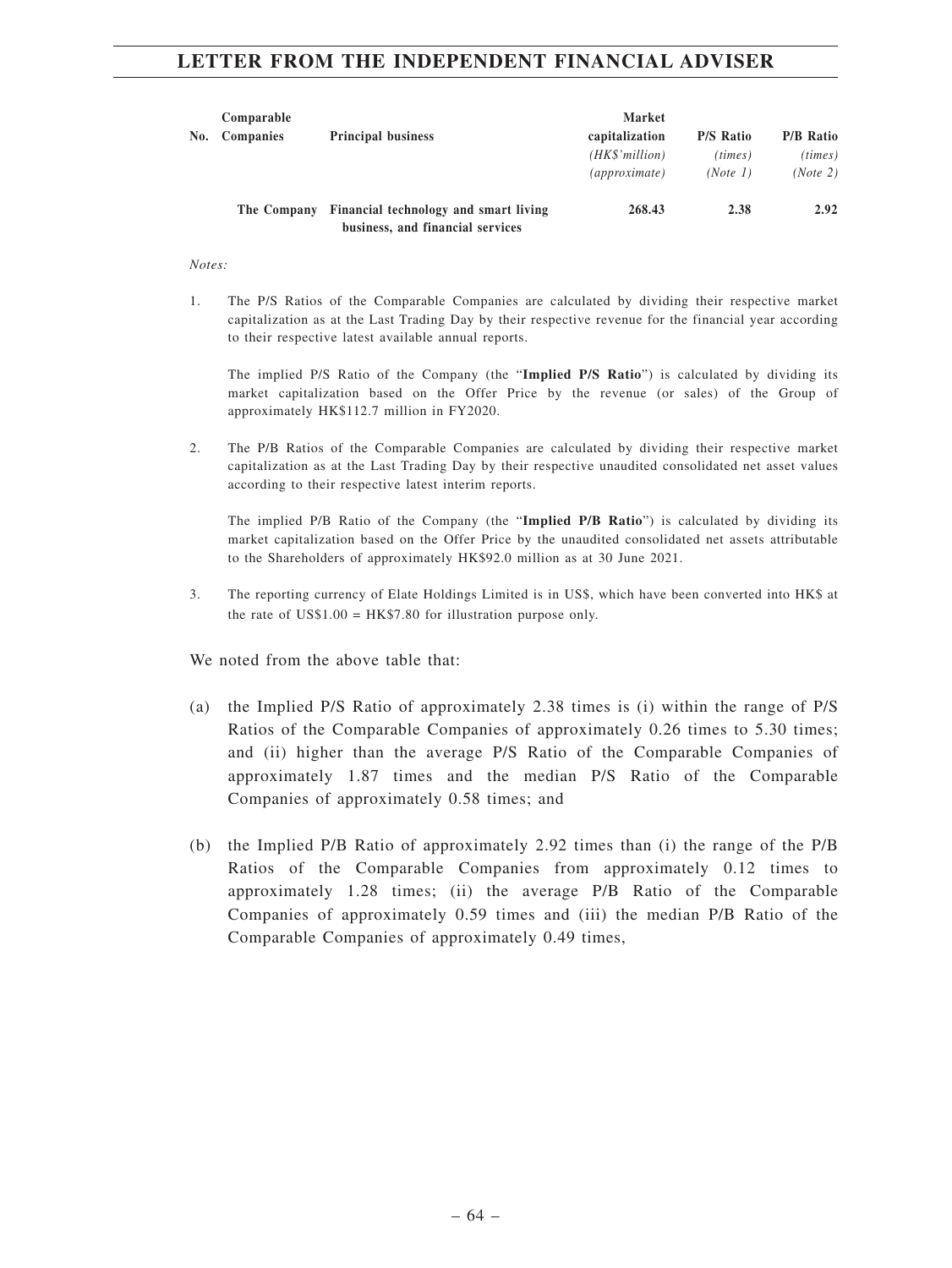accordingly, we are of the view that the Offer Price is fair and reasonable so far as the Independent Shareholders are concerned.

We consider an offer price comparable analysis using other general offer transactions would not be meaningful in our consideration as such analysis overlooks certain crucial factors, including but not limited to, the difference of valuation, business environment and outlook among different industries. There were no general offers involving any companies listed on the Main Board of the Stock Exchange engaging in the Comparable Business within one year prior to the Latest Practicable Date for us to make any meaningful comparison and thus assess the fairness and reasonableness of the Offer Price.

## **RECOMMENDATION**

Having considered the principal factors and reasons as discussed above, in particular,

- (i) the Group reported net losses for HY2021, FY2020 and FY2019 which suggests that the Group is operating in a challenging business environment;
- (ii) the consolidated net asset value of the Group has been on a declining trend in our review period from the FY2019 to HY2021;
- (iii) it is anticipated that the such challenging business environment is likely to remain until the China-U.S. trade war and the pandemic situation improves as such, the prospects of the industry would cast uncertainty on the prospects of the Group;
- (iv) although Mr. Mai and Mr. Zhang have investments in companies involved in technology related businesses that Mr. Mai is responsible for the business direction and vision of Guangzhou Huangjia, and Mr. Zhang is a passive investor in Guangzhou Yutaixing and provides similar advice in the areas of overall strategic development and major business decision making to Guangzhou Yutaixing as a shareholder, there is no direct similarity or overlapping of business between Guangzhou Huangjia and Guangzhou Yutaixing and that of the Group. Based on the background information of Mr. Mai, Mr. Zhang, Ms. Xu Tingting, Ms. Mai Qiqi, Mr. Lai Chi Leung and Mr. Zhang Dingfang, it appears that they do not have immediate experience in similar business of the Group and they have yet to conduct a detailed review of the operations of the Group and formulate business strategies for the Group's long term development;
- (v) the Offer Price represents a premium of approximately 13.98% over the average closing price of approximately HK\$0.737 per Share during the Pre-Announcement Period;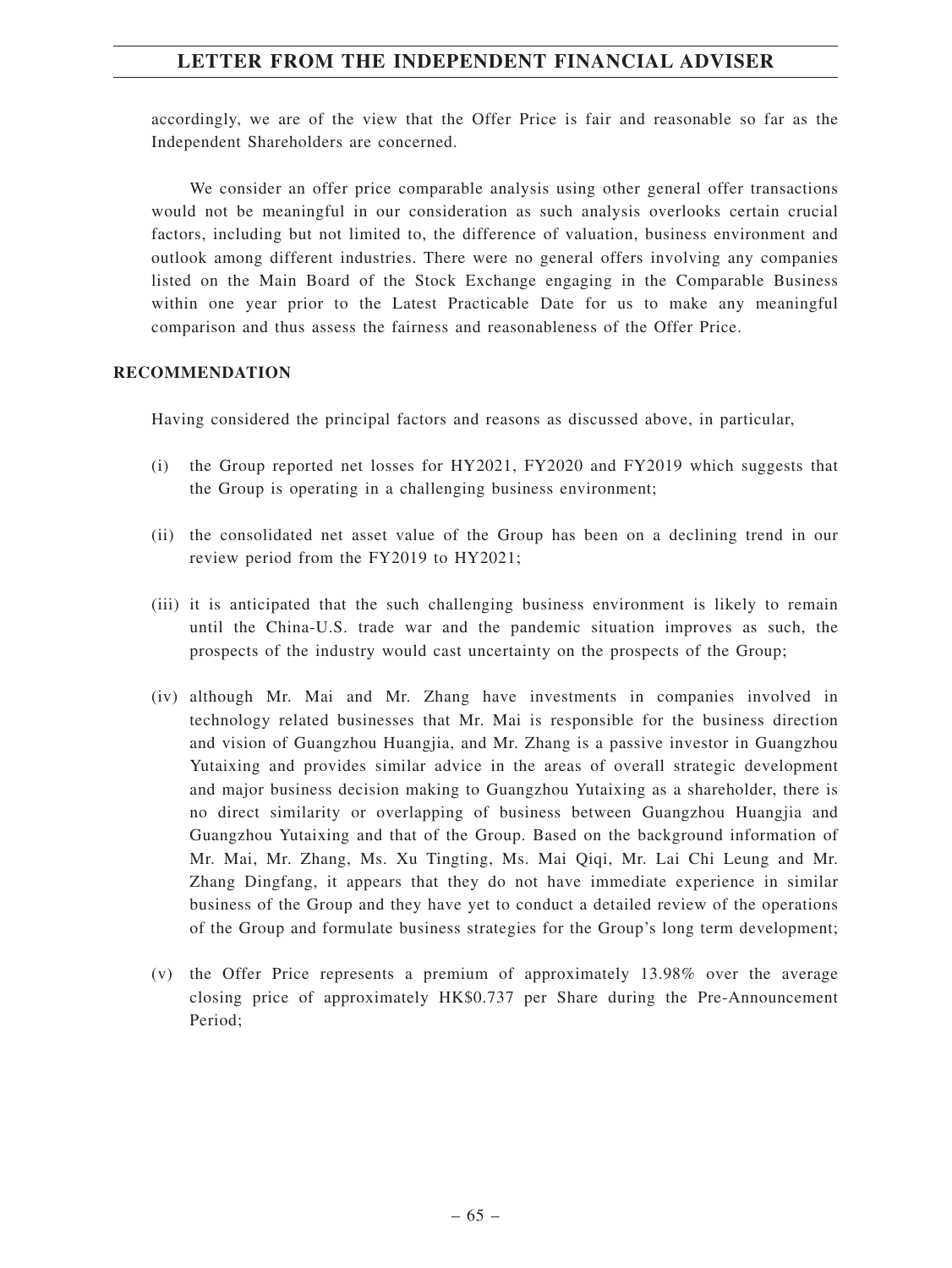- (vi) the closing prices of the Share has been on upward trend commenced from early October 2021 which may be the market reaction to the progress of the Possible Transaction and, subsequent to the Joint Announcement, closing price of the Shares spiked to a high of HK\$1.27 on 13 January 2022 and then ease back to HK\$0.87 on the Latest Practicable Date. The Directors confirmed that they are not aware of any reason which could lead to the fluctuation of the closing Share price during the Review Period;
- (vii) although the trading volume of the Shares on 13 January 2022 recorded a record daily turnover for the twelve-month period prior to the Last Trading Date, this could be the market reaction to the Joint Announcement. Subsequent trading volume has eased back to the usual level prior to the Joint Announcement;
- (viii) the liquidity of the Shares during the Review Period has been, in our view, generally thin. Such low level of liquidity would suggest that any sale of a significant number of the Shares in the market may result in downward pressure on the market price of the Shares. The Offer provides an assured exit alternative for the Independent Shareholders, particularly those who hold a large number of Shares, to realize part of or all of their investments in the Shares at the Offer Price if they so wish; and
- (ix) the Implied P/S Ratio is within the range of P/S Ratios of the Market Comparable Companies and higher than the average P/S Ratio and median P/S Ratio of the Comparable Companies, and the Implied P/B Ratio is higher than the range of the P/B Ratios, the average P/B Ratio and median P/B Ratio of the Comparable Companies,

we are of the opinion that the terms of the Offer are fair and reasonable so far as the Independent Shareholders are concerned. Accordingly, we advise the Independent Board Committee to recommend, and we ourselves recommend, the Independent Shareholders to accept the Offer.

For those Independent Shareholders who intend to accept the Offer, we would remind them to closely monitor the market price and liquidity of the Shares during the Offer Period, and having regard to their own circumstances, consider selling the Shares in the open market, instead of accepting the Offer, if the net proceeds from the ultimate sale of such Shares would be higher than that receivable under the Offer.

For those Independent Shareholders who intend to dispose of large blocks of Shares in the open market, we would also remind them of the possible difficulty in disposing of their Shares in the open market without creating downward pressure on the market prices of the Shares as a result of the thin trading in the Shares.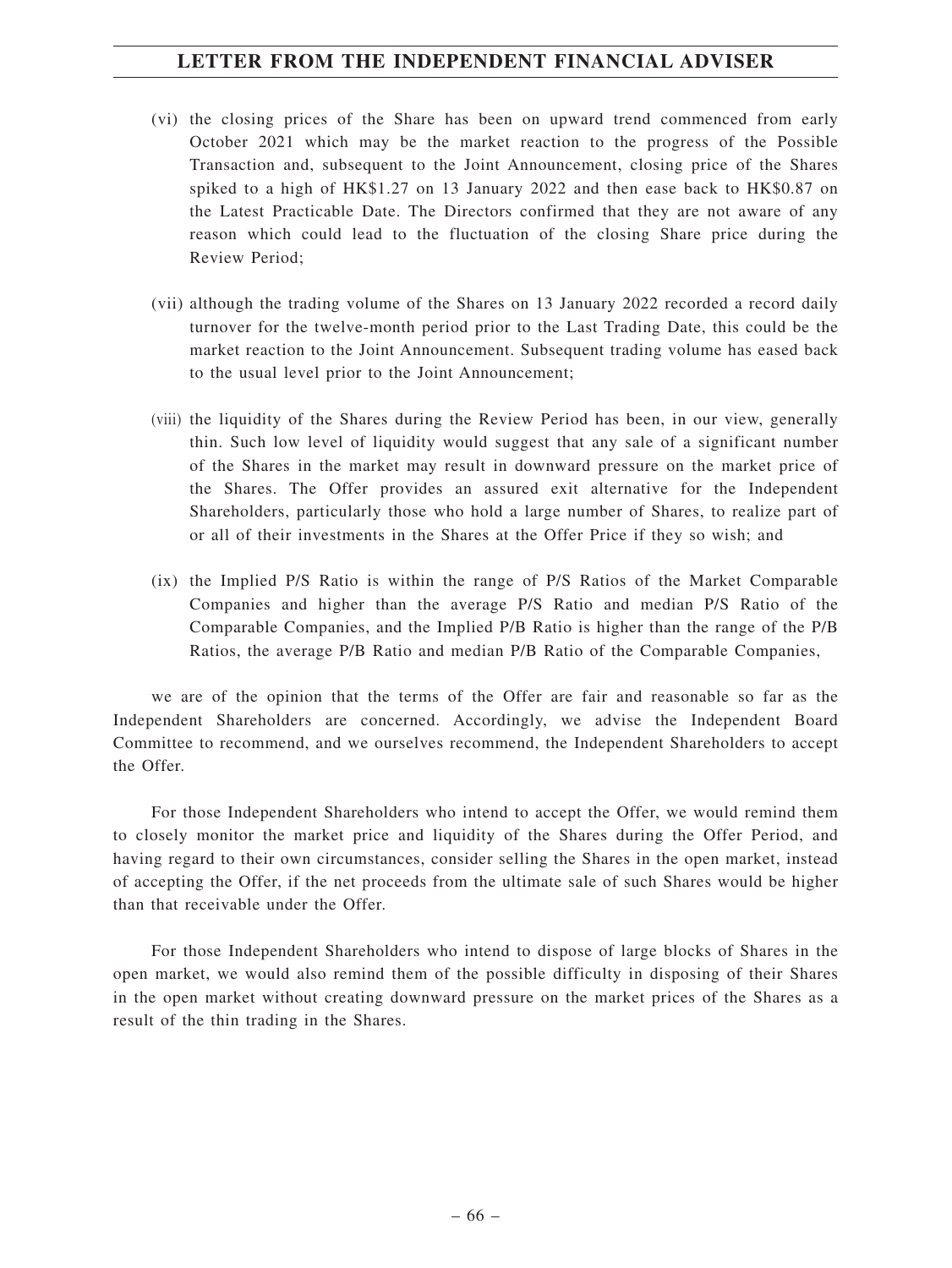For those Independent Shareholders who are attracted by or confident in the prospects of the Group with the Joint Offerors as the controlling Shareholders of the Company may consider to retain their Shares in full or in part.

# Yours faithfully, for and on behalf of **FIRST CAPITAL INTERNATIONAL FINANCE LIMITED** Larry Chan **Keith Ho** Managing Director Vice President

*Mr. Larry Chan and Mr. Keith Ho are licensed persons registered with the SFC and as responsible officers of First Capital International Finance Limited to carry out Type 6 (advising on corporate finance) regulated activities under the SFO and have over 29 years and over 6 years of experience in corporate finance industry respectively.*

\* *for identification purposes only*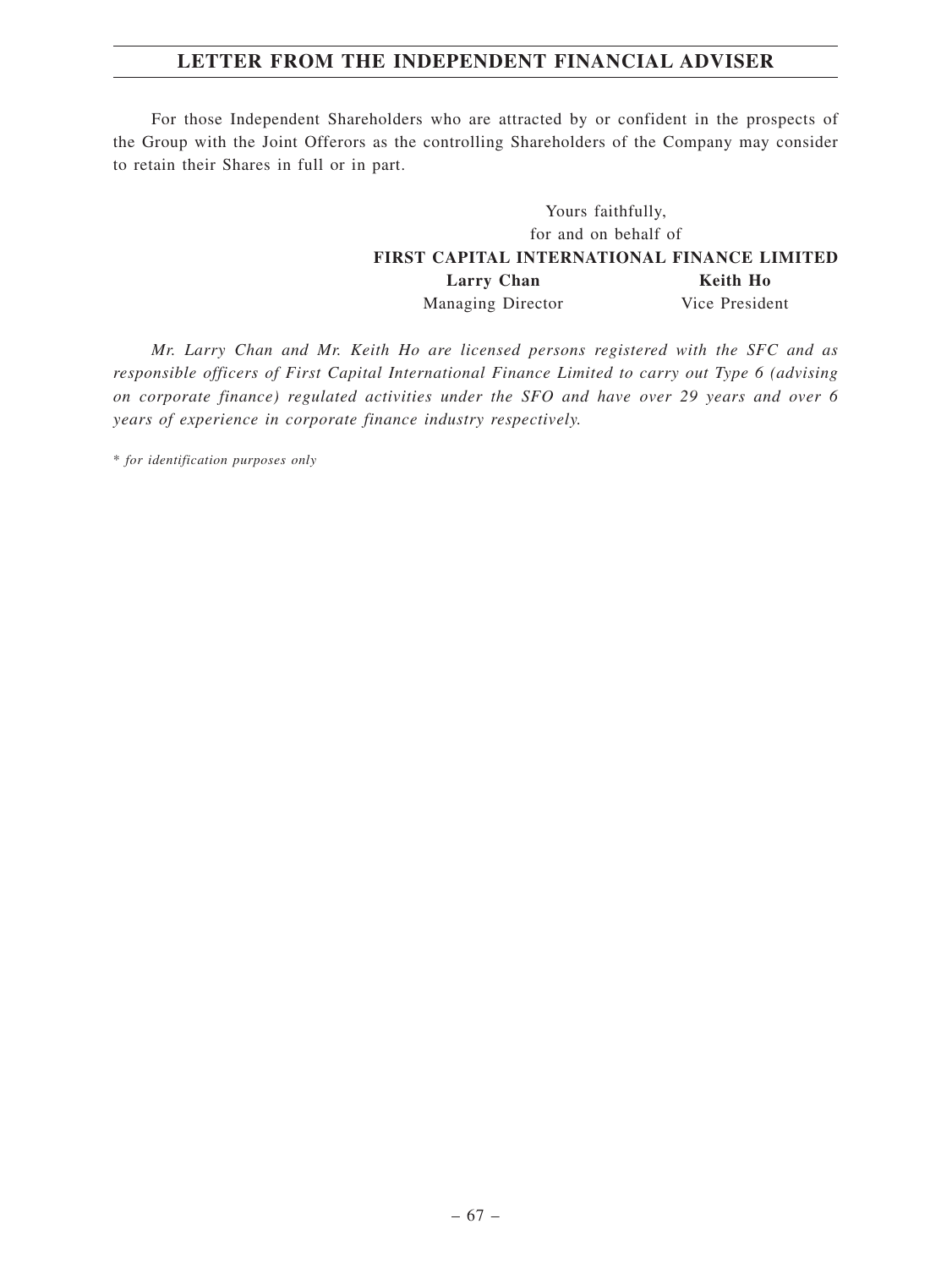# **1. PROCEDURES FOR ACCEPTANCE OF THE OFFER**

- (a) To accept the Offer, you should complete and sign the Form of Acceptance in accordance with the instructions printed thereon, which form part of the terms of the Offer.
- (b) If the share certificate(s) and/or transfer receipt(s) and/or any other document(s) of title (and/or any satisfactory indemnity or indemnities required in respect thereof) in respect of your Shares is/are in your name, and you wish to accept the Offer in respect of your Offer Shares (whether in full or in part), you must send the Form of Acceptance duly completed and signed together with the relevant share certificate(s) and/or transfer receipt(s) and/or other document(s) of title (and/or any satisfactory indemnity or indemnities required in respect thereof) to the Registrar, Computershare Hong Kong Investor Services Limited at Shops 1712–1716, 17/F, Hopewell Centre, 183 Queen's Road East, Wan Chai, Hong Kong, by post or by hand, marked "HNA Technology Investments Holdings Limited – Offer" on the envelope, in any event not later than 4:00 p.m., on the Closing Date.
- (c) If the share certificate(s) and/or transfer receipt(s) and/or any other document(s) of title (and/or any satisfactory indemnity or indemnities required in respect thereof) in respect of your Shares is/are in the name of a nominee company or a name other than your own, and you wish to accept the Offer in respect of your Shares (whether in full or in part), you must either:
	- (i) lodge your share certificate(s) and/or transfer receipt(s) and/or any other document(s) of title (and/or any satisfactory indemnity or indemnities required in respect thereof) with the nominee company, or other nominee, with instructions authorising it to accept the Offer on your behalf and requesting it to deliver in an envelope marked "HNA Technology Investments Holdings Limited – Offer" the duly completed and signed Form of Acceptance together with the relevant share certificate(s) and/or transfer receipt(s) and/or any other document(s) of title (and/or any satisfactory indemnity or indemnities required in respect thereof) to the Registrar; or
	- (ii) arrange for the Shares to be registered in your name by the Company through the Registrar, and deliver in an envelope marked "HNA Technology Investments Holdings Limited – Offer" the duly completed and signed Form of Acceptance together with the relevant share certificate(s) and/or transfer receipt(s) and/or any other document(s) of title (and/or any satisfactory indemnity or indemnities required in respect thereof) to the Registrar; or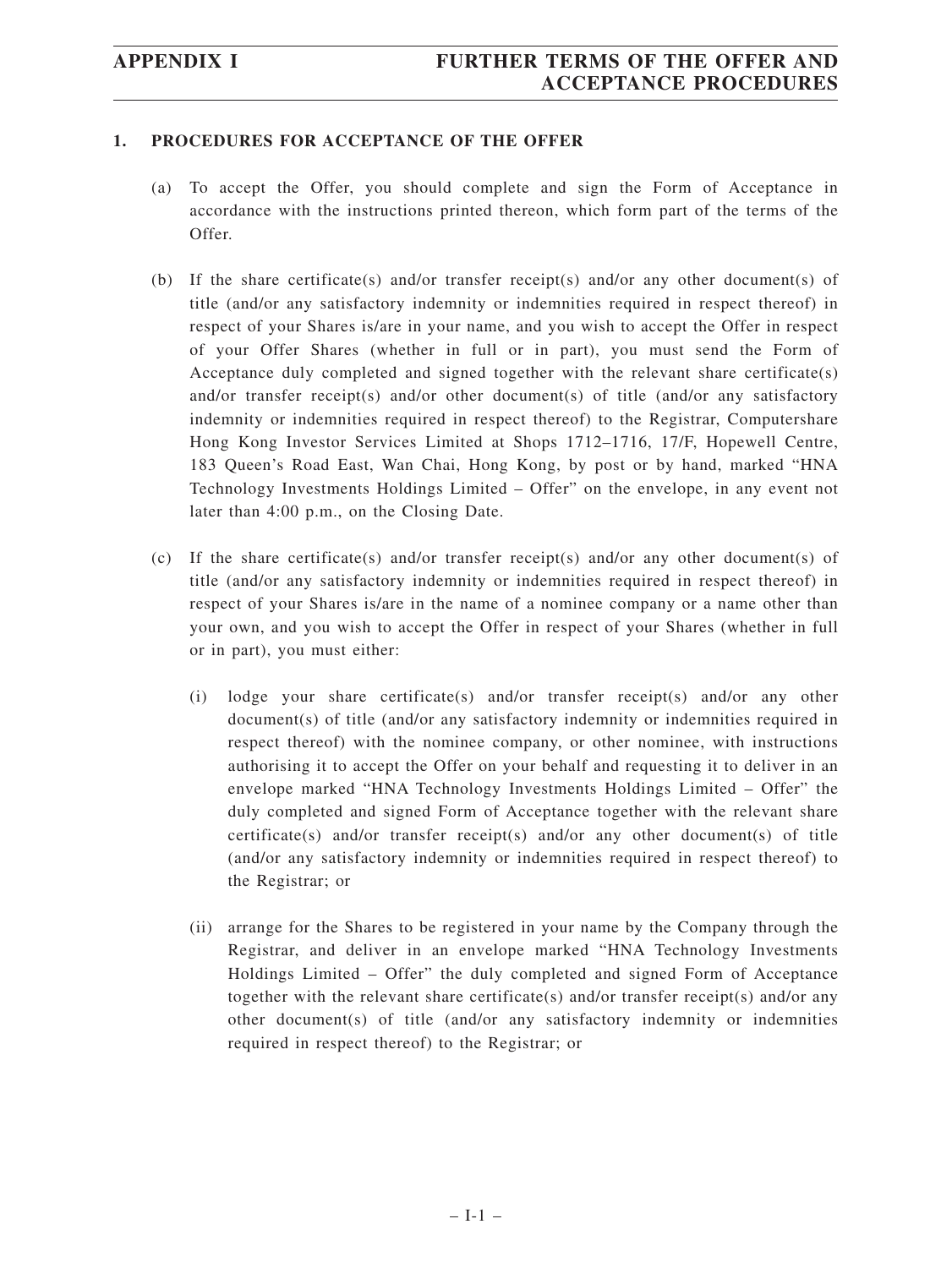# **APPENDIX I FURTHER TERMS OF THE OFFER AND ACCEPTANCE PROCEDURES**

- (iii) if your Shares have been lodged with your licensed securities dealer/registered institution in securities/custodian bank through CCASS, instruct your licensed securities dealer/registered institution in securities/custodian bank to authorise HKSCC Nominees Limited to accept the Offer on your behalf on or before the deadline set by HKSCC Nominees Limited. In order to meet the deadline set by HKSCC Nominees Limited, you should check with your licensed securities dealer/registered institution in securities/custodian bank for the timing on the processing of your instruction, and submit your instruction to your licensed securities dealer/registered institution in securities/custodian bank as required by them; or
- (iv) if your Shares have been lodged with your investor participant's account maintained with CCASS, authorise your instruction via the CCASS Phone System or CCASS Internet System on or before the deadline set by HKSCC Nominees Limited.
- (d) If the share certificate(s) and/or transfer receipts and/or other document(s) of title (and/or any satisfactory indemnity or indemnities required in respect thereof) in respect of your Shares is/are not readily available and/or is/are lost and you wish to accept the Offer in respect of your Shares, the Form of Acceptance should nevertheless be duly completed and signed and delivered in an envelope marked "HNA Technology Investments Holdings Limited – Offer" to the Registrar together with a letter stating that you have lost one or more of your share certificate(s) and/or transfer receipts and/or other document(s) of title (and/or any satisfactory indemnity or indemnities required in respect thereof) or that it/they is/are not readily available. If you find such document(s) or if it/they become(s) available, it/they should be forwarded to the Registrar as soon as possible thereafter. If you have lost your share certificate(s), you should also write to the Registrar for a letter of indemnity which, when completed in accordance with the instructions given, should be returned to the Registrar.
- (e) If you have lodged transfer(s) of any of your Shares for registration in your name and have not yet received your share certificate(s), and you wish to accept the Offer in respect of your Shares, you should nevertheless complete and sign the Form of Acceptance and deliver it in an envelope marked "HNA Technology Investments Holdings Limited – Offer" to the Registrar together with the transfer receipt(s) duly signed by yourself. Such action will be deemed to be an irrevocable instruction and authority to each of Hooray Securities and/or the Joint Offerors and/or any of their respective agent(s) to collect from the Company or the Registrar on your behalf the relevant share certificate(s) when issued and to deliver such certificate(s) to the Registrar and to authorise and instruct the Registrar to hold such share certificate(s), subject to the terms and conditions of the Offer, as if it was/they were delivered to the Registrar with the Form of Acceptance.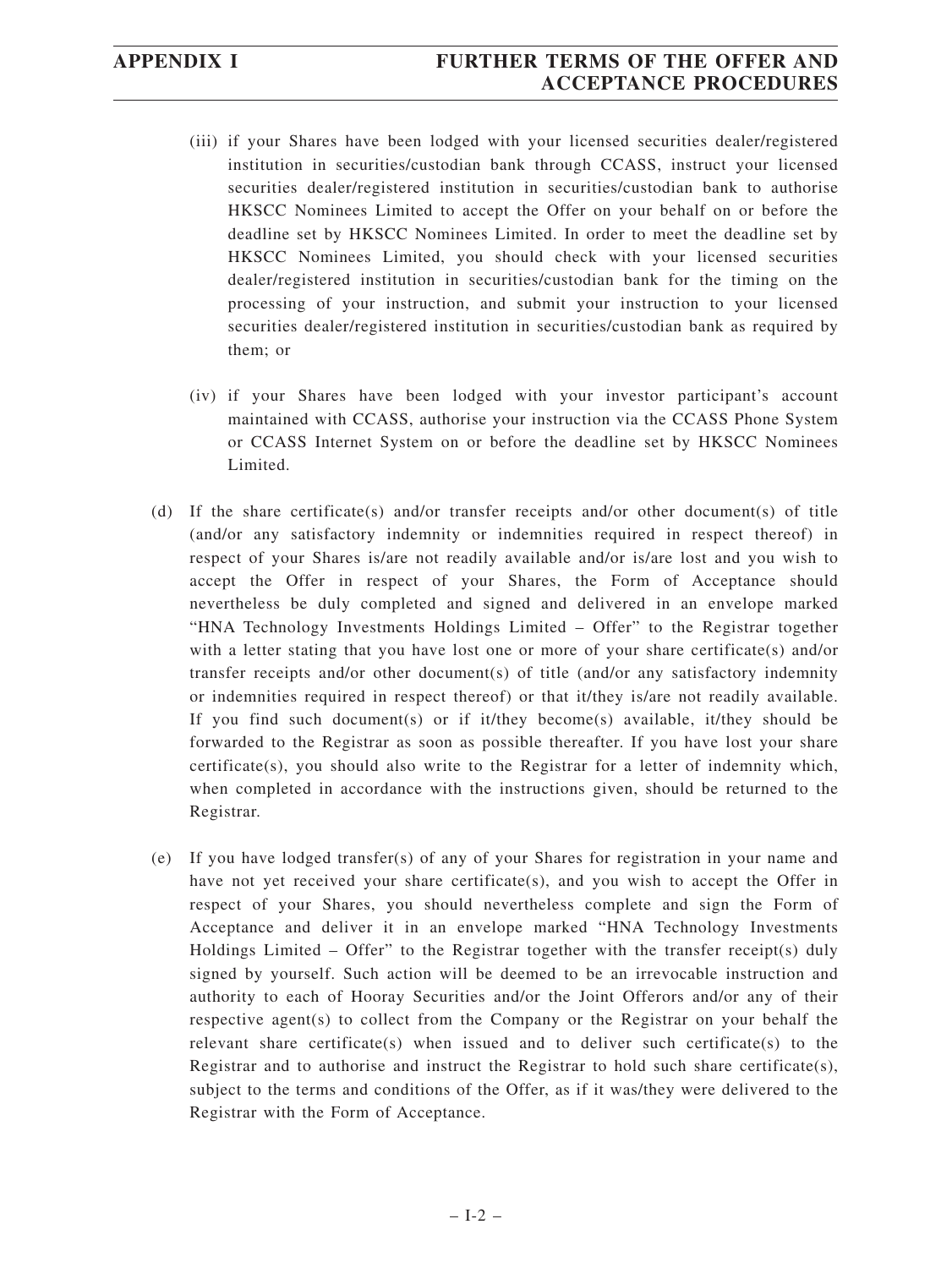- (f) Acceptance of the Offer will be treated as valid only if the duly completed and signed Form of Acceptance is received by the Registrar by no later than 4:00 p.m. on the Closing Date and the Registrar has recorded that the Form of Acceptance and any relevant documents have been so received, and is:
	- (i) accompanied by the relevant share certificate(s) and/or other document(s) of title (and/or any satisfactory indemnity or indemnities required in respect thereof) and, if those share certificate(s) is/are not in your name, such other documents (e.g. a duly stamped transfer of the relevant Share(s) in blank or in your favour executed by the registered holder) in order to establish your right to become the registered holder of the relevant Shares; or
	- (ii) inserted in the Form of Acceptance, the total number of Shares equal to that represented by the certificates for Shares tendered for acceptance of the Offer. If no number is inserted or a number inserted is greater or smaller than that represented by the certificates for Shares tendered for acceptance of the Offer, the Form of Acceptance will be returned to you for correction and resubmission. Any corrected Form of Acceptance must be resubmitted and received by the Registrar on or before the latest time of acceptance of the Offer; or
	- (iii) from a registered Shareholder or his personal representative (but only up to the amount of the registered holding and only to the extent that the acceptance relates to the Shares which are not taken into account under the other subparagraph of this paragraph (f)); or
	- (iv) certified by the Registrar or the Stock Exchange. If the Form of Acceptance is executed by a person other than the registered Shareholder, appropriate documentary evidence of authority (such as grant of probate or certified copy of power of attorney) to the satisfaction of the Registrar must be produced.
- (g) In Hong Kong, seller's ad valorem stamp duty arising in connection with acceptances of the Offer will be payable by relevant Independent Shareholders at a rate of 0.13% of the market value of the Offer Shares or consideration payable by the Joint Offerors in respect of the relevant acceptances of the Offer, whichever is higher, will be deducted from the cash amount payable by the Joint Offerors to the relevant Independent Shareholder accepting the Offer (where the amount of stamp duty is a fraction of a dollar, the stamp duty will be rounded up to the nearest dollar). The Joint Offerors will arrange for payment of the seller's ad valorem stamp duty on behalf of relevant Independent Shareholders accepting the Offer and will pay the buyer's ad valorem stamp duty in connection with the acceptance of the Offer and the transfer of the Shares.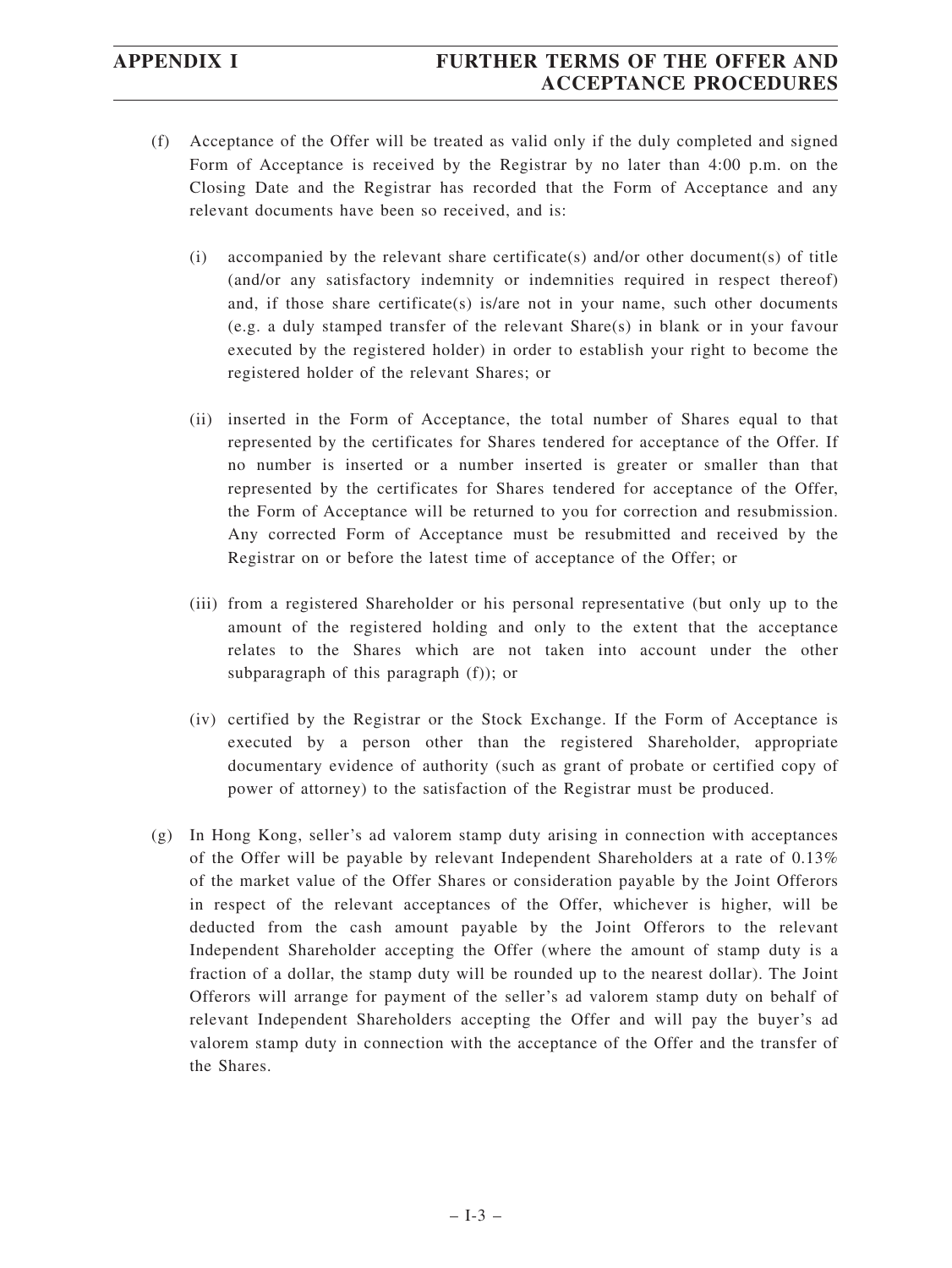- (h) No acknowledgement of receipt of any Form of Acceptance, share certificate(s) and/ or transfer receipt(s) and/or any other document(s) of title (and/or any satisfactory indemnity or indemnities required in respect thereof) will be given.
- (i) The address of the Registrar is Shops 1712–1716, 17/F, Hopewell Centre, 183 Queen's Road East, Wan Chai, Hong Kong.

# **2. SETTLEMENT OF THE OFFER**

- (a) Provided that a valid Form of Acceptance and the relevant share certificate(s) and/or transfer receipt(s) and/or any other document(s) of title and/or transfer receipt(s) (and/or any satisfactory indemnity or indemnities required in respect thereof) in respect of the relevant Offer Shares as required by Note 1 to Rule 30.2 of the Takeovers Code are complete and in good order in all respects and have been received by the Registrar no later than the latest time for acceptance, a cheque for the amount due to each accepting Independent Shareholder, less the seller's ad valorem stamp duty payable by him, will be despatched to such Independent Shareholder by ordinary post at his own risk as soon as possible but in any event within seven Business Days following the date on which all the relevant documents are received by the Registrar to render such acceptance complete and valid.
- (b) Settlement of the consideration to which any Independent Shareholders are entitled under the Offer will be implemented in full in accordance with the terms of the Offer (save with respect of the payment of seller's ad valorem stamp duty), without regard to any lien, right of set-off, counterclaim or other analogous right to which the Joint Offerors may otherwise be, or claim to be, entitled against such Independent Shareholders.
- (c) No fractions of a cent will be payable and the amount of cash consideration payable to an Independent Shareholder who accepts the Offer will be rounded up to the nearest cent.

## **3. ACCEPTANCE PERIOD AND REVISIONS**

(a) Unless the Offer has previously been revised or extended with the consent of the Executive, all acceptances of the Offer must be received by the Registrar by 4:00 p.m. on Friday, 25 February 2022, being the Closing Date. The Offer is unconditional.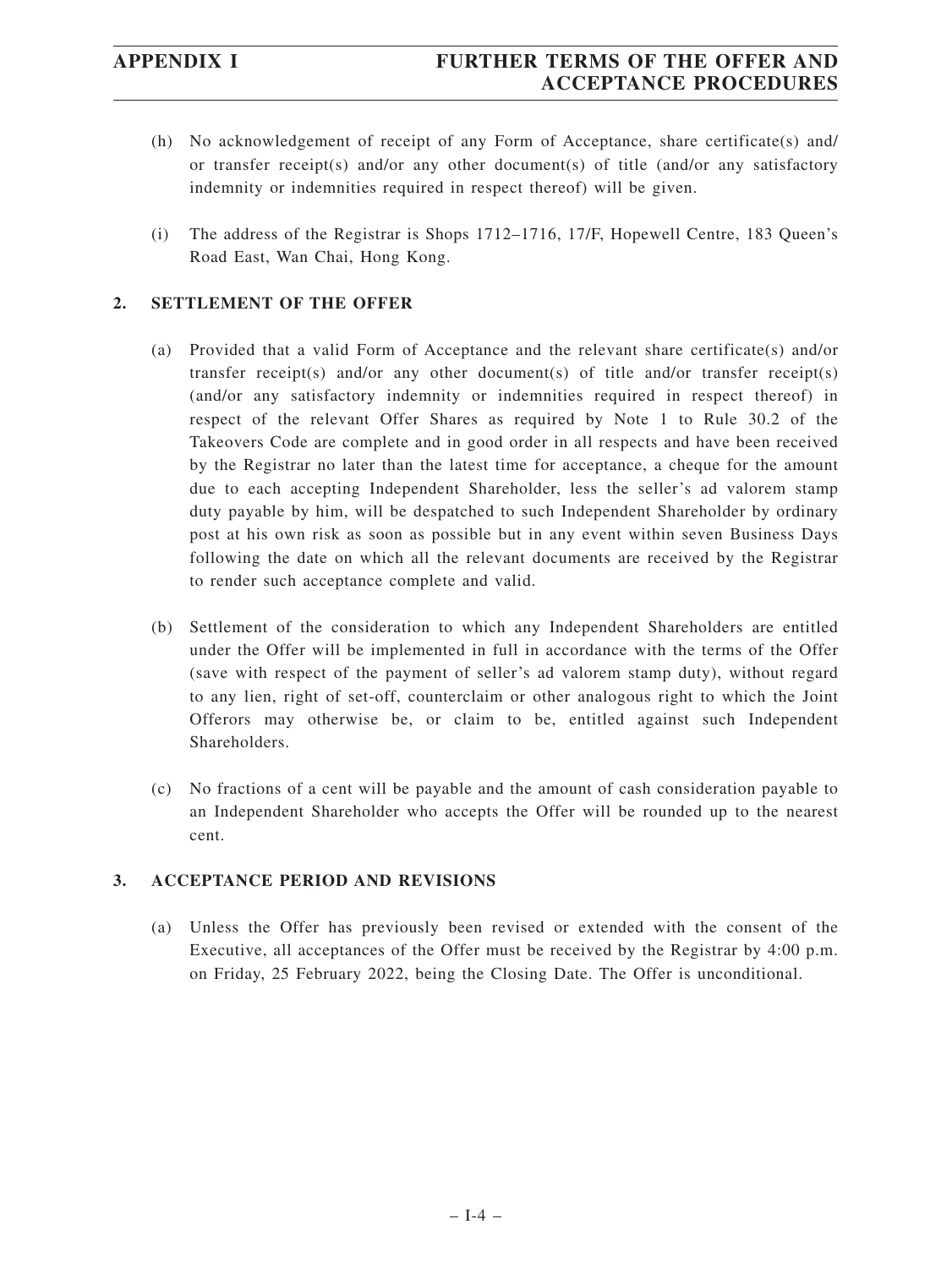# **APPENDIX I FURTHER TERMS OF THE OFFER AND ACCEPTANCE PROCEDURES**

- (b) If the Offer is extended or revised, the announcement of such extension or revision shall state the next Closing Date or that the Offer will remain open until further notice. For the latter case, at least 14 days' notice in writing will be given to the Independent Shareholders who have not accepted the Offer before the Offer is closed, and an announcement in respect thereof shall be released. If the Joint Offerors revise the terms of the Offer, all Independent Shareholders, whether or not they have already accepted the Offer, will be entitled to accept the revised Offer under the revised terms.
- (c) If the Closing Date is extended, any reference in this Composite Document and in the Form of Acceptance to the Closing Date shall, except where the context otherwise requires, be deemed to refer to the Closing Date so extended.

## **4. NOMINEE REGISTRATION**

To ensure equality of treatment of all Independent Shareholders, those registered Independent Shareholders who hold the Shares as nominees for more than one beneficial owner should, as far as practicable, treat the holding of each beneficial owner separately. It is essential for the beneficial owner of the Shares whose investments are registered in the names of a nominee to provide instructions to their nominee of their intentions with regards to the Offer.

## **5. ANNOUNCEMENTS**

(a) By 6:00 p.m. on Friday, 25 February 2022 (or such later time and/or date as the Executive may in exceptional circumstances permit) which is the Closing Date, the Joint Offerors must inform the Executive and the Stock Exchange of its decision in relation to the expiry, revision or extension of the Offer. The Joint Offerors must post an announcement on the Stock Exchange's website by 7:00 p.m. on the Closing Date stating the results of the Offer and whether the Offer has been revised or extended.

The announcement must state the total number of Shares and rights over Shares:

- (i) for which acceptances of the Offer has been received;
- (ii) held, controlled or directed by the Joint Offerors or persons acting in concert with any of them before the Offer Period;
- (iii) acquired or agreed to be acquired during the Offer Period by the Joint Offerors or persons acting in concert with any of them.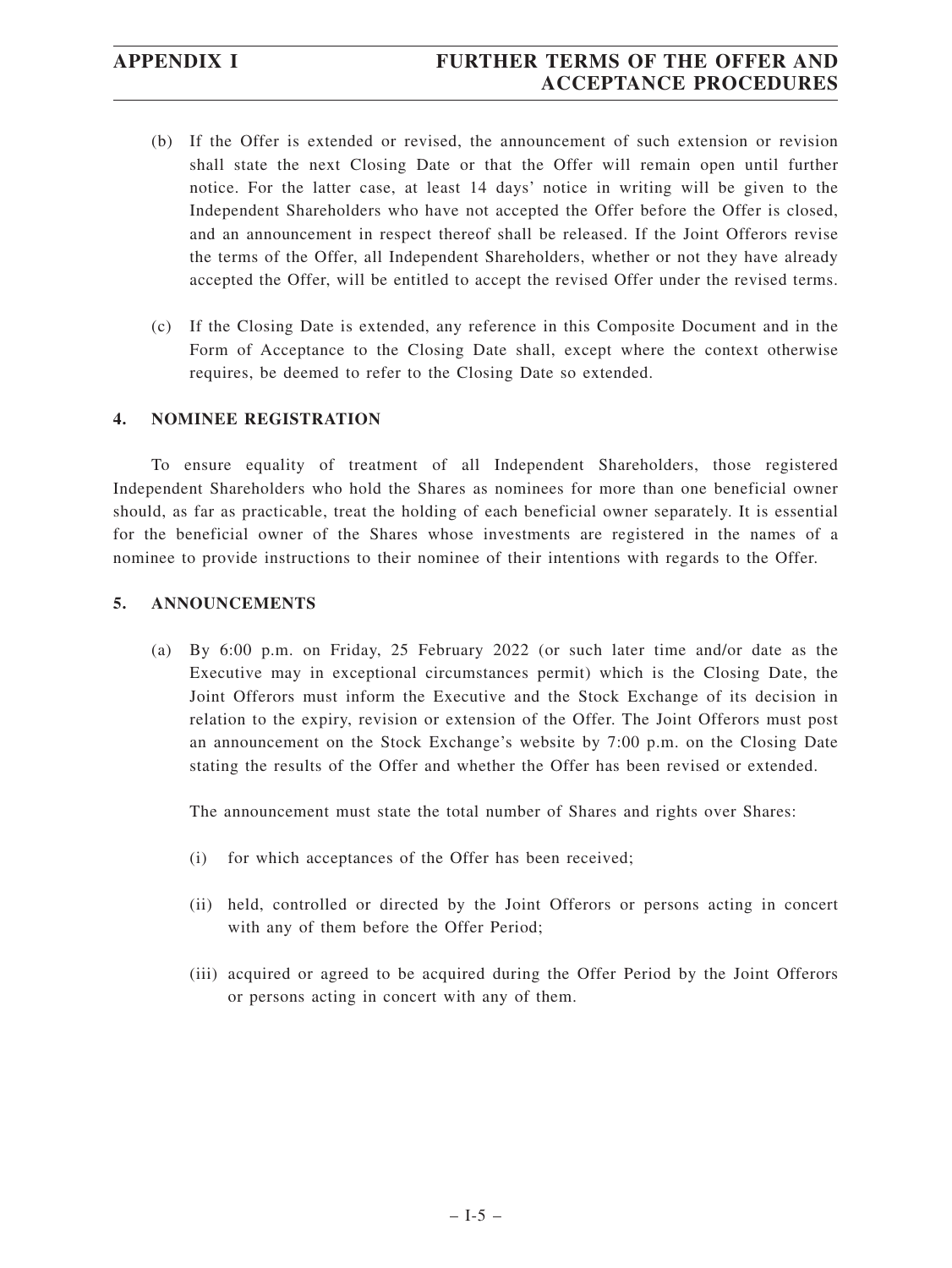# **APPENDIX I FURTHER TERMS OF THE OFFER AND ACCEPTANCE PROCEDURES**

- (b) The announcement must also include details of any relevant securities (as defined in Note 4 to Rule 22 of the Takeovers Code) in the Company which the Joint Offerors or any person acting in concert with any of them has borrowed or lent (save for any borrowed Shares which have been either on-lent or sold) and specify the percentages of the issued share capital of the Company and the percentages of voting rights of the Company represented by these numbers.
- (c) In computing the total number of Shares represented by acceptances, only valid acceptances that have been received by the Registrar no later than 4:00 p.m. on the Closing Date shall be included.
- (d) As required under the Takeovers Code, all announcements in respect of the Offer must be made in accordance with the requirements of the Takeovers Code and the Listing Rules, where applicable.

# **6. RIGHT OF WITHDRAWAL**

- (a) Acceptance of the Offer tendered by any Independent Shareholders shall be irrevocable and cannot be withdrawn, except in the circumstances set out below.
- (b) If the Joint Offerors is unable to comply with the requirements set out in the paragraph headed "5. Announcements" above, as set out in Rule 19.2 of the Takeovers Code, the Executive may require that the Independent Shareholders who have tendered acceptances to the Offer be granted a right of withdrawal on terms that are acceptable to the Executive until the requirements set out in that rule are met.
- (c) In such case, if the Independent Shareholders withdraw their acceptances, the Joint Offerors and Registrar shall, as soon as possible but in any event within ten days thereof, return by ordinary post the share certificate(s),and/or transfer receipt(s) and/or other document(s) of title (and/or any satisfactory indemnity or indemnities required in respect thereof) in respect of the Shares lodged with the Form of Acceptance to the relevant Independent Shareholders.

## **7. STAMP DUTY**

Sellers' Hong Kong ad valorem stamp duty on acceptances of the Offer at a rate of 0.13% of the consideration payable in respect of the relevant acceptances or, if higher, the market value of the Shares subject to such acceptance, will be deducted from the amounts payable to the Independent Shareholders who accept the Offer. The Joint Offerors will arrange for payment of sellers' ad valorem stamp duty on behalf of the Independent Shareholders who accept the Offer and pay the buyer's Hong Kong ad valorem stamp duty in connection with the acceptance of the Offer and the transfers of the relevant Offer Shares in accordance with the Stamp Duty Ordinance (Cap. 117 of the Laws of Hong Kong).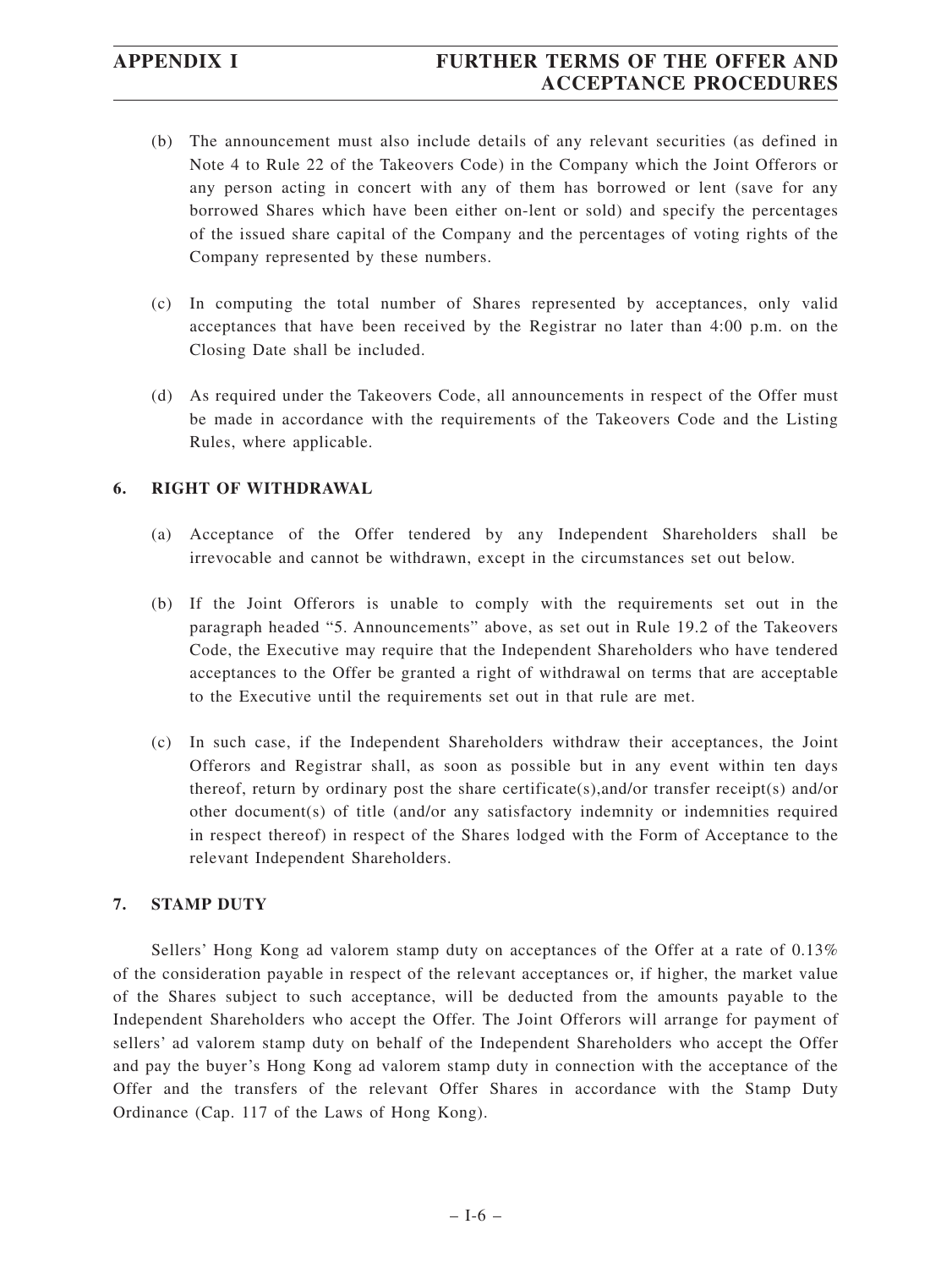## **8. TAXATION ADVICE**

Independent Shareholders are recommended to consult their own professional advisers if they are in any doubt as to the taxation implications of accepting or rejecting the Offer. None of the Joint Offerors or the Joint Offerors' Concert Parties, the Company, Hooray Securities, Hooray Capital, the Independent Financial Adviser and their respective ultimate beneficial owners, directors, officers, advisers, agents or associates or any other person involved in the Offer accepts responsibility for any taxation effects on, or liabilities of, any persons as a result of their acceptance or rejection of the Offer.

## **9. GENERAL**

- (a) All communications, notices, Form of Acceptance, share certificate(s), transfer receipts(s), other document(s) of title (and/or any satisfactory indemnity or indemnities required in respect thereof) and remittances to settle the consideration payable under the Offer to be delivered by or sent to or from the Independent Shareholders will be delivered by or sent to or from them, or their designated agents by post at their own risk, and the Joint Offerors, Joint Offerors, Concert Partners, the Company, Hooray Securities, Hooray Capital, the Independent Financial Adviser, the Registrar or the company secretary of the Company, or any of their respective ultimate beneficial owners, directors, officers, advisers, agents or associates or any other parties involved in the Offer and any of their respective agents do not accept any liability for any loss or delay in postage or any other liabilities that may arise as a result thereof.
- (b) The provisions set out in the Form of Acceptance form part of the terms and conditions of the Offer.
- (c) The accidental omission to despatch this Composite Document and/or Form of Acceptance or any of them to any person to whom the Offer is made will not invalidate either the Offer in any way.
- (d) The Offer is, and all acceptances will be, governed by and construed in accordance with the laws of Hong Kong.
- (e) Due execution of the Form of Acceptance will constitute an irrevocable authority to the Joint Offerors, Hooray Securities, or such person or persons as the Joint Offerors may direct to complete, amend and execute any document on behalf of the person or persons accepting the Offer and to do any other act that may be necessary or expedient for the purposes of vesting in the Joint Offerors, or such person or persons as it may direct, the Offer Shares in respect of which such person or persons has/have accepted the Offer.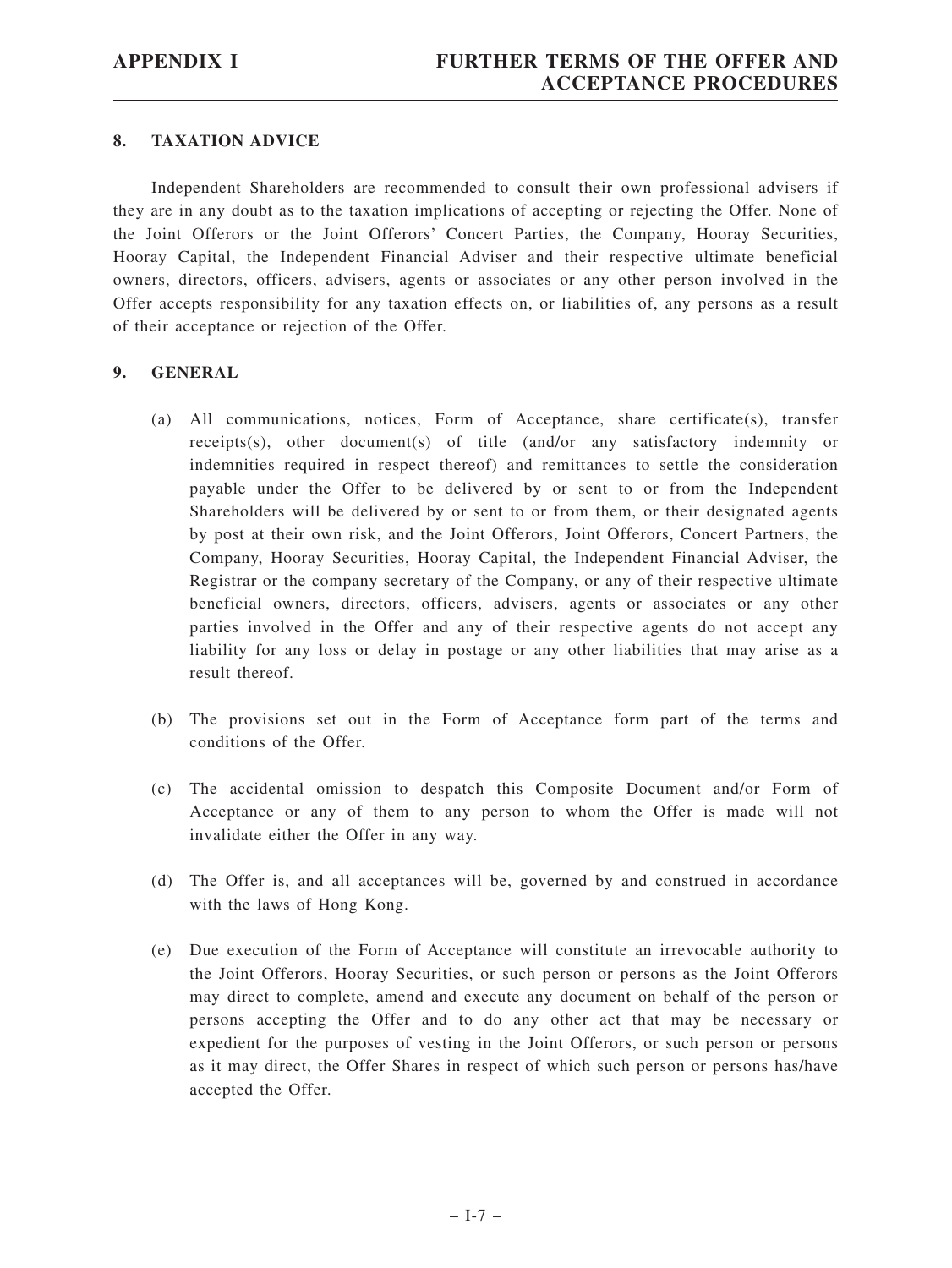# **APPENDIX I FURTHER TERMS OF THE OFFER AND ACCEPTANCE PROCEDURES**

- (f) Acceptance of the Offer by any Independent Shareholders will be deemed to constitute a warranty by such person or persons to the Joint Offerors and the Company that all Offer Shares to be sold by such person under the Offer are fully paid and free from all encumbrances whatsoever together with all rights attached thereto, including but not limited to all rights to any dividend or other distribution declared, made or paid on or after the date of the Composite Document.
- (g) References to the Offer in this Composite Document and the Form of Acceptance shall include any revision and/or extension thereof.
- (h) The making of the Offer to the Overseas Shareholders may be prohibited or affected by the laws of the relevant jurisdictions. The Overseas Shareholders should inform themselves about and observe any applicable legal or regulatory requirements. It is the responsibility of each Overseas Shareholder who wishes to accept the Offer to satisfy himself/herself/itself as to the full observance of the laws and regulations of all relevant jurisdictions in connection therewith, including, but not limited to the obtaining of any governmental, exchange control or other consents and any registration or filing which may be required and the compliance with all necessary formalities, regulatory and/or legal requirements. Such Overseas Shareholders shall be fully responsible for the payment of any transfer or cancellation or other taxes and duties due by such Overseas Shareholders in respect of the relevant jurisdictions. The Overseas Shareholders are recommended to seek professional advice on deciding whether or not to accept the Offer.
- (i) Acceptances of the Offer by any nominee will be deemed to constitute a warranty by such nominee to the Company that the number of the Shares in respect of which as indicated in the Form of Acceptance is the aggregate number of Shares held by such nominee for such beneficial owner who is accepting the Offer.
- (j) In making their decision, the Independent Shareholders must rely on their own examination of the Joint Offerors, the Group and the terms of the Offer, including the merits and risks involved. The contents of this Composite Document, including any general advice or recommendation contained herein together with the Form of Acceptance shall not be construed as any legal or business advice on the part of the Joint Offerors, the Company, Hooray Securities or the Independent Financial Adviser or their respective professional advisers. The Independent Shareholders should consult their own professional advisers for professional advice.
- (k) All acceptances, instructions, authorities and undertakings given by the Independent Shareholders in the Form(s) of Acceptance shall be irrevocable except as permitted under the Takeovers Code.
- (l) The English texts of this Composite Document and the Form of Acceptance shall prevail over their respective Chinese texts for the purpose of interpretation in case of inconsistency.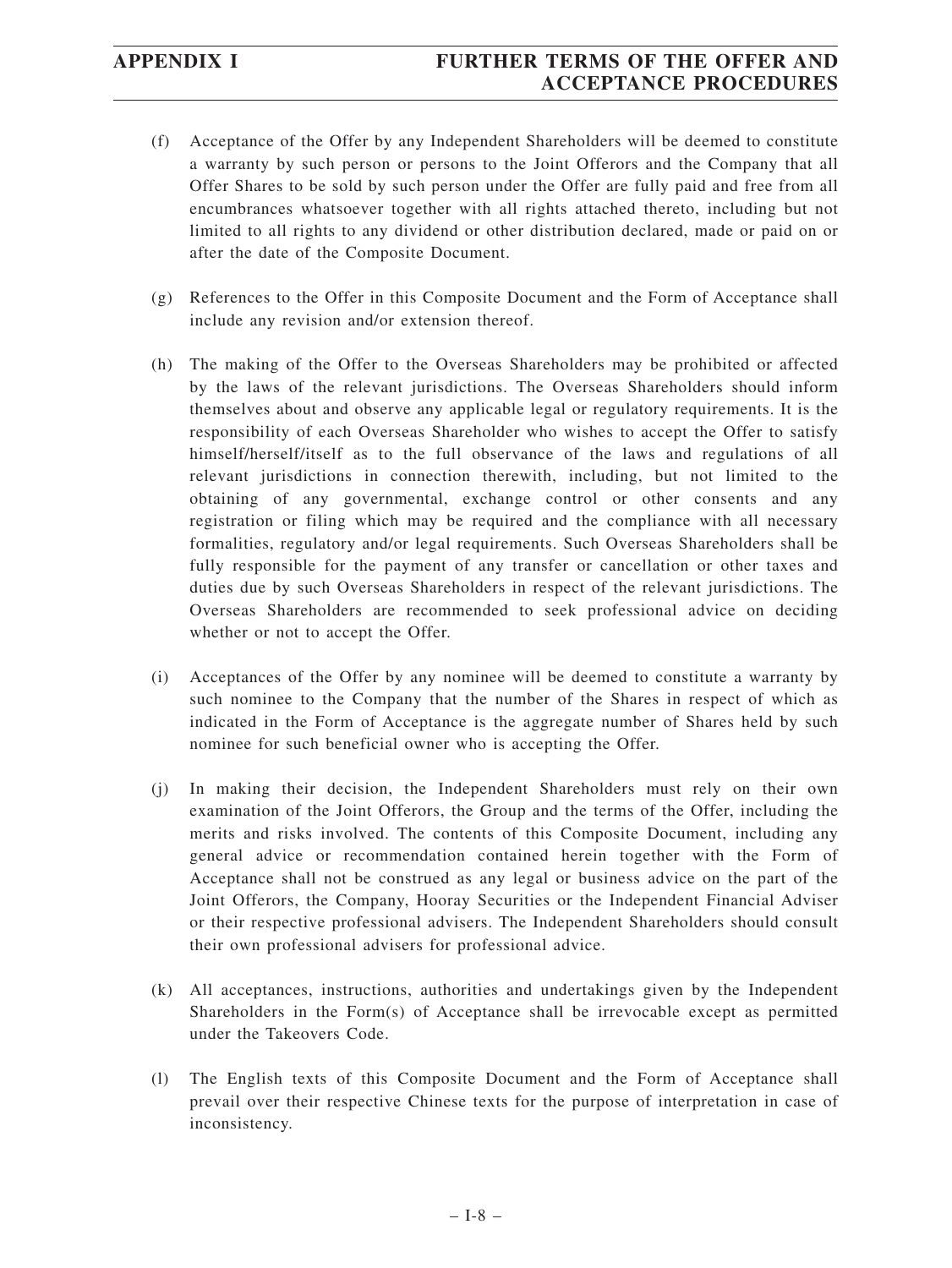## **1. SUMMARY OF THE FINANCIAL INFORMATION**

The following is the summary of (i) the unaudited consolidated financial results of the Group for the six months ended 30 June 2021 as extracted from the interim report of the Company for the six months ended 30 June 2021; and (ii) the audited consolidated financial results of the Group for each of the three years ended 31 December 2018, 2019 and 2020 as extracted from the annual reports of the Company for the three years ended 31 December 2018, 2019 and 2020, respectively.

|                                                              | For the six     |           |                                        |           |
|--------------------------------------------------------------|-----------------|-----------|----------------------------------------|-----------|
|                                                              | months<br>ended |           |                                        |           |
|                                                              | 30 June 2021    | 2020      | For the year ended 31 December<br>2019 | 2018      |
|                                                              | HK\$'000        | HK\$'000  | HK\$'000                               | HK\$'000  |
|                                                              | (unaudited)     | (audited) | (audited)                              | (audited) |
| Revenue                                                      | 36,250          | 112,747   | 165,727                                | 137,685   |
| Cost of sales and services                                   | (15,981)        | (57, 534) | (74, 365)                              | (63, 315) |
| Gross profit                                                 | 20,269          | 55,213    | 91,362                                 | 74,370    |
| Other income                                                 | 313             | 3,652     | 1,220                                  | 429       |
| Selling and distribution costs                               | (3,554)         | (11,610)  | (15, 342)                              | (15, 464) |
| Research and development expenses                            | (11, 031)       | (33, 018) | (36,956)                               | (30, 787) |
| Administrative expenses                                      | (16,060)        | (33, 794) | (37, 891)                              | (35,997)  |
| (Loss)/profit from operations                                | (10,063)        | (19, 557) | 2,393                                  | (7, 449)  |
| Finance costs                                                | (217)           | (318)     | (322)                                  |           |
| (Loss)/profit before taxation                                | (10, 280)       | (19, 875) | 2,071                                  | (7, 449)  |
| Income tax                                                   | (609)           | (320)     | (1,225)                                | 93        |
| (Loss)/profit from continuing<br>operations                  | (10, 889)       | (20, 195) | 846                                    | (7, 356)  |
|                                                              |                 |           |                                        |           |
| Discontinued operation                                       |                 |           |                                        |           |
| Loss for the year from discontinued<br>operation, net of tax |                 | (28)      | (9,105)                                | (16,098)  |
| Loss for the year attributable to                            |                 |           |                                        |           |
| the equity shareholders of the                               |                 |           |                                        |           |
| Company                                                      | (10, 889)       | (20, 223) | (8,259)                                | (23, 454) |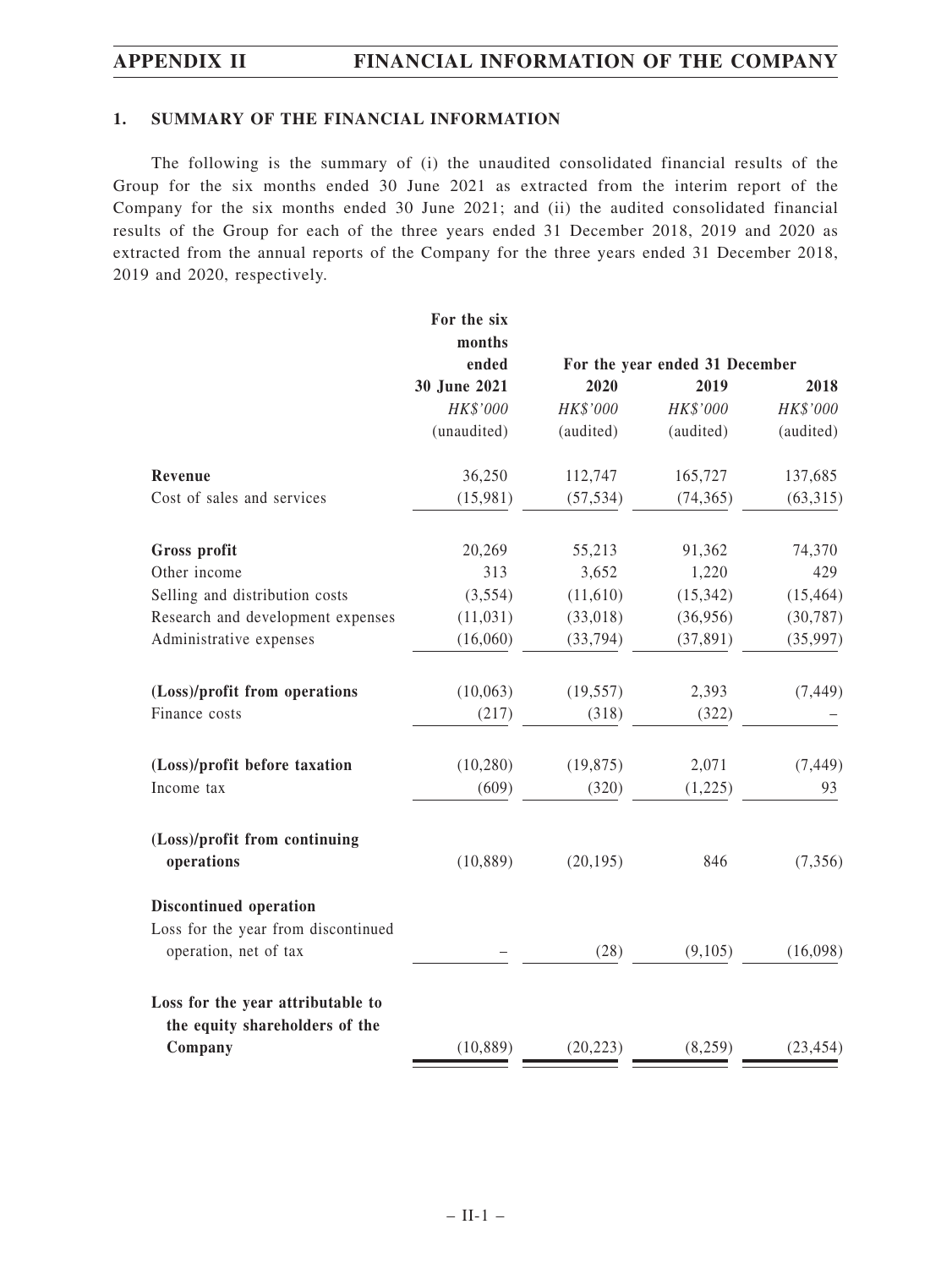|                                                                                                                     | For the six<br>months   |                         |                                |                         |
|---------------------------------------------------------------------------------------------------------------------|-------------------------|-------------------------|--------------------------------|-------------------------|
|                                                                                                                     | ended                   |                         | For the year ended 31 December |                         |
|                                                                                                                     | 30 June 2021            | 2020                    | 2019                           | 2018                    |
|                                                                                                                     | HK\$'000                | HK\$'000                | HK\$'000                       | HK\$'000                |
|                                                                                                                     | (unaudited)             | (audited)               | (audited)                      | (audited)               |
| (Loss)/earnings per share                                                                                           |                         |                         |                                |                         |
| From continuing operations                                                                                          |                         |                         |                                |                         |
| <b>Basic</b>                                                                                                        | $(3.407 \text{ cents})$ | $(6.320 \text{ cents})$ | $0.265$ cents                  | $(2.302 \text{ cents})$ |
| Diluted                                                                                                             | $(3.407 \text{ cents})$ | $(6.320 \text{ cents})$ | $0.265$ cents                  | $(2.302 \text{ cents})$ |
| From discontinued operation                                                                                         |                         |                         |                                |                         |
| <b>Basic</b>                                                                                                        |                         | $(0.009 \text{ cents})$ | $(2.849 \text{ cents})$        | $(5.037 \text{ cents})$ |
| Diluted                                                                                                             |                         | $(0.009 \text{ cents})$ | $(2.849 \text{ cents})$        | $(5.037 \text{ cents})$ |
|                                                                                                                     | (10, 889)               | (20, 223)               | (8,259)                        | (23, 454)               |
| Loss for the year/period                                                                                            |                         |                         |                                |                         |
| Other comprehensive income for<br>the year (after tax)<br>Items that will not be reclassified to<br>profit or loss: |                         |                         |                                |                         |
| Remeasurement of defined benefit<br>obligations                                                                     |                         | (237)                   | (595)                          | 161                     |
| Items that may be reclassified<br>subsequently to profit or loss:<br>Exchange differences on translation            |                         |                         |                                |                         |
| of financial statements of foreign                                                                                  |                         |                         |                                |                         |
| operations                                                                                                          | 1,544                   | 2,995                   | (237)                          | (1,604)                 |
| Total comprehensive income for the                                                                                  |                         |                         |                                |                         |
| year                                                                                                                | (9, 345)                | (17, 465)               | (9,091)                        | (24, 897)               |
| Attributable to:                                                                                                    |                         |                         |                                |                         |
| Equity shareholders of the Company                                                                                  | (9, 345)                | (17, 465)               | (9,091)                        | (24, 897)               |
|                                                                                                                     |                         |                         |                                |                         |
| Dividends distributed to owners of<br>the Company                                                                   |                         |                         |                                |                         |
|                                                                                                                     |                         |                         |                                |                         |

The Group's consolidated financial statements as at and for each of the three years ended 31 December 2018, 2019 and 2020 had been audited by the Company's independent auditor, KPMG and they did not contain any qualified or modified opinions, emphasis of matter or material uncertainty related to going concern.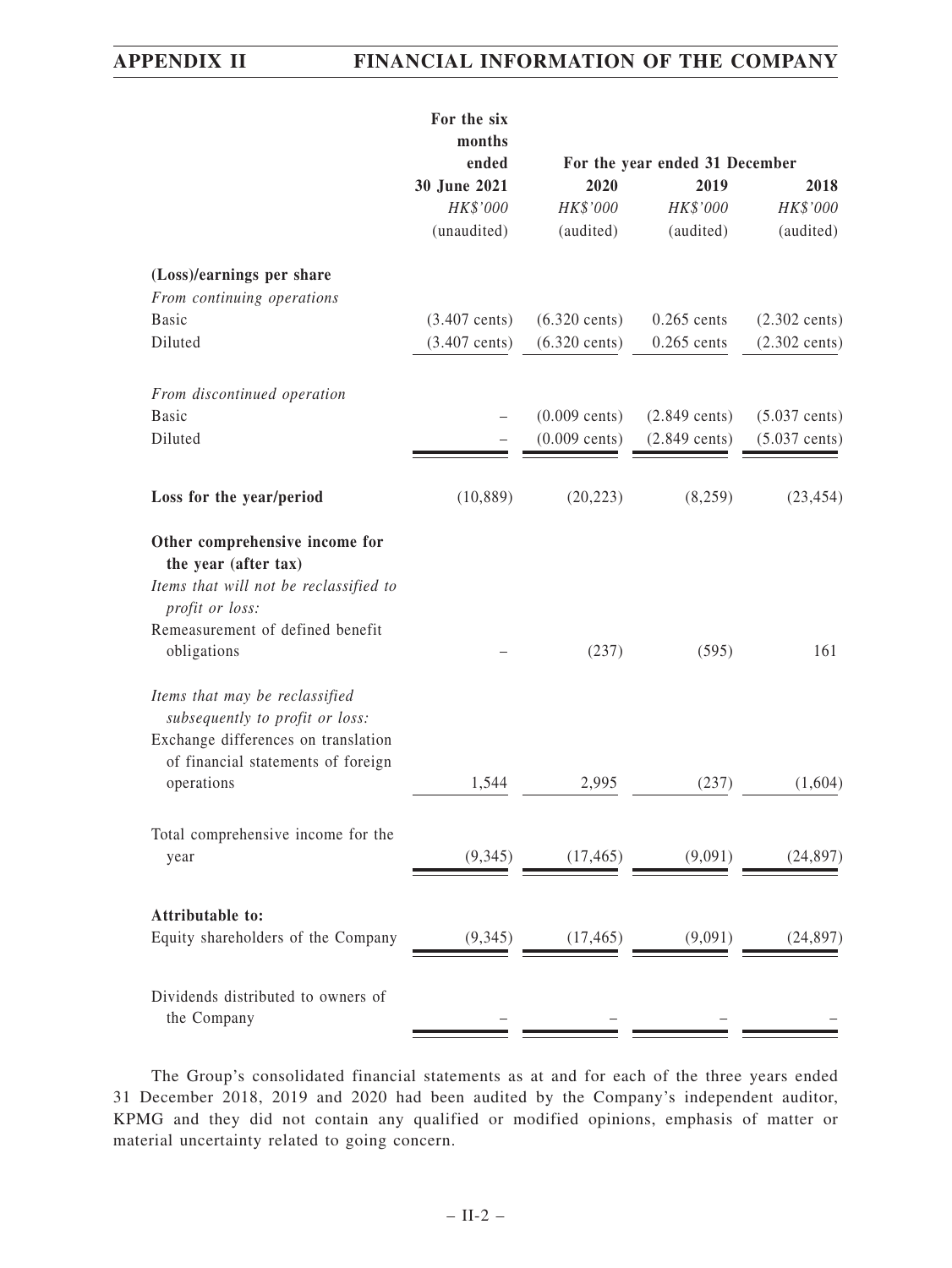Save as disclosed above, there is no other income or expense which are material to the Group for each of the three years ended 31 December 2020 and six months ended 30 June 2021.

There was no change in the Group's accounting policy during the three years ended 31 December 2020 which would result in the figures in its consolidated financial statements being not comparable to a material extent.

# **2. AUDITED CONSOLIDATED FINANCIAL STATEMENTS OF THE GROUP FOR THE THREE YEARS ENDED 31 DECEMBER 2018, 2019 AND 2020**

The Company is required to set out or refer to in this Composite Document the consolidated statement of profit or loss, the consolidated statement of financial position, consolidated statement of cash flows and any other primary statement as shown in (i) the audited consolidated financial statements of the Group for the year ended 31 December 2018 (the "**2018 Financial Statements**"); (ii) the audited consolidated financial statements of the Group for the year ended 31 December 2019 (the "**2019 Financial Statements**"); and (iii) the audited consolidated financial statements of the Group for the year ended 31 December 2020 (the "**2020 Financial Statements**"), together with the notes to the relevant published accounts which are of major relevance to the appreciation of the above financial information.

The 2018 Financial Statements are set out from page 77 to page 163 in the annual report of the Company for the year ended 31 December 2018 (the "**2018 Annual Report**"), which was published on 17 April 2019. The 2018 Annual Report is posted on the websites of the Stock Exchange (http://www.hkexnews.hk) and the Company (https://www.hnatechinv.com), and is accessible via the following hyperlink:

https://www1.hkexnews.hk/listedco/listconews/sehk/2019/0417/ltn20190417433.pdf

The 2019 Financial Statements are set out from page 82 to page 175 in the 2019 annual report of the Company for the year ended 31 December 2019 (the "**2019 Annual Repor**t"), which was published on 17 April 2020. The 2019 Annual Report is posted on the websites of the Stock Exchange (http://www.hkexnews.hk) and the Company (https://www.hnatechinv.com), and is accessible via the following hyperlink:

## https://www1.hkexnews.hk/listedco/listconews/sehk/2020/0417/2020041700502.pdf

The 2020 Financial Statements are set out from page 83 to page 175 in the 2020 annual report of the Company for the year ended 31 December 2020 (the "**2020 Annual Report**"), which was published on 16 April 2021. The 2020 Annual Report is posted on the websites of the Stock Exchange (http://www.hkexnews.hk) and the Company (https://www.hnatechinv.com), and is accessible via the following hyperlink:

https://www1.hkexnews.hk/listedco/listconews/sehk/2021/0416/2021041600201.pdf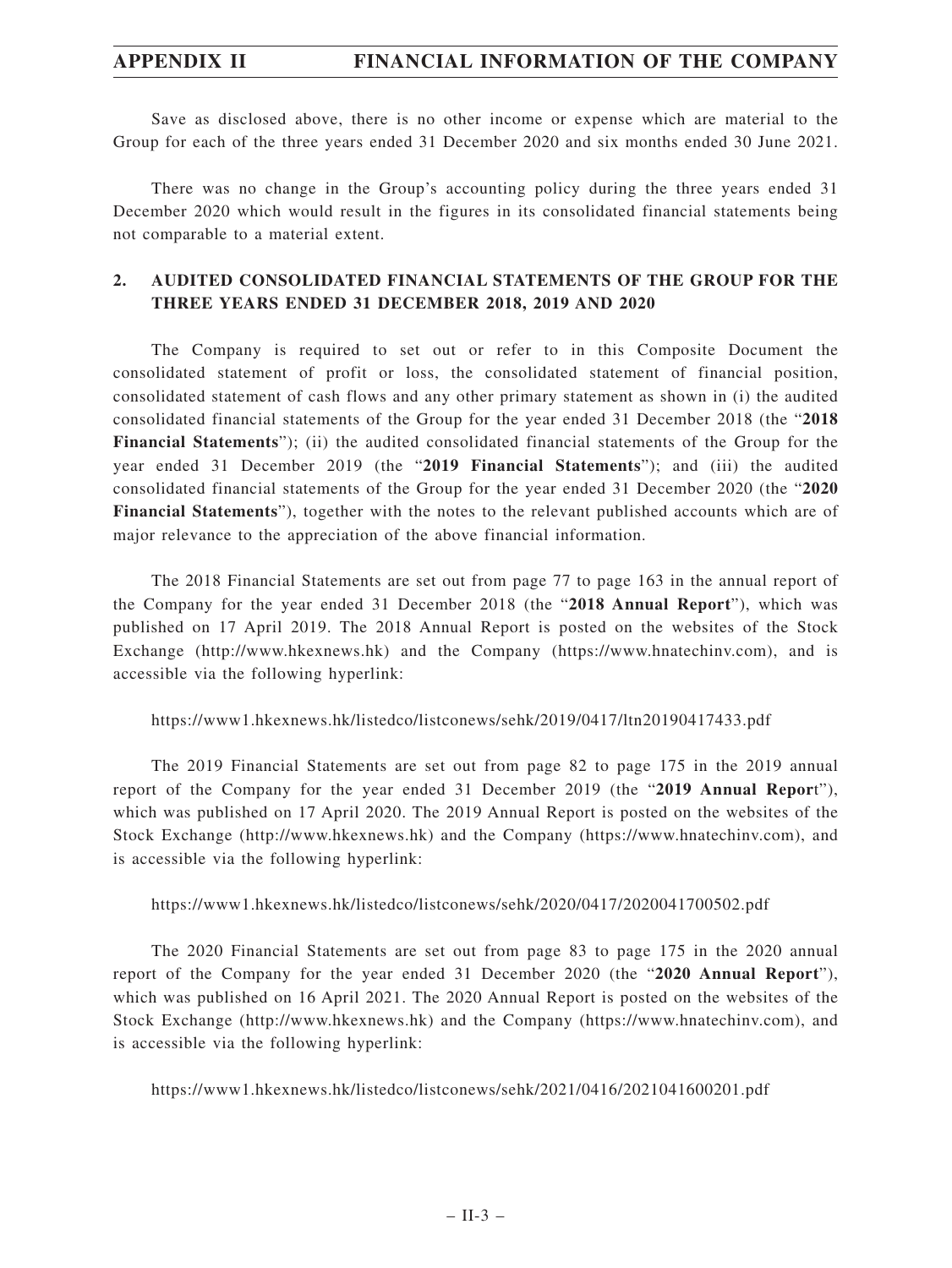The 2018 Financial Statements, the 2019 Financial Statements and the 2020 Financial Statements (but not any other part of the 2018 Annual Report, the 2019 Annual Report and the 2020 Annual Report in which they respectively appear) are incorporated by reference into this Composite Document and form part of this Composite Document.

# **3. UNAUDITED CONSOLIDATED FINANCIAL STATEMENTS OF THE GROUP FOR THE SIX MONTHS ENDED 30 JUNE 2021**

The Company is required to set out or refer to in this Composite Document the consolidated statement of profit or loss and the consolidated statement of financial position as shown in the unaudited financial results of the Group for the six months ended 30 June 2021, together with the notes to the relevant published accounts which are of major relevance to the appreciation of the above financial information.

The interim report of the Company for the six months ended 30 June 2021, which was issued on 10 September 2021, is posted on the websites of the Stock Exchange (http://www.hkexnews.hk) and the Company (https://www.hnatechinv.com), and is accessible via the following hyperlink:

### https://www1.hkexnews.hk/listedco/listconews/sehk/2021/0910/2021091000154.pdf

The interim report of the Company for the six months ended 30 June 2021 are incorporated by reference into this Composite Document and form part of this Composite Document.

### **4. INDEBTEDNESS**

As at 31 December 2021, being the latest practicable date for the purpose of this indebtedness statement prior to the printing of this circular, the Group had no outstanding borrowings and lease liabilities of approximately HK\$5,790,000, details of which are set out below:

|                   | Secured and | Unsecured but |             | Unguaranteed Unsecured and |              |
|-------------------|-------------|---------------|-------------|----------------------------|--------------|
|                   | guaranteed  | guaranteed    | but secured | unguaranteed               | <b>Total</b> |
|                   | HK\$'000    | HK\$'000      | HK\$'000    | HK\$'000                   | HK\$'000     |
|                   | (Unaudited) | (Unaudited)   | (Unaudited) | (Unaudited)                | (Unaudited)  |
| Lease liabilities |             |               |             | 5.790                      | 5,790        |

Save as disclosed above, and apart from intra-group liabilities and normal trade and other payables in the ordinary course of business, as at 31 December 2021, the Group did not have any debt securities issued and outstanding, or authorized or otherwise created but unissued, term loans, other borrowings or indebtedness in the nature of borrowings including bank overdrafts, loans, or other similar indebtedness, and liabilities under acceptance (other than normal trade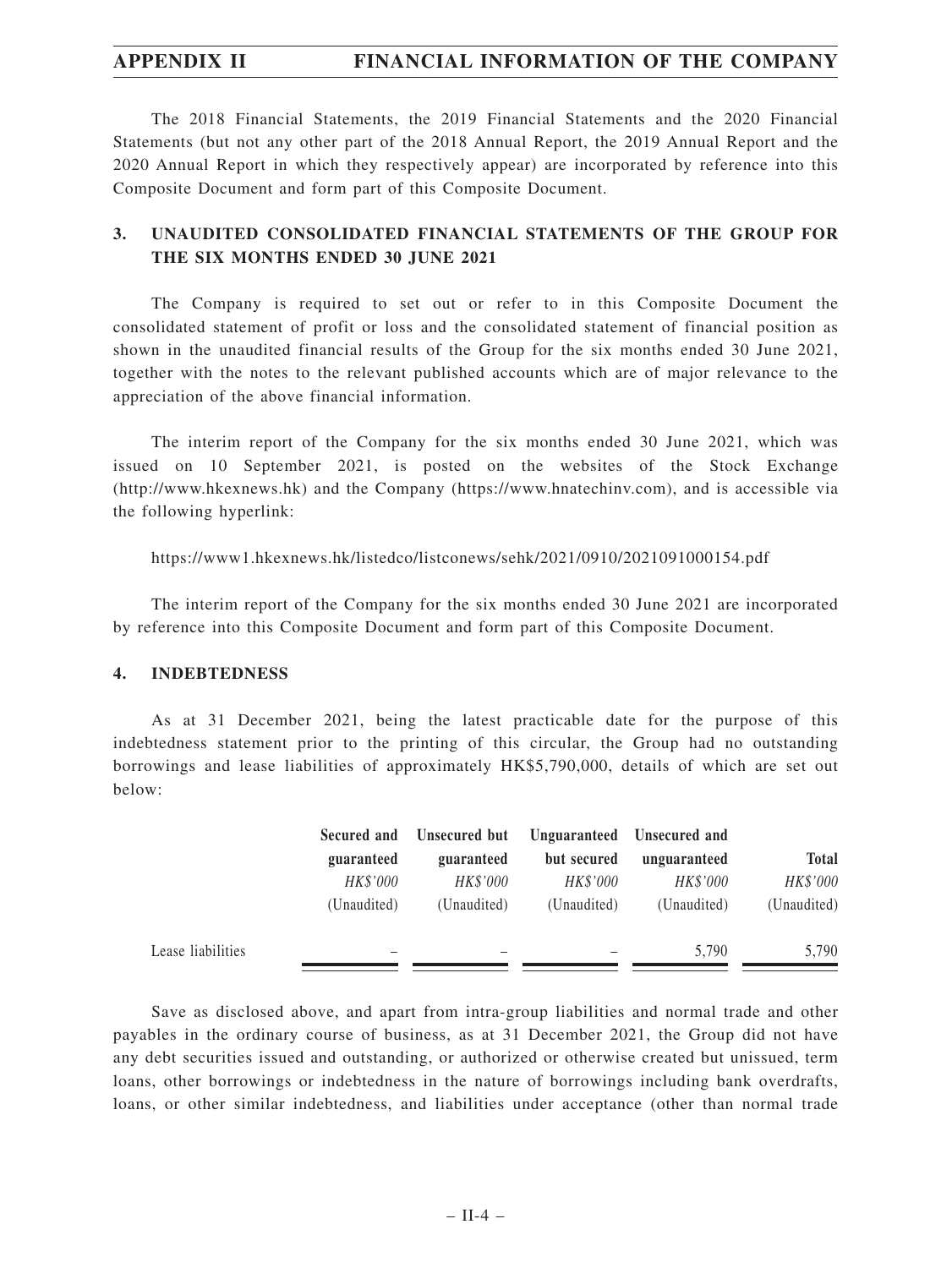bills) or acceptance credits or hire purchase commitments, mortgages and charges, guarantees or material contingent liabilities.

## **5. MATERIAL CHANGE**

The Directors confirmed that since 31 December 2020, being the date to which the latest published audited consolidated financial statements of the Company were made up, and up to and including the Latest Practicable Date, there had been no material change in the financial or trading position or outlook of the Group, save for the unaudited net loss for the period of approximately HK\$10.9 million recorded by the Group for the six months ended 30 June 2021 as set out in the interim report of the Company dated 10 September 2021, comparing to the unaudited net loss for the period of approximately HK\$1.0 million in the corresponding period of 2020.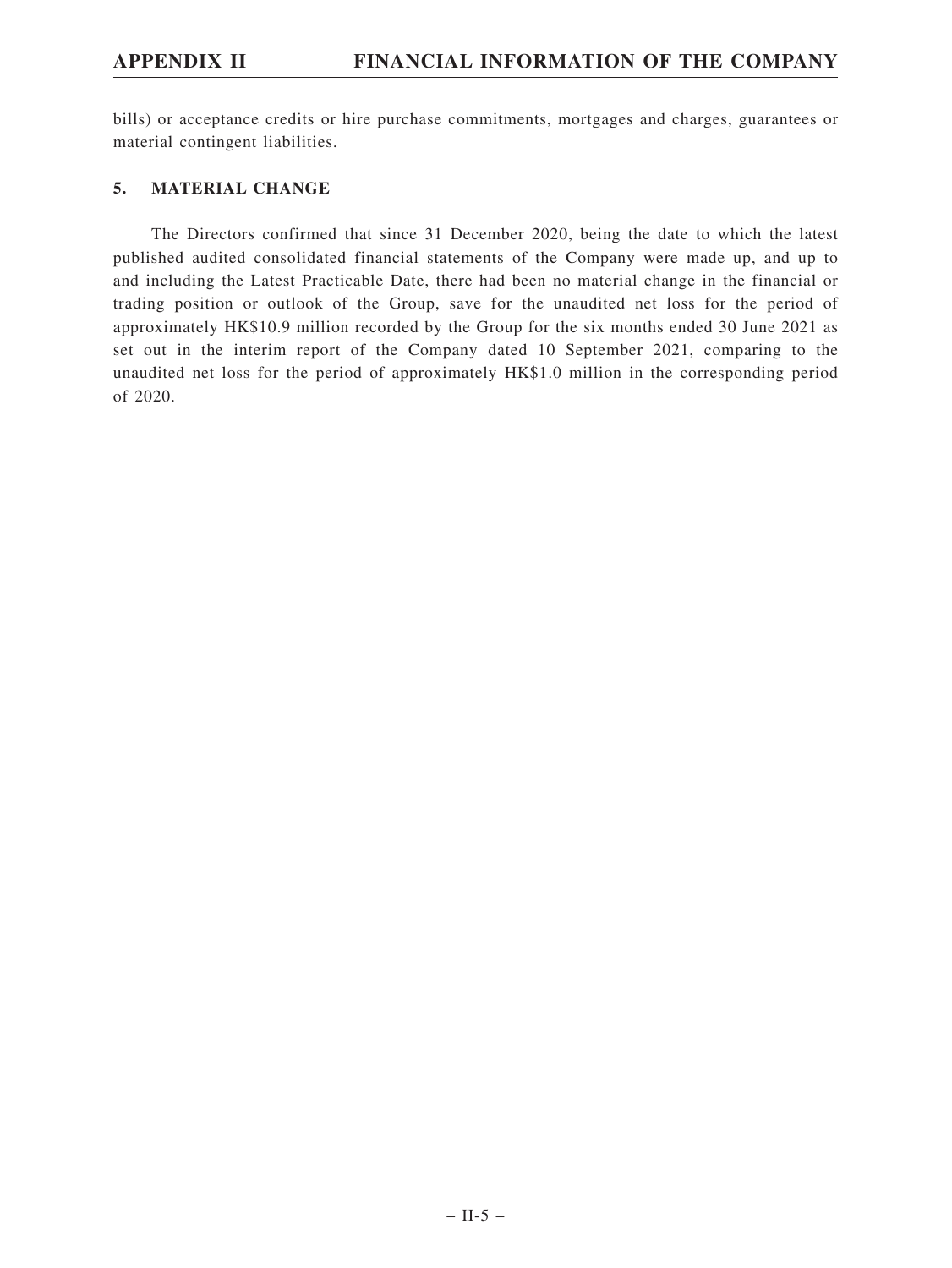### **1. RESPONSIBILITY STATEMENT**

This Composite Document includes particulars given in compliance with the Takeovers Code for the purpose of providing information to the Independent Shareholders with regard to the Group, the Joint Offerors and the Offer.

The Directors jointly and severally accept full responsibility for the accuracy of the information contained in this Composite Document (other than those relating to the Joint Offerors and the Joint Offerors' Concert Parties) and confirm, having made all reasonable inquiries, that to the best of their knowledge, opinions expressed in this Composite Document (other than opinions expressed by the directors of the Joint Offerors) have been arrived at after due and careful consideration and there are no other facts not contained in this Composite Document, the omission of which would make any statement in this Composite Document misleading.

## **2. SHARE CAPITAL OF THE COMPANY**

As at the Latest Practicable Date, the authorised and issued share capital of the Company were as follows:

|                       | <b>Nominal value</b> | Number of     |             |  |
|-----------------------|----------------------|---------------|-------------|--|
|                       | of each Share        | <b>Shares</b> | Amount      |  |
|                       | HK\$                 |               | HK\$        |  |
| Authorised            | 0.10                 | 1,000,000,000 | 100,000,000 |  |
| Issued and fully paid | 0.10                 | 319,564,892   | 31,956,489  |  |

All of the existing issued Shares currently in issue rank pari passu in all respects with each other, including, in particular, as to rights in respect of capital, dividends and voting. The Shares are listed and traded on the Stock Exchange. No Shares are listed, or dealt in, on any other stock exchange, nor is any listing of or permission to deal in the Shares being, or proposed to be sought, on any other stock exchange.

As at the Latest Practicable Date, the Company had not issued any Shares since 31 December 2020, being the end of the last financial year of the Company.

As at the Latest Practicable Date, the Company did not have any outstanding options, warrants or other conversion rights affecting the Shares.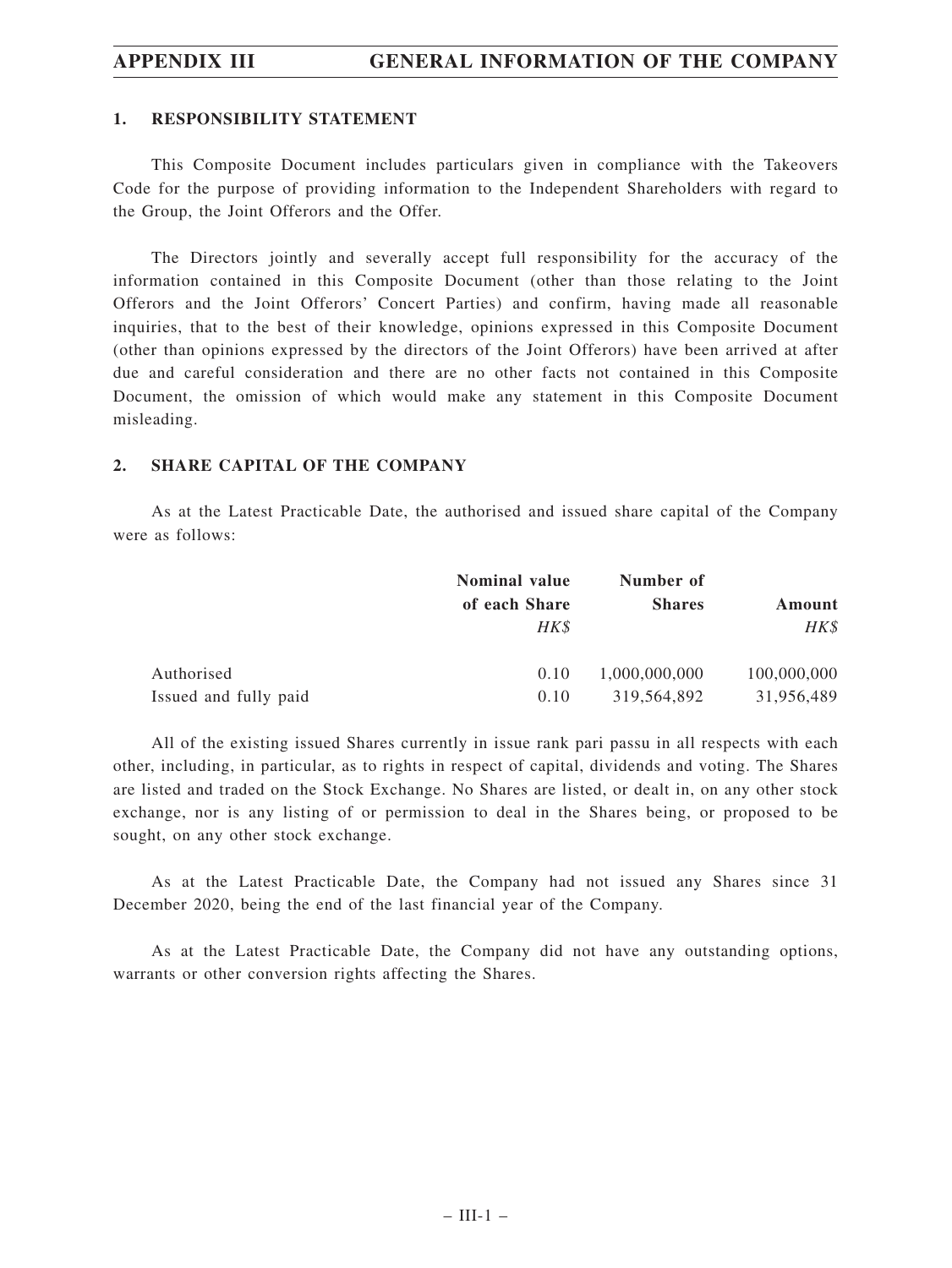### **3. DISCLOSURE OF INTERESTS**

### **(a) Interests of the Directors in the Shares or securities of the Company**

As at the Latest Practicable Date, none of the Directors or chief executive of the Company had, or were deemed to have, interests and short positions in the shares, underlying shares and debentures of the Company or any of its associated corporations (within the meaning of Part XV of the SFO), which are required to be notified to the Company and the Stock Exchange pursuant to Divisions 7 and 8 of Part XV of the SFO (including interests and short positions which they were taken or deemed to have under such provisions of the SFO), or which are required, pursuant to Section 352 of the SFO, to be entered into the register referred to therein, or which are required, pursuant to the Model Code for Securities Transactions by Directors of Listed Issuers, and to be disclosed under the Takeovers Code, to be notified to the Company and the Stock Exchange.

# **(b) Substantial Shareholders' and other persons' interests and short positions in Shares and underlying Shares**

As at the Latest Practicable Date, so far as was known to the Directors, the following persons (other than the Directors and chief executive of the Company) held interests in the relevant securities (as defined under Note 4 to Rule 22 of the Takeovers Code), or interests and short positions in the Shares and/or underlying Shares which are required to be disclosed to the Company under the provisions of Division 2 and 3 of Part XV of the SFO, or were directly or indirectly, interested in 10% or more of the number of any class of issued share capital carrying rights to vote in all circumstances at a general meeting of the Company:

|                            |                            | Number of          | Approximate<br>percentage of<br>interest in the<br>issued share<br>capital of the |
|----------------------------|----------------------------|--------------------|-----------------------------------------------------------------------------------|
| Name of Shareholder        | Capacity                   | <b>Shares</b> held | Company                                                                           |
| Target Company             | Beneficial owner           | 238,889,669        | 74.75%                                                                            |
| Mr. Mai (Note 1)           | Interests of controlled    |                    |                                                                                   |
|                            | corporation                | 238,889,669        | 74.75%                                                                            |
| Mr. Zhang $(Note 1)$       | Interests of controlled    |                    |                                                                                   |
|                            | corporation                | 238,889,669        | 74.75%                                                                            |
| Premium Financial (Note 2) | Person having a security   |                    |                                                                                   |
|                            | interest in shares         | 238,889,669        | 74.75%                                                                            |
| Sun Speed Holdings         | Security interest through. |                    |                                                                                   |
| Limited (Note 2)           | interests of controlled    |                    |                                                                                   |
|                            | corporation                | 238,889,669        | 74.75%                                                                            |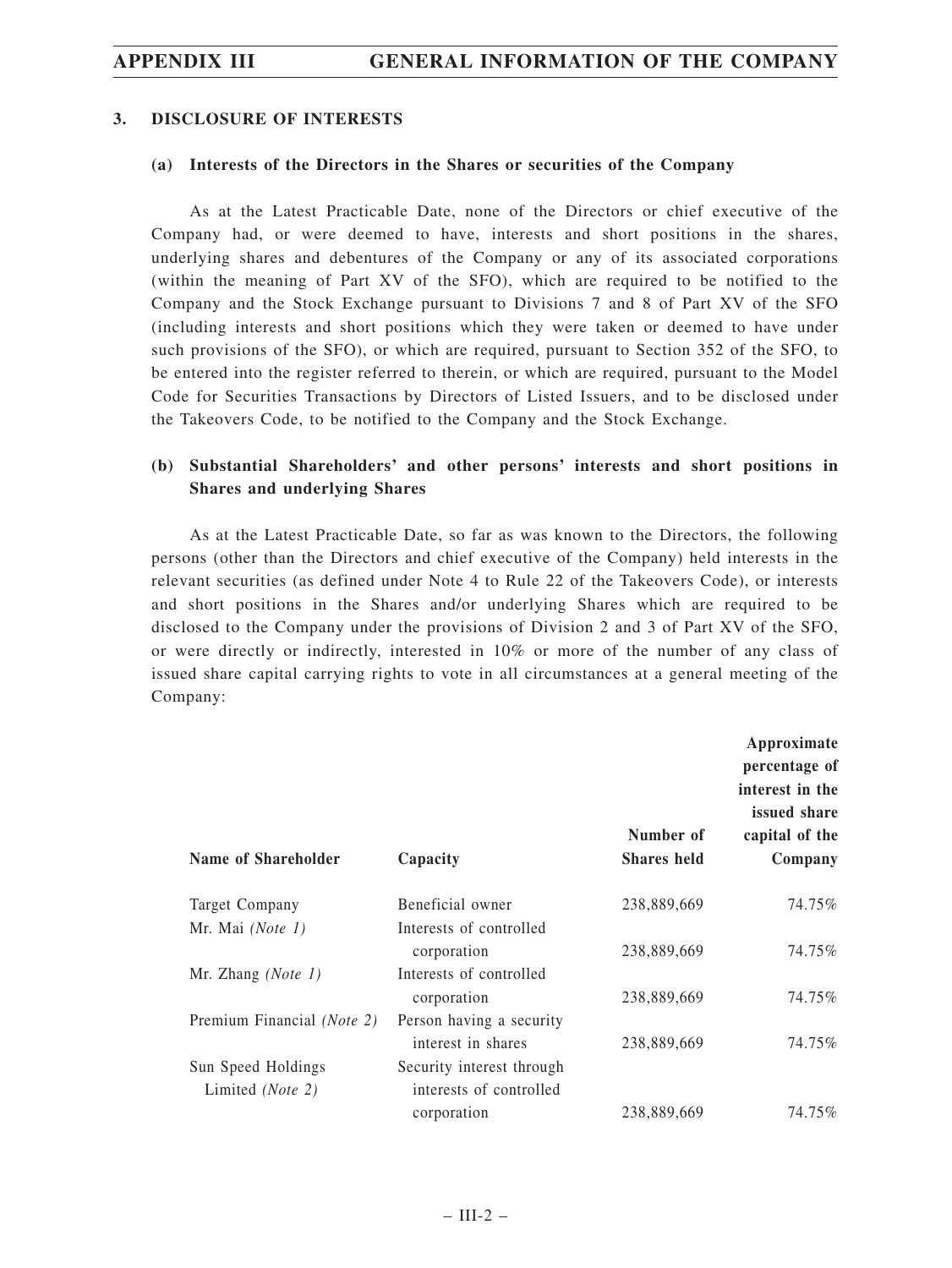| Name of Shareholder   | Capacity                                                            | Number of<br><b>Shares</b> held | Approximate<br>percentage of<br>interest in the<br>issued share<br>capital of the<br>Company |
|-----------------------|---------------------------------------------------------------------|---------------------------------|----------------------------------------------------------------------------------------------|
| Mr. Qiu Yong (Note 2) | Security interest through<br>interests of controlled<br>corporation | 238,889,669                     | 74.75%                                                                                       |

*Notes:*

- 1. As at the Latest Practicable Date, the Target Company is owned as to 60% and 40% by Mars Development and Megacore Development respectively. Mars Development is a direct wholly-owned subsidiary of Mars Enterprise, which in turn is wholly-owned by Mr. Mai. Megacore Development is a direct wholly-owned subsidiary of Megacore International, which in turn is a direct wholly-owned subsidiary of Zhong Zhao, which in turn is direct wholly-owned by Mr. Zhang. On 12 January 2022, Mr. Mai and Mr. Zhang entered into the Deed of Concert Parties to acknowledge and confirm their acting-in-concert relationship. Under the SFO, each of Mars Development, Megacore Development, Mars Enterprise, Megacore International, Zhong Zhao, Mr. Mai and Mr. Zhang is deemed to be interested in the 238,889,669 Shares held by the Target Company.
- 2. As at the Latest Practicable Date, all the 238,889,669 Shares held by the Target Company were charged to Premium Financial pursuant to the Existing Share Charge as a continuing security for the PF Loan. Premium Financial is presumed to be acting in concert with the Joint Offerors under Class (9) of the definition of "acting in concert" under the Takeovers Code. Premium Financial is direct wholly-owned by Sun Speed Holdings Limited, which in turn is direct wholly-owned by Mr. Qiu Yong. Under the SFO, each of Sun Speed Holdings Limited and Mr. Qiu Yong is deemed to be interested in the 238,889,669 Shares.

Save as disclosed above, as at the Latest Practicable Date, none of the Directors was aware of any person (other than a Director or chief executive of the Company) who, as at the Latest Practicable Date, had any interests in the relevant securities (as defined under Note 4 to Rule 22 of the Takeovers Code), or interests and short positions in the Shares, underlying Shares and debentures of the Company which are required to be disclosed to the Company under the provisions of Division 2 and 3 of Part XV of the SFO, or who was, directly or indirectly, interested in 10% or more of the number of any class of issued share capital carrying rights to vote in all circumstances at a general meeting of the Company.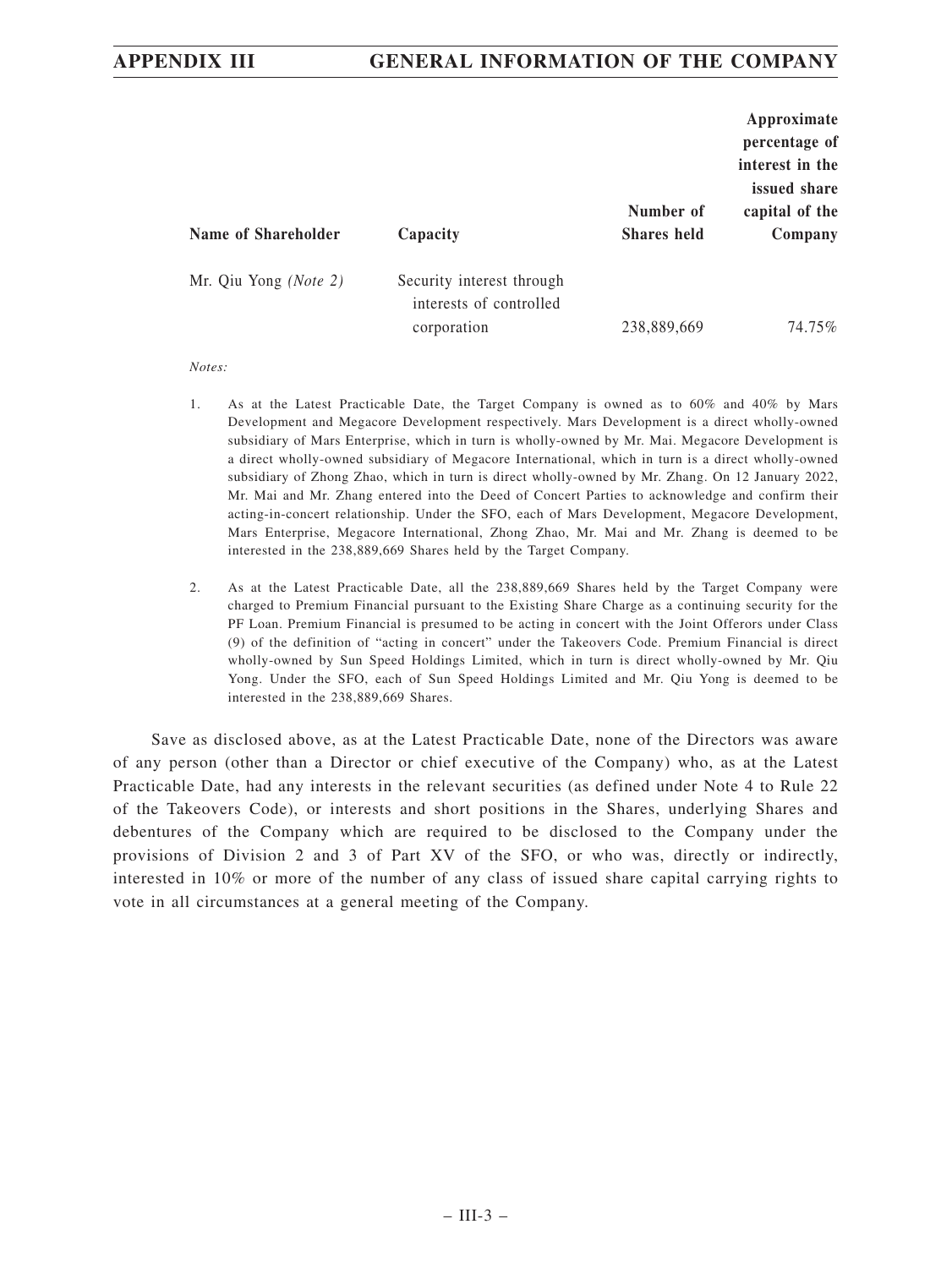## **4. SHAREHOLDINGS AND DEALINGS IN SECURITIES**

During the Relevant Period and as at the Latest Practicable Date,

- (i) none of the Company or any of the Directors was interested in any shares, convertible securities, warrants, options or derivatives in respect of the shares of any of the Joint Offerors, and the Company or any of the Directors had not dealt for value in any shares, convertible securities, warrants, options or derivatives of the Joint Offerors;
- (ii) none of the Directors had dealt for value in any Shares or any securities, convertible securities, warrants, options or derivatives in respect of any Shares or securities of the Company;
- (iii) none of the subsidiaries of the Company, the pension fund of the Company or of its subsidiaries, a person who is presumed to be acting in concert with the Company by virtue of class (5) of the definition of "acting in concert" under the Takeovers Code or who is an associate of the Company by virtue of class (2) of the definition of "associate" under the Takeovers Code owned or controlled any shares or convertible securities, options, warrants or derivatives of the Company, or had dealt for value in any such securities of the Company during the Relevant Period;
- (iv) there was no arrangement of the kind referred to in Note 8 to Rule 22 of the Takeovers Code between any person and the Company or any person who is presumed to be acting in concert with the Company by virtue of classes  $(1)$ ,  $(2)$ ,  $(3)$  and  $(5)$  of the definition of "acting in concert" under the Takeovers Code or who is an associate of the Company by virtue of classes  $(2)$ ,  $(3)$  and  $(4)$  of the definition of "associate" under the Takeovers Code, and no such person had owned, controlled or dealt for value in any Shares or any convertible securities, warrants, options or derivative of the Company during the Relevant Period;
- (v) no Shares or any securities, convertible securities, warrants, options or derivatives in respect of any Shares or securities of the Company were managed on a discretionary basis by fund managers (other than exempt fund managers) connected with the Company and no such person had dealt for value in any Shares or any securities, convertible securities, warrants, options or derivatives in respect of any Shares or securities of the Company during the Relevant Period;
- (vi) none of the Directors held any beneficial shareholdings in the Company which would otherwise entitle them to accept or reject the Offer; and
- (vii) there were no Shares or other securities of the Company carrying voting rights or convertible securities, warrants, options or derivatives of the Company which the Company and any Directors had borrowed or lent.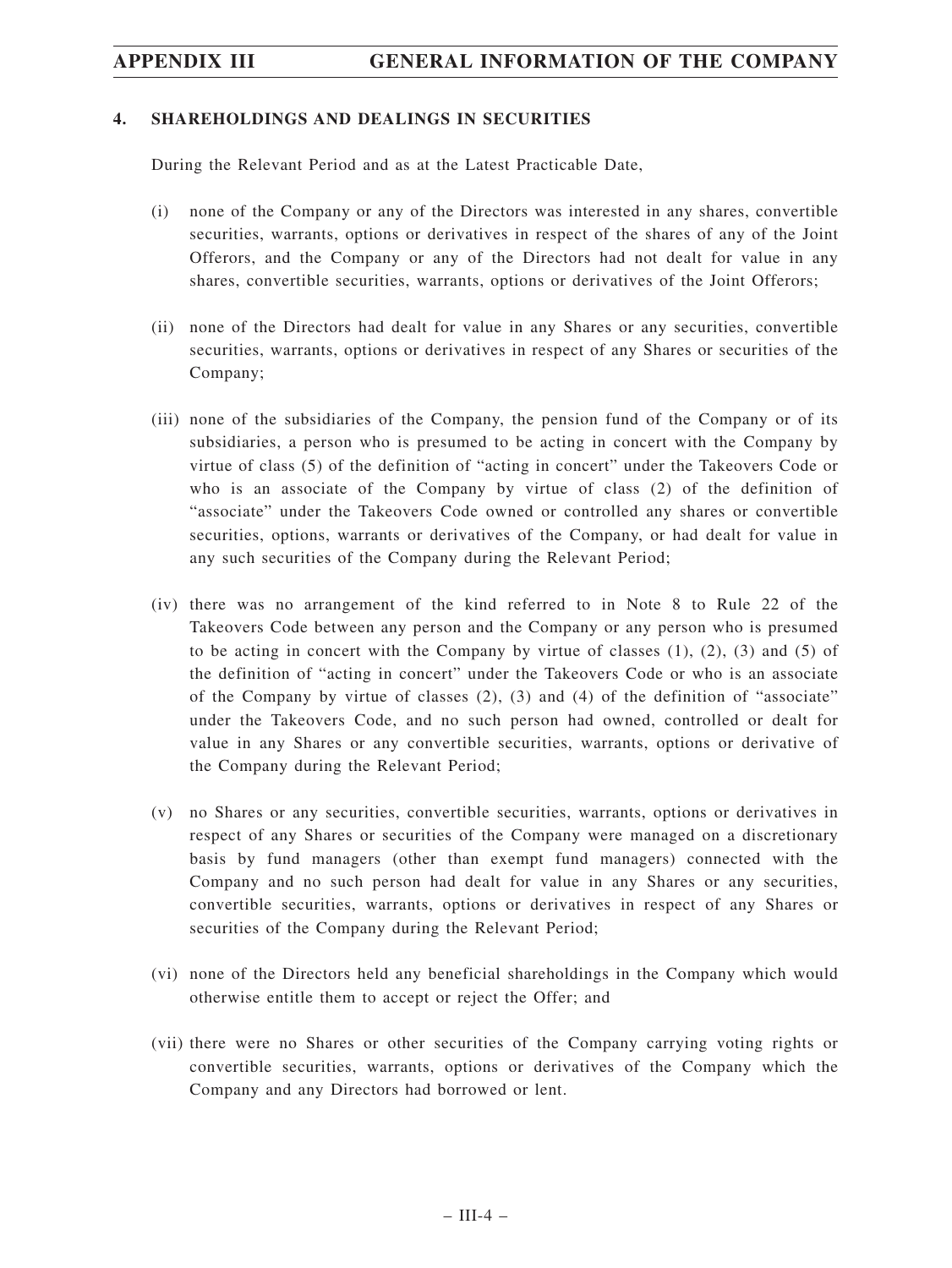### **5. ARRANGEMENTS AFFECTING AND RELATING TO DIRECTORS**

As at the Latest Practicable Date:

- (i) no benefit (other than statutory compensation) would be given to any Director as compensation for loss of office or otherwise in connection with the Offer;
- (ii) save for the SPA, there was no agreement or arrangement between any Director and any other person which was conditional or dependent upon the outcome of the Offer or otherwise connected with the Offer; and
- (iii) save for the SPA there was no material contract entered into by any of the Joint Offerors in which any Director had a material personal interest.

## **6. DIRECTORS' SERVICE CONTRACTS**

Mr. Jiang Hao, as an executive Director, on 17 July 2021 renewed his service contract with the Company for a term of two year commencing from 17 July 2021, subject to termination by either party giving three-month's prior notice in writing. Pursuant to the service contract, Mr. Jiang will not receive monthly salary but he is entitled to annual discretionary management bonus determined by the Board.

Mr. Peng Zhi, as an executive Director, on 20 December 2021 renewed his service contract with the Company for a term of two year commencing from 20 December 2021, subject to termination by either party giving three-month's prior notice in writing. Pursuant to the service contract, the monthly salary of Mr. Peng under the service contract is HK\$120,000 and he is entitled to annual discretionary management bonus determined by the Board.

Mr. Xu Jie, as an executive Director, on 17 June 2021 renewed his service contract with the Company for a term of two year commencing from 17 June 2021, subject to termination by either party giving three-month's prior notice in writing. Pursuant to the service contract, the monthly salary of Mr. Xu under the service contract is RMB25,000 and he is entitled to annual discretionary management bonus determined by the Board.

Mr. Wang Jing, as an executive Director, on 17 July 2021 renewed his service contract with the Company for a term of two year commencing from 17 July 2021, subject to termination by either party giving three-month's prior notice in writing. Pursuant to the service contract, Mr. Wang will not receive monthly salary but he is entitled to annual discretionary management bonus determined by the Board.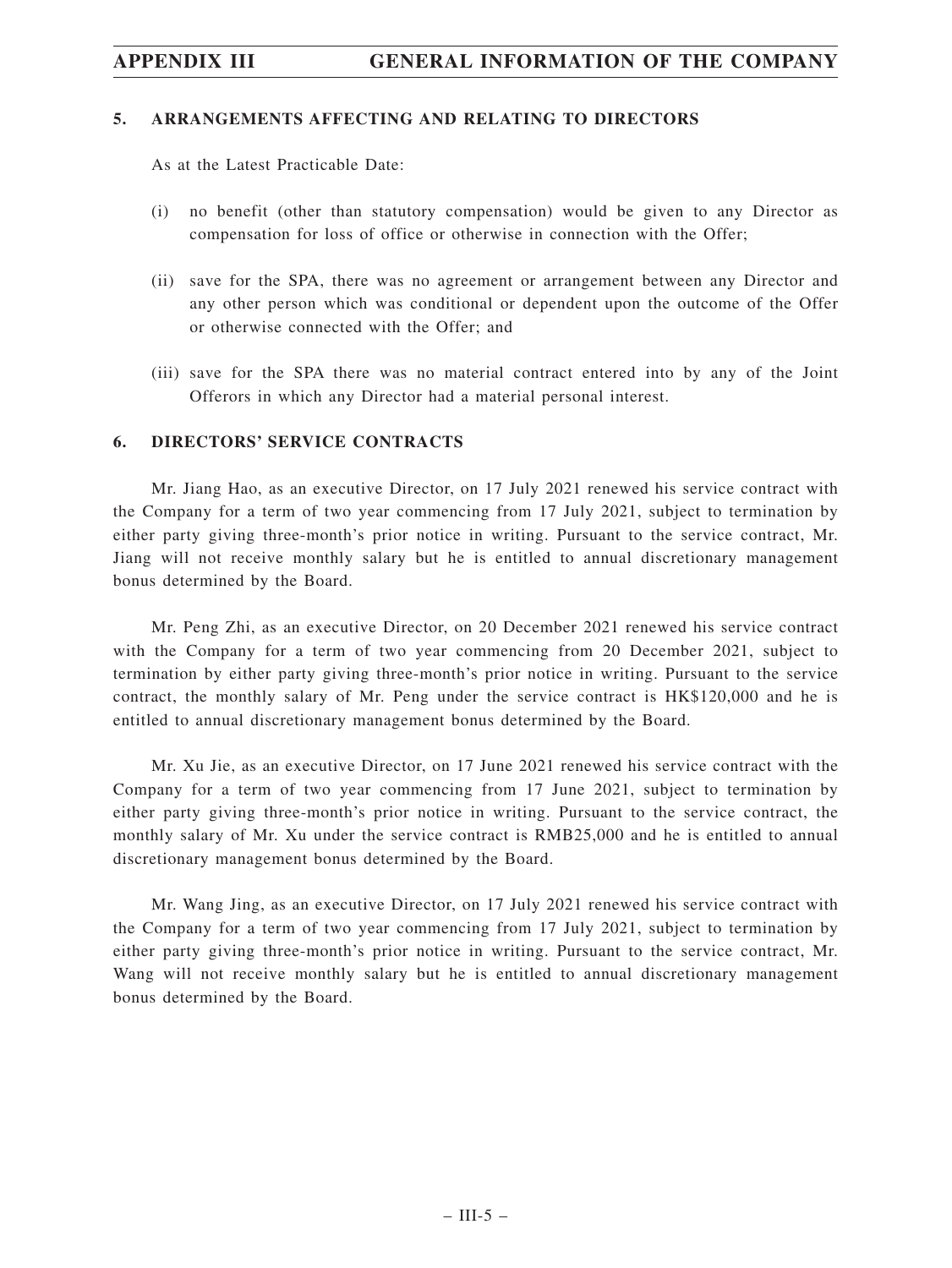Mr. Wong Chi Ho, as an executive Director, on 24 March 2021 renewed his service contract with the Company for a term of two year commencing from 24 March 2021, subject to termination by either party giving three-month's prior notice in writing. Pursuant to the service contract, the monthly salary of Mr. Wong under the service contract is HK\$100,000 and he is entitled to annual discretionary management bonus determined by the Board.

Mr. Shum Ngok Wa, as a non-executive Director, on 6 August 2021 entered into an appointment letter with the Company for a term of two year commencing from 11 August 2021, subject to termination by either party giving three-month's prior notice in writing. Pursuant to the appointment letter, Mr. Shum will not receive monthly remuneration but he is entitled to reimbursements of expenses reasonably incurred on a dollar to dollar basis in discharge of his duties as a Director. Save as disclosed herein, there has been no other variable remuneration payable to Mr. Shum.

Mr. Guo Dan, as an independent non-executive Director, on 20 June 2021 entered into an appointment letter with the Company for a term of two year commencing from 27 June 2021, subject to termination by either party giving three-month's prior notice in writing. Pursuant to the appointment letter, the monthly remuneration of Mr. Guo is HK\$20,000 and he is entitled to reimbursements of expenses reasonably incurred on a dollar to dollar basis in discharge of his duties as a Director. Save as disclosed herein, there has been no other variable remuneration payable to Mr. Guo.

Dr. Lin Tat Pang, as an independent non-executive Director, on 7 December 2021 entered into an appointment letter with the Company for a term of two year commencing from 21 December 2021, subject to termination by either party giving three-month's prior notice in writing. Pursuant to the appointment letter, the monthly remuneration of Dr. Lin is HK\$20,000 and he is entitled to reimbursements of expenses reasonably incurred on a dollar to dollar basis in discharge of his duties as a Director. Save as disclosed herein, there has been no other variable remuneration payable to Dr. Lin.

Ms. O Wai, as an independent non-executive Director, on 15 March 2021 entered into an appointment letter with the Company for a term of two year commencing from 15 March 2021, subject to termination by either party giving three-month's prior notice in writing. Pursuant to the appointment letter, the monthly remuneration of Ms. O is HK\$20,000 and she is entitled to reimbursements of expenses reasonably incurred on a dollar to dollar basis in discharge of her duties as a Director. Save as disclosed herein, there has been no other variable remuneration payable to Ms. O.

As at the Latest Practicable Date, save as disclosed above, none of the Directors had entered into, or proposed to enter into, any service contract (including both continuous and fixed term contracts) with the Company or any of its subsidiaries or associated companies which:

(a) had been entered into or amended within 6 months before the commencement of the Offer Period;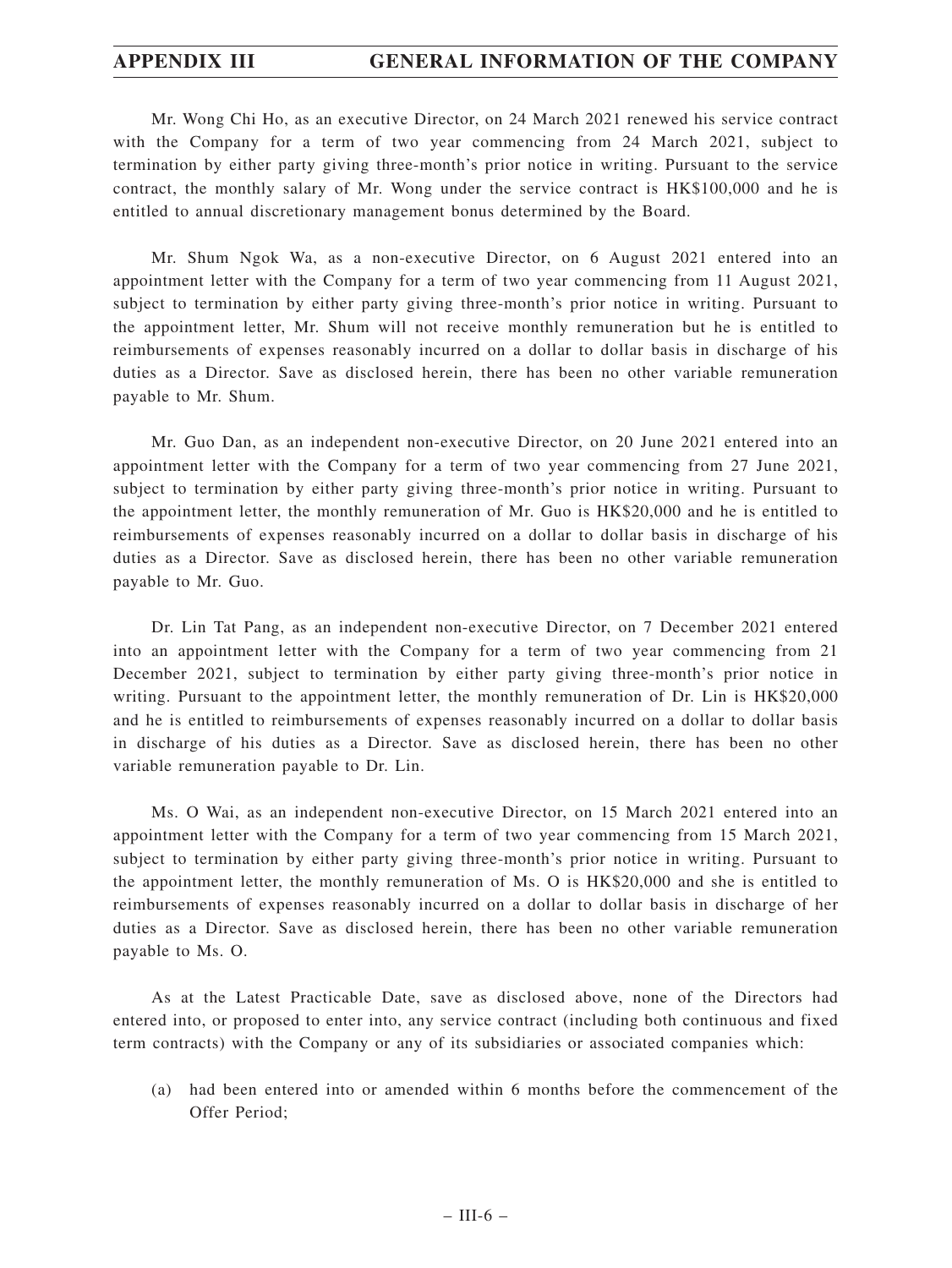- (b) was a continuous contract with a notice period of 12 months or more; or
- (c) was a fixed term contract with more than 12 months to run irrespective of the notice period.

## **7. MATERIAL CONTRACTS**

There have been no material contracts (not being contracts entered into in the ordinary course of business carried on or intended to be carried on by any member of the Group) entered into by any member of the Group within the two years before the commencement of the Offer Period up to and including the Latest Practicable Date.

## **8. LITIGATION**

As at the Latest Practicable Date, no member of the Group was engaged in any litigation or arbitration or claim of material importance and no litigation or claims of material importance was pending or threatened by or against the Company and any of its subsidiaries.

## **9. EXPERT'S QUALIFICATIONS AND CONSENTS**

The following is the qualifications of the expert who has given opinion or advice which is contained in this Composite Document.

| <b>Name</b>                         | <b>Oualifications</b>                                |
|-------------------------------------|------------------------------------------------------|
| First Capital International Finance | A licensed corporation to carry out Type 1 (dealing) |
| Limited                             | in securities) and Type 6 (advising on corporate     |
|                                     | finance) regulated activities under the SFO          |

First Capital International Finance Limited has given and has not withdrawn its written consent to the issue of this Composite Document with the inclusion herein of its letter, report and/or references to its name, in the form and context in which it is included.

## **10. MISCELLANEOUS**

- (a) The registered office of the Company is located at P.O. Box 309, Ugland House, Grand Cayman, KY1-1104, Cayman Islands.
- (b) The head office and principal place of business of the Company in Hong Kong is located at Units 4108–4110, 41st Floor, Manhattan Place, 23 Wang Tai Road, Kowloon Bay, Hong Kong.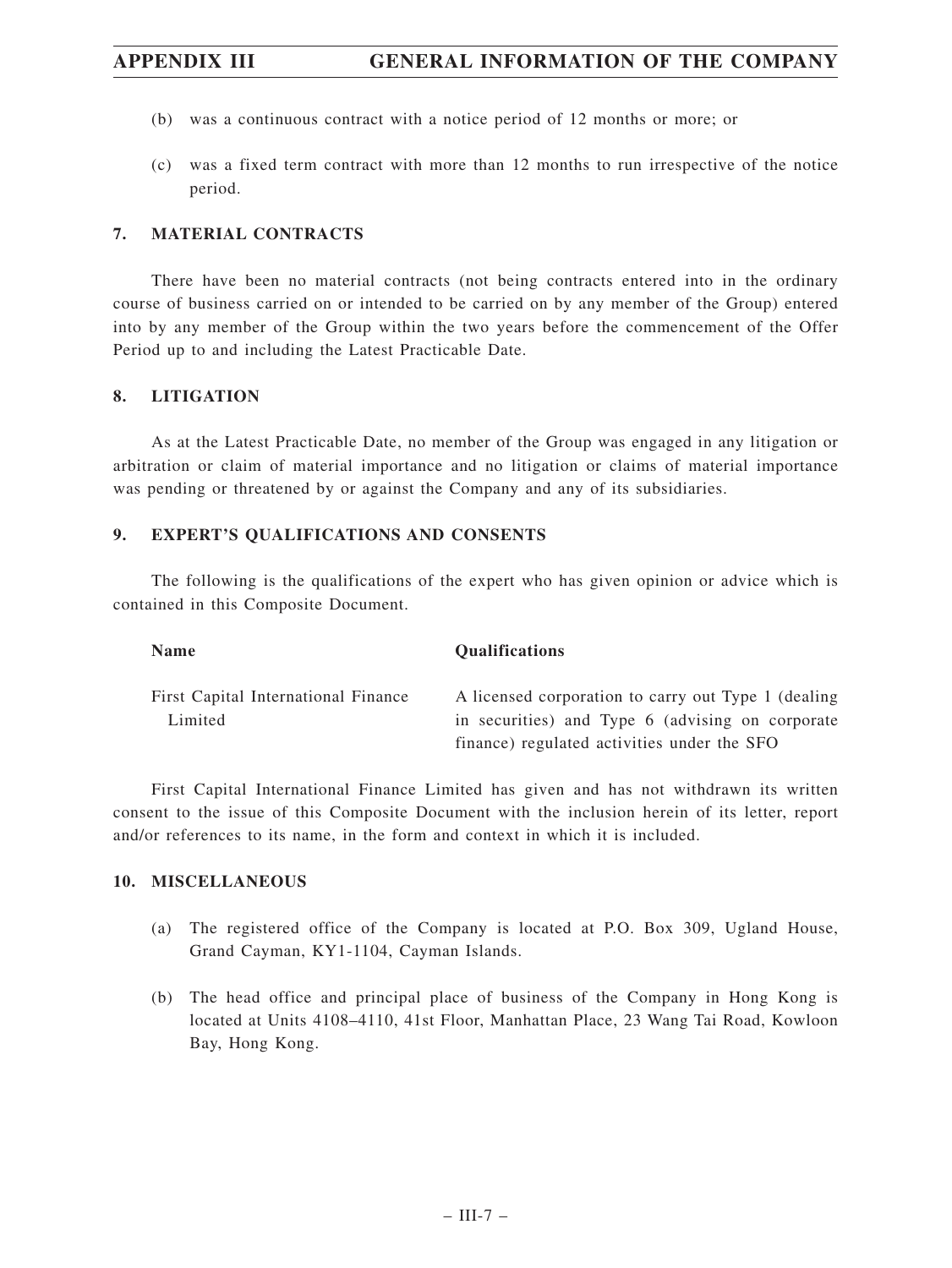- (c) The company secretary of the Company is Ms. Lee Ka Man who is an associate member of both The Chartered Governance Institute in the United Kingdom and The Hong Kong Chartered Governance Institute.
- (d) The Company's branch share registrar and transfer office in Hong Kong is Computershare Hong Kong Investor Services Limited, Shops 1712–1716, 17/F, Hopewell Centre, 183 Queen's Road East, Wanchai, Hong Kong.
- (e) First Capital International Finance Limited is the Independent Financial Adviser and its registered address is located at Units 4501–02 & 12–13, 45/F, The Center, 99 Queen's Road Central, Hong Kong.
- (f) In case of inconsistency, the English text of this Composite Document and the Form of Acceptance shall prevail over the Chinese text.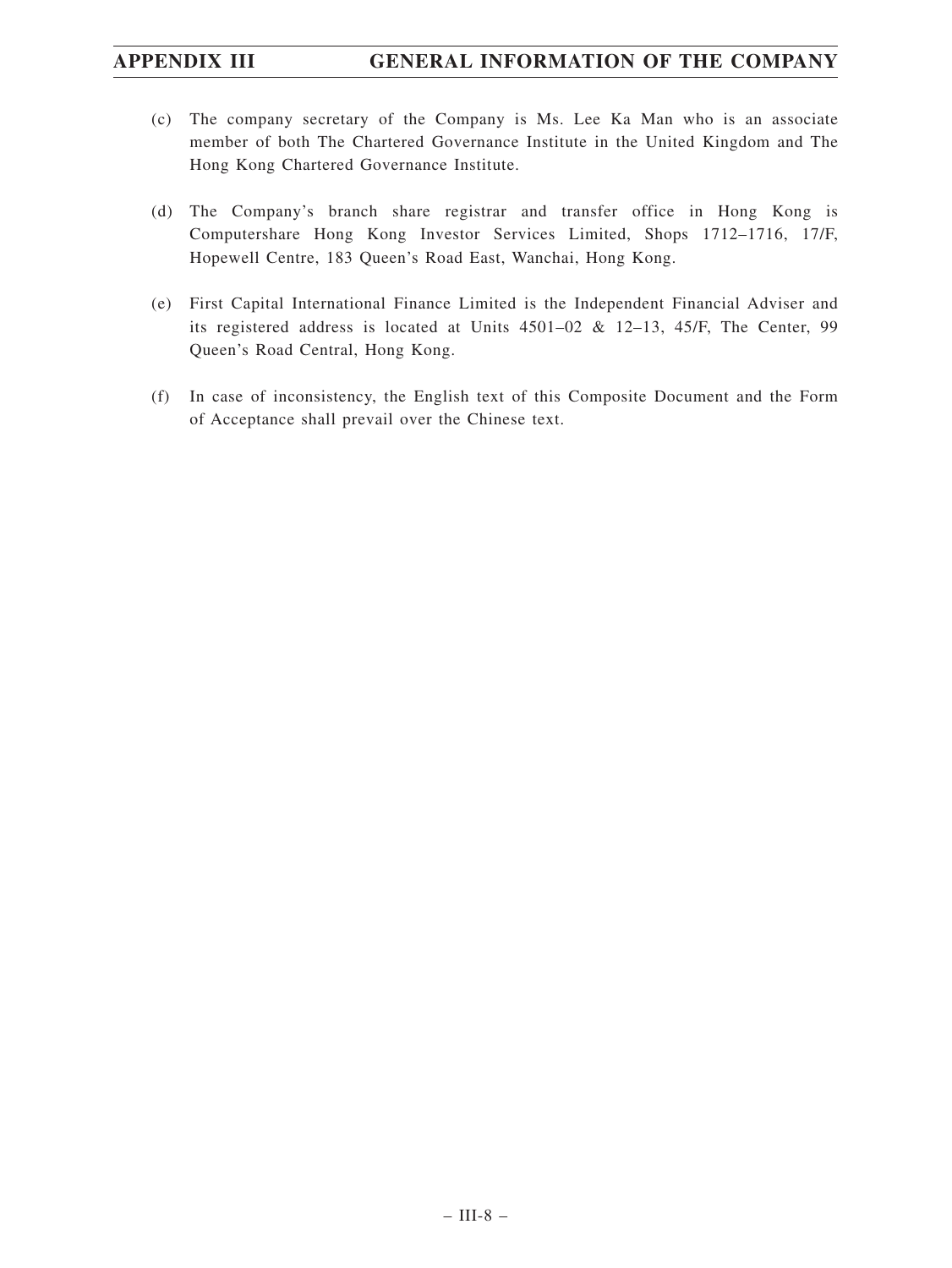## **1. RESPONSIBILITY STATEMENT**

As at the Latest Practicable Date, the sole director of each of Mars Enterprise and Mars Development is Mr. Mai. The sole director of each of Mars Enterprise and Mars Development accepts full responsibility for the accuracy of the information contained in this Composite Document (other than that relating to the Group, the Vendor and parties acting in concert with them), and confirms, having made all reasonable enquires, that to the best of his knowledge, opinions expressed in this Composite Document (other than the opinions expressed by the Directors) have been arrived at after due and careful consideration and there are no other facts not contained in this Composite Document, the omission of which would make any statement contained in this Composite Document misleading.

As at the Latest Practicable Date, the sole director of each of Zhong Zhao, Megacore International and Megacore Development is Mr. Zhang. The sole director of each of Zhong Zhao, Megacore International and Megacore Development accepts full responsibility for the accuracy of the information contained in this Composite Document (other than that relating to the Group, the Vendor and parties acting in concert with them), and confirms, having made all reasonable enquires, that to the best of his knowledge, opinions expressed in this Composite Document (other than the opinions expressed by the Directors) have been arrived at after due and careful consideration and there are no other facts not contained in this Composite Document, the omission of which would make any statement contained in this Composite Document misleading.

### **2. MARKET PRICES**

The table below shows the closing price of the Shares quoted on the Stock Exchange on (i) the last trading day in each of the calendar months during the Relevant Period; (ii) the immediate business day before the date of commencement of the Offer Period; (iii) the Last Trading Day; and (iv) the Latest Practicable Date.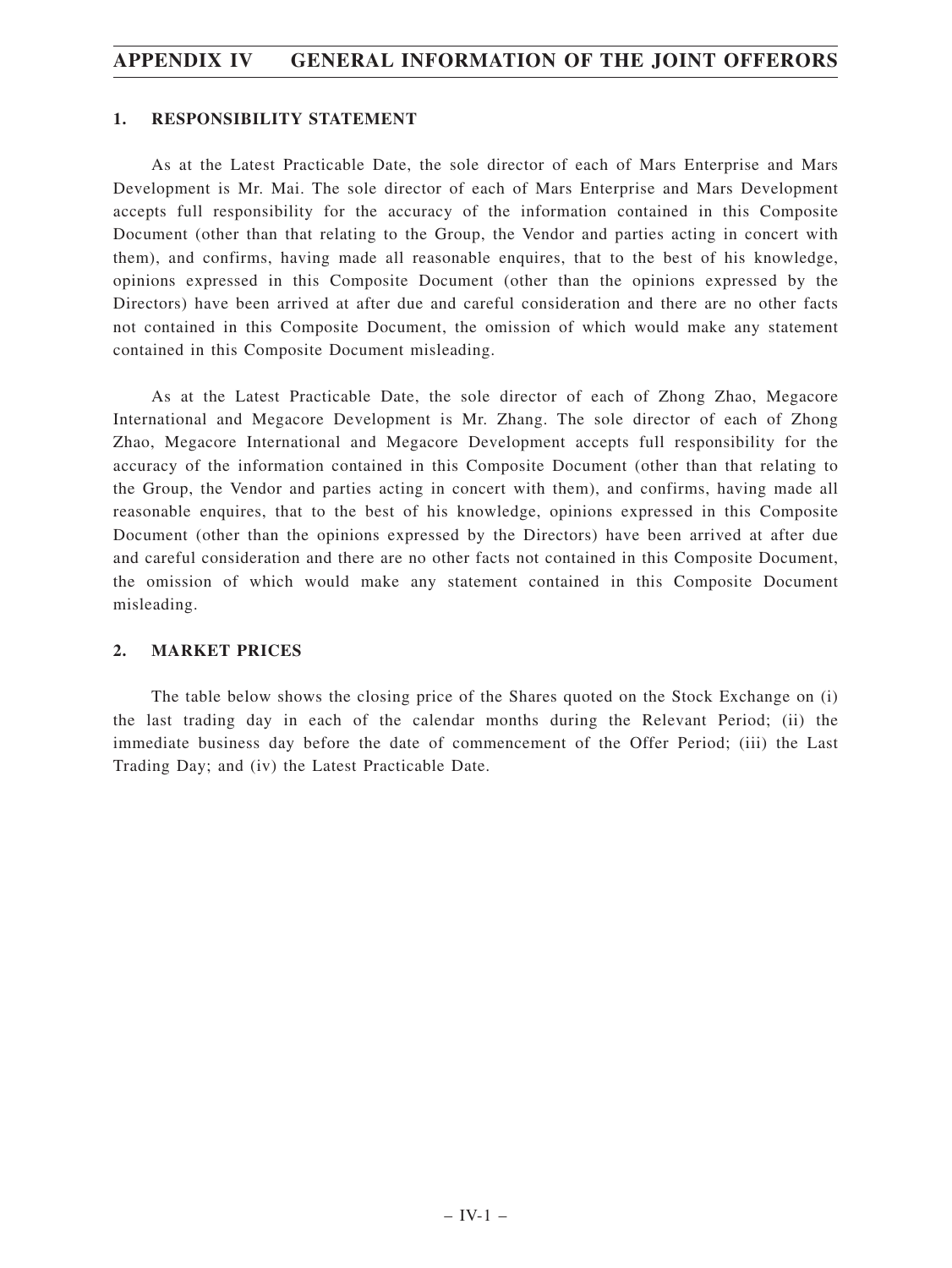| Date                                                     | <b>Closing price</b> |
|----------------------------------------------------------|----------------------|
|                                                          | per Share            |
|                                                          | $(HK\$               |
| 29 May 2020                                              | 0.40                 |
| 30 June 2020                                             | 0.445                |
| 31 July 2020                                             | 0.40                 |
| 31 August 2020                                           | 0.495                |
| 30 September 2020                                        | 0.465                |
| 30 October 2020                                          | 0.50                 |
| 30 November 2020                                         | 0.59                 |
| 31 December 2020                                         | 0.60                 |
| 29 January 2021                                          | 0.68                 |
| 26 February 2021                                         | 0.69                 |
| 31 March 2021                                            | 0.68                 |
| 30 April 2021                                            | 0.62                 |
| 31 May 2021                                              | 0.64                 |
| 30 June 2021                                             | 0.60                 |
| 30 July 2021                                             | 0.56                 |
| 31 August 2021                                           | 0.63                 |
| 30 September 2021                                        | 0.79                 |
| 29 October 2021                                          | 0.88                 |
| 30 November 2021                                         | 1.01                 |
| 31 December 2021                                         | 0.97                 |
| 11 January 2022 (the Last Trading Day)                   | 1.13                 |
| 31 January 2022 (also being the Latest Practicable Date) | 0.87                 |

During the Relevant Period, the highest closing price of the Shares as quoted on the Stock Exchange was HK\$1.27 per Share on 13 January 2022 and the lowest closing price of the Shares as quoted on the Stock Exchange was HK\$0.38 per Share on 18 June 2020 and 6 July 2020.

# **3. INTERESTS IN THE COMPANY AND THE JOINT OFFERORS AND ARRANGEMENTS IN CONNECTION WITH THE OFFER**

As at the Latest Practicable Date, the Joint Offerors are collectively interested in the entire issued share capital of the Target Company, which in turn is interested in the aforementioned 238,889,669 Shares (representing approximately 74.75% of the issued Shares as at the Latest Practicable Date). In addition, upon Completion, the Joint Offerors have executed the Joint Offerors Share Charges in favour of Premium Financial pursuant to which the Joint Offerors agreed to charge, among others, all MGO Acquired Shares and the Joint Offerors Securities Cash Account to Premium Financial as security for the PF Loan.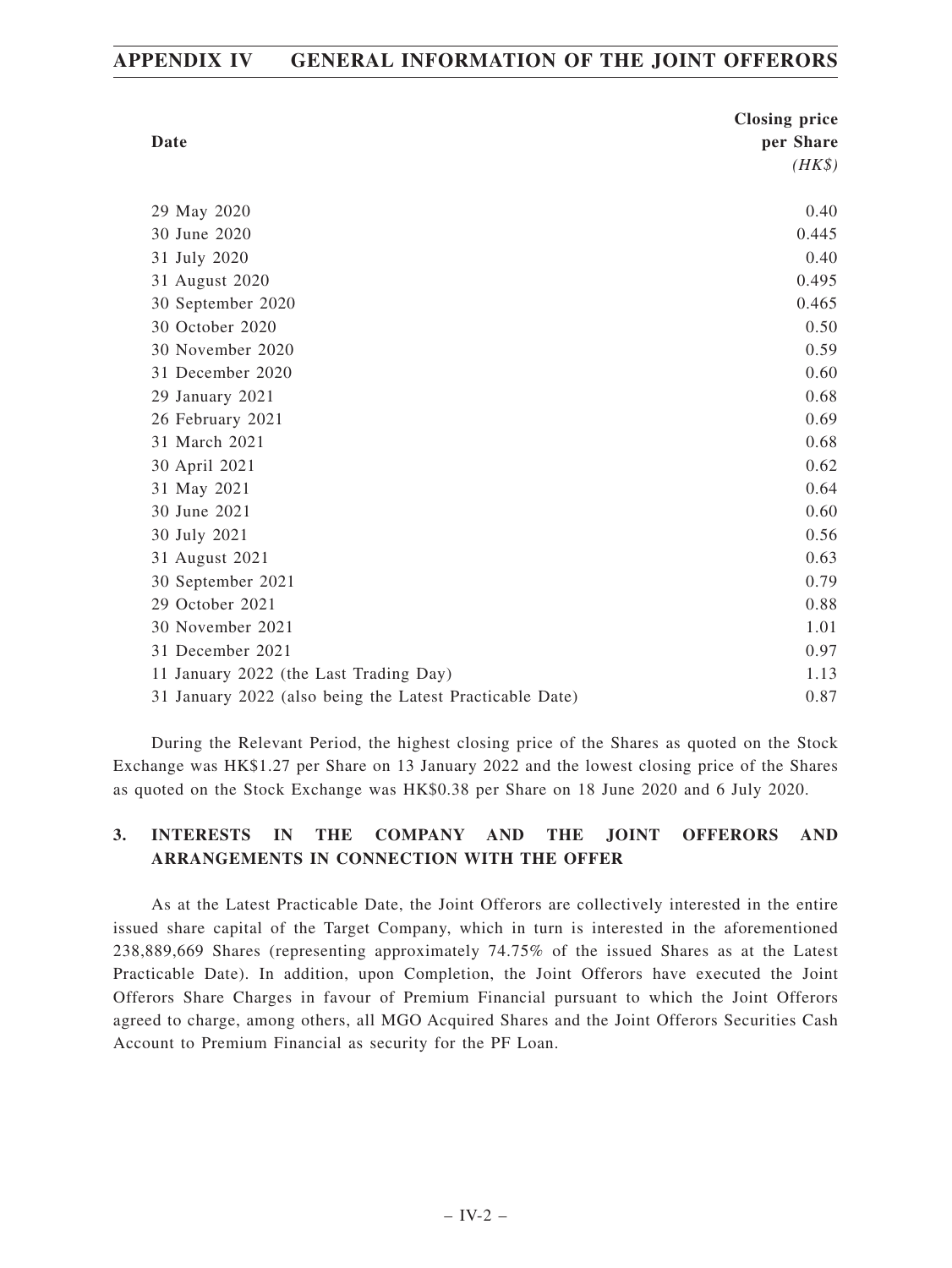As at the Latest Practicable Date, details of the interests in the Shares, underlying Shares, debentures or other securities (as defined under Note 4 to Rule 22 of the Takeovers Code) of the Company held or controlled by the Joint Offerors and their respective ultimate beneficial owners and parties acting in concert with any of them were as follows:

| Name of Shareholder        | Capacity                            | Number of<br><b>Shares</b> held | Approximate<br>percentage of<br>interest in the<br>issued share<br>capital of the<br>Company |
|----------------------------|-------------------------------------|---------------------------------|----------------------------------------------------------------------------------------------|
| Target Company             | Beneficial owner                    | 238,889,669                     | 74.75%                                                                                       |
| Mr. Mai $(Note 1)$         | Interests of controlled             |                                 |                                                                                              |
|                            | corporation                         | 238,889,669                     | 74.75%                                                                                       |
| Mr. Zhang (Note 1)         | Interests of controlled             |                                 |                                                                                              |
|                            | corporation                         | 238,889,669                     | 74.75%                                                                                       |
| Premium Financial (Note 2) | Person having a security interest   |                                 |                                                                                              |
|                            | in shares                           | 238,889,669                     | 74.75%                                                                                       |
| Sun Speed Holdings         | Security interest through interests |                                 |                                                                                              |
| Limited (Note 2)           | of controlled corporation           | 238,889,669                     | 74.75%                                                                                       |
| Mr. Qiu Yong (Note 2)      | Security interest through interests |                                 |                                                                                              |
|                            | of controlled corporation           | 238,889,669                     | 74.75%                                                                                       |

*Notes:*

- 1. As at the Latest Practicable Date, the Target Company is owned as to 60% and 40% by Mars Development and Megacore Development respectively. Mars Development is a direct wholly-owned subsidiary of Mars Enterprise, which in turn is wholly-owned by Mr. Mai. Megacore Development is a direct wholly-owned subsidiary of Megacore International, which in turn is a direct wholly-owned subsidiary of Zhong Zhao, which in turn is direct wholly-owned by Mr. Zhang. On 12 January 2022, Mr. Mai and Mr. Zhang entered into the Deed of Concert Parties to acknowledge and confirm their acting-in-concert relationship. Under the SFO, each of Mars Development, Megacore Development, Mars Enterprise, Megacore International, Zhong Zhao, Mr. Mai and Mr. Zhang is deemed to be interested in the 238,889,669 Shares held by the Target Company.
- 2. As at the Latest Practicable Date, all the 238,889,669 Shares held by the Target Company were charged to Premium Financial pursuant to the Existing Share Charge as a continuing security for the PF Loan. Premium Financial is presumed to be acting in concert with the Joint Offerors under Class (9) of the definition of "acting in concert" under the Takeovers Code. Premium Financial is direct wholly-owned by Sun Speed Holdings Limited, which in turn is direct wholly-owned by Mr. Qiu Yong. Under the SFO, each of Sun Speed Holdings Limited and Mr. Qiu Yong is deemed to be interested in the 238,889,669 Shares.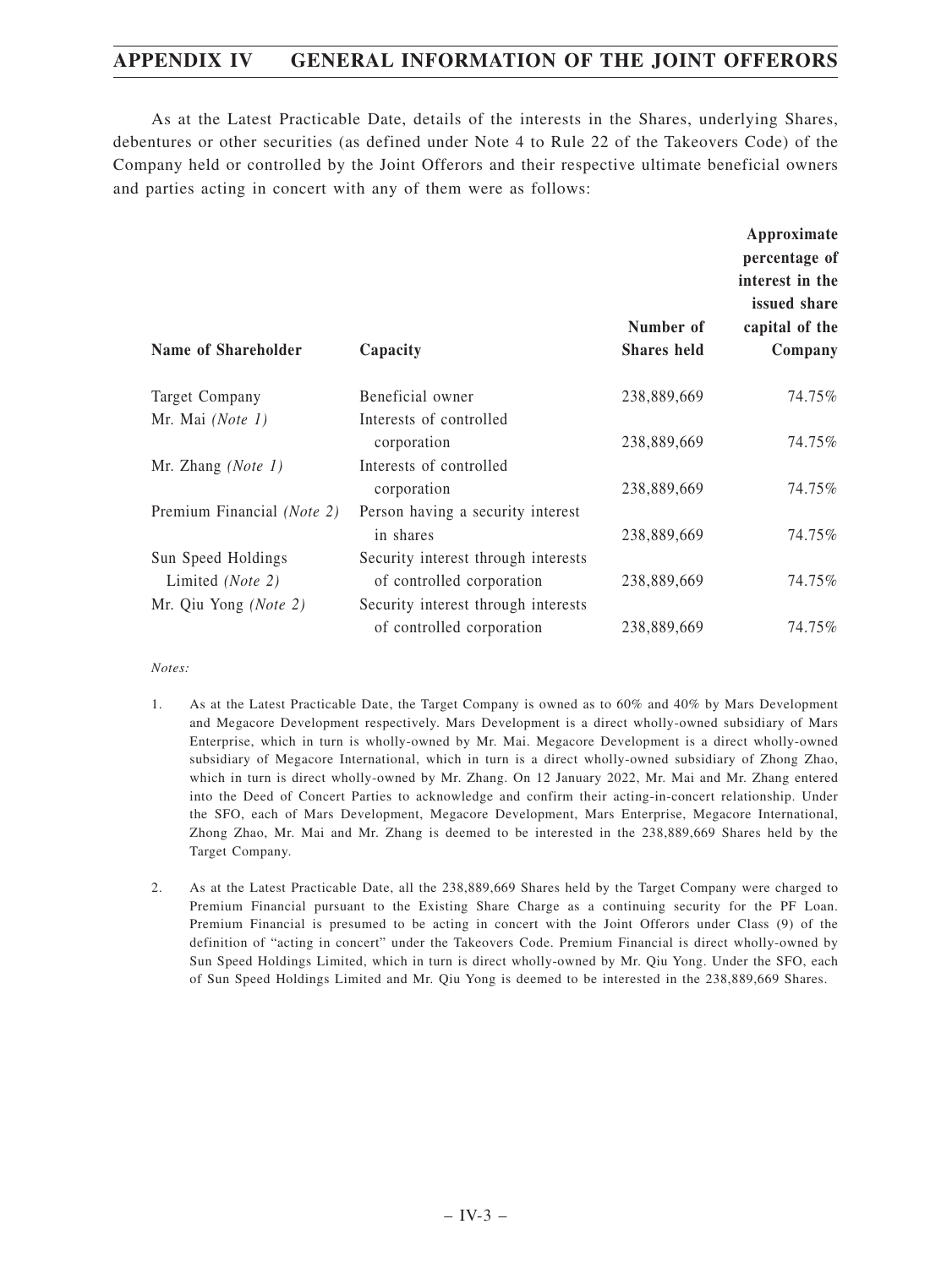Save as disclosed above, each of the Joint Offerors confirms that as at the Latest Practicable Date:

- (a) save for a total of 238,889,669 Shares (representing approximately 74.75% of the issued Shares), none of the Joint Offerors or the Joint Offerors' Concert Parties owned or has control or direction over any voting rights or rights over the Shares or convertible securities, options, warrants or derivatives of the Company;
- (b) there was no outstanding derivative in respect of securities in the Company which was owned, controlled or directed by, or has been entered into by the Joint Offerors and/or any the Joint Offerors' Concert Parties;
- (c) save for the Transaction, there was no arrangement (whether by way of option, indemnity or otherwise) of any kind referred to in Note 8 to Rule 22 of the Takeovers Code existed between the Joint Offerors or Joint Offerors' Concert Parties or other associates of the Joint Offerors on the one hand and any other person on the other;
- (d) there is no agreement or arrangement to which any of the Joint Offerors or the Joint Offerors' Concert Parties is a party which relates to circumstances in which it may or may not invoke or seek to invoke a pre-condition or a condition to the Offer;
- (e) save for the Third Supplemental Agreement and the Joint Offerors Share Charges pursuant to which all MGO Acquired Shares and the Joint Offerors Securities Cash Account shall be charged by the Joint Offerors to Premium Financial as security for the PF Loan, there was no other agreement, arrangement or understanding which may result in the securities of the Company to be acquired pursuant to the Offer being transferred, charged or pledged to any other persons;
- (f) save for the Transaction, there is no understanding, arrangement or agreement or special deal (as defined under Rule 25 of the Takeovers Code) between the Joint Offerors or any of the Joint Offerors' Concert Parties on the one hand, and the Vendor and parties acting in concert with it on the other hand;
- (g) there is no understanding, arrangement, agreement or special deal (as defined under Rule 25 of the Takeovers Code) between  $(1)$  any Shareholder; and  $(2)(a)$  the Joint Offerors or any of the Joint Offerors' Concert Parties; or  $(2)(b)$  the Company, its subsidiaries or associated companies;
- (h) save for the Transaction, there is no other consideration, compensation or benefit in whatever form paid or to be paid by the Joint Offerors or any of the Joint Offerors' Concert Parties to the Vendor and parties acting in concert with it in respect of the Sale Shares;
- (i) there was no benefit given or to be given to any Director as compensation for loss of office or otherwise in connection with the Offer; and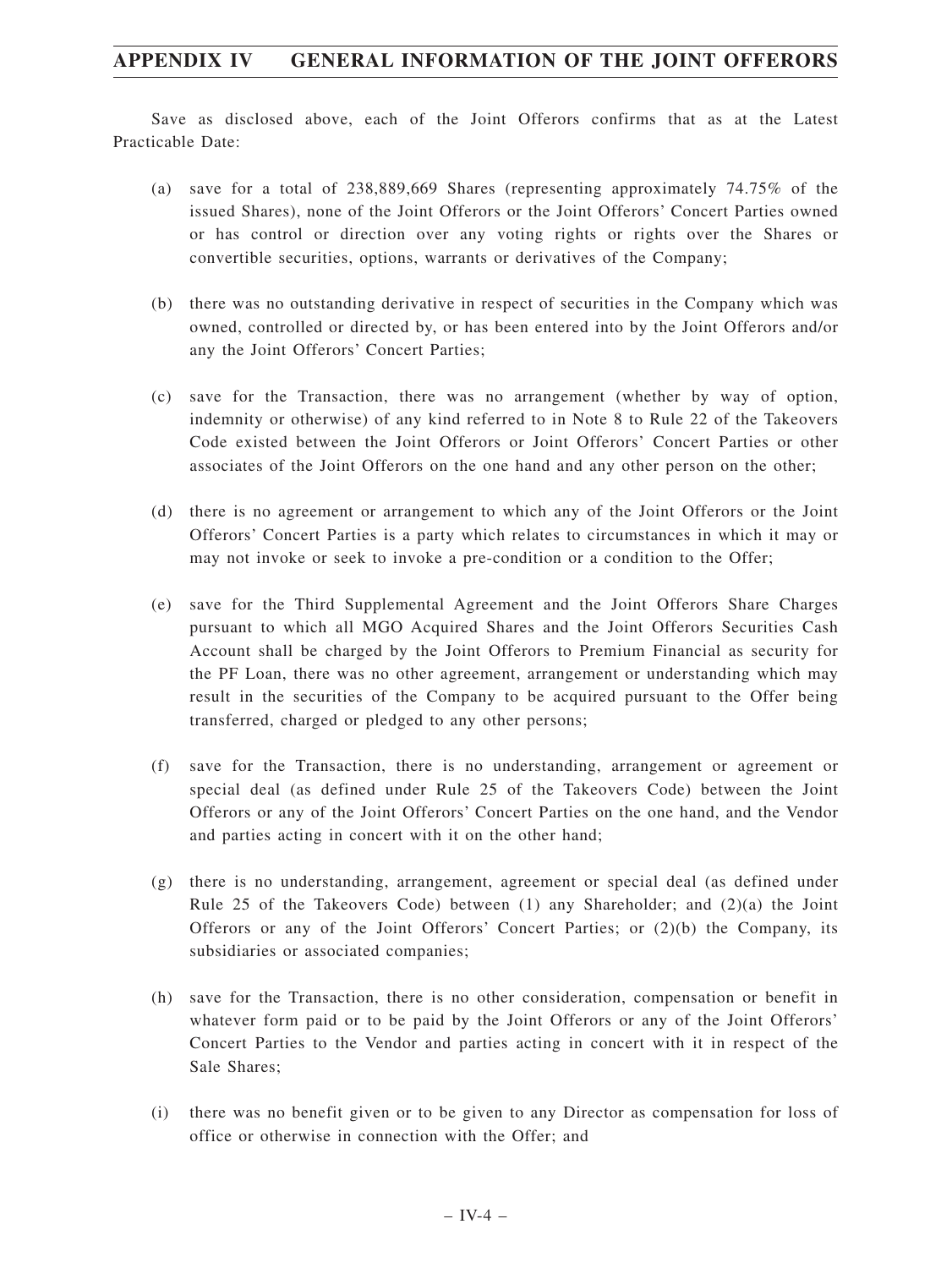(j) save as disclosed under the paragraph headed "9. Proposed Change to the Board Composition" in the Letter from Hooray Securities, there was no agreement, arrangement or understanding (including any compensation arrangement) exists between the Joint Offerors or any of the Joint Offerors' Concert Parties and any Directors, recent Directors, Shareholders or recent Shareholders having any connection with or dependence upon the Offer.

# **4. DEALING IN SECURITIES AND ARRANGEMENTS IN RELATION TO DEALINGS**

Save for the Transaction, the Existing Share Charge and the Joint Offerors Share Charges, during the Relevant Period:

- (a) none of the Joint Offerors and the Joint Offerors' Concert Parties had dealt for value in any Shares, options, derivatives, warrants or other securities convertible into Shares;
- (b) no person had any arrangement of the kind referred to in Note 8 to Rule 22 of the Takeovers Code with the Joint Offerors or any person acting in concert with it;
- (c) the Joint Offerors and the Joint Offerors' Concert Parties have not received any irrevocable commitment to accept or reject the Offer; and
- (d) the Joint Offerors and the Joint Offerors' Concert Parties have not borrowed or lent any relevant securities (as defined in Note 4 to Rule 22 of the Takeovers Code) in the Company.

## **5. EXPERTS' QUALIFICATIONS AND CONSENTS**

In addition to the Company's experts listed in paragraph headed "9. Expert's qualifications and consents" of Appendix III to this Composite Document, the following parties are the professional adviser whose letters, opinions or advice are contained or referred to in this Composite Documents:

| <b>Name</b>              | <b>Qualifications</b>                                                                                             |
|--------------------------|-------------------------------------------------------------------------------------------------------------------|
| Hooray Capital           | A licensed corporation to carry out type 6<br>(advising on corporate finance) regulated activity<br>under the SFO |
| <b>Hooray Securities</b> | A licensed corporation to carry out type 1 (dealing)<br>in securities) regulated activity under the SFO           |

Each of Hooray Securities and Hooray Capital has given and has not withdrawn its written consent to the issue of this Composite Document with the inclusion herein of its letter, opinions or advice and references to its names in the form and context in which it appears.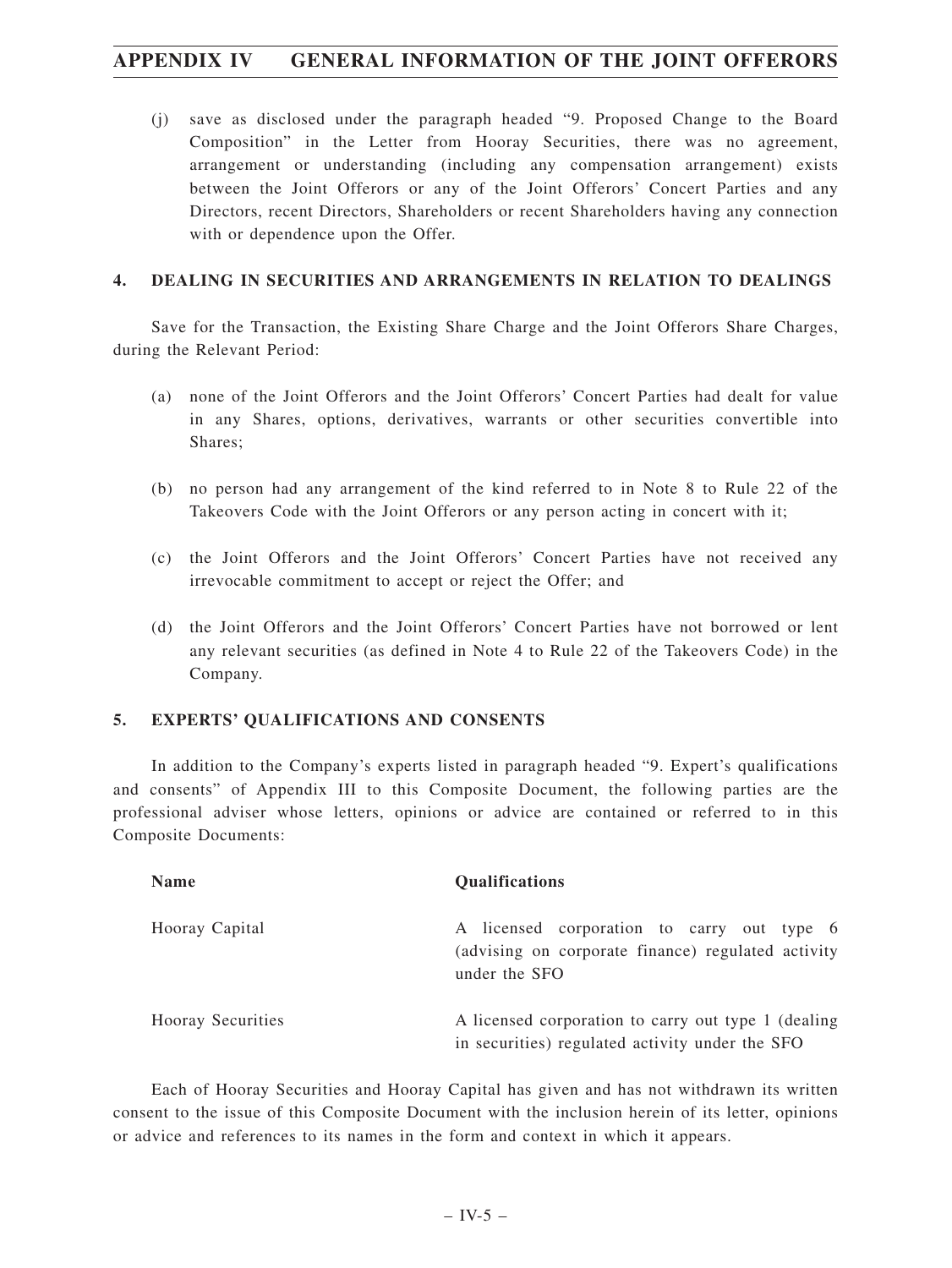As at the Latest Practicable Date, neither Hooray Securities or Hooray Capital have any shareholding in any member of the Group or the right (whether legally enforceable or not) to subscribe for or to nominate persons to subscribe for securities in any member of the Group.

## **6. GENERAL**

As at the Latest Practicable Date:

- (a) The sole director of Mars Development is Mr. Mai. Mars Development is a direct wholly-owned subsidiary of Mars Enterprise, which in turn is wholly-owned by Mr. Mai. The registered office of Mars Development is situated at Sea Meadow House, Blackburne Highway, (P.O. Box 116), Road Town, Tortola, British Virgin Islands. The correspondence address of Mars Development and Mr. Mai is Tas Corporation Services Limited of Room 806, 8th Floor, Alliance Building, 130-136 Connaught Road Central, Hong Kong.
- (b) The sole director of Megacore Development is Mr. Zhang. Megacore Development is a direct wholly-owned subsidiary of Megacore International, which in turn is a direct wholly-owned subsidiary of Zhong Zhao, which in turn is direct wholly-owned by Mr. Zhang. The registered office of Megacore Development is situated at Sea Meadow House, Blackburne Highway, (P.O. Box 116), Road Town, Tortola, British Virgin Islands. The correspondence address of Megacore Development and Mr. Zhang is Tas Corporation Services Limited of Room 806, 8th Floor, Alliance Building, 130-136 Connaught Road Central, Hong Kong.
- (c) The directors of Premium Financial are Mr. Qiu Yong and Mr. Shum Ngok Wa. Premium Financial is a direct wholly-owned subsidiary of Sun Speed Holdings Limited, which in turn is directly wholly-owned by Mr. Qiu Yong. The registered office of Premium Financial is situated at 1403, 14/F, Tung Ning Building, No.2 Hillier Street, Sheung Wan, Hong Kong. The correspondence address of Mr. Qiu Yong is 1403, 14/F, Tung Ning Building, No.2 Hillier Street, Sheung Wan, Hong Kong.
- (d) The directors of Henter Finance are Mr. Tam Jin Rong and Mr. Tam Pei Qiang. Henter Finance is (i) directly owned as to 99% by Henter Group Limited, which is in turn direct wholly owned by Mr. Tam Jin Rong; and (ii) directly owned as to 1% by Mr. Tam Pei Qiang. The registered office of Henter Finance is Flat 6, 28/F, Singga Commercial Center, 148 Connaught Road West, Hong Kong. The correspondence address of each of Mr. Tam Jin Rong and Mr. Tam Pei Qiang is Flat 6, 28/F, Singga Commercial Center, 148 Connaught Road West, Hong Kong.
- (e) The registered office of each of Hooray Securities and Hooray Capital is situated at 1/F Guangdong Investment Tower, 148 Connaught Road Central, Hong Kong.
- (f) The registered office of Zhong Zhao is Level 54, Hopewell Centre, 183 Queen's Road East, Hong Kong.
- (g) In the event of inconsistency, the English text of this Composite Document and the Form of Acceptance shall prevail over the Chinese text.